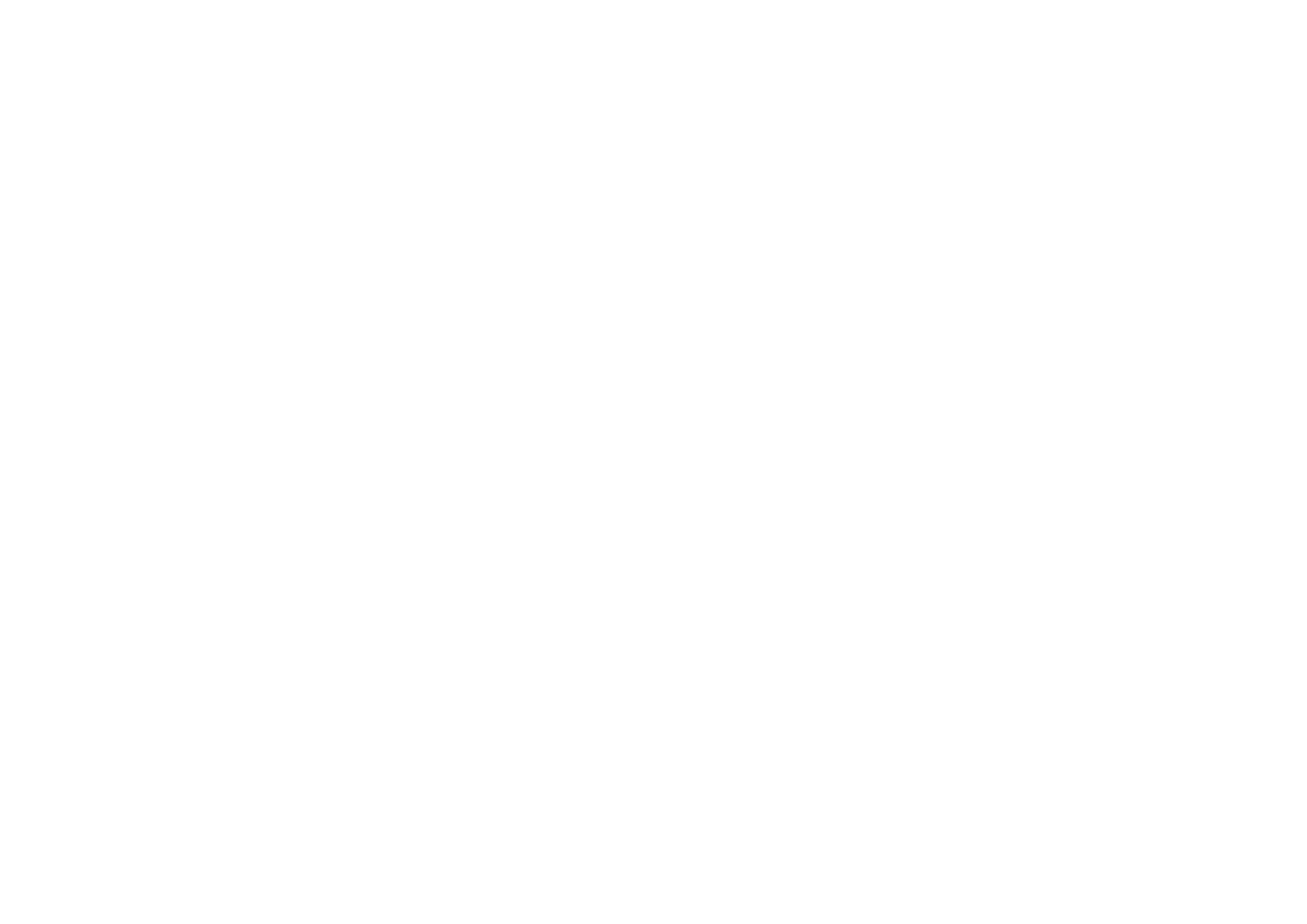

**INTERVENCIÓN GENERAL** 

#### ACTIVOS CONSTRUIDOS O ADQUIRIDOS PARA OTRAS ENTIDADES. DGA

# CORRECCIONES VALORATIVAS POR DETERIORO/REVERSIÓN

| <b>DESCRIPCION</b><br><b>VALOR A 31/12/19</b><br><b>EJERCICIO 2019</b> | <b>DOTACIÓN DETERIORO DEL</b><br><b>EJERCICIO</b> | <b>REVERSION DETERIORO DEL</b><br><b>EJERCICIO</b> | <b>CAUSA DE CORRECCIÓN</b><br><b>VALORATIVA</b> |
|------------------------------------------------------------------------|---------------------------------------------------|----------------------------------------------------|-------------------------------------------------|
|------------------------------------------------------------------------|---------------------------------------------------|----------------------------------------------------|-------------------------------------------------|

SIN DATOS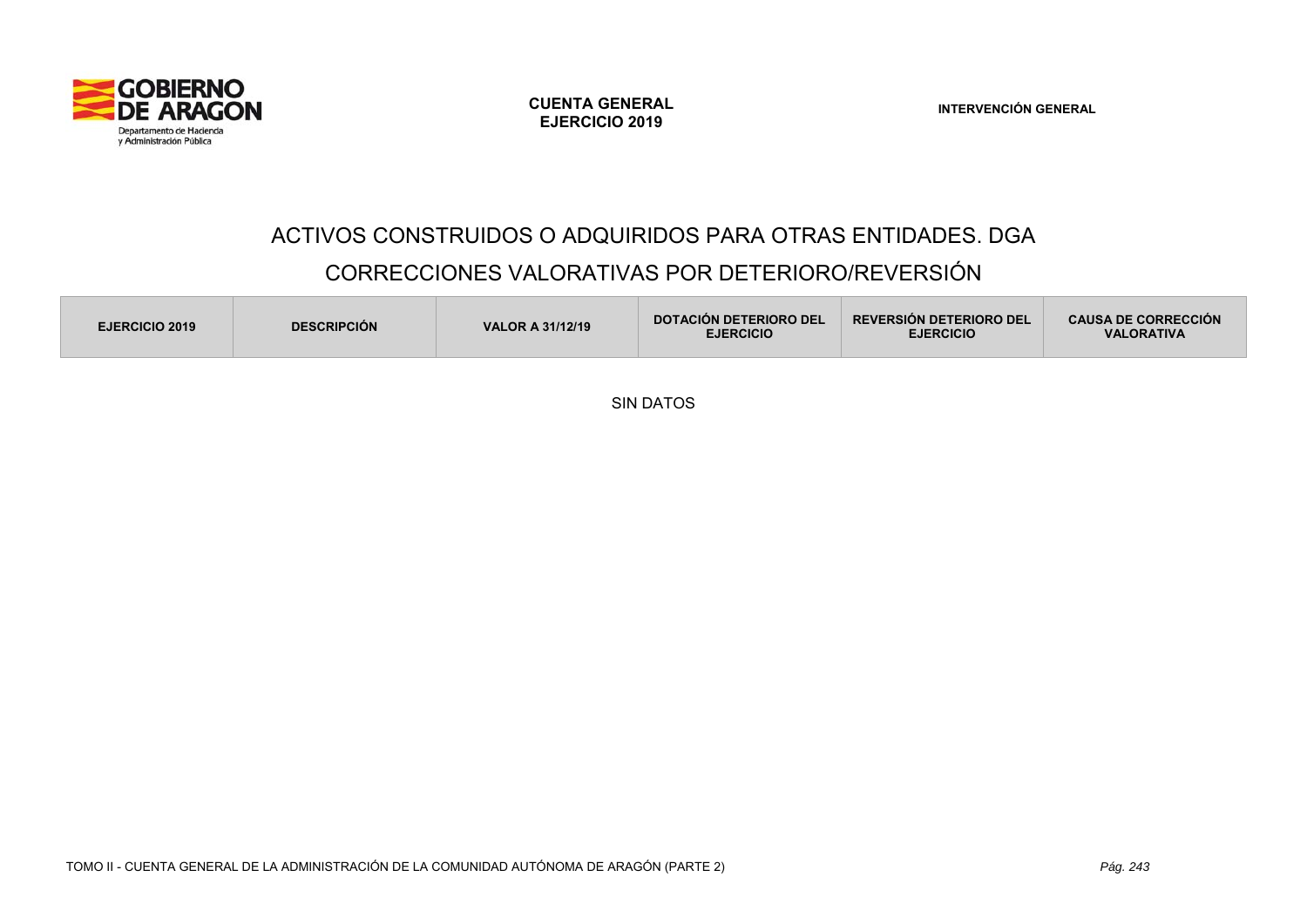

# ACTIVOS CONSTRUIDOS O ADQUIRIDOS PARA OTRAS ENTIDADES. DGA

| Nº ACTIVO    | <b>DESCRIPCIÓN</b>                                            | <b>FECHA</b><br><b>ALTA</b> | <b>VALOR A</b><br>01/01/2019 | <b>CAPITALIZ, EN</b><br><b>EL EJERCICIO</b> | <b>ENTREGAS</b> | <b>VALOR A</b><br>31/12/2019 |
|--------------|---------------------------------------------------------------|-----------------------------|------------------------------|---------------------------------------------|-----------------|------------------------------|
| 300000000000 | ADECUACIÓN ENTORNO DE INTERÉS TURÍSTICO                       | 22.07.2008                  | 50.465,31                    | 16.044,54                                   | 0,00            | 66.509,85                    |
| 300000000001 | ADECUACION DEL ENTORNO DE UNA NEVERA EN LA GINEBROSA (TERUEL) | 02.02.2006                  | 12.129,44                    | 0,00                                        | 0,00            | 12.129,44                    |
| 300000000003 | REHABILITACIÓN "EL FORTÍN" DE SÁSTAGO                         | 16.02.2006                  | 413.571,83                   | 0,00                                        | 0,00            | 413.571,83                   |
| 300000000004 | RESTAURACIÓN EDIFICIO S. XVI                                  | 17.02.2006                  | 226.994,10                   | 0,00                                        | 0,00            | 226.994,10                   |
| 300000000005 | RESTAURACIÓN MATERIAL ARQUEOL. PROCEDENTE BILBILIS            | 16.02.2006                  | 739.873,81                   | 0,00                                        | 0,00            | 739.873,81                   |
| 300000000006 | FORTANETE (TERUEL), CASA CONSISTORIAL                         | 31.12.2005                  | 294.960,88                   | 0,00                                        | 0,00            | 294.960,88                   |
| 300000000007 | MESONES DE ISUELA (Zª), CASTILLO                              | 31.12.2005                  | 837.423,11                   | 0,00                                        | 0,00            | 837.423,11                   |
| 300000000008 | YACIM.ARQ.DE LABITOLOSA. PUEBLA DE CASTRO                     | 17.10.2006                  | 607.659,89                   | 0,00                                        | 0,00            | 607.659,89                   |
| 300000000009 | YACIM. ARQU. ALTO CHACÓN. TERUEL                              | 28.03.2006                  | 119.647,89                   | 0,00                                        | 0,00            | 119.647,89                   |
| 300000000010 | ALBARRACÍN-GEA-CELLA, ACUEDUCTO                               | 28.03.2006                  | 134.746,38                   | 0,00                                        | 0,00            | 134.746,38                   |
| 300000000011 | RED DE CAMINOS ZONA C.P. MAGALLON Z.-127/04                   | 31.12.2005                  | 1.855.981,31                 | 0,00                                        | 0,00            | 1.855.981,31                 |
| 300000000012 | CAMINO RURAL DE CANTAVIEJA A MIRAMBEL Y LA CUBA               | 31.12.2005                  | 1.877.582,82                 | 0,00                                        | 0,00            | 1.877.582,82                 |
| 300000000013 | CONSTRUCCION CAMINO RURAL DE VILLASTAR A CARRETERA            | 31.12.2005                  | 330.947,64                   | 0,00                                        | 0,00            | 330.947,64                   |
| 300000000014 | CASPE (Z <sup>a</sup> ), CASTILLO DEL COMPROMISO              | 17.05.2006                  | 2.102.866,04                 | 0,00                                        | 0,00            | 2.102.866,04                 |
| 300000000016 | MAELLA (Zª), MURALLA SUR DEL CASTILLO                         | 14.03.2006                  | 2.091,48                     | 0,00                                        | 0,00            | 2.091,48                     |
| 300000000017 | CC.PP. DOCTOR AZUA Y CESÁREO ALIERTA                          | 23.03.2006                  | 36.405,60                    | 0,00                                        | 0,00            | 36.405,60                    |
| 300000000018 | C.P. CORTES DE ARAGÓN                                         | 24.03.2006                  | 24.481,65                    | 0,00                                        | 0,00            | 24.481,65                    |
| 300000000019 | C.P. LA ESTRELLA                                              | 27.03.2006                  | 448.353,78                   | 0,00                                        | 0,00            | 448.353,78                   |
| 300000000020 | C.P. PUERTA SANCHO                                            | 27.03.2006                  | 4.665.75                     | 0,00                                        | 0,00            | 4.665,75                     |
| 300000000021 | C.P. FRANCISCO DE GOYA-CALATAYUD                              | 27.03.2006                  | 7.788,70                     | 0,00                                        | 0,00            | 7.788,70                     |
| 300000000022 | URBANIZACIÓN POLIGONO 24 (HUESCA)                             | 18.04.2006                  | 491.843,52                   | 0,00                                        | 0,00            | 491.843,52                   |
| 300000000023 | OBRAS EN EL VERTDERO DE HCH DE BAILÍN PROPIEDAD               | 05.04.2006                  | 2.988.089,83                 | 98.468,57                                   | 0,00            | 3.086.558,40                 |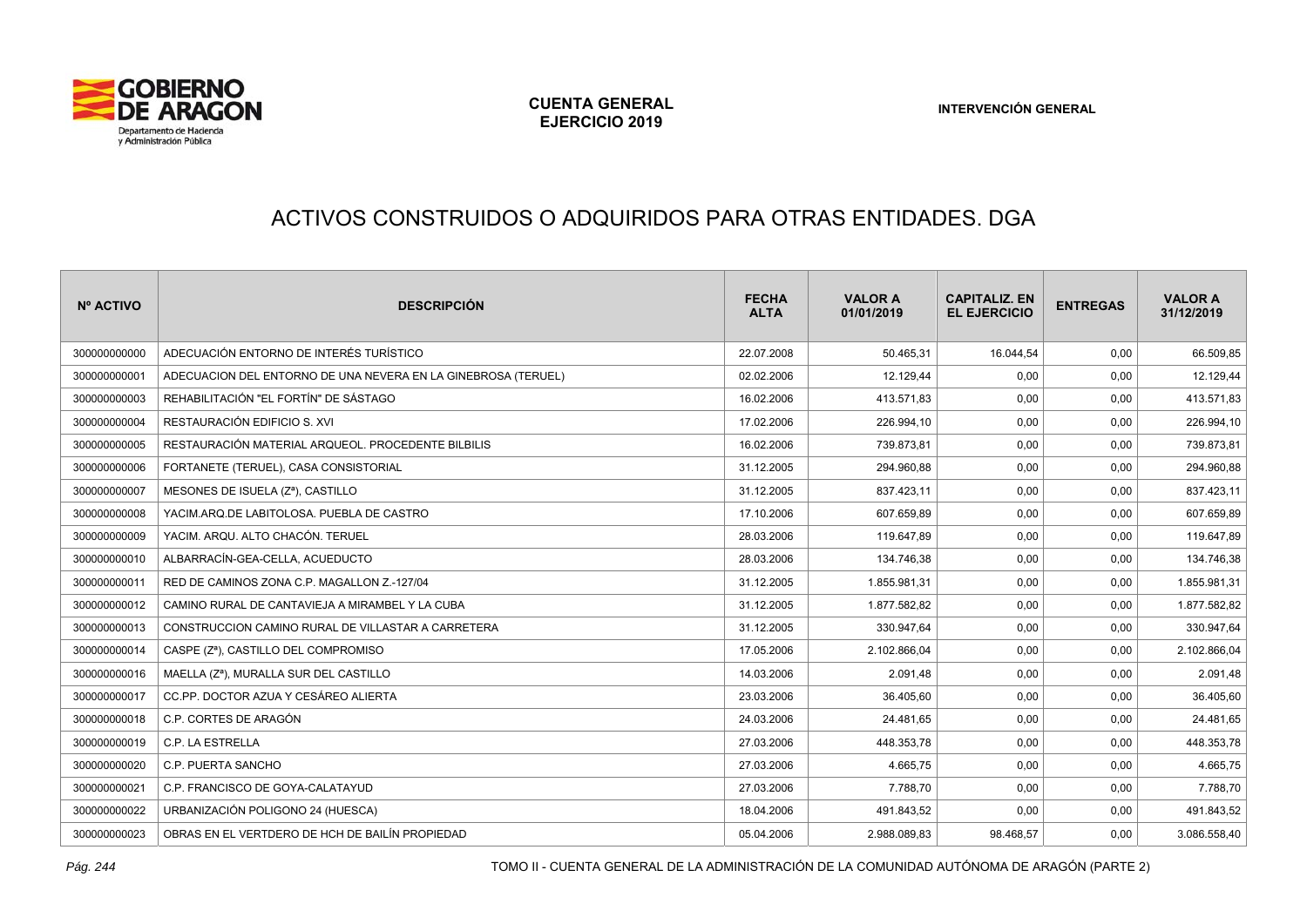

# ACTIVOS CONSTRUIDOS O ADQUIRIDOS PARA OTRAS ENTIDADES. DGA

| Nº ACTIVO    | <b>DESCRIPCIÓN</b>                                 | <b>FECHA</b><br><b>ALTA</b> | <b>VALOR A</b><br>01/01/2019 | <b>CAPITALIZ, EN</b><br><b>EL EJERCICIO</b> | <b>ENTREGAS</b> | <b>VALOR A</b><br>31/12/2019 |
|--------------|----------------------------------------------------|-----------------------------|------------------------------|---------------------------------------------|-----------------|------------------------------|
| 300000000024 | C.P. RAMÓN Y CAJAL-ALPARTIR                        | 10.04.2006                  | 486.205.89                   | 0,00                                        | 0.00            | 486.205,89                   |
| 300000000025 | PAVIMENTACIÓN ACCESO CABECERA 27 DEL AERÓDROMO     | 10.04.2006                  | 35.216,28                    | 0,00                                        | 0,00            | 35.216,28                    |
| 300000000026 | SELLADO VERTDERO RESIDUOS URBANOS DE HUESCA        | 12.04.2006                  | 18.017.91                    | 0,00                                        | 0,00            | 18.017,91                    |
| 300000000027 | C.P. LAS FUENTES                                   | 26.04.2006                  | 371.295,50                   | 0,00                                        | 0,00            | 371.295,50                   |
| 300000000028 | C.P. HILARIÓN GIMENO                               | 02.05.2006                  | 1.229.354,76                 | 0,00                                        | 0,00            | 1.229.354,76                 |
| 300000000029 | C.P. ZONA SUR DE ZUERA                             | 03.05.2006                  | 946.425,45                   | 0,00                                        | 0,00            | 946.425,45                   |
| 300000000030 | C.P. HERMANOS MARX -ZARAGOZA                       | 05.05.2006                  | 216.214,09                   | 0,00                                        | 0,00            | 216.214,09                   |
| 300000000031 | LA FUEVA (HUESCA). MURALLA MURO DE RODA            | 08.05.2006                  | 540.537,05                   | 0,00                                        | 0,00            | 540.537,05                   |
| 300000000032 | C.P. JUAN PABLO BONET - ZARAGOZA                   | 19.05.2006                  | 1.074.643,52                 | 19.386,00                                   | 0,00            | 1.094.029,52                 |
| 300000000033 | C.R.A. MARÍA MOLINER. AULAS PINA DE EBRO           | 16.05.2006                  | 45.303,24                    | 0,00                                        | 0,00            | 45.303,24                    |
| 300000000034 | C.P. JOSEFA AMAR Y BORBÓN                          | 19.05.2006                  | 995.923,32                   | 0,00                                        | 0,00            | 995.923,32                   |
| 300000000035 | C.R.A. LA SABINA. AULAS NUEZ DE EBRO               | 19.05.2006                  | 374.246,36                   | 3.927,76                                    | 0,00            | 378.174,12                   |
| 300000000036 | LOS CORRALES DEL PELEJÓN. GALVE                    | 22.05.2006                  | 556,20                       | 0,00                                        | 0,00            | 556,20                       |
| 300000000038 | CUADRO STA, CATALINA DE SIENA MUSEO ZARAGOZA       | 30.05.2006                  | 84.632.92                    | 0,00                                        | 0,00            | 84.632,92                    |
| 300000000039 | C.P. DOMINGO JIMÉNEZ BELTRAN -CALATORAO            | 30.05.2006                  | 70.710.86                    | 0,00                                        | 0,00            | 70.710,86                    |
| 300000000040 | C.P. MAESTRO MONREAL - RICLA                       | 05.06.2006                  | 424.360,13                   | 0,00                                        | 0,00            | 424.360,13                   |
| 300000000041 | YACIMIENTOS PALEONTOLÓGICOS. LOS CORRALES DEL PELE | 16.06.2006                  | 86.386,82                    | 0,00                                        | 0,00            | 86.386,82                    |
| 300000000042 | CAMINOS DESAGUES C.P.PINA DE EBRO Z.168/05         | 22.06.2006                  | 3.100.341,81                 | 0,00                                        | 0,00            | 3.100.341,81                 |
| 300000000043 | TORRE DE ISIL. VALLE DE HECHO                      | 27.06.2006                  | 2.981,66                     | 0,00                                        | 0,00            | 2.981,66                     |
| 300000000044 | IGLS. LA MANTERÍA. ZARAGOZA                        | 27.06.2006                  | 282.958,56                   | 0,00                                        | 0,00            | 282.958,56                   |
| 300000000045 | CARTEL DGA CON POSTES DE SELLADO DE VERTEDERO      | 27.06.2006                  | 570,95                       | 0,00                                        | 0,00            | 570,95                       |
| 300000000046 | CARTEL DGA CON POSTES DE SELLADO DE VERTEDERO      | 27.06.2006                  | 570,95                       | 0,00                                        | 0,00            | 570,95                       |
| 300000000047 | C.P. GASPAR REMIRO DE EPILA.                       | 20.07.2006                  | 470.051,40                   | 0,00                                        | 0,00            | 470.051,40                   |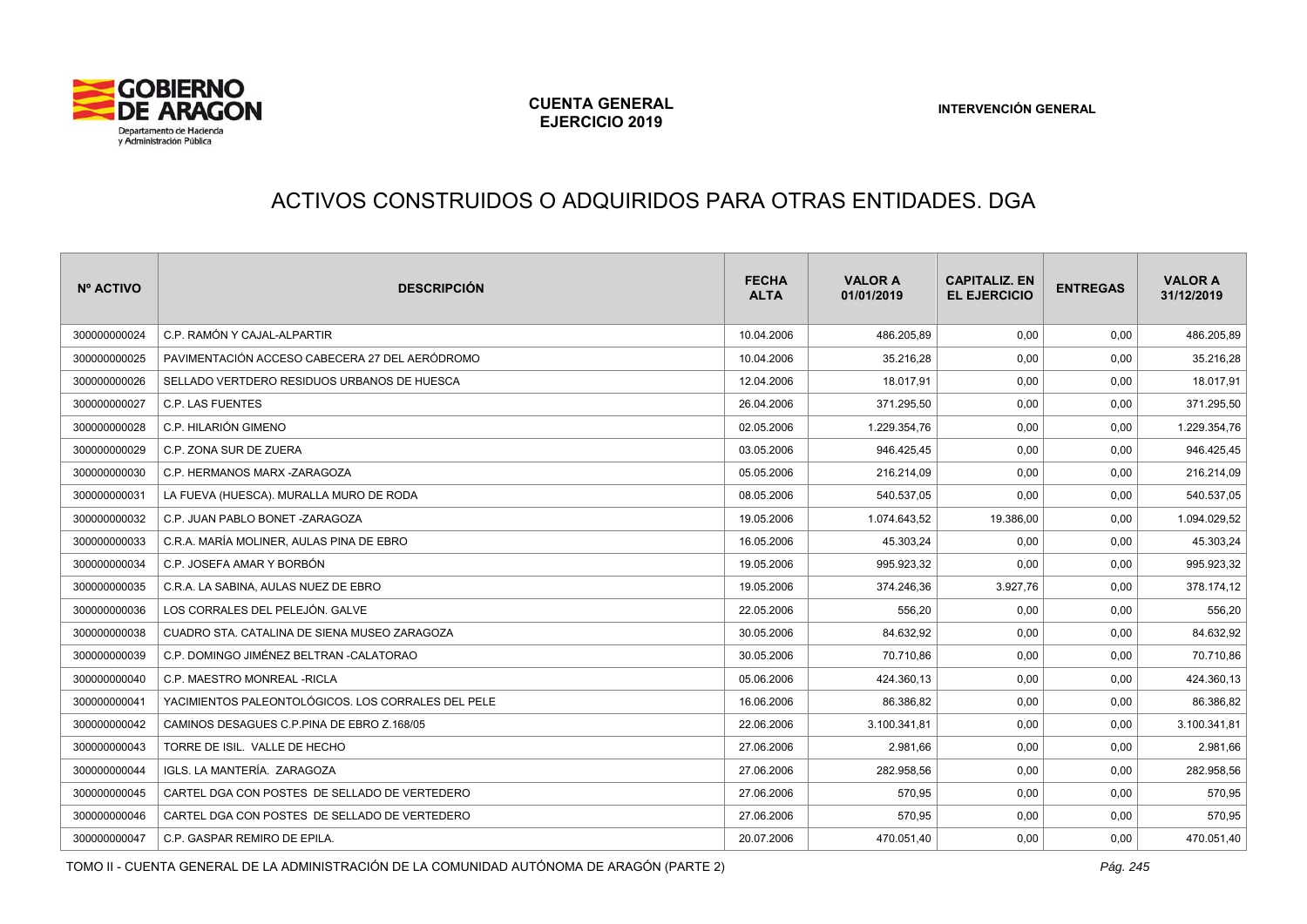

# ACTIVOS CONSTRUIDOS O ADQUIRIDOS PARA OTRAS ENTIDADES. DGA

| Nº ACTIVO    | <b>DESCRIPCIÓN</b>                                                     | <b>FECHA</b><br><b>ALTA</b> | <b>VALOR A</b><br>01/01/2019 | <b>CAPITALIZ, EN</b><br><b>EL EJERCICIO</b> | <b>ENTREGAS</b> | <b>VALOR A</b><br>31/12/2019 |
|--------------|------------------------------------------------------------------------|-----------------------------|------------------------------|---------------------------------------------|-----------------|------------------------------|
| 300000000048 | C.E.P.A. CONCEPCIÓN ARENAL -ZARAGOZA                                   | 29.06.2006                  | 62.315,75                    | 0,00                                        | 0,00            | 62.315,75                    |
| 300000000049 | ZARAGOZA CARTUJA BAJA. REST TORRE Y REPOSICIÓN DEL CHAPITEL            | 29.06.2006                  | 67.212,60                    | 0,00                                        | 0,00            | 67.212,60                    |
| 300000000050 | CASA DE HÉRCULES DE CELSA (VELILLA DE EBRO, ZARAG.                     | 29.06.2006                  | 29.941,44                    | 0,00                                        | 0,00            | 29.941,44                    |
| 300000000051 | LA LOMA DEL REGADÍO. URREA DE GAÉN                                     | 29.06.2006                  | 668.003,38                   | 0,00                                        | 0,00            | 668.003,38                   |
| 300000000052 | C.R.A. CERRO DE SANTA CRUZ- USED                                       | 30.06.2006                  | 59.037,34                    | 0,00                                        | 0,00            | 59.037,34                    |
| 300000000053 | ILUMINACIÓN DE LA ERMITA DE SANTA BÁRBARA DE AGUAVIVA                  | 04.07.2006                  | 18.000,00                    | 0,00                                        | 0,00            | 18.000,00                    |
| 300000000054 | CASTILLO DE LOARRE (HUESCA)                                            | 05.07.2006                  | 218.244,47                   | 0,00                                        | 0,00            | 218.244,47                   |
| 300000000055 | ILUMINACIÓN DEL ARCO DE LA PLAZA SAN FRANCISCO DE BORJA                | 26.09.2006                  | 8.160,14                     | 0,00                                        | 0,00            | 8.160,14                     |
| 300000000056 | OBRAS DE ACONDICIONAMIENTO DEL ACCESO AL ALBERGUE                      | 06.07.2006                  | 18.928,49                    | 0,00                                        | 0,00            | 18.928,49                    |
| 300000000057 | ILUMINACIÓN EXTERIOR DE LA ERMITA DE NTRA. SRA. DEL CASTILLO           | 07.07.2006                  | 18.586.90                    | 0,00                                        | 0,00            | 18.586,90                    |
| 300000000058 | CASA DE PEDRO Mª RIC, FONZ (HUESCA)                                    | 18.07.2006                  | 396.646.63                   | 0,00                                        | 0,00            | 396.646,63                   |
| 300000000059 | C.R.A. LUIS BUÑUEL DE PINSORO/EJEA                                     | 24.07.2006                  | 142.744,93                   | 0,00                                        | 0,00            | 142.744,93                   |
| 300000000060 | C.P. PINTOR PRADILLA-VILLANUEVA DE GÁLLEGO                             | 24.07.2006                  | 1.090.837,16                 | 0,00                                        | 0,00            | 1.090.837,16                 |
| 300000000061 | C.R.A. LAS VIÑAS -AINZÓN                                               | 12.09.2006                  | 108.123,89                   | 0,00                                        | 0,00            | 108.123,89                   |
| 300000000062 | C.P. MIRAFLORES DE ZARAGOZA                                            | 01.08.2006                  | 1.275.711,61                 | 0,00                                        | 0,00            | 1.275.711,61                 |
| 300000000063 | OBRAS DE MEJORA EN EL CAMPING MUNICIPAL "LA FONT"                      | 04.08.2006                  | 24.001,00                    | 0,00                                        | 0,00            | 24.001,00                    |
| 300000000064 | OBRAS DE ILUMINACIÓN DEL CASTILLO Y SU ENTORNO EN EL CASTELAR (TERUEL) | 29.08.2006                  | 15.211,89                    | 0,00                                        | 0,00            | 15.211,89                    |
| 300000000065 | NECRÓPOLIS EL CASCARUJO                                                | 29.08.2006                  | 29.290,00                    | 0,00                                        | 0,00            | 29.290,00                    |
| 300000000066 | BOLEA, ERMITA DE NUESTRA SEÑORA DE MUERAS                              | 01.09.2006                  | 111.033,53                   | 0,00                                        | 0,00            | 111.033,53                   |
| 300000000067 | OBRAS DE ACONDICIONAMIENTO DEL BAR-FONDA MUNICIPAL                     | 01.09.2006                  | 21.000,01                    | 0,00                                        | 0,00            | 21.000,01                    |
| 300000000068 | OBRAS DE ILUMINACIÓN EXTERIOR DEL MOLINO HARINERO                      | 07.09.2006                  | 14.654,99                    | 0,00                                        | 0,00            | 14.654,99                    |
| 300000000069 | OBRAS DE ADECUACIÓN DEL ENTORNO DEL ANTIGUO MOLINO                     | 07.09.2006                  | 21.035,42                    | 0,00                                        | 0,00            | 21.035,42                    |
| 300000000070 | C.P. RECARTE Y ORNAT                                                   | 12.09.2006                  | 204.090,62                   | 45.153,21                                   | 0,00            | 249.243,83                   |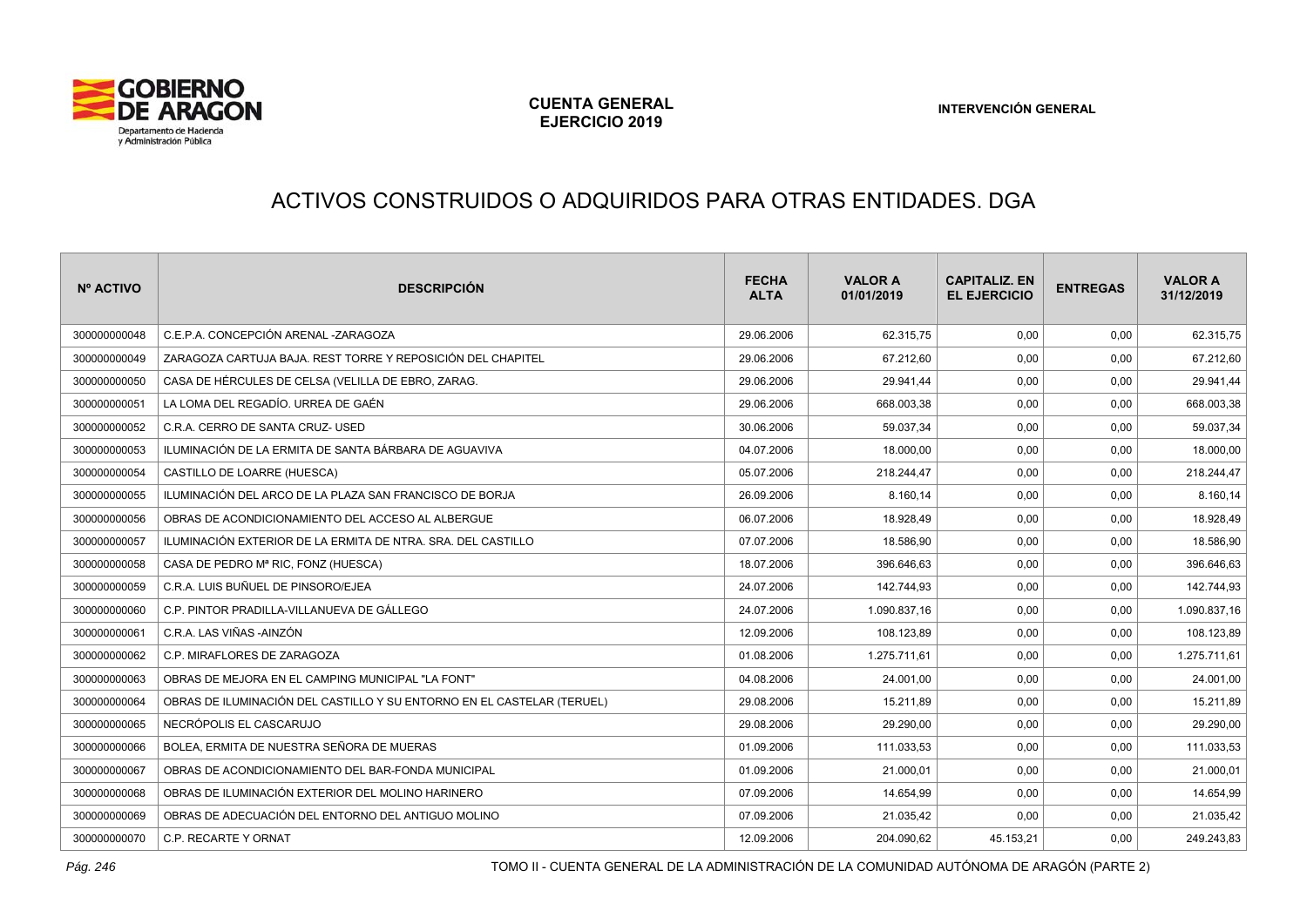

#### ACTIVOS CONSTRUIDOS O ADQUIRIDOS PARA OTRAS ENTIDADES. DGA

| Nº ACTIVO    | <b>DESCRIPCIÓN</b>                                                       | <b>FECHA</b><br><b>ALTA</b> | <b>VALOR A</b><br>01/01/2019 | <b>CAPITALIZ. EN</b><br><b>EL EJERCICIO</b> | <b>ENTREGAS</b> | <b>VALOR A</b><br>31/12/2019 |
|--------------|--------------------------------------------------------------------------|-----------------------------|------------------------------|---------------------------------------------|-----------------|------------------------------|
| 300000000071 | C.P. MARÍA DOMÍNGUEZ -GALLUR                                             | 12.09.2006                  | 203.653,17                   | 0,00                                        | 0,00            | 203.653,17                   |
| 300000000072 | C.P. MARCOS FRECHÍN DE ZARAGOZA                                          | 12.09.2006                  | 48.493,36                    | 0,00                                        | 0,00            | 48.493,36                    |
| 300000000073 | C.P. SAN BRAULIO DE ZARAGOZA                                             | 14.09.2006                  | 324.773,01                   | 0,00                                        | 0,00            | 324.773,01                   |
| 300000000074 | PROY.MEJORA CAMINO LAPENILLA H.153/06                                    | 18.09.2006                  | 24.845,33                    | 0,00                                        | 0,00            | 24.845,33                    |
| 300000000075 | PROY.MEJORA CAMINO CAPELLA H.151/06                                      | 18.09.2006                  | 16.254,33                    | 0,00                                        | 0,00            | 16.254,33                    |
| 300000000076 | PROY. MEJORA CAMINO MOLINIAS H.150/06                                    | 18.09.2006                  | 11.946,85                    | 0,00                                        | 0,00            | 11.946,85                    |
| 300000000077 | PROY. MEJORA CAMINO VIACAMP H.149/06                                     | 18.09.2006                  | 36.714,01                    | 0,00                                        | 0,00            | 36.714,01                    |
| 300000000078 | OBRAS DE RESTAURACIÓN DE UNA NEVERA EN CANTAVIEJA (TERUEL)               | 19.09.2006                  | 15.799,83                    | 0,00                                        | 0,00            | 15.799,83                    |
| 300000000079 | C.E.I.P. OCTAVUS                                                         | 25.09.2006                  | 1.330.225,57                 | 0,00                                        | 0,00            | 1.330.225,57                 |
| 300000000080 | C.P. CERVANTES DE EJEA DE LOS CABALLEROS                                 | 20.09.2006                  | 138.613,97                   | 0,00                                        | 0,00            | 138.613,97                   |
| 300000000081 | C.P. MAMÉS ESPERABÉ DE EJEA DE LOS CABALLEROS                            | 20.09.2006                  | 109.753,23                   | 0,00                                        | 0,00            | 109.753,23                   |
| 300000000082 | APARCAMIENTO DE CAMIONES DE TARAZONA                                     | 21.09.2006                  | 42.973,89                    | 0,00                                        | 0,00            | 42.973,89                    |
| 300000000083 | CAMINO PEÑARROYA DE TASTAVINS                                            | 21.09.2006                  | 26.538,16                    | 0,00                                        | 0,00            | 26.538,16                    |
| 300000000084 | C.P. DANIEL FEDERÍO -SÁSTAGO                                             | 22.09.2006                  | 218.722,02                   | 0,00                                        | 0,00            | 218.722,02                   |
| 300000000085 | C.P. FERNANDO EL CATÓLICO - QUINTO DE EBRO                               | 22.09.2006                  | 88.179,77                    | 0,00                                        | 0,00            | 88.179,77                    |
| 300000000086 | C.P. TÍO JORGE -ZARAGOZA                                                 | 22.09.2006                  | 188.986.53                   | 0,00                                        | 0,00            | 188.986,53                   |
| 300000000087 | C.P. JULIÁN NIETO TAPIA -ZARAGOZA                                        | 22.09.2006                  | 1.104.524,57                 | 0,00                                        | 0,00            | 1.104.524,57                 |
| 300000000088 | C.P. ALFONSO I EL BATALLADOR -TAUSTE                                     | 22.09.2006                  | 254.348,46                   | 0,00                                        | 0,00            | 254.348,46                   |
| 300000000089 | CAMINOS Z. C.P. DE BIOTA Z.164/06                                        | 25.09.2006                  | 2.442.949,78                 | 0,00                                        | 0,00            | 2.442.949,78                 |
| 300000000090 | RED CAMINOS Y DEASAGUES C.P. MAINAR Z.199/06                             | 27.09.2006                  | 1.601.554,98                 | 0,00                                        | 0,00            | 1.601.554,98                 |
| 300000000091 | ACCESOS C.P. EL POBO T.065/05                                            | 26.09.2006                  | 9.878,52                     | 0,00                                        | 0,00            | 9.878,52                     |
| 300000000092 | OBRAS DE ILUMINACIÓN DEL DESPOBLADO IBERO DE SAN ANTONIO DE CALACEITE    | 15.11.2006                  | 29.461,38                    | 0,00                                        | 0,00            | 29.461,38                    |
| 300000000093 | OBRAS DE ACONDICIONAMIENTO INTERIOR DE LA ERMITA NSTRA. SRA. DE LA BELLA | 27.10.2006                  | 30.000,00                    | 0,00                                        | 0,00            | 30.000,00                    |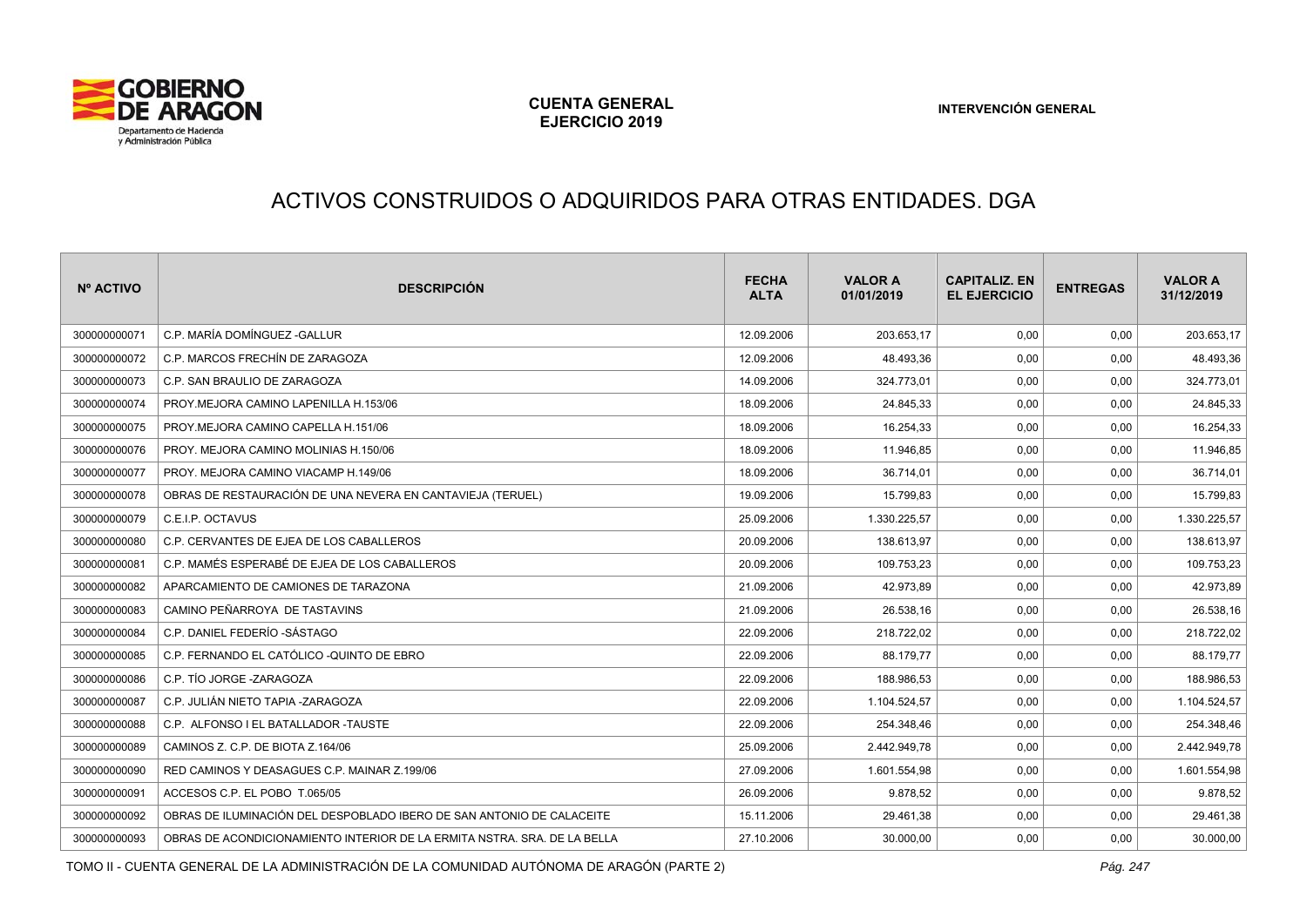

# ACTIVOS CONSTRUIDOS O ADQUIRIDOS PARA OTRAS ENTIDADES. DGA

| Nº ACTIVO    | <b>DESCRIPCIÓN</b>                                                       | <b>FECHA</b><br><b>ALTA</b> | <b>VALOR A</b><br>01/01/2019 | <b>CAPITALIZ. EN</b><br><b>EL EJERCICIO</b> | <b>ENTREGAS</b> | <b>VALOR A</b><br>31/12/2019 |
|--------------|--------------------------------------------------------------------------|-----------------------------|------------------------------|---------------------------------------------|-----------------|------------------------------|
| 300000000094 | OBRAS DE ACONDICIONAMIENTO DE ACCESOS A ZONA DE JUEGOS DE "LA GABARDA"   | 02.11.2006                  | 19.322,35                    | 0,00                                        | 0,00            | 19.322,35                    |
| 300000000095 | CABLEADO INTERNO                                                         | 09.10.2006                  | 18.448,91                    | 0,00                                        | 0,00            | 18.448,91                    |
| 300000000096 | INSTALACION LINEA GIGA-ADSL                                              | 13.12.2006                  | 378.44                       | 0,00                                        | 0,00            | 378,44                       |
| 300000000097 | C.P. JOSÉ CAMÓN AZNAR -ZARAGOZA                                          | 04.10.2006                  | 420.055,10                   | 24.297,63                                   | 0,00            | 444.352,73                   |
| 300000000098 | C.P. JOAQUÍN COSTA DE TARAZONA                                           | 05.10.2006                  | 236.790,09                   | 0,00                                        | 0,00            | 236.790,09                   |
| 300000000099 | MURALLA DE SÉGEDA, MARA (ZARAGOZA). CONSOLIDACIÓN                        | 17.10.2006                  | 2.980,01                     | 0,00                                        | 0,00            | 2.980,01                     |
| 300000000100 | OBRAS DE ILUMINACIÓN DEL CASTILLO DE JARQUE                              | 18.10.2006                  | 23.954,00                    | 0.00                                        | 0,00            | 23.954,00                    |
| 300000000101 | <b>MURALLA DE HUESCA</b>                                                 | 19.10.2006                  | 764.008,99                   | 0,00                                        | 0,00            | 764.008,99                   |
| 300000000102 | OBRAS DE REHABILITACIÓN DEL EDIFICIO SITO EN C/ MAYOR (DAROCA)           | 20.10.2006                  | 127.670,00                   | 0,00                                        | 0,00            | 127.670,00                   |
| 300000000103 | C.P. ANA MAYAYO -ZARAGOZA                                                | 20.10.2006                  | 167.723.34                   | 0.00                                        | 0,00            | 167.723,34                   |
| 300000000104 | CENTRO DE INTERPRETACION DELREGADIO PASTRIZ                              | 23.10.2006                  | 1.843.865,42                 | 0,00                                        | 0,00            | 1.843.865,42                 |
| 300000000105 | CUADRO "RETRATO DEL REY LUIS XIV CON ARMADURA"                           | 06.11.2009                  | 4.792,01                     | 0,00                                        | 0,00            | 4.792,01                     |
| 300000000111 | RESTAURACION PZ. TORICO Y SU ENTORNO EN TERUEL                           | 24.10.2006                  | 0,00                         | 0,00                                        | 0,00            | 0,00                         |
| 300000000112 | ACTUACIONES EN EL PARQUE "LA GABARDA"                                    | 27.10.2006                  | 29.983,94                    | 0,00                                        | 0,00            | 29.983,94                    |
| 300000000113 | OBRAS DE ILUMINACIÓN DE LA FACHADA AYTO. e IGLESIA VILLANUEVA DE GALLEGO | 02.11.2006                  | 18.542.60                    | 0,00                                        | 0,00            | 18.542,60                    |
| 300000000114 | SISTEMAS SEGURIDAD NAVE PORTAZGO                                         | 31.10.2006                  | 6.928,04                     | 0,00                                        | 0,00            | 6.928,04                     |
| 300000000115 | JOYAS Y ESTUCHES PARA LAS MISMAS                                         | 14.11.2006                  | 7.108.07                     | 0.00                                        | 0,00            | 7.108,07                     |
| 300000000116 | ARCO DE LA VILLA DEL PUEBLO VIEJO DE BELCHITE                            | 07.11.2006                  | 537.181.66                   | 0,00                                        | 0,00            | 537.181,66                   |
| 300000000117 | OBRAS DE ILUMINACIÓN EXTERIOR DEL ESPACIO TEMÁTICO                       | 08.11.2006                  | 11.983,10                    | 0,00                                        | 0,00            | 11.983,10                    |
| 300000000118 | C.P. BELIA (COMARCAL) DE BELCHITE                                        | 09.11.2006                  | 44.424,65                    | 0,00                                        | 0,00            | 44.424,65                    |
| 300000000119 | OBRAS DE ACONDICIONAMIENTO DE ACCESOS AL MIRADOR                         | 10.11.2006                  | 25.651,58                    | 0.00                                        | 0,00            | 25.651,58                    |
| 300000000120 | C.P. BENEDICTO XIII DE ILLUECA                                           | 10.11.2006                  | 566.442,92                   | 0,00                                        | 0,00            | 566.442,92                   |
| 300000000121 | C.P. MIGUEL ARTIGAS -PINSEQUE                                            | 15.11.2006                  | 647.477,79                   | 169.169,84                                  | 0,00            | 816.647,63                   |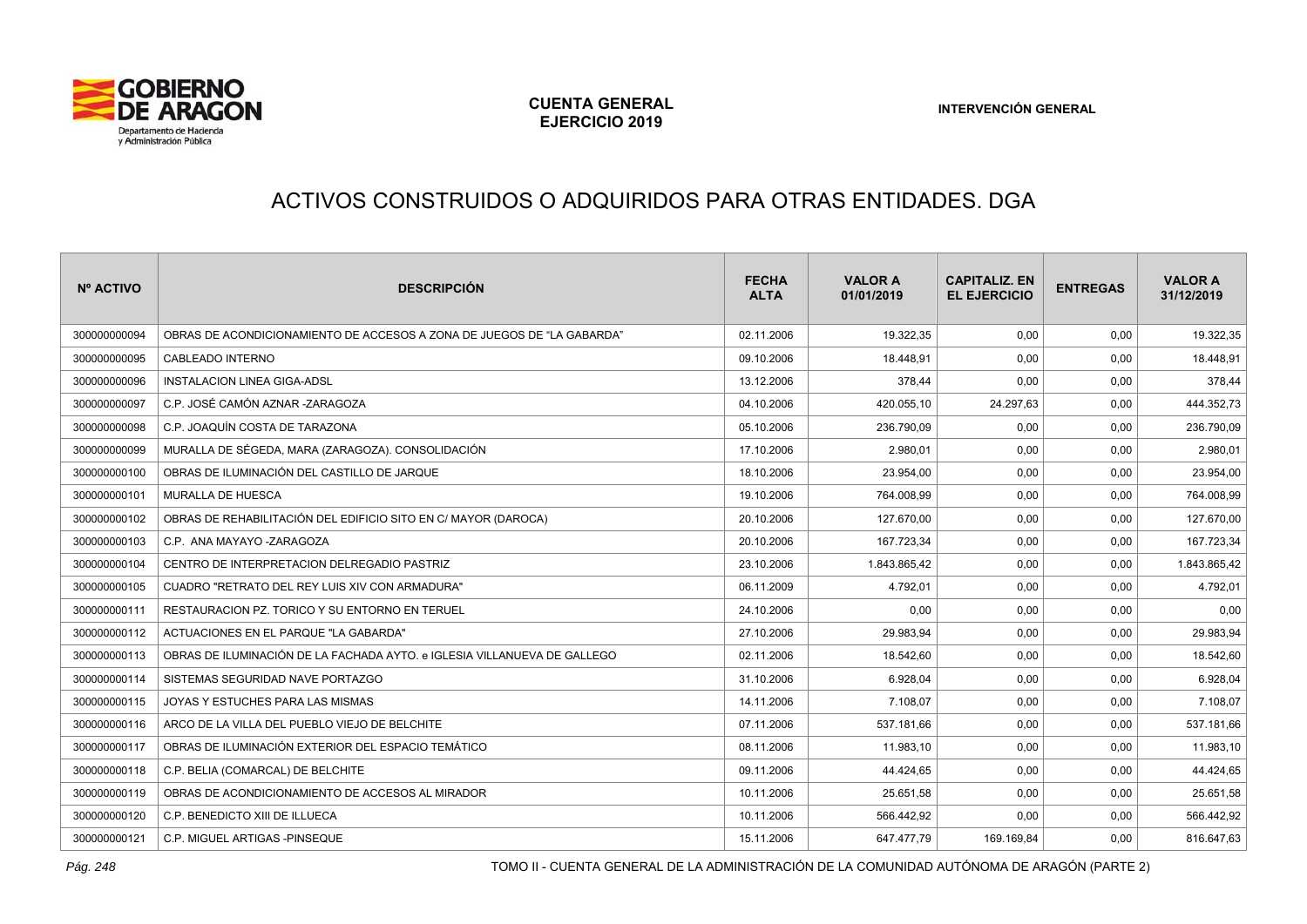

# ACTIVOS CONSTRUIDOS O ADQUIRIDOS PARA OTRAS ENTIDADES. DGA

| Nº ACTIVO    | <b>DESCRIPCIÓN</b>                                                    | <b>FECHA</b><br><b>ALTA</b> | <b>VALOR A</b><br>01/01/2019 | <b>CAPITALIZ. EN</b><br><b>EL EJERCICIO</b> | <b>ENTREGAS</b> | <b>VALOR A</b><br>31/12/2019 |
|--------------|-----------------------------------------------------------------------|-----------------------------|------------------------------|---------------------------------------------|-----------------|------------------------------|
| 300000000122 | OBRAS DE ACONDICIONAMIENTO DE LOS ACCESOS AL                          | 15.11.2006                  | 29.885,08                    | 0,00                                        | 0,00            | 29.885,08                    |
| 300000000123 | C.R.A. BAJO GÁLLEGO, AULAS DE PERDIGUERA                              | 17.11.2006                  | 10.847,35                    | 0,00                                        | 0,00            | 10.847,35                    |
| 300000000124 | C.P. ELISEO GODOY - ZARAGOZA                                          | 17.11.2006                  | 78.576,42                    | 0,00                                        | 0,00            | 78.576,42                    |
| 300000000125 | OBRAS DE ACONDICIONAMIENTO DEL ENTORNO DEL MOLINO                     | 17.11.2006                  | 12.000,00                    | 0,00                                        | 0,00            | 12.000,00                    |
| 300000000126 | OBRAS ACONDICIONAMIENTO POZO DE HIELO DE SANTA                        | 24.11.2006                  | 22.063,64                    | 0,00                                        | 0,00            | 22.063,64                    |
| 300000000127 | OBRAS DE ACONDICIONAMIENTO DEL ENTORNO DEL MIRADOR                    | 24.11.2006                  | 596.867,67                   | 0,00                                        | 0,00            | 596.867,67                   |
| 300000000128 | OBRAS DE INSTALACIÓN DE UNA "ISLA ECOLÓGICA" EN BENASQUE              | 12.12.2006                  | 16.332,80                    | 0,00                                        | 0,00            | 16.332,80                    |
| 300000000129 | OBRAS DE ACONDICIONAMIENTO DEL ENTORNO DE UN POZO                     | 28.11.2006                  | 8.600,85                     | 0,00                                        | 0,00            | 8.600,85                     |
| 300000000130 | CASPE, LA TALLADA, ACONDICIONAMIENTO ACCESOS                          | 12.12.2006                  | 112.358,80                   | 0,00                                        | 0,00            | 112.358,80                   |
| 300000000131 | CASTILLO DE CANFRANC (HUESCA). CONSOL RUINAS                          | 12.12.2006                  | 93.536,41                    | 0,00                                        | 0,00            | 93.536,41                    |
| 300000000132 | OBRAS DE ADECUACIÓN DEL ENTORNO DE UN ÁREA RECREATIVA EMBALSE DE PENA | 30.11.2006                  | 20.036,10                    | 0,00                                        | 0,00            | 20.036,10                    |
| 300000000133 | C.P. TORRE RAMONA -ZARAGOZA                                           | 04.12.2006                  | 9.209,10                     | 0,00                                        | 0,00            | 9.209,10                     |
| 300000000134 | PROY, MEJORA CAMINO A MOLINIAS T.M LA FUEVA - HUESCA                  | 11.12.2006                  | 188.494,32                   | 0,00                                        | 0,00            | 188.494,32                   |
| 300000000135 | YACIM. IBERICO "EL TARRATRATO", ALCAÑIZ (TERUEL)                      | 12.12.2006                  | 92.082,06                    | 0,00                                        | 0,00            | 92.082,06                    |
| 300000000136 | YACIM. IBERICO "EL PALOMAR", OLIETE (TERUEL)                          | 12.12.2006                  | 38.958.86                    | 0,00                                        | 0,00            | 38.958,86                    |
| 300000000137 | YACIM. ARQUEOLOG. "VILLA FORTUNATUS", FRAGA (HUESCA)                  | 12.12.2006                  | 173.447,67                   | 0,00                                        | 0,00            | 173.447,67                   |
| 300000000138 | INSTALACION EQUIPO AIRE ACOND. ARCHIVO ZARAGOZA                       | 12.12.2006                  | 3.511,56                     | 0,00                                        | 0,00            | 3.511,56                     |
| 300000000139 | C.P. MONSALUD -ZARAGOZA                                               | 12.12.2006                  | 1.661,12                     | 0,00                                        | 0,00            | 1.661,12                     |
| 300000000140 | YACIM. ARQUEOLOG. DE VALDELTORMO (TE) "TORRE CRE-                     | 12.12.2006                  | 29.754,00                    | 0,00                                        | 0,00            | 29.754,00                    |
| 300000000141 | OBRAS DE ACONDICIONAMIENTO Y URBANIZACIÓN DEL                         | 12.12.2006                  | 15.746,51                    | 0,00                                        | 0,00            | 15.746,51                    |
| 300000000142 | OBRAS DE ACONDICIONAMIENTO DEL ÁREA RECREATIVA                        | 12.12.2006                  | 29.999,30                    | 0,00                                        | 0,00            | 29.999,30                    |
| 300000000143 | EXCAV, ARQUEO ERMITA NTRA DEL PUYAL DE TRAMACED                       | 13.12.2006                  | 8.472,41                     | 0,00                                        | 0,00            | 8.472,41                     |
| 300000000144 | SEÑALIZACIÓN TURÍSTICA DEL CASTILLO DE LOARRE Y DE                    | 14.12.2006                  | 11.640,84                    | 0,00                                        | 0,00            | 11.640,84                    |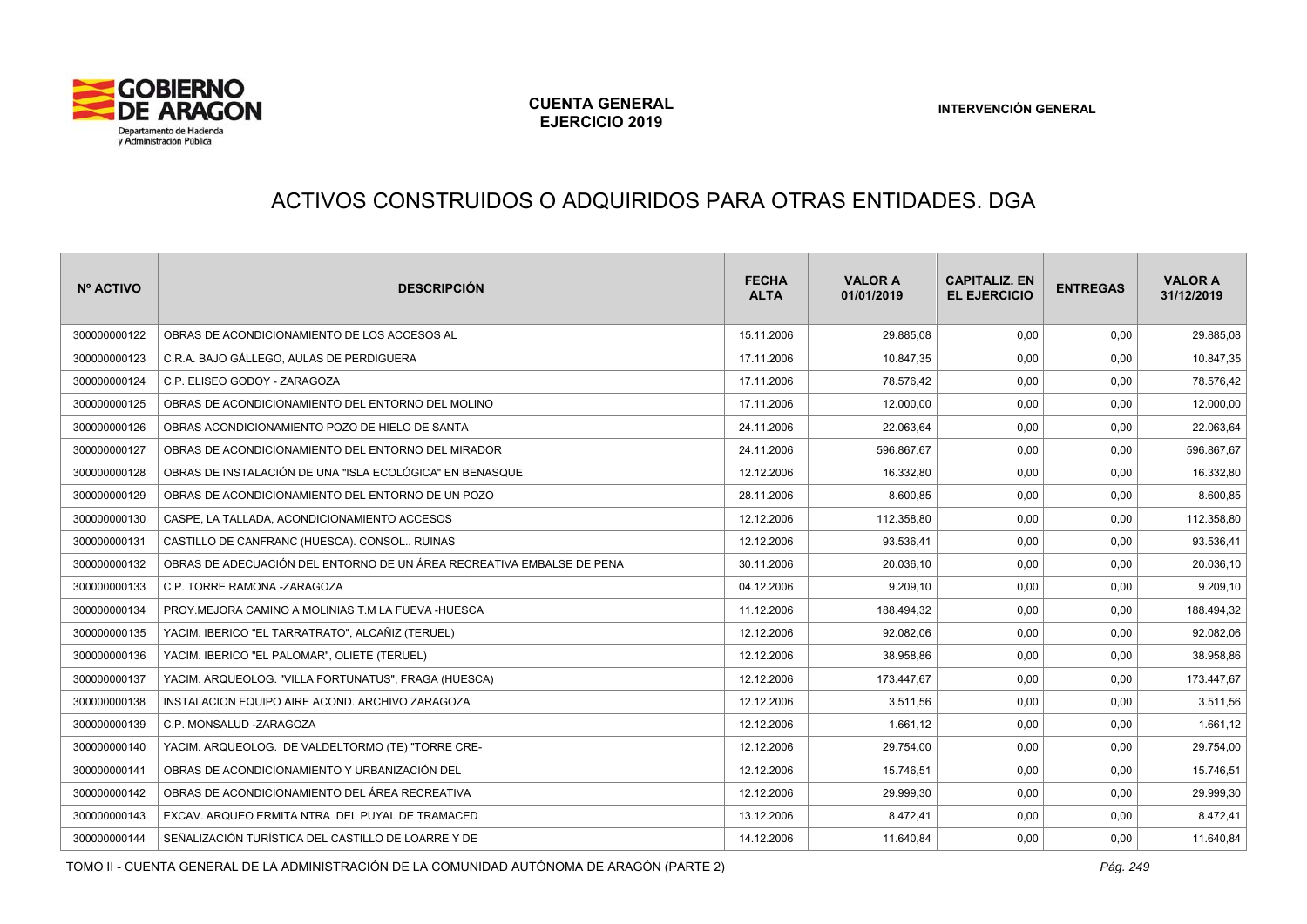

# ACTIVOS CONSTRUIDOS O ADQUIRIDOS PARA OTRAS ENTIDADES. DGA

| Nº ACTIVO    | <b>DESCRIPCIÓN</b>                                 | <b>FECHA</b><br><b>ALTA</b> | <b>VALOR A</b><br>01/01/2019 | <b>CAPITALIZ. EN</b><br><b>EL EJERCICIO</b> | <b>ENTREGAS</b> | <b>VALOR A</b><br>31/12/2019 |
|--------------|----------------------------------------------------|-----------------------------|------------------------------|---------------------------------------------|-----------------|------------------------------|
| 300000000145 | SEÑALIZACIÓN TURÍSTICA EN EL CASCO URBANO DE       | 14.12.2006                  | 11.862,79                    | 0,00                                        | 0,00            | 11.862,79                    |
| 300000000146 | SEÑALIZACIÓN TURÍSTICA EN LA SEDE DE LA COMARCA    | 14.12.2006                  | 11.858,26                    | 0,00                                        | 0,00            | 11.858,26                    |
| 300000000147 | ALBALATE DEL ARZOBISPO (TERUEL) CASTILLO           | 21.12.2006                  | 282.331,03                   | 0,00                                        | 0,00            | 282.331,03                   |
| 300000000148 | INFORME TÉCNICO DELIMITACIÓN TRAZADO ACUEDUCTO     | 14.12.2006                  | 1.972,00                     | 0,00                                        | 0,00            | 1.972,00                     |
| 300000000149 | OBRAS DE INSTALACIÓN DE UN PUESTO DE INFORMACIÓN   | 15.12.2006                  | 17.785,54                    | 0,00                                        | 0,00            | 17.785,54                    |
| 300000000150 | C.P.E.P.A. GÓMEZ LAFUENTE -ZARAGOZA                | 15.12.2006                  | 10.999,99                    | 0,00                                        | 0,00            | 10.999,99                    |
| 300000000151 | EL CASTILLO - TORNOS (TERUEL)                      | 15.12.2006                  | 194.978,74                   | 0,00                                        | 0,00            | 194.978,74                   |
| 300000000152 | "LA MALENA" VILLA ROMANA, AZUARA (ZARAGOZA)        | 18.12.2006                  | 439.984,24                   | 114.975,36                                  | 0,00            | 554.959,60                   |
| 300000000153 | YACIM. ARQUEOLOG. CELSA, VELILLA DE EBRO (ZARAGOZA | 18.12.2006                  | 231.089,59                   | 0,00                                        | 0,00            | 231.089,59                   |
| 300000000154 | C.P. ANTONIO BELTRÁN MARTÍNEZ, ZARAGOZA            | 18.12.2006                  | 73.620,92                    | 0,00                                        | 0,00            | 73.620,92                    |
| 300000000155 | ADECUACIÓN Y ACONDICIONAMIENTO PARCIAL DE LOS      | 18.12.2006                  | 29.950,01                    | 0,00                                        | 0,00            | 29.950,01                    |
| 300000000156 | EXCAVACIONES ARQUEOLÓGICAS NECRÓPOLIS MONTEARAGÓN  | 18.12.2006                  | 1.106.18                     | 0,00                                        | 0,00            | 1.106,18                     |
| 300000000157 | <b>REFUGIO DE RESPOMUSO</b>                        | 19.12.2006                  | 667.478,39                   | 0,00                                        | 0,00            | 667.478,39                   |
| 300000000158 | C.P. UNIDAD HABILITADA, TOSOS                      | 19.12.2006                  | 16.534,33                    | 0,00                                        | 0,00            | 16.534,33                    |
| 300000000159 | PROY. MEJORA CAMINO CAPELLA- BENAVENTE.H.162/06    | 20.12.2006                  | 269.982,77                   | 0,00                                        | 0,00            | 269.982,77                   |
| 300000000160 | BINÉFAR.CONSTRUCCIÓN SEDE NUEVO AYUNTAMIENTO       | 20.12.2006                  | 5.230.652,15                 | 0,00                                        | 0.00            | 5.230.652,15                 |
| 300000000161 | OBRAS RESTAURACION CLAUSTRO SAN PEDRO              | 20.12.2006                  | 0,00                         | 0,00                                        | 0,00            | 0,00                         |
| 300000000162 | C.R.A. TRES RIBERAS, MALUENDA                      | 21.12.2006                  | 86.795,45                    | 0,00                                        | 0,00            | 86.795,45                    |
| 300000000163 | C.P. TOMAS ROMOJARO, TORRES DE BERRELLEN           | 21.12.2006                  | 34.948,69                    | 0,00                                        | 0,00            | 34.948,69                    |
| 300000000164 | CASTILLO DE LUESIA                                 | 22.12.2006                  | 2.760.00                     | 0,00                                        | 0,00            | 2.760,00                     |
| 300000000165 | ARCO DE SAN ROQUE EN EL PUEBLO VIEJO DE BELCHITE   | 22.12.2006                  | 12.002,00                    | 0,00                                        | 0,00            | 12.002,00                    |
| 300000000166 | TOLVA (HU) CASTILLO DE LUZAS, TORRE MEDIEVAL       | 22.12.2006                  | 28.529,88                    | 0,00                                        | 0,00            | 28.529,88                    |
| 300000000167 | C.P. MIGUEL ANGEL ARTAZOS TAMÉ                     | 27.12.2006                  | 497.331,96                   | 0,00                                        | 0,00            | 497.331,96                   |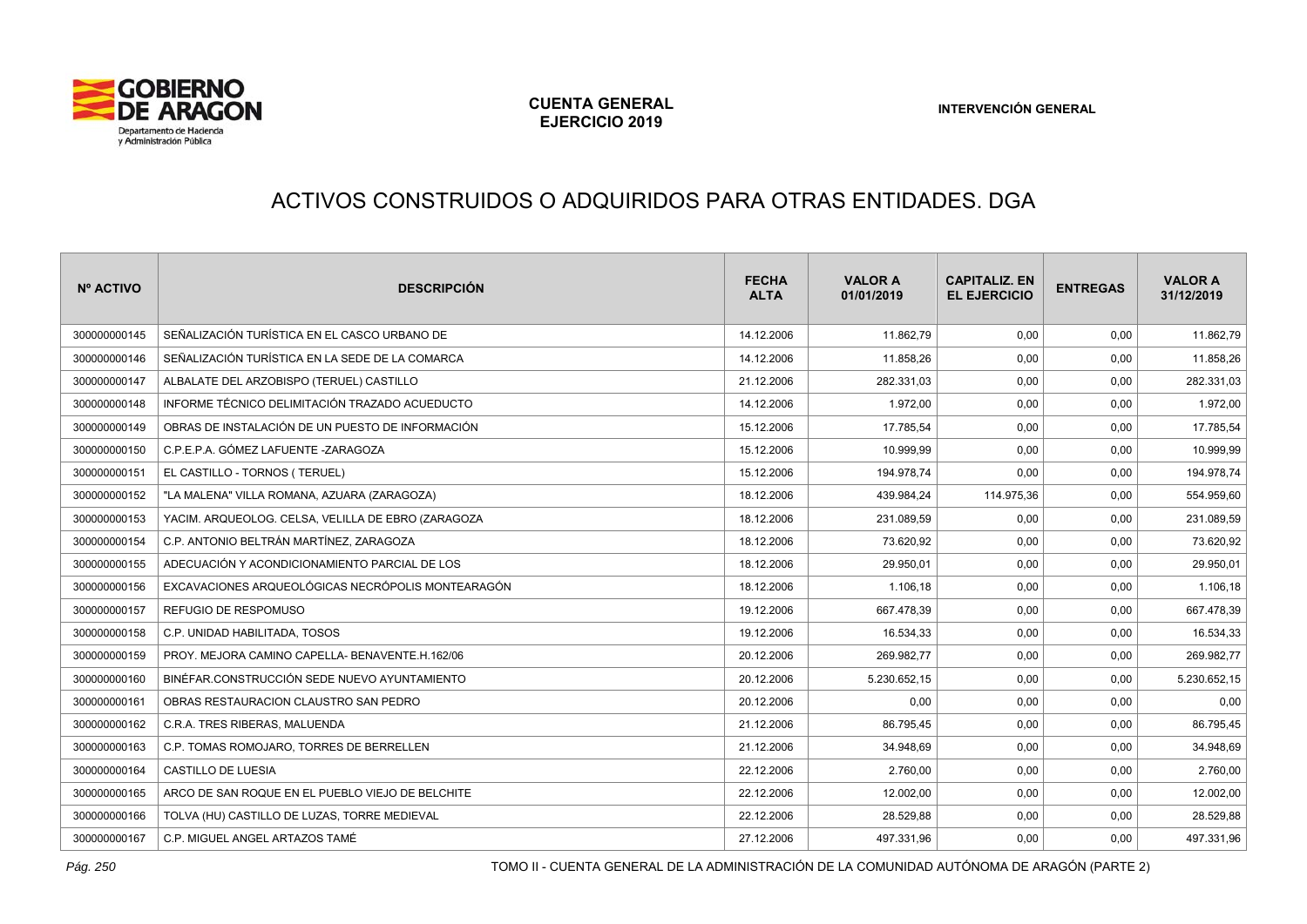

#### ACTIVOS CONSTRUIDOS O ADQUIRIDOS PARA OTRAS ENTIDADES. DGA

| Nº ACTIVO    | <b>DESCRIPCIÓN</b>                                 | <b>FECHA</b><br><b>ALTA</b> | <b>VALOR A</b><br>01/01/2019 | <b>CAPITALIZ. EN</b><br><b>EL EJERCICIO</b> | <b>ENTREGAS</b> | <b>VALOR A</b><br>31/12/2019 |
|--------------|----------------------------------------------------|-----------------------------|------------------------------|---------------------------------------------|-----------------|------------------------------|
| 300000000168 | C.P. BALTASAR GRACIÁN -CALATAYUD                   | 27.12.2006                  | 97.491,78                    | 0,00                                        | 0,00            | 97.491,78                    |
| 300000000169 | C.P. JOSÉ ANTONIO LABORDETA                        | 27.12.2006                  | 232.668,09                   | 11.786,19                                   | 0,00            | 244.454,28                   |
| 300000000171 | C.P. CALIXTO ARIÑO                                 | 29.12.2006                  | 224.127,75                   | 0,00                                        | 0,00            | 224.127,75                   |
| 300000000172 | C.P. FERNANDO EL CATÓLICO                          | 29.12.2006                  | 86.637,22                    | 0,00                                        | 0,00            | 86.637,22                    |
| 300000000174 | HUESCA.REST.IGLESIA SANTA MARIA IN FORIS. CONVENIO | 29.10.2007                  | 267.044,58                   | 0,00                                        | 0,00            | 267.044,58                   |
| 300000000175 | BERDEJO-ZA-REHABILITACIÓN CASA CONSISTORIAL        | 09.08.2007                  | 49.208,36                    | 0,00                                        | 0,00            | 49.208,36                    |
| 300000000176 | TERUEL-CANALIZACIÓN INSTALACIONES INSTIT. IBÁÑEZ M | 24.01.2007                  | 21.093,15                    | 0,00                                        | 0,00            | 21.093,15                    |
| 300000000177 | OBRAS DE ILUMINACIÓN DE LA ERMITA DEL PILAR EN     | 26.10.2007                  | 29.998,20                    | 0,00                                        | 0,00            | 29.998,20                    |
| 300000000178 | OBRAS DE ILUMINACIÓN DEL CASTILLO DE BORJA         | 25.04.2007                  | 16.472,00                    | 0,00                                        | 0,00            | 16.472,00                    |
| 300000000179 | OBRAS DE ILUMINACIÓN DEL CASTILLO DE ALHAMA DE     | 16.05.2007                  | 28.531,52                    | 0,00                                        | 0,00            | 28.531,52                    |
| 300000000180 | OBRAS DE ILUMINACIÓN DEL ENTORNO DE LA IGLESIA DE  | 09.05.2007                  | 28.962,74                    | 0,00                                        | 0,00            | 28.962,74                    |
| 300000000181 | ARIZA-ZA-RESTAURACIÓN DEL PUENTE DE ARIZA          | 13.04.2007                  | 162.607,68                   | 0,00                                        | 0,00            | 162.607,68                   |
| 300000000182 | PUERTOMINGALVO-TE-RESTAURACIÓN CASA CONSISTORIAL   | 28.11.2007                  | 152.639,14                   | 0,00                                        | 0,00            | 152.639,14                   |
| 300000000183 | C.P. RÍO EBRO -ZARAGOZA                            | 25.04.2007                  | 386.566,51                   | 45.648,64                                   | 0,00            | 432.215,15                   |
| 300000000184 | VALDEALGORFA-PROY, REHABILIT, CASA BARÓN JANDILLA  | 12.06.2007                  | 67.710,40                    | 0,00                                        | 0,00            | 67.710,40                    |
| 300000000185 | C.P. COMPROMISO DE CASPE -CASPE                    | 11.05.2007                  | 152.684,56                   | 0,00                                        | 0,00            | 152.684,56                   |
| 300000000186 | OBRAS DE ACONDICIONAMIENTO DEL ENTORNO DE LA       | 11.05.2007                  | 29.999,72                    | 0,00                                        | 0,00            | 29.999,72                    |
| 300000000187 | SUMINISTRO Y COLOCACIÓN ELEMENTOS SEÑALIZACIÓN     | 21.09.2007                  | 11.074,47                    | 0,00                                        | 0,00            | 11.074,47                    |
| 300000000188 | OBRAS DE ACONDICIONAMIENTO DE ALBERGUE EN          | 16.05.2007                  | 30.005,62                    | 0,00                                        | 0,00            | 30.005,62                    |
| 300000000189 | YACIMIENTO ARQUEOLÓGICO VILLA FORTUNATUS           | 17.05.2007                  | 917.296,13                   | 0,00                                        | 0,00            | 917.296,13                   |
| 300000000190 | OBRAS REMODELACION FACHADAS LA ALFRANCA Z-070003   | 17.05.2007                  | 29.940,76                    | 0,00                                        | 0,00            | 29.940,76                    |
| 300000000191 | SUMINISTRO Y COLOCACIÓN ELEMENTOS SEÑALIZACIÓN     | 29.05.2007                  | 12.000,00                    | 0,00                                        | 0,00            | 12.000,00                    |
| 300000000192 | OBRAS DE ACONDICIONAMIENTO DEL ENTORNO Y PRIMERA   | 19.12.2007                  | 30.000,00                    | 0,00                                        | 0,00            | 30.000,00                    |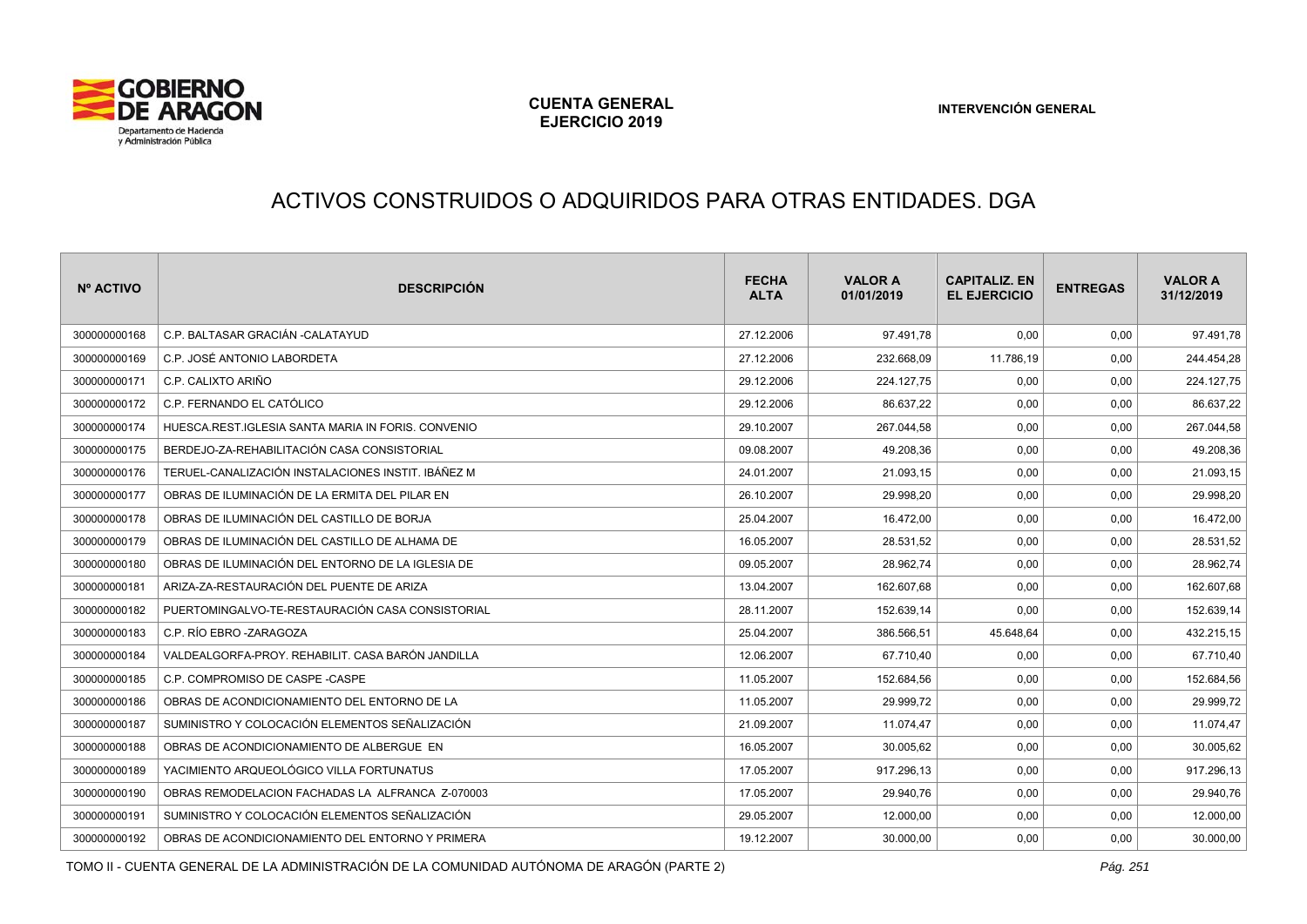

# ACTIVOS CONSTRUIDOS O ADQUIRIDOS PARA OTRAS ENTIDADES. DGA

| Nº ACTIVO    | <b>DESCRIPCIÓN</b>                                 | <b>FECHA</b><br><b>ALTA</b> | <b>VALOR A</b><br>01/01/2019 | <b>CAPITALIZ, EN</b><br><b>EL EJERCICIO</b> | <b>ENTREGAS</b> | <b>VALOR A</b><br>31/12/2019 |
|--------------|----------------------------------------------------|-----------------------------|------------------------------|---------------------------------------------|-----------------|------------------------------|
| 300000000193 | PUENTE DE MONTAÑANA-HU-REHABIL, ANTIGUO CAMINO A   | 18.05.2007                  | 8.627,00                     | 0,00                                        | 0,00            | 8.627,00                     |
| 300000000194 | C.P. JOSÉ MARÍA MIR -ZARAGOZA                      | 04.06.2007                  | 414.465,87                   | 0,00                                        | 0,00            | 414.465,87                   |
| 300000000195 | OBRAS CONSTRUC. E INSTAL ESCULTURA EN SALAS BAJAS  | 16.07.2007                  | 30.000,00                    | 0,00                                        | 0,00            | 30.000,00                    |
| 300000000196 | LUCES DE EMERGENCIAS                               | 21.06.2007                  | 4.415,66                     | 0,00                                        | 0,00            | 4.415,66                     |
| 300000000197 | C.P. TOMÁS ALVIRA -ZARAGOZA                        | 20.06.2007                  | 223.008,08                   | 0,00                                        | 0,00            | 223.008,08                   |
| 300000000198 | CASTILLO DE ESTOPIÑÁN                              | 28.06.2007                  | 400.065,88                   | 0,00                                        | 0,00            | 400.065,88                   |
| 300000000199 | C.P. ZALFONADA -ZARAGOZA                           | 29.06.2007                  | 113.952,05                   | 0,00                                        | 0,00            | 113.952,05                   |
| 300000000200 | ACONDIC.ENTORNOFUENTEMANZANERA(TERUEL)             | 24.07.2007                  | 15.000,01                    | 0,00                                        | 0,00            | 15.000,01                    |
| 300000000201 | CABEZO DE ALCALÁ                                   | 27.07.2007                  | 20.843,69                    | 0,00                                        | 0,00            | 20.843,69                    |
| 300000000202 | C.P. CÁNDIDO DOMINGO -ZARAGOZA                     | 02.08.2007                  | 80.175.64                    | 0,00                                        | 0,00            | 80.175,64                    |
| 300000000203 | ADECUACION ERMITA STO. TORIBIO EN BAELLS (HUESCA)  | 22.08.2007                  | 29.000,00                    | 0,00                                        | 0,00            | 29.000,00                    |
| 300000000204 | C.P. JULIÁN SANZ IBÁÑEZ -ZARAGOZA                  | 28.08.2007                  | 108.520,34                   | 48.837,61                                   | 0,00            | 157.357,95                   |
| 300000000205 | C.P. EUGENIO LÓPEZ Y LÓPEZ -ZARAGOZA               | 28.08.2007                  | 48.300,54                    | 47.092,66                                   | 0,00            | 95.393,20                    |
| 300000000206 | C.P. SANTO CRISTO DE SANTIAGO -CARIÑENA            | 28.08.2007                  | 67.815,11                    | 84.839,58                                   | 0,00            | 152.654,69                   |
| 300000000207 | C.R.A. DOS AGUAS, AULAS DE NONASPE                 | 28.08.2007                  | 30.332,80                    | 0,00                                        | 0,00            | 30.332,80                    |
| 300000000208 | C.P. SAN JAVIER - ESCATRÓN                         | 31.08.2007                  | 161.476,56                   | 0,00                                        | 0,00            | 161.476,56                   |
| 300000000209 | MURALLAS DE DAROCA, "ALEDAÑOS TORRE SAN CRISTOBAL" | 19.09.2007                  | 102.794,40                   | 0,00                                        | 0,00            | 102.794,40                   |
| 300000000210 | C.P. OBRAS DE FUENDECAMPO H0700010                 | 18.12.2007                  | 376.499,82                   | 0,00                                        | 0,00            | 376.499,82                   |
| 300000000211 | OBRAS C.P. DE CAPDESASO H0970009                   | 18.12.2007                  | 776.425,56                   | 0,00                                        | 0,00            | 776.425,56                   |
| 300000000212 | OBRAS C.P. DE NOVALES H070008                      | 18.12.2007                  | 390.542,36                   | 0,00                                        | 0,00            | 390.542,36                   |
| 300000000213 | C.R.A. L'ALBARDIN - AZUARA                         | 12.09.2007                  | 27.209,33                    | 0,00                                        | 0,00            | 27.209,33                    |
| 300000000214 | C.P. CERVANTES - PEDROLA                           | 20.09.2007                  | 52.114,86                    | 0,00                                        | 0,00            | 52.114,86                    |
| 300000000215 | C.P. COMARCAL MONCAYO -TARAZONA                    | 20.09.2007                  | 457.052,57                   | 0,00                                        | 0,00            | 457.052,57                   |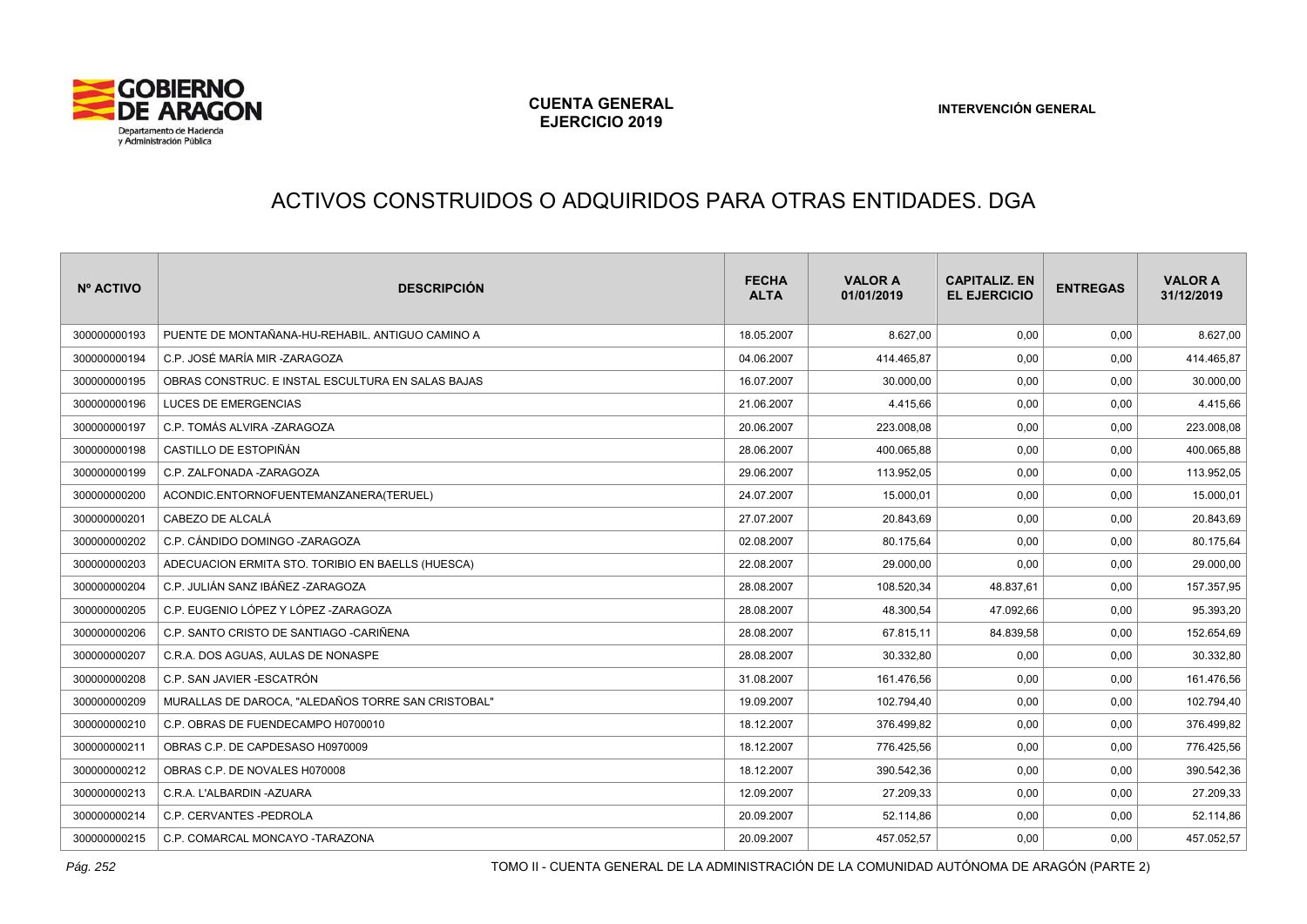

# ACTIVOS CONSTRUIDOS O ADQUIRIDOS PARA OTRAS ENTIDADES. DGA

| Nº ACTIVO    | <b>DESCRIPCIÓN</b>                                 | <b>FECHA</b><br><b>ALTA</b> | <b>VALOR A</b><br>01/01/2019 | <b>CAPITALIZ, EN</b><br><b>EL EJERCICIO</b> | <b>ENTREGAS</b> | <b>VALOR A</b><br>31/12/2019 |
|--------------|----------------------------------------------------|-----------------------------|------------------------------|---------------------------------------------|-----------------|------------------------------|
| 300000000216 | SEÑALIZAC, ALOJAM.TURIST, DE BENASQUE Y CERLER     | 26.09.2007                  | 11.971,20                    | 0,00                                        | 0,00            | 11.971,20                    |
| 300000000217 | C.P. TENERÍAS -ZARAGOZA                            | 26.09.2007                  | 403.915,83                   | 0,00                                        | 0,00            | 403.915,83                   |
| 300000000218 | C.R.A. L'ALBADA - BUJARALOZ                        | 27.09.2007                  | 14.834,54                    | 128.337,57                                  | 0,00            | 143.172,11                   |
| 300000000219 | C.P. DIEGO ESCOLANO - LONGARES                     | 27.09.2007                  | 47.902,38                    | 0,00                                        | 0,00            | 47.902,38                    |
| 300000000220 | C.P. DOMINGO MIRAL -ZARAGOZA                       | 27.09.2007                  | 15.027,95                    | 45.496,00                                   | 0,00            | 60.523,95                    |
| 300000000221 | C.P. LA JOTA -ZARAGOZA                             | 27.09.2007                  | 600.742,42                   | 5.414,22                                    | 0,00            | 606.156,64                   |
| 300000000222 | C.P. SAN JOSÉ DE CALASANZ -ZARAGOZA                | 27.09.2007                  | 382,80                       | 0,00                                        | 0,00            | 382,80                       |
| 300000000223 | C.P. LUIS GARCÍA SAINZ - FUENTES DE EBRO           | 27.09.2007                  | 16.141,84                    | 0,00                                        | 0,00            | 16.141,84                    |
| 300000000224 | C.P. - TIERGA                                      | 01.10.2007                  | 128.437,02                   | 0,00                                        | 0,00            | 128.437,02                   |
| 300000000225 | C.P. GUILLERMO FATÁS -ZARAGOZA                     | 03.10.2007                  | 652.372,66                   | 0,00                                        | 0,00            | 652.372,66                   |
| 300000000226 | RESTAURACION DEL CASTILLO DE SÁDABA                | 09.11.2007                  | 13.938,81                    | 0,00                                        | 0,00            | 13.938,81                    |
| 300000000227 | MONASTERIO DE SAN VICTORIÁN                        | 15.10.2007                  | 1.178.201,19                 | 0,00                                        | 0,00            | 1.178.201,19                 |
| 300000000228 | CASTILLO DE MONZÓN (HUESCA)                        | 26.10.2007                  | 202.800,00                   | 0,00                                        | 0,00            | 202.800,00                   |
| 300000000229 | C.P. MARÍA MOLINER -ZARAGOZA                       | 26.10.2007                  | 13.804,00                    | 0,00                                        | 0,00            | 13.804,00                    |
| 300000000230 | C.P. CÉSAR AUGUSTO -ZARAGOZA                       | 29.10.2007                  | 44.302,97                    | 1.113,20                                    | 0,00            | 45.416,17                    |
| 300000000231 | ACUEDUCTO PUERTA DEL GIGANTE                       | 30.10.2007                  | 22.301,91                    | 0,00                                        | 0,00            | 22.301,91                    |
| 300000000232 | CARPINTERIA INTERIOR CASTILLO DE VALDERROBRES      | 05.11.2007                  | 32.776,97                    | 0,00                                        | 0,00            | 32.776,97                    |
| 300000000233 | OBRAS DE ACONDICIONAMIENTO DEL ANTIGUO MOLINO      | 08.11.2007                  | 19.808,59                    | 0,00                                        | 0,00            | 19.808,59                    |
| 300000000234 | HOSPITAL VIEJO DE BENASQUE                         | 26.11.2007                  | 25.252,69                    | 0,00                                        | 0,00            | 25.252,69                    |
| 300000000235 | OBRAS DE ILUMINACIÓN DE LA IGLESIA DE SAN FERNANDO | 26.11.2007                  | 28.587,64                    | 0,00                                        | 0,00            | 28.587,64                    |
| 300000000236 | OBRAS DE ADECUACIÓN DEL ENTORNO DEL ÁREA RECREAT.  | 30.11.2007                  | 19.570,24                    | 0,00                                        | 0,00            | 19.570,24                    |
| 300000000237 | YACMTO. IBERICO TOSSAL REDO, CALACEITE             | 30.11.2007                  | 58.533,60                    | 0,00                                        | 0,00            | 58.533,60                    |
| 300000000238 | <b>CENTRO LA MALENA</b>                            | 03.12.2007                  | 33.226,08                    | 0,00                                        | 0,00            | 33.226,08                    |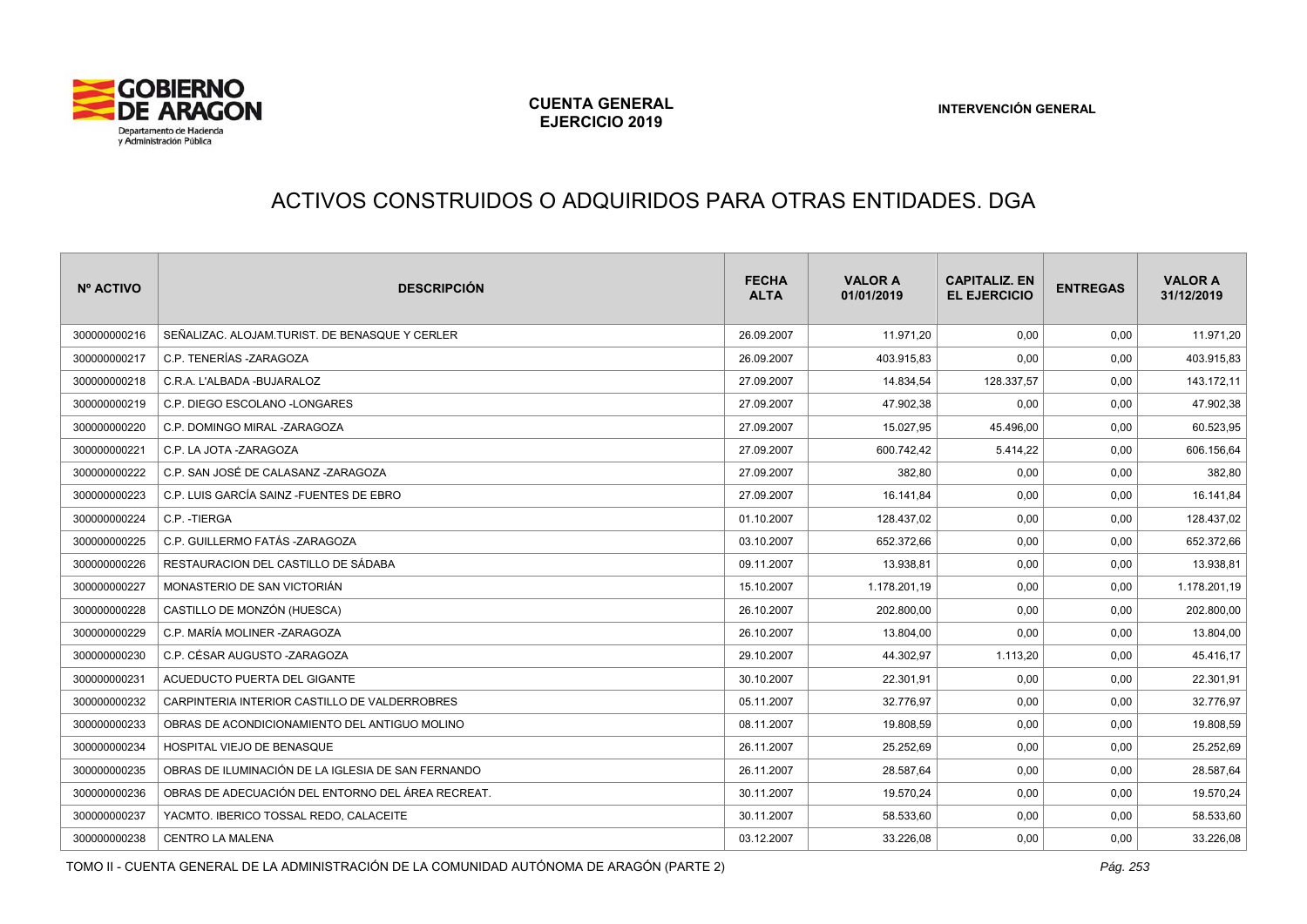

# ACTIVOS CONSTRUIDOS O ADQUIRIDOS PARA OTRAS ENTIDADES. DGA

| Nº ACTIVO    | <b>DESCRIPCIÓN</b>                                              | <b>FECHA</b><br><b>ALTA</b> | <b>VALOR A</b><br>01/01/2019 | <b>CAPITALIZ. EN</b><br><b>EL EJERCICIO</b> | <b>ENTREGAS</b> | <b>VALOR A</b><br>31/12/2019 |
|--------------|-----------------------------------------------------------------|-----------------------------|------------------------------|---------------------------------------------|-----------------|------------------------------|
| 300000000239 | CASTILLO DE MORA DE RUBIELOS                                    | 03.12.2007                  | 10.000,00                    | 0,00                                        | 0,00            | 10.000,00                    |
| 300000000240 | PROCESO TÉCNICO TÍTULOS BIBLIOTECA ARCHIVO HU                   | 04.12.2007                  | 2.800,00                     | 0,00                                        | 0,00            | 2.800,00                     |
| 300000000241 | ANÁLISIS Y SISTEMATIZACIÓN DOCUMENTOS                           | 04.12.2007                  | 6.000,00                     | 0,00                                        | 0,00            | 6.000,00                     |
| 300000000242 | PROCESO TÉCNICO TÍTULOS BIBLIOTECA ARCHIVO HU                   | 04.12.2007                  | 2.800,00                     | 0,00                                        | 0,00            | 2.800,00                     |
| 300000000243 | CASTILLO DE UNCASTILLO                                          | 05.12.2007                  | 9.233,60                     | 0,00                                        | 0,00            | 9.233,60                     |
| 300000000244 | POBLADO IBÉRICO DE SAN ANTONIO                                  | 05.12.2007                  | 8.350,49                     | 0,00                                        | 0,00            | 8.350,49                     |
| 300000000245 | RECINTO FORTIFICADO ISLÁMICO DE CALATAYUD                       | 05.12.2007                  | 206.514,82                   | 0,00                                        | 0,00            | 206.514,82                   |
| 300000000246 | CASTILLO DE MARCUELLO EN SARSAMARCUELLO                         | 05.12.2007                  | 4.114,69                     | 0,00                                        | 0,00            | 4.114,69                     |
| 300000000247 | FUERTE DE GUERRA CARLISTA, NOVILLAS                             | 10.12.2007                  | 1.919,18                     | 0,00                                        | 0,00            | 1.919,18                     |
| 300000000248 | FUERTE CARLISTA DE NOVILLAS                                     | 10.12.2007                  | 29.982,31                    | 0,00                                        | 0,00            | 29.982,31                    |
| 300000000249 | MURALLA DE SOS DEL REY CATÓLICO                                 | 11.12.2007                  | 3.600,00                     | 0,00                                        | 0,00            | 3.600,00                     |
| 300000000250 | YACIMIENTO ARQUEOLÓGICO BILBILIS (CALATAYUD)                    | 14.12.2007                  | 103.727,17                   | 0,00                                        | 0,00            | 103.727,17                   |
| 300000000251 | OBRAS DE ACONDICIONAMIENTO DEL ENTORNO DE LA FUENTE DEL MAESTRO | 13.12.2007                  | 21.010,31                    | 0,00                                        | 0,00            | 21.010,31                    |
| 300000000252 | CASTILLO DE CASTEJÓN DE MONEGROS                                | 13.12.2007                  | 7.482,56                     | 0,00                                        | 0,00            | 7.482,56                     |
| 300000000253 | ACUEDUCTO LOS ARCOS DE TERUEL                                   | 14.12.2007                  | 208.246,58                   | 0,00                                        | 0,00            | 208.246,58                   |
| 300000000254 | C.P. CAMPO DE BORJA - BORJA                                     | 17.12.2007                  | 559.165,62                   | 209.415,43                                  | 0,00            | 768.581,05                   |
| 300000000255 | <b>ALMACEN PORTAZGO</b>                                         | 17.12.2007                  | 4.573,50                     | 0,00                                        | 0,00            | 4.573,50                     |
| 300000000256 | <b>CASTILLO DE ANENTO</b>                                       | 19.12.2007                  | 168.737,85                   | 0,00                                        | 0,00            | 168.737,85                   |
| 300000000257 | OBRAS DE ACONDICIONAMIENTO DEL DENOM. "SENDERO                  | 28.01.2008                  | 29.956,92                    | 0,00                                        | 0,00            | 29.956,92                    |
| 300000000258 | CASTILLO DE TRONCEDO EN LA FUEVA                                | 19.12.2007                  | 191.251,48                   | 0,00                                        | 0,00            | 191.251,48                   |
| 300000000259 | C.P. PARQUE GOYA 1-ZARAGOZA                                     | 19.12.2007                  | 412.238,71                   | 0,00                                        | 0,00            | 412.238,71                   |
| 300000000260 | C.P. VIRGEN DE LA PEANA -ATECA                                  | 20.12.2007                  | 108.341,87                   | 0,00                                        | 0,00            | 108.341,87                   |
| 300000000261 | C.P. SALVADOR MINGUIJÓN -CALATAYUD                              | 20.12.2007                  | 688.320,83                   | 0,00                                        | 0,00            | 688.320,83                   |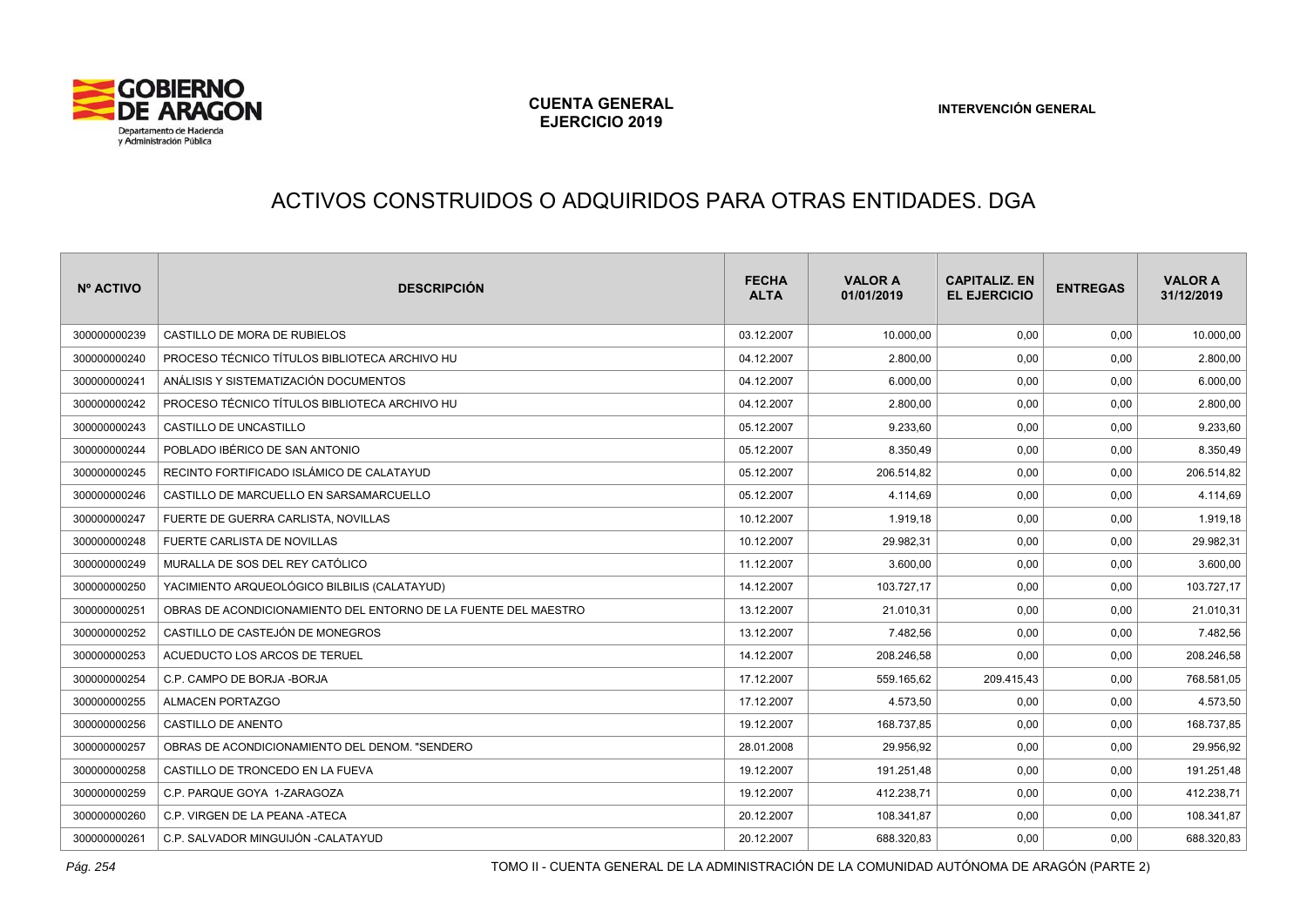

# ACTIVOS CONSTRUIDOS O ADQUIRIDOS PARA OTRAS ENTIDADES. DGA

| Nº ACTIVO    | <b>DESCRIPCIÓN</b>                                               | <b>FECHA</b><br><b>ALTA</b> | <b>VALOR A</b><br>01/01/2019 | <b>CAPITALIZ, EN</b><br><b>EL EJERCICIO</b> | <b>ENTREGAS</b> | <b>VALOR A</b><br>31/12/2019 |
|--------------|------------------------------------------------------------------|-----------------------------|------------------------------|---------------------------------------------|-----------------|------------------------------|
| 300000000262 | C.P. ARAGÓN - ALAGÓN                                             | 27.12.2007                  | 106.755.66                   | 0,00                                        | 0,00            | 106.755,66                   |
| 300000000263 | C.R.A. CERRO DE STA CRUZ. AULAS ACERED                           | 27.12.2007                  | 13.999,76                    | 0,00                                        | 0,00            | 13.999,76                    |
| 300000000264 | ACUEDUCTO LAS LOMAS EN CASTELLOTE                                | 19.12.2007                  | 8.200,00                     | 0,00                                        | 0,00            | 8.200,00                     |
| 300000000265 | C.P. PARQUE GOYA 2 -ZARAGOZA                                     | 28.12.2007                  | 4.479.864,89                 | 0,00                                        | 0,00            | 4.479.864,89                 |
| 300000000266 | C.P. DE NONASPE                                                  | 31.12.2007                  | 212.676,18                   | 0,00                                        | 0,00            | 212.676,18                   |
| 300000000267 | C.P. DE SAMPER DE CALANDA OBRAS T.070020                         | 26.09.2008                  | 2.099.197,03                 | 0,00                                        | 0,00            | 2.099.197,03                 |
| 300000000268 | C.P. DE LALUEZA OBRAS H.070049                                   | 27.06.2008                  | 1.513.510,33                 | 0,00                                        | 0,00            | 1.513.510,33                 |
| 300000000269 | LUCENI-ZA-REHABILITACIÓN PALACIO CONDES FUENCLARA                | 17.11.2008                  | 282.333,42                   | 0,00                                        | 0,00            | 282.333,42                   |
| 300000000270 | C.P. RAMÓN Y CAJAL -LA JOYOSA                                    | 01.04.2008                  | 220.470,98                   | 0,00                                        | 0,00            | 220.470,98                   |
| 300000000271 | MONZÓN-HU-REHABILITACIÓN PUENTE VIEJO                            | 11.05.2009                  | 703.539,05                   | 0,00                                        | 0,00            | 703.539,05                   |
| 300000000272 | INSTALACIONES NAVE C/MINERIA DE HUESCA                           | 21.12.2009                  | 440,80                       | 0,00                                        | 0,00            | 440,80                       |
| 300000000273 | RESTAURACION TORREON MEDIEVAL PALACIO                            | 26.05.2008                  | 116.00                       | 0,00                                        | 0,00            | 116,00                       |
| 300000000275 | OBRAS INSTALACIÓN PARARRAYOS EN CAMPING MUNICIPAL                | 14.05.2008                  | 6.525,65                     | 0,00                                        | 0,00            | 6.525,65                     |
| 300000000276 | PROY.TOMAS RIEGO C.P.CAPDESASO H080018                           | 26.09.2008                  | 52.907,35                    | 0,00                                        | 0,00            | 52.907,35                    |
| 300000000277 | CASTILLO DE UNCASTILLO                                           | 22.07.2008                  | 1.502,17                     | 0,00                                        | 0,00            | 1.502,17                     |
| 300000000278 | YACIMIENTO LAS CERRADICAS                                        | 05.06.2008                  | 183.463,79                   | 0,00                                        | 0,00            | 183.463,79                   |
| 300000000279 | OBRAS DE C.P DE ALMUDEVAR H080014                                | 19.08.2008                  | 5.005.883,45                 | 0,00                                        | 0,00            | 5.005.883,45                 |
| 300000000280 | OBRAS CONSTRUCCIÓN EMBARCADERO EN EMBALSE DE LA PUEBLA DE CASTRO | 24.06.2008                  | 29.996,65                    | 0,00                                        | 0,00            | 29.996,65                    |
| 300000000281 | OBRAS DE ACONDICIONAMIENTO DE LA PISTA DE SAN BARTOLOMÉ          | 24.06.2008                  | 29.645,05                    | 0,00                                        | 0,00            | 29.645,05                    |
| 300000000282 | YACIMIENTO PALEONTOLÓGICO DE VALDEMIEDES                         | 14.07.2008                  | 49.901,00                    | 0,00                                        | 0,00            | 49.901,00                    |
| 300000000283 | OBRAS DE ACONDICIONAMIENTO DEL ENTORNO DEL HOTEL                 | 14.07.2008                  | 29.950,00                    | 0,00                                        | 0,00            | 29.950,00                    |
| 300000000284 | OBRAS DE ACONDICIONAMIENTO DEL ALBERGUE DE PLENAS                | 15.07.2008                  | 29.970,10                    | 0,00                                        | 0,00            | 29.970,10                    |
| 300000000285 | OBRAS DE ILUMINACIÓN DE LA ERMITA DE LORETO                      | 15.07.2008                  | 26.105,28                    | 0,00                                        | 0,00            | 26.105,28                    |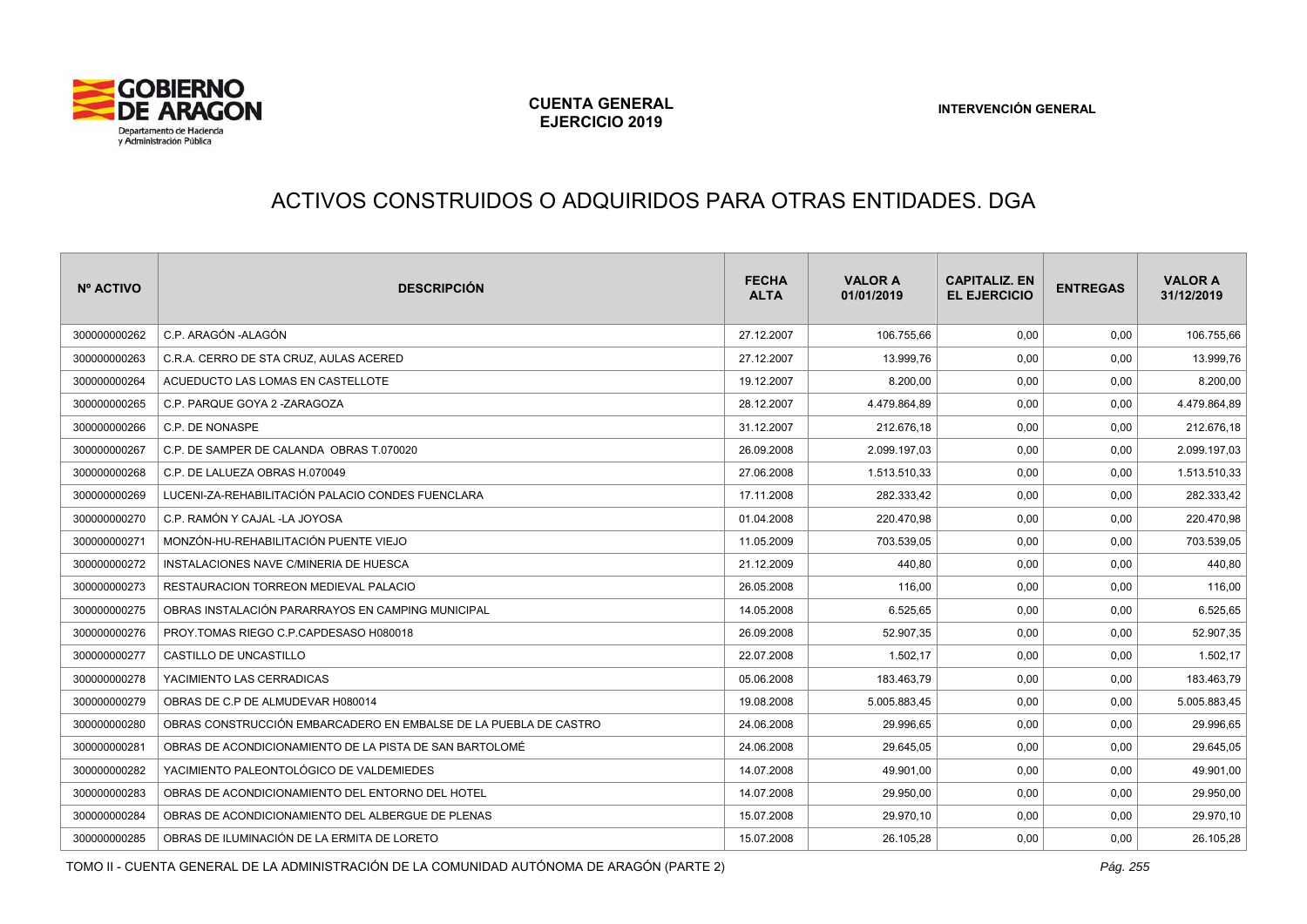

# ACTIVOS CONSTRUIDOS O ADQUIRIDOS PARA OTRAS ENTIDADES. DGA

| Nº ACTIVO    | <b>DESCRIPCIÓN</b>                                                          | <b>FECHA</b><br><b>ALTA</b> | <b>VALOR A</b><br>01/01/2019 | <b>CAPITALIZ. EN</b><br><b>EL EJERCICIO</b> | <b>ENTREGAS</b> | <b>VALOR A</b><br>31/12/2019 |
|--------------|-----------------------------------------------------------------------------|-----------------------------|------------------------------|---------------------------------------------|-----------------|------------------------------|
| 300000000286 | C.R.A. M <sup>a</sup> MOLINER-AULAS MEDIANA                                 | 23.07.2008                  | 167.053,45                   | 0,00                                        | 0,00            | 167.053,45                   |
| 300000000287 | <b>ERMITA DEL SANTO SEPULCRO</b>                                            | 30.07.2008                  | 5.600,00                     | 0,00                                        | 0,00            | 5.600,00                     |
| 300000000288 | MEJORA CAMINO RURAL LIDON-ARGENTE T.070003                                  | 02.10.2008                  | 114.635,41                   | 0,00                                        | 0,00            | 114.635,41                   |
| 300000000289 | OBRAS DE ACONDICIONAMIENTO DEL ACCESO AL PARQUE LA GABARDA                  | 11.08.2008                  | 56.573,79                    | 0,00                                        | 0,00            | 56.573,79                    |
| 300000000290 | C.P. RAMÓN Y CAJAL -PINA DE EBRO                                            | 10.09.2008                  | 416.538,50                   | 0,00                                        | 0,00            | 416.538,50                   |
| 300000000291 | C.P. DE BOQUIÑENI                                                           | 29.10.2008                  | 66.506,14                    | 0,00                                        | 0,00            | 66.506,14                    |
| 300000000292 | C.P. JOAQUÍN COSTA -ZARAGOZA                                                | 19.09.2008                  | 88.030,04                    | 0,00                                        | 0,00            | 88.030,04                    |
| 300000000293 | OBRAS DE ILUMINACIÓN DE LA ERMITA DE LORETO                                 | 23.09.2008                  | 29.986,00                    | 0,00                                        | 0,00            | 29.986,00                    |
| 300000000294 | OBRAS DE REHABILITACIÓN EXTERIOR DE LA ERMITA DE STA. ANA (CUCALÓN)         | 24.09.2008                  | 29.918,44                    | 0,00                                        | 0,00            | 29.918,44                    |
| 300000000295 | C.R.A. BAJO GÁLLEGO -LECIÑENA                                               | 30.09.2008                  | 44.224.20                    | 0,00                                        | 0,00            | 44.224,20                    |
| 300000000296 | OBRAS REHABILITACIÓN ANTIGUO MOLINO HARINERO DE EL GRADO                    | 15.10.2008                  | 37.112,18                    | 0,00                                        | 0,00            | 37.112,18                    |
| 300000000297 | CAMINOS Z. C. P. DE MASDE LAS MATAS                                         | 15.10.2008                  | 1.744.500,90                 | 0,00                                        | 0,00            | 1.744.500,90                 |
| 300000000298 | OBRAS ACONDICIONAMIENTO ENTORNO CRUCERO DEL SIGLO XV EN ARDISA              | 16.10.2008                  | 36.286.61                    | 0,00                                        | 0,00            | 36.286,61                    |
| 300000000299 | OBRAS ACONDICIONAMIENTO ENTORNO EMBARCADERO EN RÍO MATARRAÑA                | 22.10.2008                  | 29.850,00                    | 0,00                                        | 0,00            | 29.850,00                    |
| 300000000300 | OBRAS DE ILUMINACIÓN DE DIVERSOS ENCLAVES TURÍSTICOS                        | 29.10.2008                  | 29.689,67                    | 0,00                                        | 0,00            | 29.689,67                    |
| 300000000301 | PROYECTO CAMINO RURAL DE CANTAVIEJA A TRONCHON                              | 04.11.2008                  | 891.266,52                   | 0,00                                        | 0,00            | 891.266,52                   |
| 300000000302 | PROY.MODERNIZACION REGADIO Y C.P. DE GELSA                                  | 05.12.2008                  | 203.544,46                   | 14.767,95                                   | 0,00            | 218.312,41                   |
| 300000000303 | OBRAS ACONDICIONAMIENTO PASEO LAVADEROS Y FUENTE DE LA HUERTA (MOSQUERUELA) | 13.11.2008                  | 23.200,00                    | 0,00                                        | 0,00            | 23.200,00                    |
| 300000000304 | OJOS NEGROS-PIEZAS Y UTILES DE LAS SALINAS                                  | 26.11.2008                  | 4.640,00                     | 0,00                                        | 0,00            | 4.640,00                     |
| 300000000305 | OBRAS DE ACONDICIONAMIENTO DEL ACCESO A JARQUE DE MONCAYO                   | 04.12.2008                  | 30.000,01                    | 0,00                                        | 0,00            | 30.000,01                    |
| 300000000306 | OBRAS DE ACONDICIONAMIENTO DEL ANTIGUO MOLINO DE                            | 03.12.2008                  | 30.603,68                    | 0,00                                        | 0,00            | 30.603,68                    |
| 300000000307 | OBRAS DE ADECUACIÓN DEL ACCESO AL MOLINO HARINERO                           | 05.12.2008                  | 27.840,00                    | 0,00                                        | 0,00            | 27.840,00                    |
| 300000000308 | OBRAS DE ILUMINACIÓN TURÍSTICA DE "EL TORMILLO"                             | 09.12.2008                  | 44.416,12                    | 0,00                                        | 0,00            | 44.416,12                    |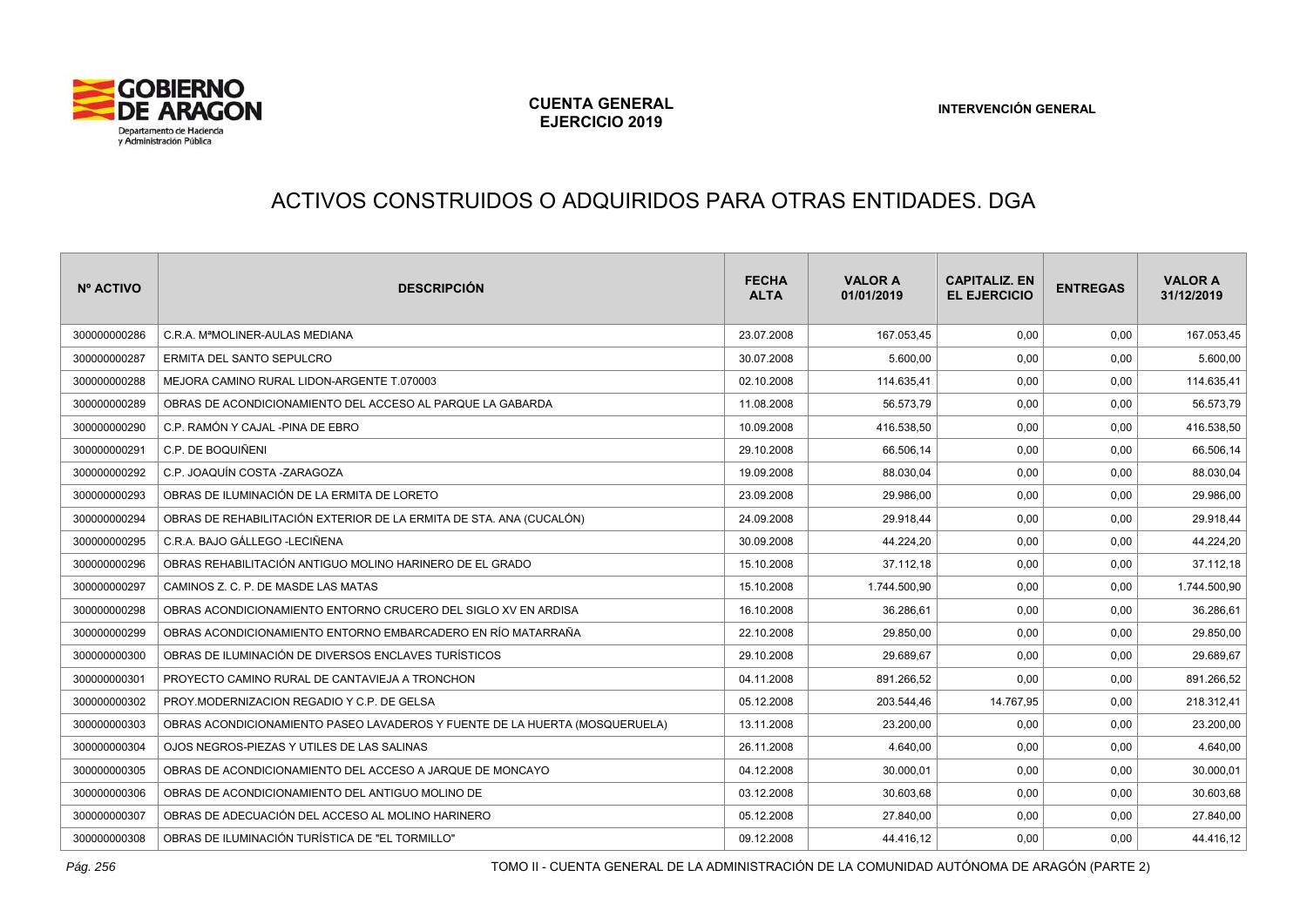

# ACTIVOS CONSTRUIDOS O ADQUIRIDOS PARA OTRAS ENTIDADES. DGA

| <b>Nº ACTIVO</b> | <b>DESCRIPCIÓN</b>                                 | <b>FECHA</b><br><b>ALTA</b> | <b>VALOR A</b><br>01/01/2019 | <b>CAPITALIZ, EN</b><br><b>EL EJERCICIO</b> | <b>ENTREGAS</b> | <b>VALOR A</b><br>31/12/2019 |
|------------------|----------------------------------------------------|-----------------------------|------------------------------|---------------------------------------------|-----------------|------------------------------|
| 300000000309     | OBRAS DE ACONDICIONAMIENTO DEL ENTORNO DE LA PLAZA | 09.12.2008                  | 66.672.23                    | 0.00                                        | 0,00            | 66.672,23                    |
| 300000000310     | OBRAS DE RESTAURACIÓN DE LAS FACHADAS DE LA ERMITA | 11.12.2008                  | 36.835,97                    | 0,00                                        | 0,00            | 36.835,97                    |
| 300000000311     | MONTAÑANA-HU-REHABILITACIÓN CAMINO A BENABARRE     | 12.12.2008                  | 244.495,24                   | 0,00                                        | 0,00            | 244.495,24                   |
| 300000000312     | MONTAÑANA-HU-ANDAMIAJE PARA CAMPANEROS             | 11.12.2008                  | 845.304.24                   | 0,00                                        | 0,00            | 845.304,24                   |
| 300000000313     | OBRAS DE ACONDICIONAMIENTO INTERIOR DE LA          | 16.12.2008                  | 77.130,95                    | 0,00                                        | 0,00            | 77.130,95                    |
| 300000000314     | C.P. RAMÓN SAINZ DE VARANDA -ZARAGOZA              | 16.12.2008                  | 101.519,84                   | 0,00                                        | 0,00            | 101.519,84                   |
| 300000000315     | PROY.OBRAS C.P. DE ANENTO (ZARAGOZA) -Z080010      | 16.12.2008                  | 1.144.182,19                 | 0,00                                        | 0,00            | 1.144.182,19                 |
| 300000000316     | OBRAS DE ACONDICIONAMIENTO DEL "MIRADOR DE LA PEÑA | 13.01.2009                  | 34.877,76                    | 0,00                                        | 0,00            | 34.877,76                    |
| 300000000317     | OBRAS DE ACONDICIONAMIENTO DE ESPACIOS EXTERIORES  | 18.12.2008                  | 8.058.53                     | 0.00                                        | 0,00            | 8.058,53                     |
| 300000000320     | PUENTE DE MONTAÑANA-HU-ADECUACIÓN ANTIGUAS ESCUELA | 24.03.2009                  | 38.644,24                    | 0,00                                        | 0,00            | 38.644,24                    |
| 300000000322     | C.P. ALEJO LOREN - CASPE                           | 30.03.2009                  | 787.915,60                   | 0,00                                        | 0,00            | 787.915,60                   |
| 300000000323     | C.P. ANDRES OLIVAN - ZARAGOZA                      | 03.04.2009                  | 444.750,01                   | 30.819,91                                   | 0,00            | 475.569,92                   |
| 300000000324     | C.R.A. - LUMPIAQUE                                 | 20.04.2009                  | 248.036,97                   | 0,00                                        | 0,00            | 248.036,97                   |
| 300000000325     | CAMINO DE LAGUEA A TERUEL T090003                  | 13.07.2009                  | 59.602.85                    | 0,00                                        | 0,00            | 59.602,85                    |
| 300000000326     | MEJORA CAMINOS LANZUELA T090005                    | 26.10.2009                  | 32.928,58                    | 0,00                                        | 0,00            | 32.928,58                    |
| 300000000327     | MEDIDAS CORRECTORAS BARDENAS Z090019               | 25.11.2009                  | 278.407,52                   | 0,00                                        | 0,00            | 278.407,52                   |
| 300000000328     | C.P. AUGUSTA BILBILIS - CALATAYUD                  | 25.05.2009                  | 742.377.38                   | 0,00                                        | 0,00            | 742.377,38                   |
| 300000000329     | OBRAS Z.C.P. LOARRE H090002                        | 09.09.2009                  | 4.457.288,76                 | 0,00                                        | 0,00            | 4.457.288,76                 |
| 300000000330     | OBRAS C.P. DE CASTELFLORITE H090016                | 17.12.2009                  | 91.477,41                    | 0,00                                        | 0,00            | 91.477,41                    |
| 300000000331     | C.P. - ONTINAR DEL SALZ                            | 25.05.2009                  | 171.715,19                   | 0,00                                        | 0,00            | 171.715,19                   |
| 300000000332     | C.P. FERRER Y RACAJ - EJEA DE LOS CABALLEROS       | 25.05.2009                  | 406.512,15                   | 0,00                                        | 0,00            | 406.512,15                   |
| 300000000333     | PUENTE DE MONTAÑANA-EDIFICIOS C/ SAN JUAN 7 Y 9    | 02.06.2009                  | 57.000,00                    | 0,00                                        | 0,00            | 57.000,00                    |
| 300000000334     | MALLÉN-ZA-REHABILITACIÓN ANTIGUO HOSPITAL          | 11.06.2009                  | 454.053,14                   | 0,00                                        | 0,00            | 454.053,14                   |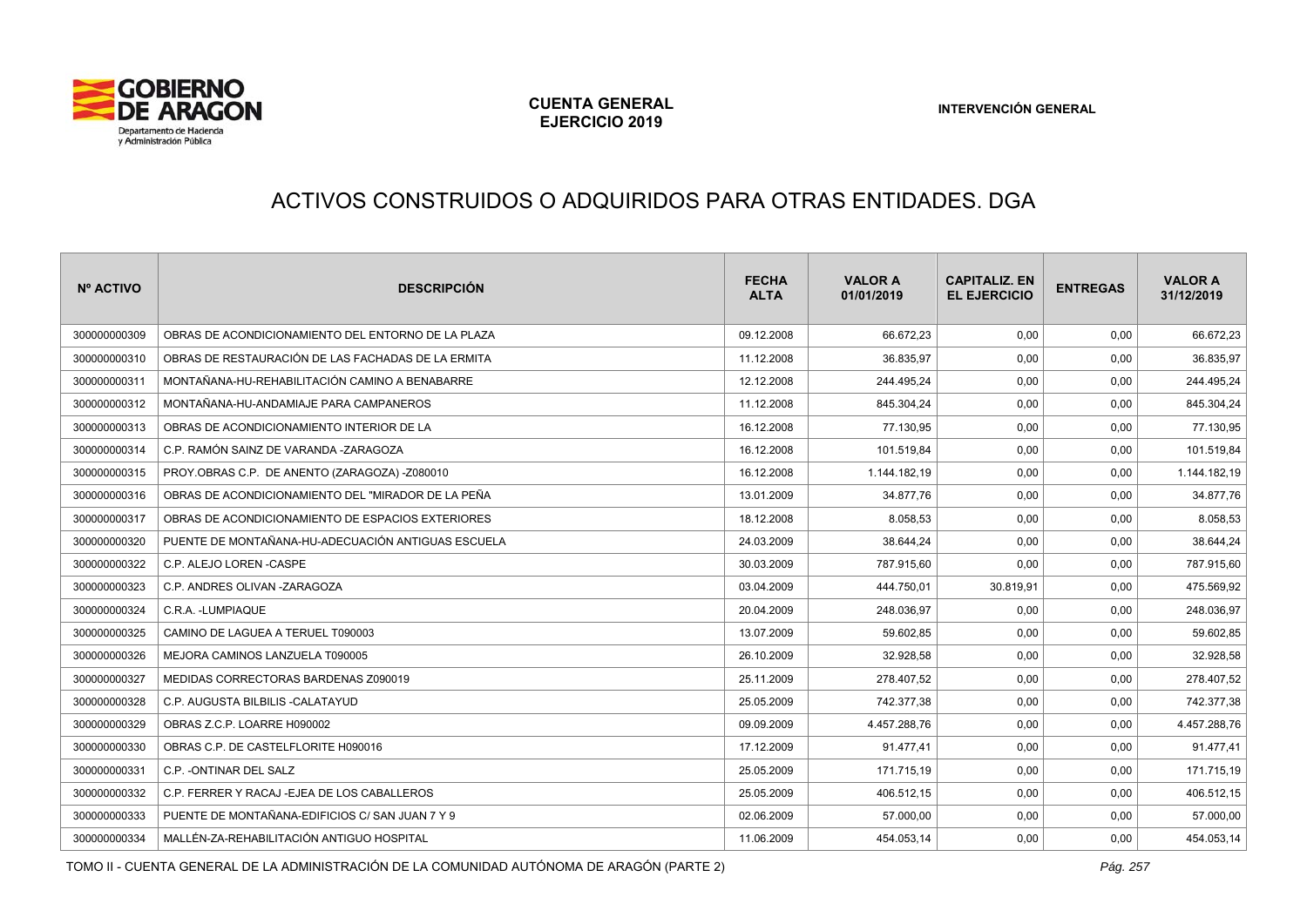

# ACTIVOS CONSTRUIDOS O ADQUIRIDOS PARA OTRAS ENTIDADES. DGA

| Nº ACTIVO    | <b>DESCRIPCIÓN</b>                                 | <b>FECHA</b><br><b>ALTA</b> | <b>VALOR A</b><br>01/01/2019 | <b>CAPITALIZ. EN</b><br><b>EL EJERCICIO</b> | <b>ENTREGAS</b> | <b>VALOR A</b><br>31/12/2019 |
|--------------|----------------------------------------------------|-----------------------------|------------------------------|---------------------------------------------|-----------------|------------------------------|
| 300000000336 | DESLINDE Y AMOJONAMIENTO C.P.SANGARREN H090021     | 30.07.2009                  | 25.030,61                    | 0,00                                        | 0,00            | 25.030,61                    |
| 300000000337 | OBRAS DE ACONDICIONAMIENTO DEL "MIRADOR DEL EBRO"  | 16.06.2009                  | 894.415,39                   | 0,00                                        | 0,00            | 894.415,39                   |
| 300000000338 | PALACIO MARQUÉS DE TOSOS                           | 24.06.2009                  | 87.783,16                    | 0,00                                        | 0,00            | 87.783,16                    |
| 300000000339 | EJEA-ZA-PE DE RESTAUR. DEL PUENTE DE SANTA MARÍA   | 29.06.2009                  | 38.400,58                    | 0,00                                        | 0,00            | 38.400,58                    |
| 300000000340 | C.P. BASILIO PARAISO - ZARAGOZA                    | 02.07.2009                  | 121.330,99                   | 0,00                                        | 0,00            | 121.330,99                   |
| 300000000341 | MEJORA CAMINO VIACAMP H090020                      | 15.12.2009                  | 1.367.364,90                 | 0,00                                        | 0,00            | 1.367.364,90                 |
| 300000000342 | ACONDICIONAMIENTO TIERRANTONA H090022              | 15.12.2009                  | 1.240.135,37                 | 0,00                                        | 0,00            | 1.240.135,37                 |
| 300000000343 | CAMINO RURAL GUDAR Y TERUEL T090010                | 26.11.2009                  | 1.424.896,04                 | 0,00                                        | 0,00            | 1.424.896,04                 |
| 300000000344 | TRABAJOS EN PELDAÑOS ENTRADA Y ASEOS               | 31.07.2009                  | 8.565,28                     | 0,00                                        | 0,00            | 8.565,28                     |
| 300000000345 | INSTALACION CABLE ORDENADOR . LINEAS TELEFONO Y TV | 31.07.2009                  | 2.834,35                     | 0,00                                        | 0,00            | 2.834,35                     |
| 300000000346 | INSTALACION CAMARA DE SEGURIDAD EN SALA TRICLINIUM | 31.07.2009                  | 2.113,52                     | 0,00                                        | 0,00            | 2.113,52                     |
| 300000000347 | SUMINISTRO DIVERSOS ELEMENTOS MEJORA ORNAMENTACIÓN | 03.08.2009                  | 3.999,77                     | 0,00                                        | 0,00            | 3.999,77                     |
| 300000000348 | UNIVERSIDAD LABORAL                                | 28.09.2012                  | 51.537,07                    | 0,00                                        | 0,00            | 51.537,07                    |
| 300000000349 | C.P. GASCÓN Y MARÍN (ZARAGOZA)                     | 23.09.2009                  | 30.255,95                    | 0,00                                        | 0,00            | 30.255,95                    |
| 300000000350 | OBRAS MEJORA Y EMBELLECIMIENTO ENTORNO URBANO      | 22.10.2009                  | 57.930,31                    | 0,00                                        | 0,00            | 57.930,31                    |
| 300000000351 | MUSEO DIOCESANO DE JACA                            | 30.09.2009                  | 54.816,08                    | 0,00                                        | 0,00            | 54.816,08                    |
| 300000000352 | CAMINOS Y DESAGÜES C.P. SANGARREN H090024          | 11.12.2009                  | 485.097,60                   | 0,00                                        | 0,00            | 485.097,60                   |
| 300000000353 | C.P. DIPUTACION PROVINCIAL -BREA DE ARAGON         | 05.10.2009                  | 40.100,00                    | 28.280,60                                   | 0,00            | 68.380,60                    |
| 300000000354 | ERMITA DE LOS DOLORES                              | 26.10.2009                  | 38.364,30                    | 0,00                                        | 0,00            | 38.364,30                    |
| 300000000355 | CASTILLO DE MESONES DE ISUELA, CUBRIMIENTO TORREON | 19.10.2009                  | 244.566,70                   | 0,00                                        | 0,00            | 244.566,70                   |
| 300000000356 | VILLARQUEMADO-TE-REHABILITACIÓN CASA CONSISTORIAL  | 27.10.2009                  | 239.514,54                   | 0,00                                        | 0,00            | 239.514,54                   |
| 300000000357 | YACIMIENTO ARQUEOLOÓGICO ESCODINES ALTES           | 29.10.2009                  | 24.476,00                    | 0,00                                        | 0,00            | 24.476,00                    |
| 300000000358 | YACIMIENTO ARQUEOLOÓGICO ESCODINES BAIXES          | 16.12.2009                  | 25.751,08                    | 0,00                                        | 0,00            | 25.751,08                    |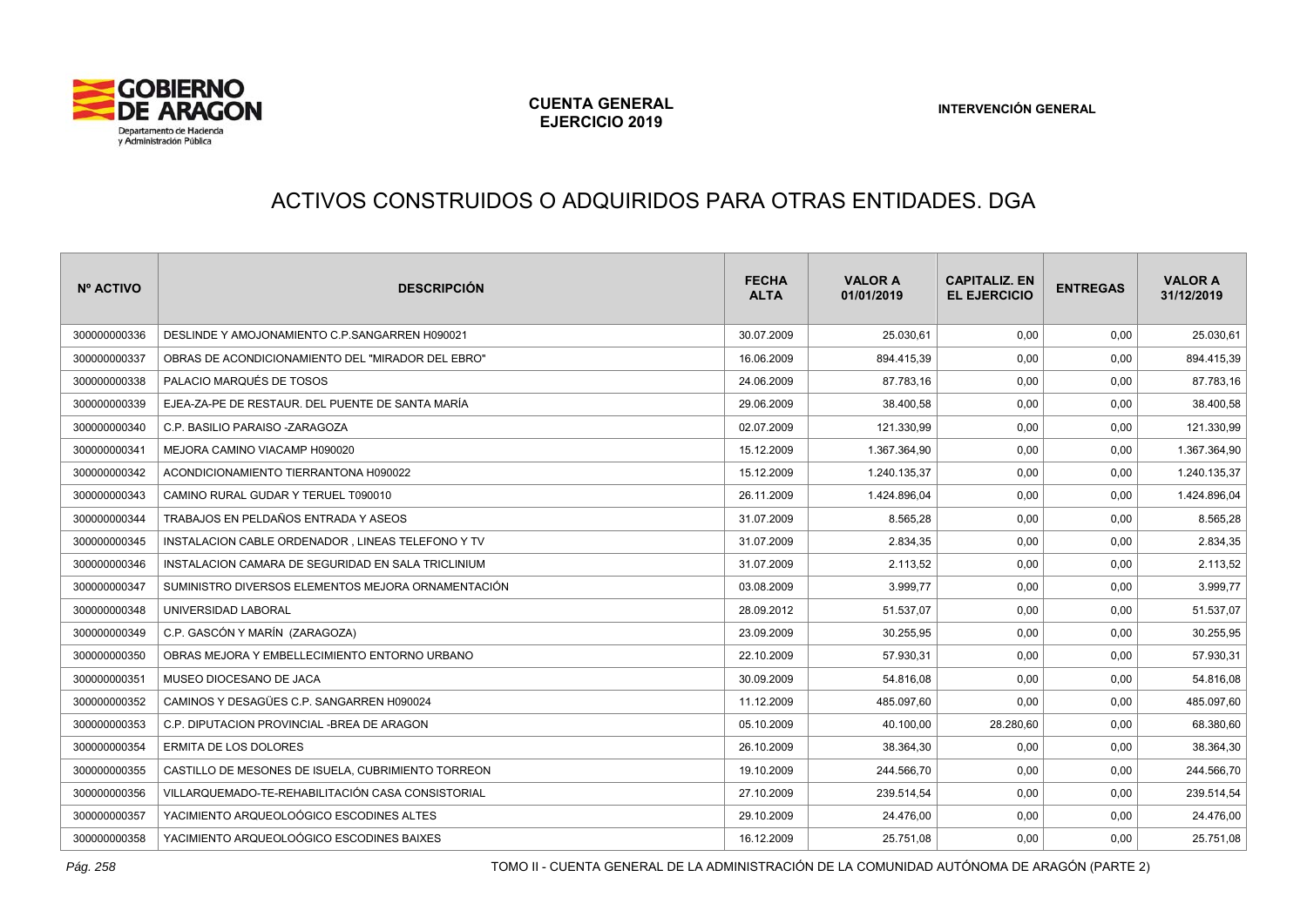

#### ACTIVOS CONSTRUIDOS O ADQUIRIDOS PARA OTRAS ENTIDADES. DGA

| Nº ACTIVO    | <b>DESCRIPCIÓN</b>                                 | <b>FECHA</b><br><b>ALTA</b> | <b>VALOR A</b><br>01/01/2019 | <b>CAPITALIZ. EN</b><br><b>EL EJERCICIO</b> | <b>ENTREGAS</b> | <b>VALOR A</b><br>31/12/2019 |
|--------------|----------------------------------------------------|-----------------------------|------------------------------|---------------------------------------------|-----------------|------------------------------|
| 300000000359 | SUMINISTRO DIVERSOS ELEMENTOS ORNAMENTACIÓN PLAZA  | 03.11.2009                  | 20.811,56                    | 0,00                                        | 0,00            | 20.811,56                    |
| 300000000360 | OBRAS DE ACONDICIONAMIENTO DEL ENTORNO DE LA       | 11.12.2009                  | 55.000,00                    | 0,00                                        | 0,00            | 55.000,00                    |
| 300000000361 | OBRAS DE ILUMINACIÓN TURÍSTICA DEL ACCESO AL       | 15.12.2009                  | 53.929,69                    | 0,00                                        | 0,00            | 53.929,69                    |
| 300000000362 | OBRAS DE ACONDICIONAMIENTO DEL ACCESO A UN ANTIGUO | 16.11.2009                  | 30.000,00                    | 0,00                                        | 0,00            | 30.000,00                    |
| 300000000363 | OBRAS DE ACONDICIONAMIENTO DEL ENTORNO DEL REFUGIO | 12.01.2010                  | 28.860,80                    | 0,00                                        | 0,00            | 28.860,80                    |
| 300000000364 | OBRAS DE RECUPERACIÓN Y ACONDICIONAMIENTO DE LOS   | 17.12.2009                  | 40.194,00                    | 0,00                                        | 0,00            | 40.194,00                    |
| 300000000365 | OBRAS ILUMINAC, TURIST, TORRE IGLESIA PARROQUIAL   | 18.12.2009                  | 6.027,48                     | 0,00                                        | 0,00            | 6.027,48                     |
| 300000000367 | PROY.REG.SOCIAL OLVENA H080062                     | 16.11.2009                  | 449.874,80                   | 0,00                                        | 0,00            | 449.874,80                   |
| 300000000368 | CASTILLO DE TORNOS                                 | 25.11.2009                  | 55.164,23                    | 0,00                                        | 0,00            | 55.164,23                    |
| 300000000369 | OBRAS DE ACONDICIONAMIENTO DEL CENTRO DE           | 11.12.2009                  | 25.462,37                    | 0,00                                        | 0,00            | 25.462,37                    |
| 300000000370 | C.R.A. MARÍA MOLINER -EL BURGO DE EBRO             | 11.12.2009                  | 380.721.10                   | 0,00                                        | 0,00            | 380.721,10                   |
| 300000000371 | VILLA DE TRONCHÓN. CONJUNTO HISTÓRICO              | 17.12.2009                  | 179.636,75                   | 0,00                                        | 0,00            | 179.636,75                   |
| 300000000375 | CATEDRAL DE HUESCA: SALÓN TANTO MONTA              | 17.12.2009                  | 610.695,71                   | 0,00                                        | 0,00            | 610.695,71                   |
| 300000000376 | <b>IGLESIA PARROQUIAL DE JABALOYAS</b>             | 21.12.2009                  | 57.901,17                    | 0,00                                        | 0,00            | 57.901,17                    |
| 300000000377 | MONASTERIO CANONESAS DL SANTO SEPULCRO             | 17.12.2009                  | 20.916,98                    | 0,00                                        | 0,00            | 20.916,98                    |
| 300000000378 | SUMINISTRO CONTENEDOR BASURAS SOTERRADO EN         | 17.12.2009                  | 10.463,20                    | 0,00                                        | 0,00            | 10.463,20                    |
| 300000000379 | MURALLA DE ANTILLÓN                                | 17.12.2009                  | 19.000,00                    | 0,00                                        | 0,00            | 19.000,00                    |
| 300000000380 | OBRAS DE ACONDICIONAMIENTO DEL PASEO FLUVIAL DEL   | 17.12.2009                  | 15.973,20                    | 0,00                                        | 0,00            | 15.973,20                    |
| 300000000381 | SUM. E INSTALACIÓN DIVERSOS ELEMENTOS PARA ACONDIC | 17.12.2009                  | 18.000,00                    | 0,00                                        | 0,00            | 18.000,00                    |
| 300000000382 | YACIMIENTO DE CONTREBIA BELAISCA                   | 17.12.2009                  | 34.099,09                    | 0,00                                        | 0,00            | 34.099,09                    |
| 300000000383 | INSTALACION ELECTRICA CASA MEMORIA EN MIRAMBEL     | 22.12.2010                  | 214.039,38                   | 920,02                                      | 0,00            | 214.959,40                   |
| 300000000384 | C.R.A. LA HUECHA -MAGALLON                         | 18.12.2009                  | 386.667,61                   | 0,00                                        | 0,00            | 386.667,61                   |
| 300000000385 | ACUDUICTO LAS LOMAS DE CASTELLOTE                  | 21.12.2009                  | 194.360,95                   | 0,00                                        | 0,00            | 194.360,95                   |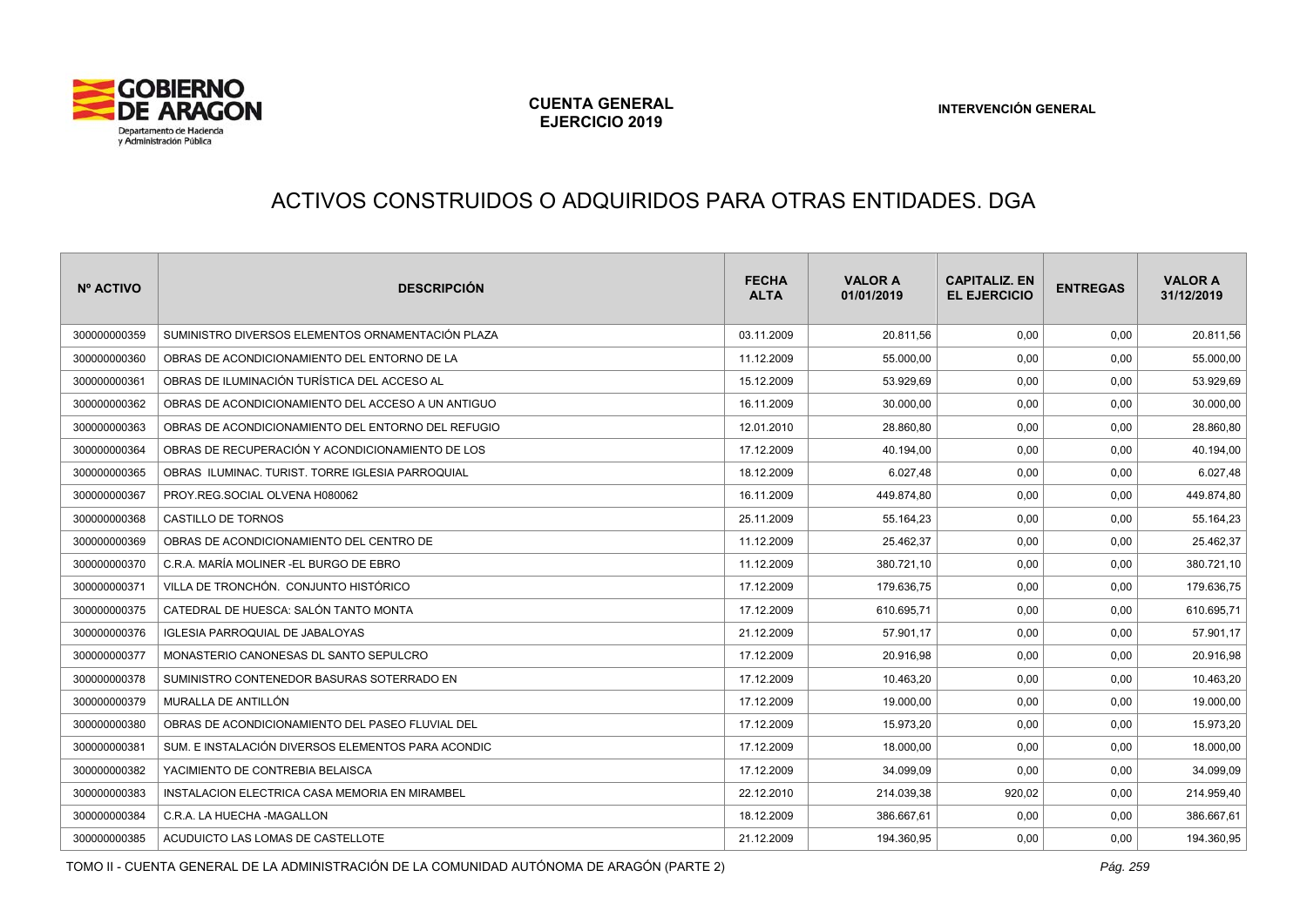

# ACTIVOS CONSTRUIDOS O ADQUIRIDOS PARA OTRAS ENTIDADES. DGA

| Nº ACTIVO    | <b>DESCRIPCIÓN</b>                                 | <b>FECHA</b><br><b>ALTA</b> | <b>VALOR A</b><br>01/01/2019 | <b>CAPITALIZ. EN</b><br><b>EL EJERCICIO</b> | <b>ENTREGAS</b> | <b>VALOR A</b><br>31/12/2019 |
|--------------|----------------------------------------------------|-----------------------------|------------------------------|---------------------------------------------|-----------------|------------------------------|
| 300000000386 | <b>CASTILLO DE VILLEL</b>                          | 21.12.2009                  | 9.106,01                     | 0,00                                        | 0,00            | 9.106,01                     |
| 300000000387 | CIUDADELA DE JACA                                  | 22.12.2009                  | 38.332,52                    | 0,00                                        | 0,00            | 38.332,52                    |
| 300000000388 | CALATAYUD-COLEGIATA                                | 23.12.2009                  | 1.129.113,47                 | 0,00                                        | 0,00            | 1.129.113,47                 |
| 300000000389 | HOSPITAL SANTA CRISTINA DE SOMPORT                 | 23.12.2009                  | 102.576.57                   | 0,00                                        | 0,00            | 102.576,57                   |
| 300000000390 | REPARACIONES INSTALACIONES MUSEO ZARAGOZA-ETNOLOGI | 23.03.2010                  | 4.588,45                     | 0,00                                        | 0,00            | 4.588,45                     |
| 300000000391 | PROY.OBRAS C.P. ALBURGUES H100009                  | 15.12.2010                  | 208.750,04                   | 0,00                                        | 0,00            | 208.750,04                   |
| 300000000392 | PROY.CAMINOS C.P. PUEYO FAÑANAS H100011            | 15.12.2010                  | 658.861,37                   | 0,00                                        | 0,00            | 658.861,37                   |
| 300000000393 | CONFECCION TITULOS C.P.HUESCA H080016              | 06.04.2010                  | 106,00                       | 0,00                                        | 0,00            | 106,00                       |
| 300000000394 | C.P. JERONIMO BLANCAS -ZARAGOZA                    | 20.04.2010                  | 456.125,45                   | 0,00                                        | 0,00            | 456.125,45                   |
| 300000000395 | PUENTE ROMÁNICO DE CASTIELLO DE JACA               | 01.06.2010                  | 57.420,00                    | 0,00                                        | 0,00            | 57.420,00                    |
| 300000000396 | ADECUACIÓN ENTORNO DE LA DENOMINADA BALSA HONDA EN | 02.06.2010                  | 42.760,86                    | 0,00                                        | 0,00            | 42.760,86                    |
| 300000000397 | OBRAS C.P. SAN PEDRO Y EL MEMBRILLO T100001        | 04.06.2010                  | 311.525,04                   | 0,00                                        | 0,00            | 311.525,04                   |
| 300000000398 | ACONDICIONAMIENTO SENDA PEATONAL QUE UNE GAVÍN     | 08.06.2010                  | 5.914,99                     | 0,00                                        | 0,00            | 5.914,99                     |
| 300000000399 | OBRAS DE ADECUACIÓN DEL ENTORNO DEL PARQUE         | 08.06.2010                  | 34.964,14                    | 0,00                                        | 0,00            | 34.964,14                    |
| 300000000400 | PUEBLO VIEJO DE BELCHITE                           | 11.06.2010                  | 246.196,82                   | 0,00                                        | 0,00            | 246.196,82                   |
| 300000000401 | OBRAS DE ILUMINACIÓN TURÍSTICA DEL ENTORNO DE LA   | 11.06.2010                  | 18.340,32                    | 0,00                                        | 0,00            | 18.340,32                    |
| 300000000402 | CASA CONSISTORIAL RUBIELOS DE MORA                 | 14.06.2010                  | 57.987,75                    | 0,00                                        | 0,00            | 57.987,75                    |
| 300000000403 | OBRAS ADECUACIÓN ENTORNO RESTOS ARQUEOLÓGICOS      | 17.06.2010                  | 9.001,60                     | 0,00                                        | 0,00            | 9.001,60                     |
| 300000000404 | OBRAS DE ACONDICIONAMIENTO DEL ACCESO A LOS        | 18.06.2010                  | 29.519,33                    | 0,00                                        | 0,00            | 29.519,33                    |
| 300000000405 | PUENTE DE MONTAÑANA-HU RECUPERACIÓN CAMINO VIA CRU | 28.06.2010                  | 245.446,77                   | 0,00                                        | 0,00            | 245.446,77                   |
| 300000000406 | REDACCION PROYECTO MEJORA CAMINOS C.P. ESCATRON    | 30.06.2010                  | 1.099,57                     | 0,00                                        | 0,00            | 1.099,57                     |
| 300000000407 | OBRAS DE ACONDICIONAMIENTO DE LA PISTA DE ACCESO   | 05.07.2010                  | 36.461,70                    | 0,00                                        | 0,00            | 36.461,70                    |
| 300000000408 | OBRAS ACONDICIONAMIENTO INTERIOR DE LA HOSPEDERÍA  | 05.07.2010                  | 82.970,98                    | 0,00                                        | 0,00            | 82.970,98                    |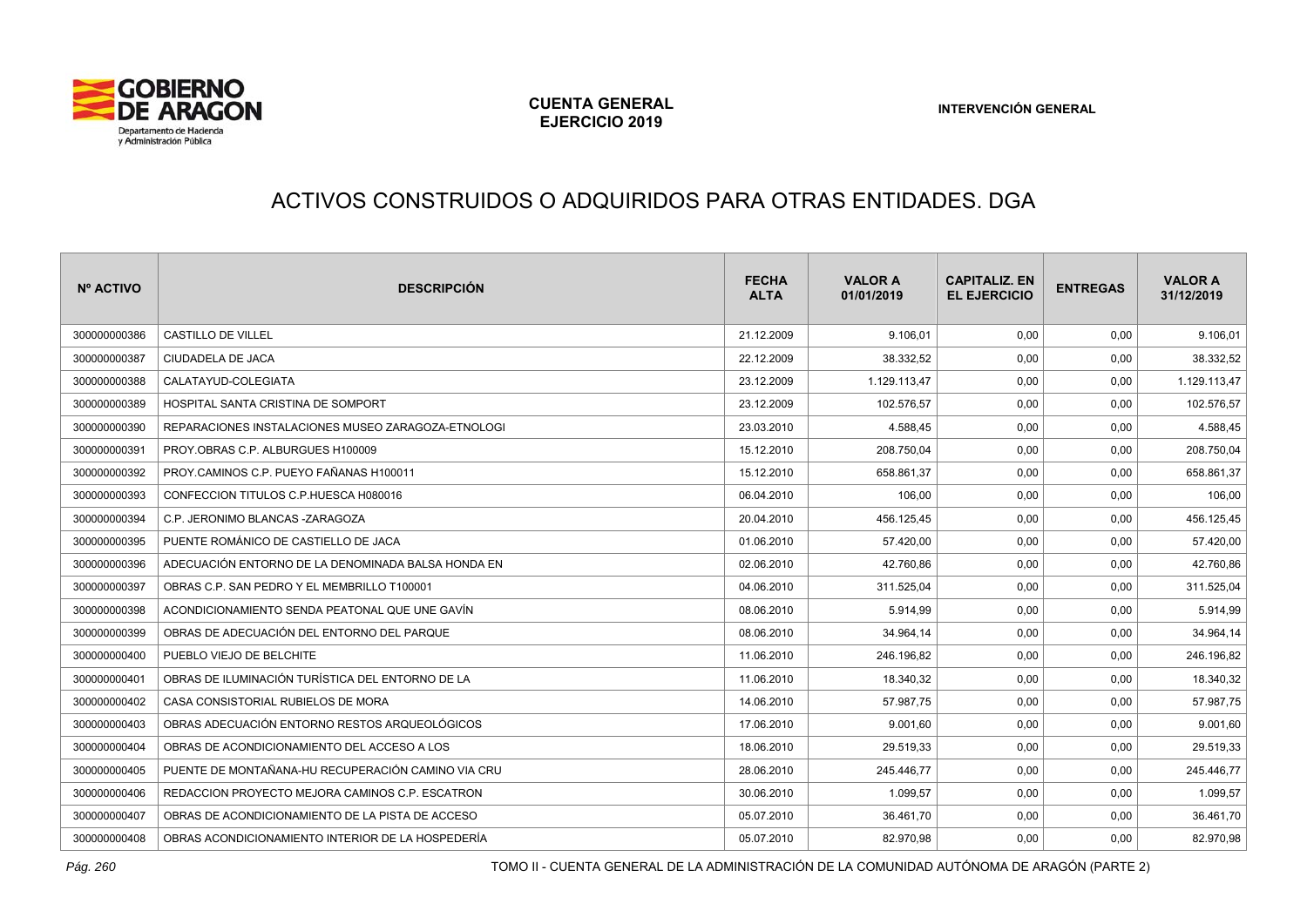

#### ACTIVOS CONSTRUIDOS O ADQUIRIDOS PARA OTRAS ENTIDADES. DGA

| Nº ACTIVO    | <b>DESCRIPCIÓN</b>                                 | <b>FECHA</b><br><b>ALTA</b> | <b>VALOR A</b><br>01/01/2019 | <b>CAPITALIZ, EN</b><br><b>EL EJERCICIO</b> | <b>ENTREGAS</b> | <b>VALOR A</b><br>31/12/2019 |
|--------------|----------------------------------------------------|-----------------------------|------------------------------|---------------------------------------------|-----------------|------------------------------|
| 300000000409 | ACTUACIONES EN LA HOSPEDERIA DE IGLESUELA DEL CID  | 05.07.2010                  | 244.367.51                   | 0,00                                        | 0,00            | 244.367,51                   |
| 300000000410 | ACTUACIONES EN LA HOSPEDERIA DE ILLUECA            | 05.07.2010                  | 166.567,01                   | 0,00                                        | 0,00            | 166.567,01                   |
| 300000000411 | OBRAS DE RESTAURACIÓN DE LA ERMITA DE SAN LAMBERTO | 07.07.2010                  | 29.659,34                    | 0,00                                        | 0,00            | 29.659,34                    |
| 300000000412 | SUMINISTRO E INSTALACIÓN SEÑALIZACIÓN TURÍSTICA DE | 07.07.2010                  | 18.995,96                    | 0,00                                        | 0,00            | 18.995,96                    |
| 300000000413 | CONTRATO SERVICIOS C.P.BALLOBAR H080020            | 14.07.2010                  | 33.822,84                    | 0,00                                        | 0,00            | 33.822,84                    |
| 300000000414 | CLASIFICACION EMBALSES FUEVA H100020               | 23.07.2010                  | 2.550,00                     | 0,00                                        | 0,00            | 2.550,00                     |
| 300000000415 | SEGUIMIENTO AVIFAUNA POZUEL Y BLANCAS T090007      | 29.07.2010                  | 10.650,80                    | 0,00                                        | 0,00            | 10.650,80                    |
| 300000000416 | EXPROPIACIÓN TRANSF.REG.SOMONTANO H100021          | 02.08.2010                  | 17.055,59                    | 0,00                                        | 0,00            | 17.055,59                    |
| 300000000417 | OBRAS DE ADECUACIÓN DE UN EDIFICIO COMO CENTRO DE  | 06.08.2010                  | 36.274,09                    | 0,00                                        | 0,00            | 36.274,09                    |
| 300000000418 | OBRAS DE ACONDICIONAMIENTO DEL ACCESO RODADO A LA  | 09.08.2010                  | 108.638,97                   | 0,00                                        | 0,00            | 108.638,97                   |
| 300000000419 | SEÑALIZACIÓN TURÍSTICA DE LA LOCALIDAD DE ALLEPUZ  | 11.08.2010                  | 6.336,81                     | 0,00                                        | 0,00            | 6.336,81                     |
| 300000000420 | OBRAS C.P. DE USON, T.M. HUERTO H100013            | 15.12.2010                  | 722.879,45                   | 0,00                                        | 0,00            | 722.879,45                   |
| 300000000421 | OBRAS MEJORA PUENTE LALUEZA H100014                | 26.09.2011                  | 28.942,92                    | 0,00                                        | 0,00            | 28.942,92                    |
| 300000000422 | CASTILLO DE BERDEJO                                | 13.08.2010                  | 16.092.69                    | 0,00                                        | 0,00            | 16.092,69                    |
| 300000000423 | OBRAS DE ACONDICIONAMIENTO DE LOS ACCESOS A LA     | 23.08.2010                  | 35.037,94                    | 0,00                                        | 0,00            | 35.037,94                    |
| 300000000424 | OBRAS DE RESTAURACIÓN Y PUESTA EN VALOR DE LA CRUZ | 26.08.2010                  | 13.965,13                    | 0,00                                        | 0,00            | 13.965,13                    |
| 300000000425 | OBRAS DE ACONDICIONAMIENTO DEL ACCESO A LA         | 26.08.2010                  | 35.326,25                    | 0,00                                        | 0,00            | 35.326,25                    |
| 300000000426 | C. SERV. TRAZADO TUBERÍAS MONEGROS II H100019      | 02.09.2010                  | 331.580,79                   | 0,00                                        | 0,00            | 331.580,79                   |
| 300000000427 | OBRAS DOTACIÓN SERVICIOS Y ACONDIC. ENTORNO GRANJA | 06.09.2010                  | 39.575,38                    | 0,00                                        | 0,00            | 39.575,38                    |
| 300000000428 | MURALLA DE ANTILLÓN                                | 07.09.2010                  | 16.776,34                    | 0,00                                        | 0,00            | 16.776,34                    |
| 300000000429 | C. SERV. CONFECCIÓN TÍTULOS PROV. HUESCA H100018   | 18.10.2010                  | 44.468,25                    | 0,00                                        | 0,00            | 44.468,25                    |
| 300000000430 | OBRAS DE EJECUCIÓN DEL SUMINISTRO DE ENERGÍA       | 15.09.2010                  | 31.773,03                    | 0,00                                        | 0,00            | 31.773,03                    |
| 300000000432 | YACIMIENTO "CUESTA DE LA BAJADA"                   | 29.09.2010                  | 2.685,68                     | 0,00                                        | 0,00            | 2.685,68                     |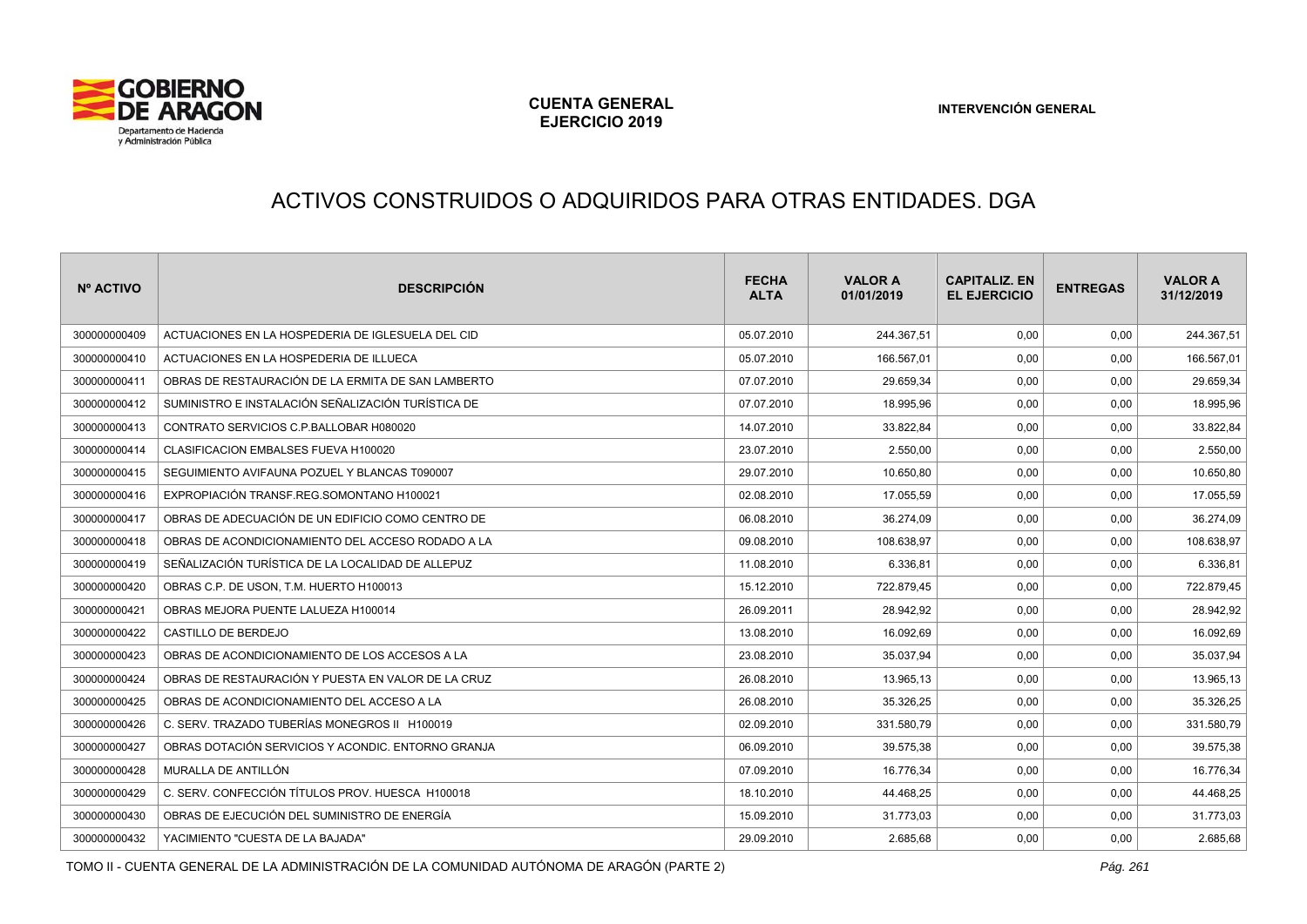

# ACTIVOS CONSTRUIDOS O ADQUIRIDOS PARA OTRAS ENTIDADES. DGA

| Nº ACTIVO    | <b>DESCRIPCIÓN</b>                                | <b>FECHA</b><br><b>ALTA</b> | <b>VALOR A</b><br>01/01/2019 | <b>CAPITALIZ, EN</b><br><b>EL EJERCICIO</b> | <b>ENTREGAS</b> | <b>VALOR A</b><br>31/12/2019 |
|--------------|---------------------------------------------------|-----------------------------|------------------------------|---------------------------------------------|-----------------|------------------------------|
| 300000000433 | OBRAS RESTAURACIÓN ANTIGUO HORNO ALFARERO DE      | 04.10.2010                  | 29.999,86                    | 0,00                                        | 0,00            | 29.999,86                    |
| 300000000434 | OBRAS REHABILITACIÓN CUBIERTAS ANTIGUO MOLINO     | 14.10.2010                  | 34.818,44                    | 0,00                                        | 0,00            | 34.818,44                    |
| 300000000435 | C.P. JERONIMO ZURITA -ZARAGOZA                    | 14.10.2010                  | 47.867,97                    | 0,00                                        | 0,00            | 47.867,97                    |
| 300000000436 | SERV. ANTEPROY. C.P. HUERTA DE HIJAR T090008      | 21.10.2010                  | 184.005,05                   | 0,00                                        | 0,00            | 184.005,05                   |
| 300000000437 | C.P. EMILIANO LABARTA -LA PUEBLA DE ALFINDÉN      | 14.10.2010                  | 25.686,01                    | 0,00                                        | 0,00            | 25.686,01                    |
| 300000000438 | SERV. ANTEPROY. C.P. HUERTA DE SAMPER T090009     | 21.10.2010                  | 247.140,61                   | 0,00                                        | 0,00            | 247.140,61                   |
| 300000000439 | C.P. GUSTAVO ADOLFO BECQUER -ZARAGOZA             | 14.10.2010                  | 104.862,81                   | 39.366,15                                   | 0,00            | 144.228,96                   |
| 300000000440 | C.P. EL ESPARTIDERO -ZARAGOZA                     | 14.10.2010                  | 5.839.479,94                 | 0,00                                        | 0,00            | 5.839.479,94                 |
| 300000000441 | C.P. PABLO LUNA -ALHAMA DE ARAGÓN                 | 14.10.2010                  | 81.392,22                    | 44.098,30                                   | 0,00            | 125.490,52                   |
| 300000000443 | C.R.A. LA SABINA - VILLAFRANCA DE EBRO            | 14.10.2010                  | 17.730,00                    | 0,00                                        | 0,00            | 17.730,00                    |
| 300000000444 | AMOJONAMIENTO C.P. CANAL CALANDA-ALCAÑIZ T100015  | 10.12.2010                  | 48.308,73                    | 0,00                                        | 0,00            | 48.308,73                    |
| 300000000445 | REDACCION DOC.AMBIENTAL OROS ALTO H100002         | 18.10.2010                  | 2.518,68                     | 0,00                                        | 0,00            | 2.518,68                     |
| 300000000446 | OBRAS ACONDIC. ENTORNO YACIMIENTOS ARQUEOLÓGICOS  | 19.10.2010                  | 33.563,72                    | 0,00                                        | 0,00            | 33.563,72                    |
| 300000000447 | OBRAS REST. DECORACIÓN MURAL CAMARÍN DE LA VIRGEN | 19.10.2010                  | 35.096,74                    | 0.00                                        | 0,00            | 35.096,74                    |
| 300000000448 | PUENTE DE MONTAÑANA-HUESCA-REHABIL, CASA MAESTROS | 26.10.2010                  | 46.642,69                    | 0,00                                        | 0,00            | 46.642,69                    |
| 300000000449 | SERVICIO C.P. ALBALATILLO H080023                 | 27.10.2010                  | 60.213,99                    | 0,00                                        | 0,00            | 60.213,99                    |
| 300000000450 | SERVICIO C.P. ALBERUELA TUBO H080024              | 27.10.2010                  | 575.773.19                   | 0.00                                        | 0,00            | 575.773,19                   |
| 300000000451 | C.SERVICIOS VUELOS GALLOCANTA Z100009             | 09.11.2010                  | 8.116,04                     | 0,00                                        | 0,00            | 8.116,04                     |
| 300000000452 | REPLANTEO FINCAS SAN MATEO Z100022                | 09.11.2010                  | 13.326,48                    | 0,00                                        | 0,00            | 13.326,48                    |
| 300000000453 | C.SERVICIOS C.P. DE LAGUERUELA T.070/05           | 03.12.2013                  | 37.390,31                    | 0,00                                        | 0,00            | 37.390,31                    |
| 300000000454 | C.SERVICIOS C.P. DE CALCON H.105/04               | 14.11.2013                  | 162.306,93                   | 0,00                                        | 0,00            | 162.306,93                   |
| 300000000455 | C.SERVICIOS C.P. DE POZUEL T.066/05               | 15.12.2010                  | 35.355,32                    | 0,00                                        | 0,00            | 35.355,32                    |
| 300000000456 | C.SERVICIOS C.P. DE FONFRIA T.071/05              | 04.12.2013                  | 23.789,69                    | 0,00                                        | 0,00            | 23.789,69                    |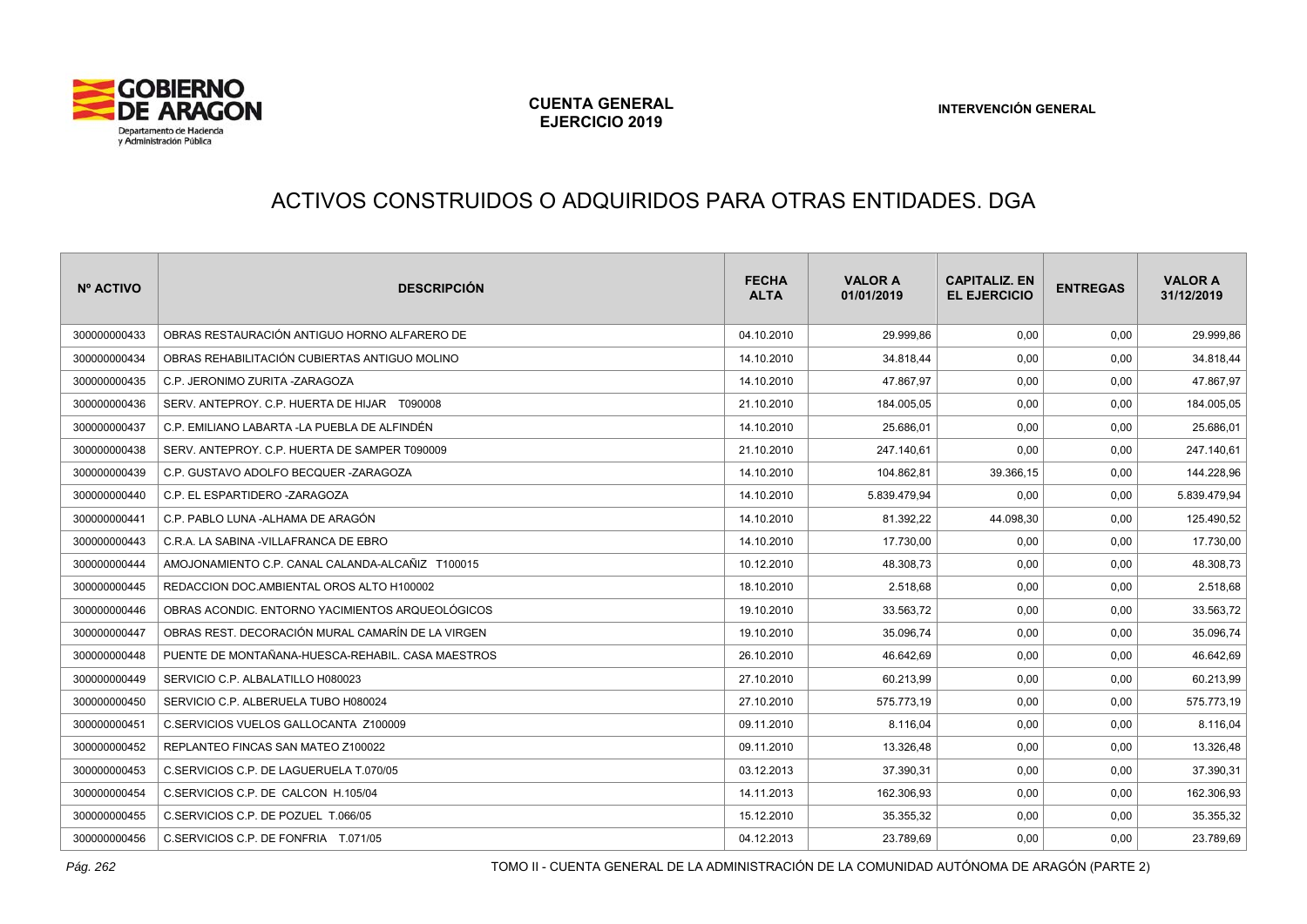

# ACTIVOS CONSTRUIDOS O ADQUIRIDOS PARA OTRAS ENTIDADES. DGA

| Nº ACTIVO    | <b>DESCRIPCIÓN</b>                                 | <b>FECHA</b><br><b>ALTA</b> | <b>VALOR A</b><br>01/01/2019 | <b>CAPITALIZ, EN</b><br><b>EL EJERCICIO</b> | <b>ENTREGAS</b> | <b>VALOR A</b><br>31/12/2019 |
|--------------|----------------------------------------------------|-----------------------------|------------------------------|---------------------------------------------|-----------------|------------------------------|
| 300000000457 | OBRAS ACONDICIONAMIENTO DEL ACCESO A LA "ERMITA    | 16.11.2010                  | 34.810.00                    | 0,00                                        | 0,00            | 34.810,00                    |
| 300000000458 | CASTILLO DE ALCALÁ DE LA SELVA                     | 17.11.2010                  | 20.206,44                    | 0,00                                        | 0,00            | 20.206,44                    |
| 300000000461 | EQUIPAMIENTO EXPOSITIVO CENTRO INTERPRETACIÓN      | 19.11.2010                  | 21.234.10                    | 0.00                                        | 0,00            | 21.234,10                    |
| 300000000462 | OBRAS REHABILITACIÓN ANTIGUA SERRERÍA DE BIESCAS   | 09.12.2010                  | 31.751,68                    | 0,00                                        | 0,00            | 31.751,68                    |
| 300000000463 | TRANSFORMACION REGADIO SOCIAL Y ZONA C.P. FRAGA    | 01.12.2010                  | 324.270,14                   | 0,00                                        | 0,00            | 324.270,14                   |
| 300000000464 | REDACCION PROY TRANSF. REG. SOCIAL CALCON H090023  | 01.12.2010                  | 115.214,82                   | 0,00                                        | 0,00            | 115.214,82                   |
| 300000000467 | PRESA ROMANA DE MUEL                               | 17.12.2010                  | 72.939,05                    | 0,00                                        | 0,00            | 72.939,05                    |
| 300000000468 | C.SERVICIOS C.P. DE GURREA DE GALLEGO H.135/05     | 09.12.2010                  | 159.878,36                   | 0,00                                        | 0,00            | 159.878,36                   |
| 300000000469 | SUMINISTRO E INSTALACIÓN DE 4 PUERTAS METÁLICAS    | 09.12.2010                  | 6.786,23                     | 0,00                                        | 0,00            | 6.786,23                     |
| 300000000470 | SEÑALIZACIÓN TURÍSTICA HOSPEDERÍA DE LA IGLESUELA  | 09.12.2010                  | 8.750,88                     | 0,00                                        | 0,00            | 8.750,88                     |
| 300000000471 | C.SERV. E.I.A. Y PROSPECCIONES LAS CUERLAS Z090023 | 09.12.2010                  | 34.007,03                    | 0,00                                        | 0,00            | 34.007,03                    |
| 300000000472 | MEJORA CAMINOS SECTOR XX-BIS H100028               | 14.12.2010                  | 48.256,01                    | 0,00                                        | 0,00            | 48.256,01                    |
| 300000000474 | C.SERVICIOS E.I.A. ACUERDO C.P LA ALMOLDA Z.103/04 | 13.12.2011                  | 200.602,99                   | 0,00                                        | 0,00            | 200.602,99                   |
| 300000000475 | REPLANTEO FINCAS C.P.FRAGA H.088/03                | 13.12.2010                  | 140.684,20                   | 0,00                                        | 0,00            | 140.684,20                   |
| 300000000476 | ACUERDO C.P. DE BALLOBAR H100015                   | 13.12.2010                  | 122.436.57                   | 0,00                                        | 0,00            | 122.436,57                   |
| 300000000477 | OBRAS DE REFORMA INTEGRAL DE LOS BAÑOS DE LAS      | 14.12.2010                  | 58.989,44                    | 0,00                                        | 0,00            | 58.989,44                    |
| 300000000479 | OBRAS DE REFORMA INTEGRAL DE LOS BAÑOS DE LAS      | 14.12.2010                  | 53.841,41                    | 0,00                                        | 0,00            | 53.841,41                    |
| 300000000480 | C.SERVICIOS ACCESO FINCAS LA ALMOLDA Z100026       | 15.12.2010                  | 291.029.30                   | 0,00                                        | 0,00            | 291.029,30                   |
| 300000000481 | C.SERVICIOS ACCESO FINCAS CALANDA-ALCAÑIZ T100014  | 03.05.2011                  | 205.565,76                   | 0,00                                        | 0,00            | 205.565,76                   |
| 300000000482 | C.SERVICIOS ACCESO FINCAS FONFRIA T100014          | 08.04.2011                  | 91.980,29                    | 0,00                                        | 0,00            | 91.980,29                    |
| 300000000483 | C.SERVICIOS ACCESO FINCA SAN MATEO GALLEGO Z100026 | 27.05.2011                  | 123.925.59                   | 0,00                                        | 0,00            | 123.925,59                   |
| 300000000484 | C.P. FERNANDO EL CATÓLICO - VILLARREAL DE HUERVA   | 16.12.2010                  | 69.231,61                    | 0,00                                        | 0,00            | 69.231,61                    |
| 300000000485 | C.SERVICIOS C.P. AYERBE H.136/05                   | 16.12.2010                  | 73.668,06                    | 0,00                                        | 0,00            | 73.668,06                    |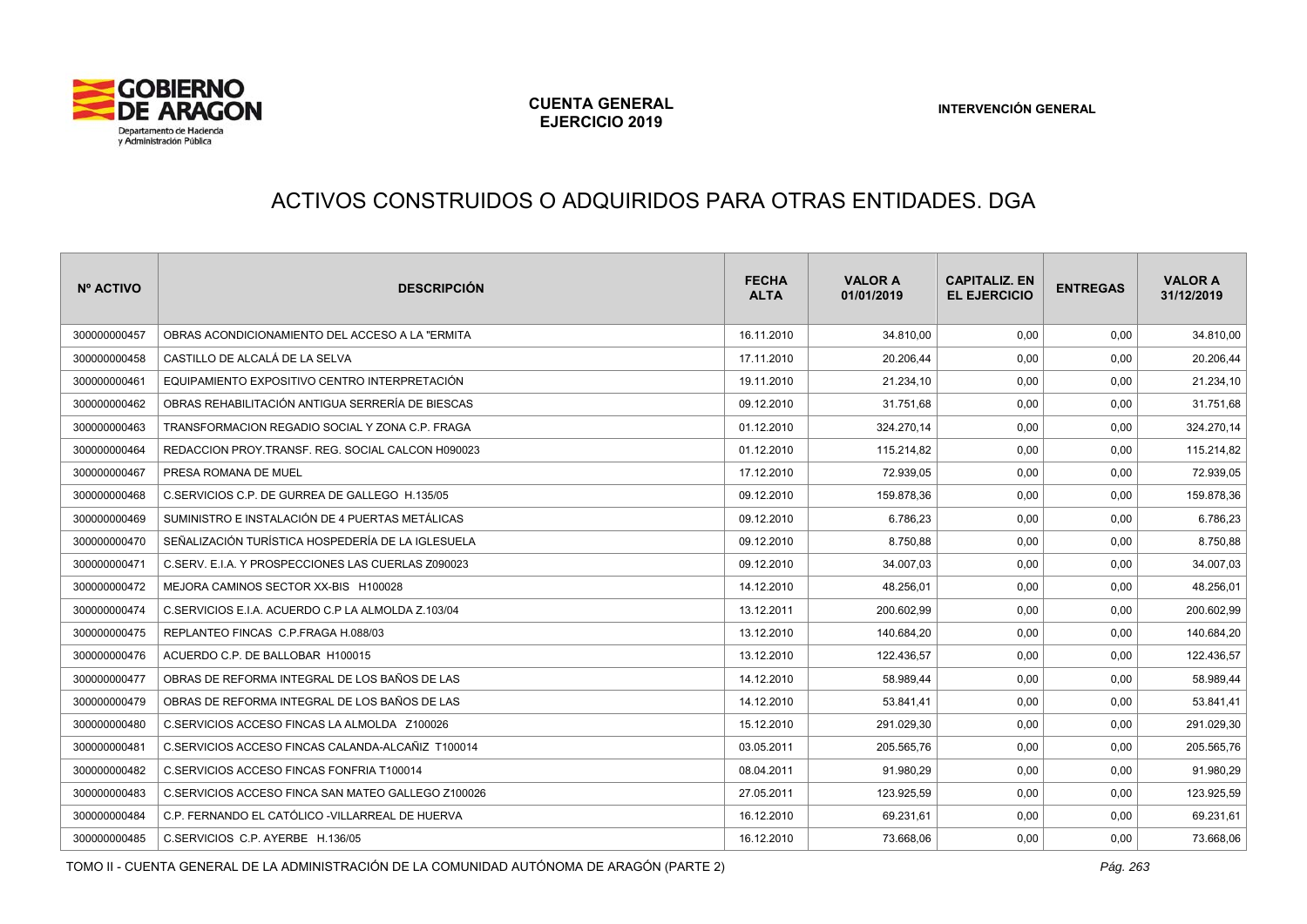

# ACTIVOS CONSTRUIDOS O ADQUIRIDOS PARA OTRAS ENTIDADES. DGA

| Nº ACTIVO    | <b>DESCRIPCIÓN</b>                               | <b>FECHA</b><br><b>ALTA</b> | <b>VALOR A</b><br>01/01/2019 | <b>CAPITALIZ. EN</b><br><b>EL EJERCICIO</b> | <b>ENTREGAS</b> | <b>VALOR A</b><br>31/12/2019 |
|--------------|--------------------------------------------------|-----------------------------|------------------------------|---------------------------------------------|-----------------|------------------------------|
| 300000000486 | C.SERVICIOS C.P. MARCEN Y FRAELLA H100004        | 16.12.2010                  | 24.358.06                    | 0.00                                        | 0.00            | 24.358,06                    |
| 300000000487 | OBRAS ACONDICIONAMIENTO ASEOS COMUNES DE LA      | 16.12.2010                  | 12.963,23                    | 0,00                                        | 0,00            | 12.963,23                    |
| 300000000488 | EDIFICIO CASINO DE OJOS NEGROS                   | 17.12.2010                  | 24.384.08                    | 0,00                                        | 0,00            | 24.384,08                    |
| 300000000489 | LEVANTAMIENTO PLANIMÉTRICO Y REDACCIÓN ESTUDIO   | 16.12.2010                  | 15.381,06                    | 0,00                                        | 0,00            | 15.381,06                    |
| 300000000490 | MONTAÑANA, PUENTE DE                             | 22.12.2010                  | 80.973,10                    | 0,00                                        | 0,00            | 80.973,10                    |
| 300000000491 | MEJORA REGADIO SOCIAL ARA H100027                | 20.12.2010                  | 79.470,41                    | 0,00                                        | 0,00            | 79.470,41                    |
| 300000000492 | IGLESIA DE LAS SANTAS JUSTA Y RUFINA DE MALUENDA | 21.12.2010                  | 142.753,34                   | 0,00                                        | 0,00            | 142.753,34                   |
| 300000000493 | C.SERVICIOS TOPOGRAFÍA C.P. MARCEN H090030       | 20.12.2010                  | 16.501,64                    | 0,00                                        | 0,00            | 16.501,64                    |
| 300000000494 | C.SERVICIOS TOPOGRAFÍA C.P. FRAELLA H090029      | 20.12.2010                  | 14.843,88                    | 0,00                                        | 0,00            | 14.843,88                    |
| 300000000495 | MURO DE RODA-HU-REHABIL. CASA ABADÍA             | 21.12.2010                  | 61.964,39                    | 0,00                                        | 0,00            | 61.964,39                    |
| 300000000496 | OBRAS DE ILUMINACIÓN DE LA TORRE DEL SALVADOR    | 21.12.2010                  | 118.628,98                   | 0,00                                        | 0,00            | 118.628,98                   |
| 300000000497 | CIUDADELA DE JACA: REST MUROS DE CONTENCIÓN      | 22.12.2010                  | 97.386,48                    | 0,00                                        | 0,00            | 97.386,48                    |
| 300000000498 | PALACIO DE PUJADAS DE VELOZPE                    | 22.12.2010                  | 780.024,18                   | 0,00                                        | 0,00            | 780.024,18                   |
| 300000000499 | REPARACIÓN TUBERIA ATECA                         | 23.12.2010                  | 5.015,00                     | 0,00                                        | 0,00            | 5.015,00                     |
| 300000000500 | C.SERVICIOS C.P. MONFLORITE H.110/04             | 30.04.2014                  | 42.869,39                    | 0,00                                        | 0,00            | 42.869,39                    |
| 300000000501 | C.SERVICIOS C.P. ALCALÁ DE GURREA H.133/05       | 12.12.2011                  | 142.283,04                   | 0,00                                        | 0,00            | 142.283,04                   |
| 300000000503 | OBRAS- C.E.I.P DE ALBARRACIN                     | 24.03.2011                  | 52.027.36                    | 0,00                                        | 0,00            | 52.027,36                    |
| 300000000504 | SUMINISTRO EQUIPAMIENTO CENTRO INTERPRETACIÓN    | 13.02.2012                  | 21.230,56                    | 0,00                                        | 0,00            | 21.230,56                    |
| 300000000505 | C.P. RICARDO MUR -CASETAS, ZARAGOZA              | 19.04.2011                  | 174.393.15                   | 90.750,00                                   | 0,00            | 265.143,15                   |
| 300000000506 | C.R.A. INSULA BARATARIA, AULAS DE GRISEN         | 19.04.2011                  | 194.497,79                   | 0,00                                        | 0,00            | 194.497,79                   |
| 300000000507 | CAMINOS C.P. DE ESCATRON Z110009                 | 25.10.2011                  | 279.784.27                   | 0,00                                        | 0,00            | 279.784,27                   |
| 300000000508 | CEIP VALDESPARTERA                               | 20.05.2011                  | 6.693.470,22                 | 0,00                                        | 0,00            | 6.693.470,22                 |
| 300000000510 | OBRAS C.P. FONFRIA T110005                       | 22.11.2011                  | 453.114,86                   | 0.00                                        | 0.00            | 453.114,86                   |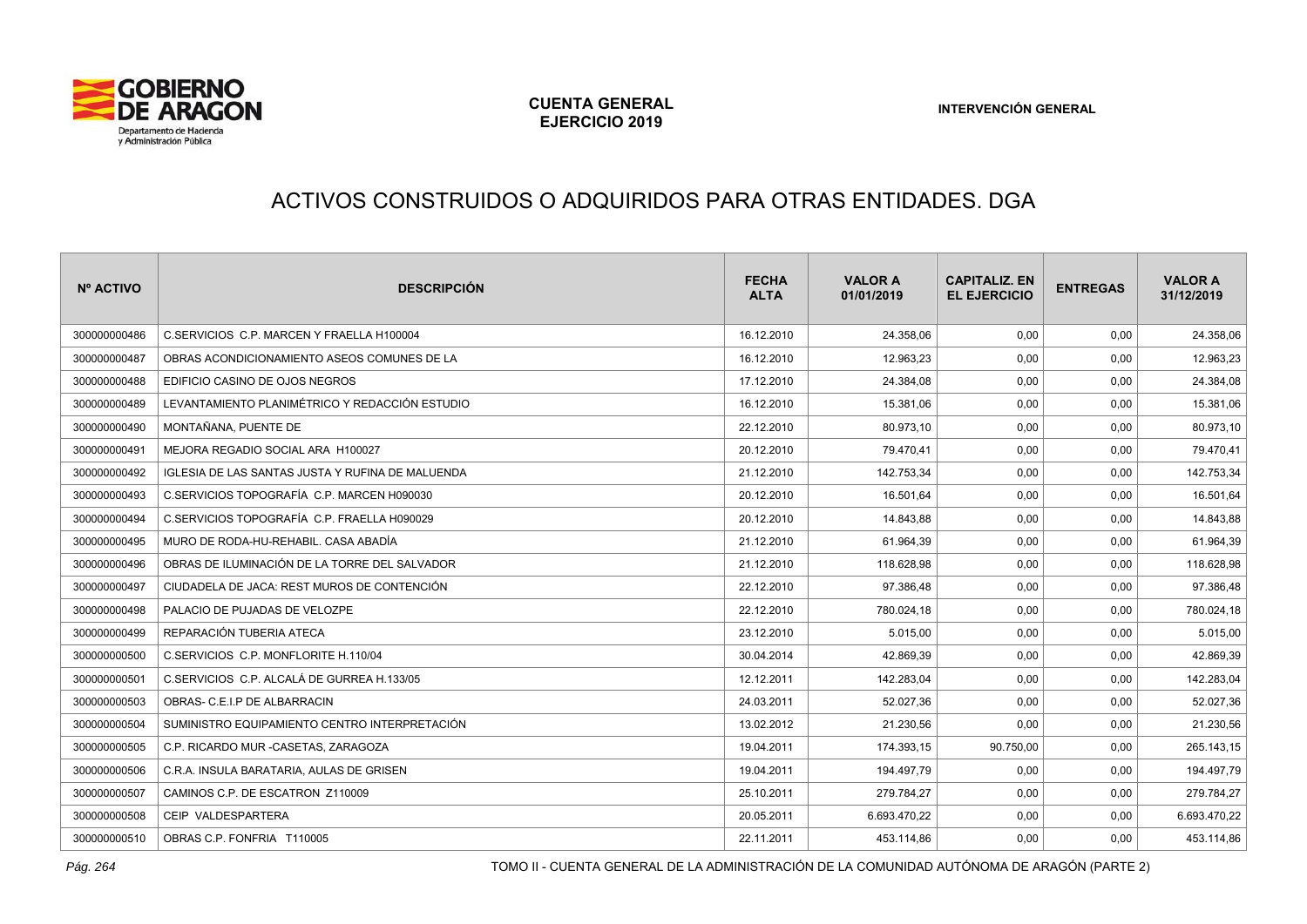

# ACTIVOS CONSTRUIDOS O ADQUIRIDOS PARA OTRAS ENTIDADES. DGA

| Nº ACTIVO    | <b>DESCRIPCIÓN</b>                                 | <b>FECHA</b><br><b>ALTA</b> | <b>VALOR A</b><br>01/01/2019 | <b>CAPITALIZ, EN</b><br><b>EL EJERCICIO</b> | <b>ENTREGAS</b> | <b>VALOR A</b><br>31/12/2019 |
|--------------|----------------------------------------------------|-----------------------------|------------------------------|---------------------------------------------|-----------------|------------------------------|
| 300000000511 | A.T. C.P. MONREAL DE ARIZA Z.180/06                | 19.11.2014                  | 75.298,14                    | 0,00                                        | 0,00            | 75.298,14                    |
| 300000000512 | INSTALACIÓN DE 3 PUERTAS DOBLES DE VIDRIO EN LA    | 01.12.2011                  | 16.866,52                    | 0,00                                        | 0,00            | 16.866,52                    |
| 300000000513 | OBRAS ILUMINACIÓN INTERIOR DEL C.I. ANTIGUO        | 02.12.2011                  | 11.759,88                    | 0,00                                        | 0,00            | 11.759,88                    |
| 300000000514 | OBRAS ACONDICIONAMIENTO CAMINO ACCESO AL MIRADOR   | 30.11.2011                  | 34.313,03                    | 0,00                                        | 0,00            | 34.313,03                    |
| 300000000515 | OBRAS ILUMINACIÓN TURÍSTICA MONUMENTO AL JAMÓN. EN | 02.12.2011                  | 30.268.89                    | 0,00                                        | 0,00            | 30.268,89                    |
| 300000000516 | OBRAS DE REFORMA DEL SANEAMIENTO DE LA HOSPEDERÍA  | 02.12.2011                  | 30.250,31                    | 0,00                                        | 0,00            | 30.250,31                    |
| 300000000517 | OBRAS ILUMINACIÓN TURÍSTICA ACCESO A LA ERMITA DE  | 02.12.2011                  | 30.090,00                    | 0,00                                        | 0,00            | 30.090,00                    |
| 300000000518 | C.E.E. ALBORADA -ZARAGOZA                          | 10.06.2011                  | 5.464,58                     | 0,00                                        | 0,00            | 5.464,58                     |
| 300000000519 | MONTAÑANA-HU-MURO DESDE PUENTE A ERMITA DE S.JUAN  | 17.06.2011                  | 59.513,92                    | 0,00                                        | 0,00            | 59.513,92                    |
| 300000000520 | OBRAS C.P. POZUEL DEL CAMPO T110001                | 06.07.2011                  | 64.051,76                    | 0,00                                        | 0,00            | 64.051,76                    |
| 300000000521 | OBRAS DE ACONDICIONAMIENTO DEL ACCESO AL PARQUE    | 01.12.2011                  | 37.950,00                    | 0,00                                        | 0,00            | 37.950,00                    |
| 300000000522 | C.SERV.CONFECCION TITULOS H110005                  | 15.07.2011                  | 17.593,67                    | 0,00                                        | 0,00            | 17.593,67                    |
| 300000000523 | REHABILITACION CP SANTA EULALIA                    | 20.07.2011                  | 112.857,17                   | 0,00                                        | 0,00            | 112.857,17                   |
| 300000000524 | ACCESO FINCAS C.P. CALLÉN H110039                  | 25.10.2011                  | 41.260,39                    | 0,00                                        | 0,00            | 41.260,39                    |
| 300000000525 | ACCESO FINCAS C.P. TORRES BARBUÉS H110040          | 25.10.2011                  | 19.646,04                    | 0,00                                        | 0,00            | 19.646,04                    |
| 300000000526 | ACCESO FINCAS C.P. BALLOBAR H110041                | 22.11.2011                  | 147.583,09                   | 0,00                                        | 0,00            | 147.583,09                   |
| 300000000527 | C.R.A.LUMPIAQUE-AULAS PLASENCIA DE JALÓN           | 23.08.2011                  | 28.063,67                    | 0,00                                        | 0,00            | 28.063,67                    |
| 300000000528 | REHABILITACION CP SANTA EULALIA                    | 25.08.2011                  | 67.642,82                    | 0,00                                        | 0,00            | 67.642,82                    |
| 300000000529 | AZAILA: POBALDO IBÉRICO CABEZA DE ALCALÁ           | 12.09.2011                  | 46.844,27                    | 0,00                                        | 0,00            | 46.844,27                    |
| 300000000530 | COORDINACION DE SEGURIDAD Y SALUD                  | 02.09.2011                  | 2.065,00                     | 0,00                                        | 0,00            | 2.065,00                     |
| 300000000532 | CASTILLO DE CASTEJÓN DE MONEGROS                   | 09.11.2011                  | 148.008.71                   | 0,00                                        | 0.00            | 148.008,71                   |
| 300000000534 | OBRAS ACONDICIONAMIENTO ACCESO A LA TORRE          | 27.01.2012                  | 38.114,11                    | 0,00                                        | 0,00            | 38.114,11                    |
| 300000000535 | C.R.A. GOYA.- UNIDAD DE FUENTES CLARAS             | 28.11.2011                  | 28.310,04                    | 0,00                                        | 0,00            | 28.310,04                    |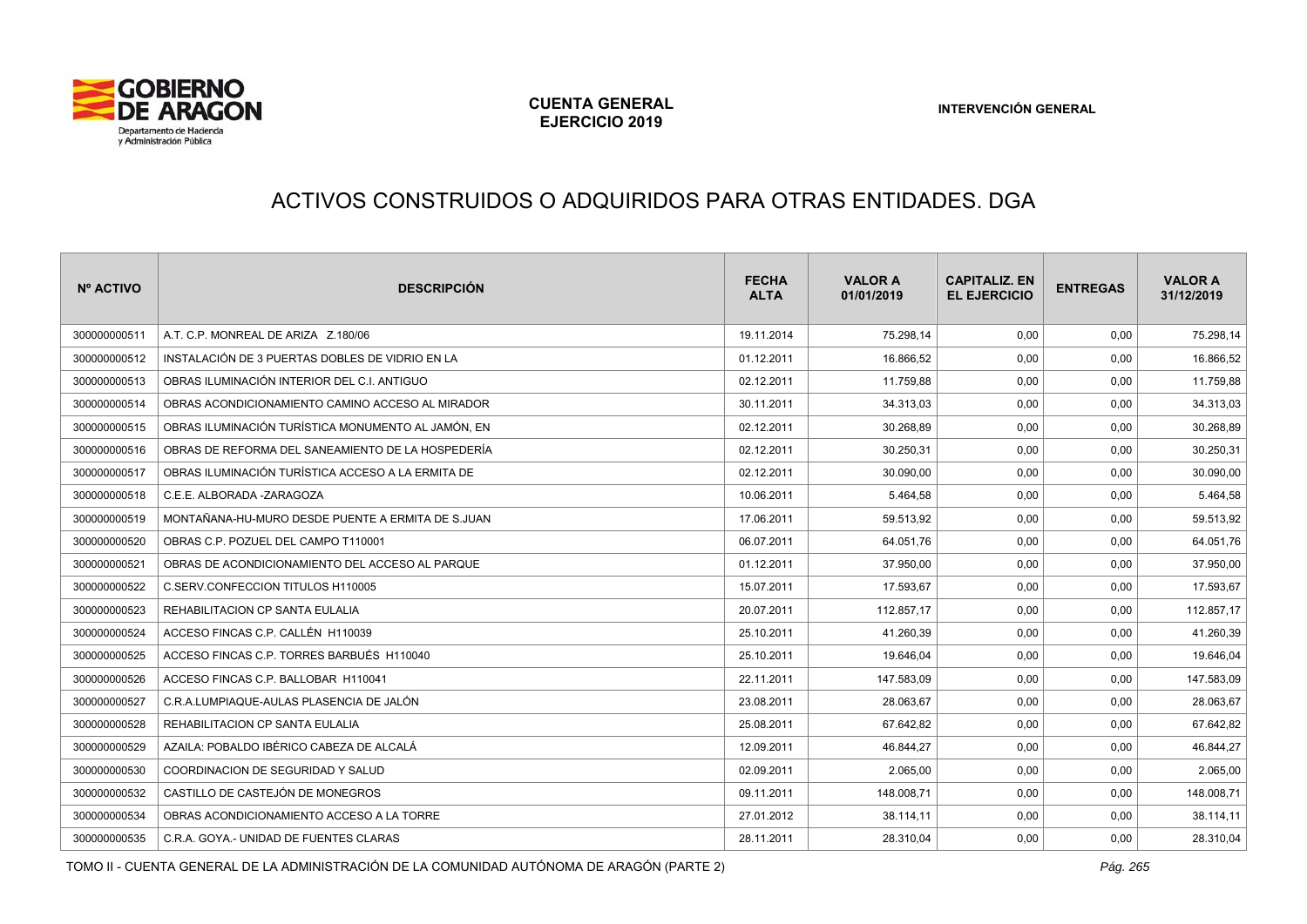

# ACTIVOS CONSTRUIDOS O ADQUIRIDOS PARA OTRAS ENTIDADES. DGA

| Nº ACTIVO    | <b>DESCRIPCIÓN</b>                           | <b>FECHA</b><br><b>ALTA</b> | <b>VALOR A</b><br>01/01/2019 | <b>CAPITALIZ. EN</b><br><b>EL EJERCICIO</b> | <b>ENTREGAS</b> | <b>VALOR A</b><br>31/12/2019 |
|--------------|----------------------------------------------|-----------------------------|------------------------------|---------------------------------------------|-----------------|------------------------------|
| 300000000536 | C.R.A. ALGARS.- UNIDAD DE CRETAS             | 01.12.2011                  | 22.998,94                    | 0,00                                        | 0,00            | 22.998,94                    |
| 300000000537 | C.P. FORO ROMANO. CUARTE DE HUERVA           | 05.12.2011                  | 4.593.033.27                 | 25.529,44                                   | 0.00            | 4.618.562,71                 |
| 300000000538 | APLICACION INFORMATICA CP 2000 A110006       | 12.12.2011                  | 9.635,00                     | 0,00                                        | 0,00            | 9.635,00                     |
| 300000000539 | ACONDICIONAMIENTO ESCUELA DE ROYUELA         | 13.12.2011                  | 14.000,00                    | 0,00                                        | 0,00            | 14.000,00                    |
| 300000000540 | ADECUACION ESPACIOS CP MAZALEON              | 19.12.2011                  | 15.500,00                    | 0,00                                        | 0,00            | 15.500,00                    |
| 300000000541 | CAMBIO DE CARPINTERIA EXTERIOR               | 13.12.2011                  | 25.000,00                    | 0,00                                        | 0,00            | 25.000,00                    |
| 300000000542 | C.P.E.I.P. JUSTICIA DE ARAGON                | 13.12.2011                  | 34.000,00                    | 0,00                                        | 0,00            | 34.000,00                    |
| 300000000543 | COLEGIO PÚBLICO SIÉTAMO                      | 15.12.2011                  | 25.694,08                    | 0,00                                        | 0,00            | 25.694,08                    |
| 300000000544 | COLEGIO PÚBLICO BERDÚN                       | 15.12.2011                  | 387.025,91                   | 0,00                                        | 0,00            | 387.025,91                   |
| 300000000545 | OBRAS C.P. DE FRAELLA H110010                | 14.12.2011                  | 447.321,41                   | 0,00                                        | 0,00            | 447.321,41                   |
| 300000000546 | OBRAS C.P. DE MARCEN H110011                 | 14.12.2011                  | 678.209,61                   | 0,00                                        | 0,00            | 678.209,61                   |
| 300000000547 | OBRAS C.P. DE ALCUBIERRE H110004             | 15.12.2011                  | 345.819,97                   | 0,00                                        | 0,00            | 345.819,97                   |
| 300000000548 | ACONDICIONAMIENTO CALEFACC GUARDERIA ALCAÑIZ | 16.12.2011                  | 79.619.99                    | 0.00                                        | 0,00            | 79.619,99                    |
| 300000000549 | REORGANIZACION TITULOS C.P. H.139/05         | 16.12.2011                  | 1.798,10                     | 0,00                                        | 0,00            | 1.798,10                     |
| 300000000550 | CEIP NUEVO EN PEDROLA                        | 16.12.2011                  | 2.072.240,12                 | 2.862.191,59                                | 0,00            | 4.934.431,71                 |
| 300000000551 | C.P. MANLIA -MALLÉN                          | 16.12.2011                  | 69.226.31                    | 0,00                                        | 0,00            | 69.226,31                    |
| 300000000552 | C.R.A. LA SABINA, AULAS DE MONEGRILLO        | 16.12.2011                  | 266.745,85                   | 0,00                                        | 0,00            | 266.745,85                   |
| 300000000553 | ASEOS IES FRANCES DE ARANDA                  | 16.12.2011                  | 100.000,00                   | 54.955,00                                   | 0,00            | 154.955,00                   |
| 300000000554 | SALIDA DE EMERGENCIA ESCUELA DE ARTE         | 16.12.2011                  | 152.329,95                   | 0,00                                        | 0,00            | 152.329,95                   |
| 300000000555 | ACONDICIONAMIENTO PATIO CP VILLEL            | 19.12.2011                  | 46.299,99                    | 0,00                                        | 0,00            | 46.299,99                    |
| 300000000556 | MEJORA SANITARIOS CP ALBA DEL CAMPO          | 19.12.2011                  | 25.000,00                    | 0,00                                        | 0,00            | 25.000,00                    |
| 300000000557 | <b>BAÑOS CP TRAMACASTILLA</b>                | 19.12.2011                  | 12.000,00                    | 0,00                                        | 0,00            | 12.000,00                    |
| 300000000558 | OBRAS VARIAS CP GUADALAVIAR                  | 28.12.2011                  | 12.000,00                    | 0,00                                        | 0,00            | 12.000,00                    |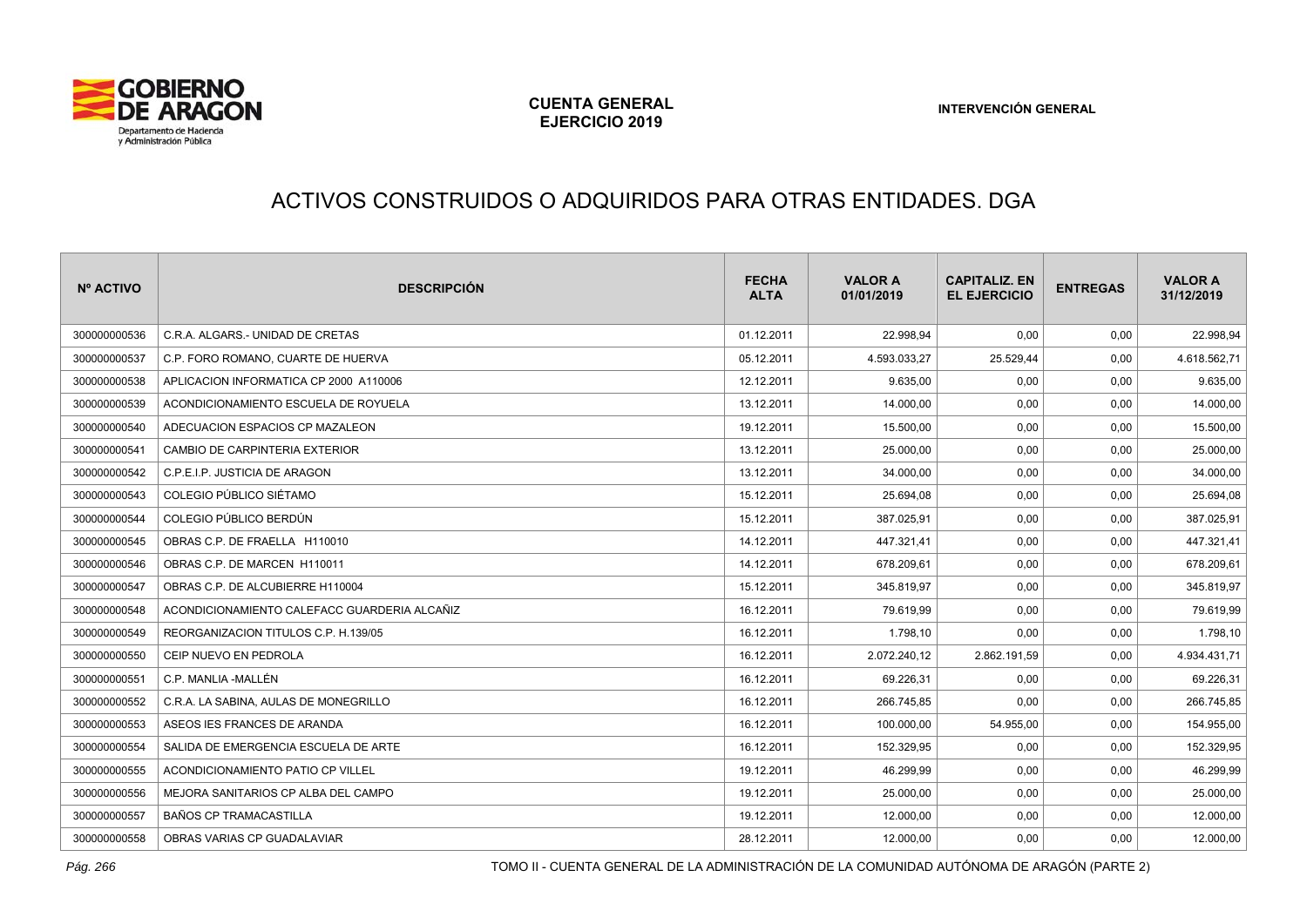

#### ACTIVOS CONSTRUIDOS O ADQUIRIDOS PARA OTRAS ENTIDADES. DGA

| Nº ACTIVO    | <b>DESCRIPCIÓN</b>                         | <b>FECHA</b><br><b>ALTA</b> | <b>VALOR A</b><br>01/01/2019 | <b>CAPITALIZ, EN</b><br><b>EL EJERCICIO</b> | <b>ENTREGAS</b> | <b>VALOR A</b><br>31/12/2019 |
|--------------|--------------------------------------------|-----------------------------|------------------------------|---------------------------------------------|-----------------|------------------------------|
| 300000000559 | A.T. C.P. EL TORMILLO H.099/04             | 20.02.2012                  | 12.810,94                    | 0,00                                        | 0,00            | 12.810,94                    |
| 300000000560 | A.T. C.P. LA MASADERA H.100/04             | 20.02.2012                  | 7.183,11                     | 0,00                                        | 0,00            | 7.183,11                     |
| 300000000561 | ESPACIOS ADAPTA MODU ELECTRI IES S. CHOMON | 22.03.2012                  | 30.000,00                    | 0,00                                        | 0,00            | 30.000,00                    |
| 300000000562 | C.P GIL TARIN -LA MUELA                    | 23.05.2012                  | 492.281,07                   | 0,00                                        | 0,00            | 492.281,07                   |
| 300000000563 | COORDINACION OBRA ESCUELA DE ARTE          | 29.05.2012                  | 7.085,44                     | 0,00                                        | 0,00            | 7.085,44                     |
| 300000000564 | COORDINACION OBRA IES FRANCES DE ARANDA    | 04.06.2012                  | 982,35                       | 0,00                                        | 0,00            | 982,35                       |
| 300000000565 | C.P. INFANTA ELENA -UTEBO                  | 17.07.2012                  | 3.370,55                     | 0,00                                        | 0,00            | 3.370,55                     |
| 300000000566 | C.P. JUAN XXIII - ZARAGOZA                 | 17.07.2012                  | 22.506,00                    | 0,00                                        | 0,00            | 22.506,00                    |
| 300000000567 | ADECUACION ESPACIOS IES SEGUNDO DE HOMON   | 17.07.2012                  | 120.408,82                   | 0,00                                        | 0,00            | 120.408,82                   |
| 300000000568 | ABRIGO DE ROCA BENEDÍ                      | 18.07.2012                  | 20.782,16                    | 0,00                                        | 0,00            | 20.782,16                    |
| 300000000569 | PROYECTO DIRECCION Y COO SS SEGUNDO CHOMON | 25.07.2012                  | 4.956,00                     | 0,00                                        | 0,00            | 4.956,00                     |
| 300000000570 | C.E.I.P. CASTILLO QADRIT -CADRETE          | 27.07.2012                  | 3.133.899,34                 | 0,00                                        | 0,00            | 3.133.899,34                 |
| 300000000571 | C.P. RONDA NORTE -ZARAGOZA                 | 31.07.2012                  | 6.579.674,02                 | 0,00                                        | 0,00            | 6.579.674,02                 |
| 300000000572 | MODIFICACION TOMAS RIEGO CANDASNOS H120003 | 08.08.2012                  | 145.620,33                   | 0,00                                        | 0,00            | 145.620,33                   |
| 300000000573 | TRASLADO SEGUNDO DE CHOMON                 | 23.08.2012                  | 2.721.798,21                 | 3.152.615,26                                | 0,00            | 5.874.413,47                 |
| 300000000575 | DEPURADORA IFPE                            | 03.10.2012                  | 99.435.85                    | 0,00                                        | 0,00            | 99.435,85                    |
| 300000000576 | C.P. VADORREY-LES ALLÉES. ZARAGOZA         | 22.10.2012                  | 5.126.102,80                 | 0,00                                        | 0,00            | 5.126.102,80                 |
| 300000000577 | C.P. LUCIEN BRIET, ZARAGOZA                | 22.10.2012                  | 6.383.369,44                 | 0,00                                        | 0,00            | 6.383.369,44                 |
| 300000000578 | VALLADO CP EMILIO DIAZ ALCAÑIZ             | 23.10.2012                  | 18.000,00                    | 0,00                                        | 0,00            | 18.000,00                    |
| 300000000579 | MEJORA ESCALERA CP ANDORRA                 | 24.10.2012                  | 44.888,70                    | 0,00                                        | 0,00            | 44.888,70                    |
| 300000000580 | CONVENIO CP ANDORRA                        | 25.10.2012                  | 24.500,00                    | 0,00                                        | 0,00            | 24.500,00                    |
| 300000000581 | C.R.A. TERUEL 1.- UNIDAD DE ARGENTE        | 24.10.2012                  | 20.000,00                    | 0,00                                        | 0,00            | 20.000,00                    |
| 300000000582 | CONVENIO CP BARRACHINA                     | 24.10.2012                  | 13.499,97                    | 0,00                                        | 0,00            | 13.499,97                    |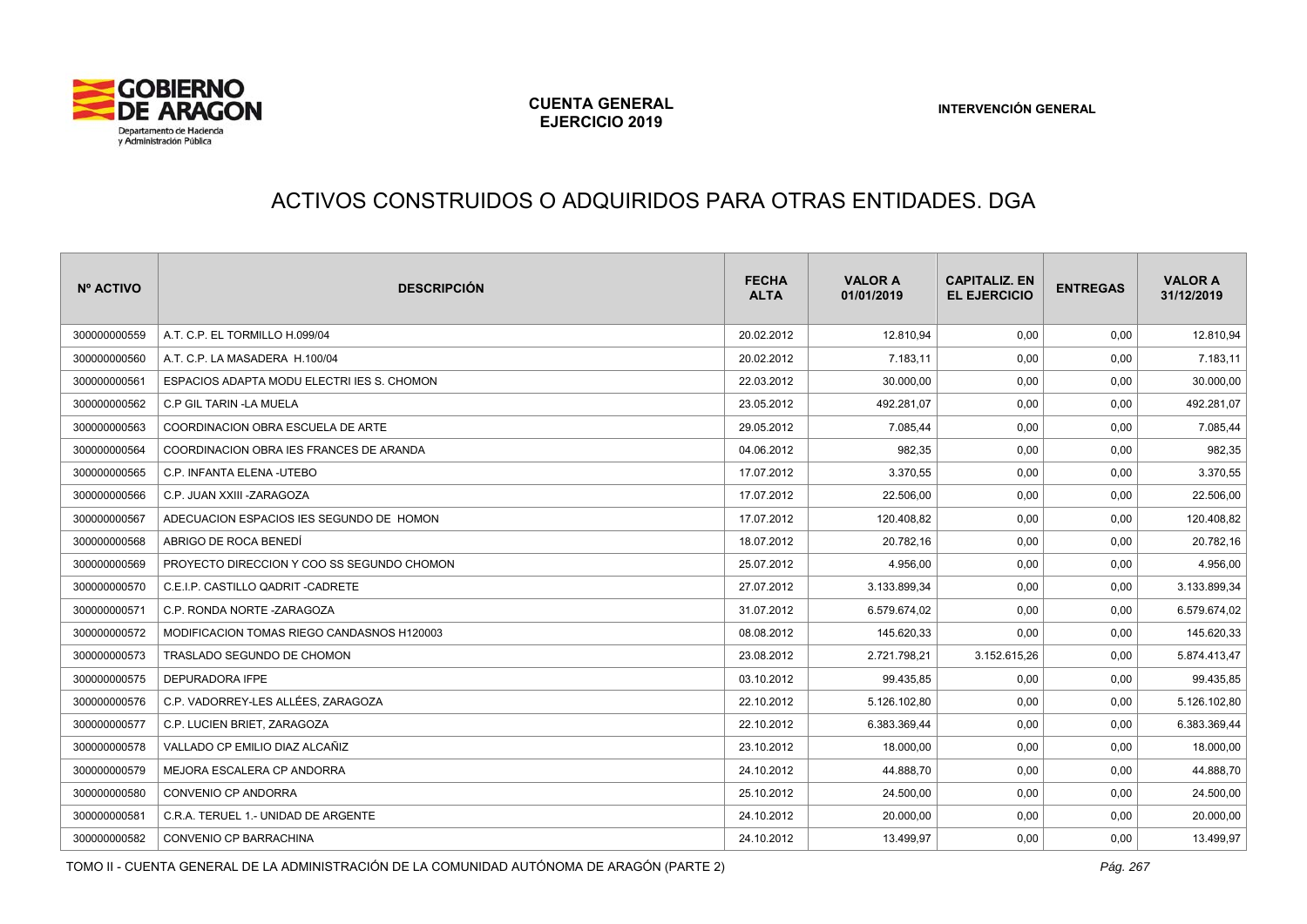

# ACTIVOS CONSTRUIDOS O ADQUIRIDOS PARA OTRAS ENTIDADES. DGA

| Nº ACTIVO    | <b>DESCRIPCIÓN</b>                       | <b>FECHA</b><br><b>ALTA</b> | <b>VALOR A</b><br>01/01/2019 | <b>CAPITALIZ, EN</b><br><b>EL EJERCICIO</b> | <b>ENTREGAS</b> | <b>VALOR A</b><br>31/12/2019 |
|--------------|------------------------------------------|-----------------------------|------------------------------|---------------------------------------------|-----------------|------------------------------|
| 300000000583 | C.R.A. MATARRANYA.- UNIDAD DE CALACEITE  | 24.10.2012                  | 6.000,00                     | 0,00                                        | 0,00            | 6.000,00                     |
| 300000000584 | <b>CONVENIO CP CAMARILLAS</b>            | 24.10.2012                  | 17.000,00                    | 0,00                                        | 0,00            | 17.000,00                    |
| 300000000585 | CONVENIO ESCUELA H CANTAV                | 24.10.2012                  | 71.000,00                    | 0,00                                        | 0,00            | 71.000,00                    |
| 300000000586 | CONVENIO CP FUENTESPALDA                 | 24.10.2012                  | 21.499.99                    | 0,00                                        | 0,00            | 21.499,99                    |
| 300000000587 | CONVENIO CP MONREAL C                    | 24.10.2012                  | 122.061,69                   | 137.687,00                                  | 0,00            | 259.748,69                   |
| 300000000588 | CONVENIO CP VINACEITE                    | 22.11.2018                  | 3.499,97                     | 0,00                                        | 0,00            | 3.499,97                     |
| 300000000589 | CONVENIO CP VINACEITE                    | 24.10.2012                  | 15.000,00                    | 0,00                                        | 0,00            | 15.000,00                    |
| 300000000590 | CONVENIO CP VILLAFRANCA                  | 24.10.2012                  | 39.496,22                    | 0,00                                        | 0,00            | 39.496,22                    |
| 300000000591 | ESTACION BOMBEO SECTOR 37-BIS H120017    | 05.12.2012                  | 113.762.94                   | 0,00                                        | 0,00            | 113.762,94                   |
| 300000000592 | CARPINTERIA CP ARCOS SALINAS             | 20.11.2012                  | 24.500,00                    | 0,00                                        | 0,00            | 24.500,00                    |
| 300000000593 | <b>CUBIERTA CP CAMAÑAS</b>               | 20.11.2012                  | 23.322,34                    | 0,00                                        | 0,00            | 23.322,34                    |
| 300000000594 | C.R.A. OLEA .- UNIDAD DE CASTELLOTE      | 20.11.2012                  | 7.571,10                     | 0,00                                        | 0,00            | 7.571,10                     |
| 300000000595 | REPARACIONES VARIAS EN GALVE             | 20.11.2012                  | 55.277,54                    | 0,00                                        | 0,00            | 55.277,54                    |
| 300000000596 | <b>CUBIERTA CP GRIEGOS</b>               | 20.11.2012                  | 24.199,68                    | 0,00                                        | 0,00            | 24.199,68                    |
| 300000000597 | REPARACIONES VARIAS EN CP LA PUEBLA DE V | 20.11.2012                  | 40.332,04                    | 0,00                                        | 0,00            | 40.332,04                    |
| 300000000598 | CARPINTERIA CP MEZQUITA DE JARQUE        | 20.11.2012                  | 2.977,14                     | 0,00                                        | 0,00            | 2.977,14                     |
| 300000000599 | CARPINTERIA CP MONROYO                   | 20.11.2012                  | 22.499,98                    | 0,00                                        | 0,00            | 22.499,98                    |
| 300000000600 | CARPINTERIA CP MOSQUERUELA               | 20.11.2012                  | 15.055,00                    | 0,00                                        | 0,00            | 15.055,00                    |
| 300000000601 | CALDERA CP NOGUERA DE ALBARRACIN         | 20.11.2012                  | 5.427,96                     | 0,00                                        | 0,00            | 5.427,96                     |
| 300000000602 | SUPRESION BARRERAS ARQ CP TORRE DEL C    | 22.11.2012                  | 3.967,86                     | 0,00                                        | 0,00            | 3.967,86                     |
| 300000000603 | REPARACIONES VARIAS EN CP VILLARLUENGO   | 26.11.2012                  | 24.000,00                    | 0,00                                        | 0,00            | 24.000,00                    |
| 300000000604 | ACCESO FINCAS C.P. BARBUES H120019       | 10.12.2012                  | 6.553,29                     | 0,00                                        | 0,00            | 6.553,29                     |
| 300000000605 | CARPINTERIA CP ODON                      | 23.11.2012                  | 9.000,00                     | 0,00                                        | 0,00            | 9.000,00                     |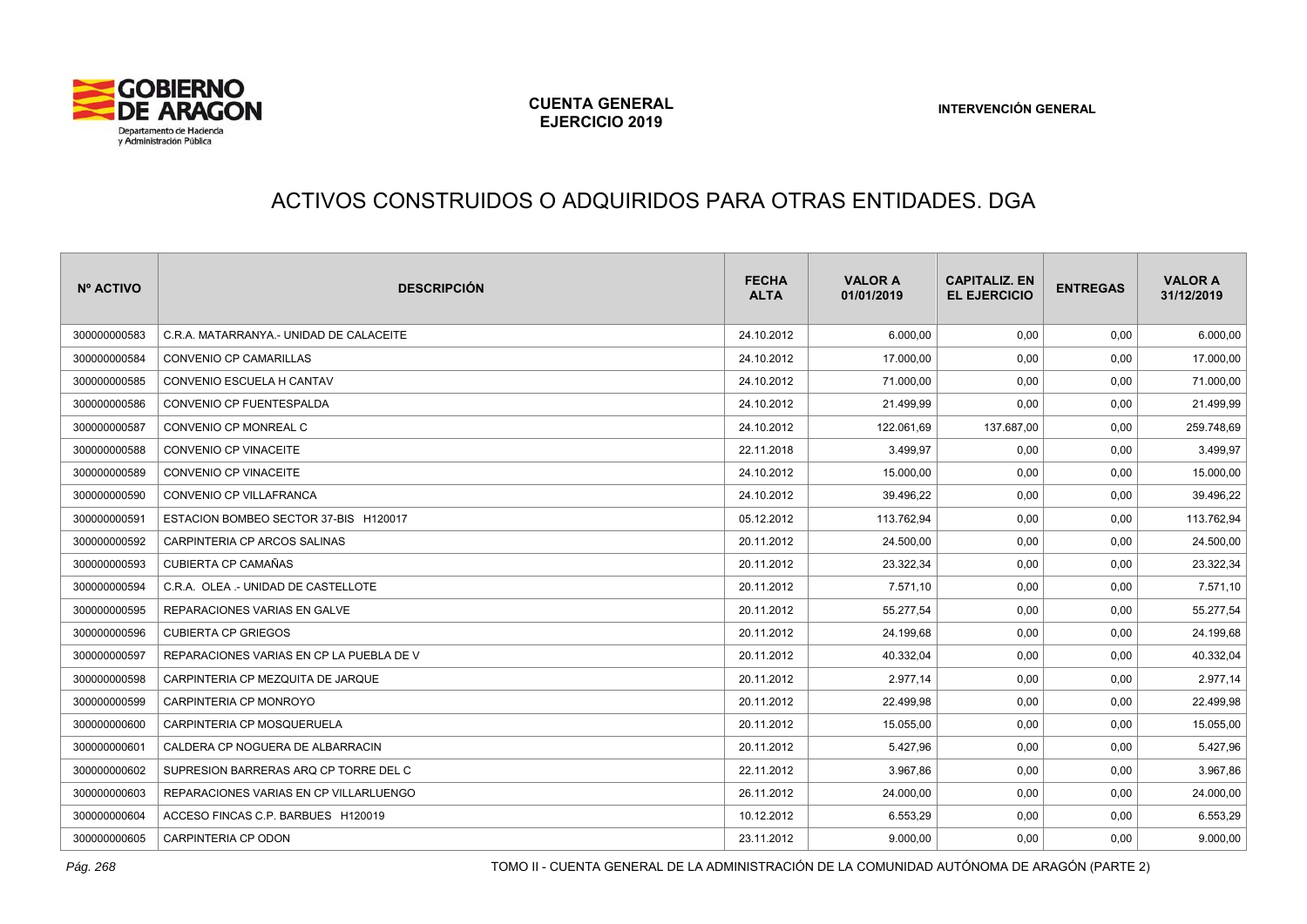

#### ACTIVOS CONSTRUIDOS O ADQUIRIDOS PARA OTRAS ENTIDADES. DGA

| Nº ACTIVO    | <b>DESCRIPCIÓN</b>                                  | <b>FECHA</b><br><b>ALTA</b> | <b>VALOR A</b><br>01/01/2019 | <b>CAPITALIZ, EN</b><br><b>EL EJERCICIO</b> | <b>ENTREGAS</b> | <b>VALOR A</b><br>31/12/2019 |
|--------------|-----------------------------------------------------|-----------------------------|------------------------------|---------------------------------------------|-----------------|------------------------------|
| 300000000606 | C.E.I.P. VAL DE LA ATALAYA                          | 04.12.2012                  | 4.418.993,75                 | 106.763,75                                  | 0,00            | 4.525.757,50                 |
| 300000000607 | CALATAYUD-PALACIO DE PUJADAS DE VEZLOPE             | 26.12.2012                  | 973.677,27                   | 0,00                                        | 0,00            | 973.677,27                   |
| 300000000608 | PAGO SENTENCIA 117/2005 - A C.P. BUÑALES Y TABERNAS | 22.01.2013                  | 64.518,97                    | 0,00                                        | 0,00            | 64.518,97                    |
| 300000000609 | AULAS PREFABRICADAS CP CALAMOCHA                    | 19.02.2013                  | 8.830,28                     | 0,00                                        | 0,00            | 8.830,28                     |
| 300000000610 | ADECUACION SEDE EN AVDA, RANILLAS FEDERACIONES      | 29.05.2013                  | 97.668,12                    | 0,00                                        | 0,00            | 97.668,12                    |
| 300000000611 | ACCESO FINCAS REEMPLAZO C.P. BALLOBAR H130002       | 21.06.2013                  | 2.268.131.45                 | 0,00                                        | 0,00            | 2.268.131,45                 |
| 300000000612 | CEIP MONZÓN III                                     | 27.06.2013                  | 2.935.96                     | 0,00                                        | 0,00            | 2.935,96                     |
| 300000000613 | C.P. LOS ALBARES -LA PUEBLA DE ALFINDEN             | 03.07.2013                  | 150.557,10                   | 0,00                                        | 0,00            | 150.557,10                   |
| 300000000614 | BAÑO EN CFZ                                         | 08.07.2013                  | 756.56                       | 0,00                                        | 0,00            | 756,56                       |
| 300000000615 | <b>CONVENIO VILLEL</b>                              | 30.07.2013                  | 9.964.80                     | 0,00                                        | 0,00            | 9.964,80                     |
| 300000000616 | ACT. DIVERSAS SERVICIO INFRESTRUCTURAS RURALES      | 22.07.2013                  | 4.141.307,10                 | 0,00                                        | 0,00            | 4.141.307,10                 |
| 300000000617 | <b>CONVENIO EL POBO</b>                             | 22.07.2013                  | 4.753,51                     | 0,00                                        | 0,00            | 4.753,51                     |
| 300000000618 | <b>CONVENIO ARGENTE</b>                             | 22.07.2013                  | 2.029,90                     | 0,00                                        | 0,00            | 2.029,90                     |
| 300000000619 | <b>GEOTECNICO VILLASPESA</b>                        | 25.07.2013                  | 1.753,29                     | 0,00                                        | 0,00            | 1.753,29                     |
| 300000000620 | <b>GEOTECNICO SAN BLAS</b>                          | 25.07.2013                  | 83.359,33                    | 130.067,55                                  | 0,00            | 213.426,88                   |
| 300000000621 | CEIP SAN GINÉS DE LUPIÑEN                           | 08.08.2013                  | 19.113,14                    | 0,00                                        | 0,00            | 19.113,14                    |
| 300000000622 | CONVENIO URREA DE G                                 | 23.08.2013                  | 10.000,00                    | 0,00                                        | 0,00            | 10.000,00                    |
| 300000000623 | CONSERVATORIO "MIGUEL FLETA" DE MONZÓN              | 27.08.2013                  | 11.866,11                    | 0,00                                        | 0,00            | 11.866,11                    |
| 300000000624 | ASCENSOR ESCUELA HOGAR                              | 12.09.2013                  | 30.000,00                    | 0,00                                        | 0,00            | 30.000,00                    |
| 300000000625 | LASPUÑA                                             | 12.09.2013                  | 19.583,45                    | 0,00                                        | 0,00            | 19.583,45                    |
| 300000000626 | C.R.A. LOS BAÑALES - SADABA                         | 19.09.2013                  | 114.751,15                   | 0,00                                        | 0,00            | 114.751,15                   |
| 300000000627 | OBRA STA EULALIA                                    | 26.09.2013                  | 187.187,00                   | 0,00                                        | 0,00            | 187.187,00                   |
| 300000000628 | CPIFP SAN LORENZO HUESCA                            | 17.10.2013                  | 215.610.99                   | 0,00                                        | 0,00            | 215.610,99                   |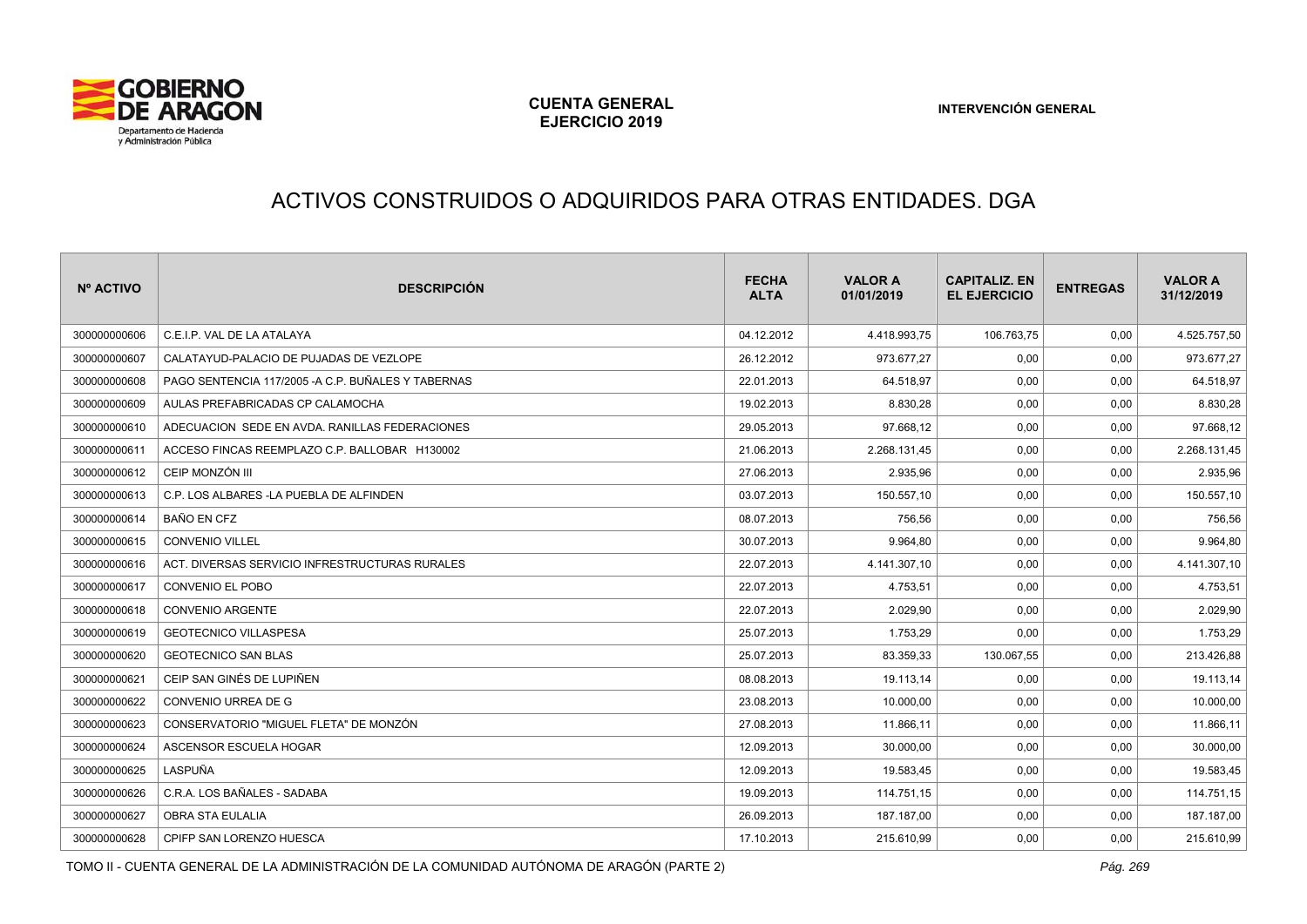

# ACTIVOS CONSTRUIDOS O ADQUIRIDOS PARA OTRAS ENTIDADES. DGA

| Nº ACTIVO    | <b>DESCRIPCIÓN</b>            | <b>FECHA</b><br><b>ALTA</b> | <b>VALOR A</b><br>01/01/2019 | <b>CAPITALIZ, EN</b><br><b>EL EJERCICIO</b> | <b>ENTREGAS</b> | <b>VALOR A</b><br>31/12/2019 |
|--------------|-------------------------------|-----------------------------|------------------------------|---------------------------------------------|-----------------|------------------------------|
| 300000000629 | C.P. ODON DE BUEN - ZUERA     | 18.10.2013                  | 40.329,34                    | 35.981,03                                   | 0,00            | 76.310,37                    |
| 300000000630 | OBRA IES ALCAÑIZ              | 18.10.2013                  | 337.185,43                   | 5.800,00                                    | 0,00            | 342.985,43                   |
| 300000000631 | OBRA IES ALCAÑIZ COORDINACION | 18.10.2013                  | 2.599,08                     | 0,00                                        | 0,00            | 2.599,08                     |
| 300000000632 | ZÓCALO CP PALMIRENO           | 21.10.2013                  | 1.167.446,03                 | 0,00                                        | 0,00            | 1.167.446,03                 |
| 300000000633 | CONV LINARES DE MORA          | 21.10.2013                  | 23.000,00                    | 0,00                                        | 0,00            | 23.000,00                    |
| 300000000634 | CONV MAS DE LAS MATAS         | 21.10.2013                  | 31.499,96                    | 0,00                                        | 0,00            | 31.499,96                    |
| 300000000635 | CONV MONROYO                  | 29.10.2013                  | 18.499,99                    | 0,00                                        | 0,00            | 18.499,99                    |
| 300000000636 | CONV MONTALBAN                | 21.10.2013                  | 20.500,00                    | 0,00                                        | 0,00            | 20.500,00                    |
| 300000000637 | CONV MORA R                   | 21.10.2013                  | 23.301,00                    | 0,00                                        | 0,00            | 23.301,00                    |
| 300000000638 | CONV MOSQUERUELA              | 21.10.2013                  | 25.472,61                    | 0,00                                        | 0,00            | 25.472,61                    |
| 300000000639 | CONV ODON                     | 21.10.2013                  | 12.000,00                    | 0,00                                        | 0,00            | 12.000,00                    |
| 300000000640 | CONV ORIHUELA DEL TREMEDAL    | 29.10.2013                  | 34.747,39                    | 0,00                                        | 0,00            | 34.747,39                    |
| 300000000641 | CONV ORIHUELA DEL TREMEDAL    | 22.10.2013                  | 15.500,00                    | 0,00                                        | 0,00            | 15.500,00                    |
| 300000000642 | CONV RUBIELOS DE MORA         | 22.10.2013                  | 95.933,43                    | 0,00                                        | 0,00            | 95.933,43                    |
| 300000000643 | CONV VILLARQUEMADO            | 22.10.2013                  | 107.985,00                   | 0,00                                        | 0,00            | 107.985,00                   |
| 300000000644 | <b>CONV TORRIJO</b>           | 22.10.2013                  | 7.499,96                     | 0,00                                        | 0,00            | 7.499,96                     |
| 300000000645 | CASTILLO DE OJOS NEGROS       | 22.10.2013                  | 10.406,00                    | 0,00                                        | 0,00            | 10.406,00                    |
| 300000000646 | C.P. ROSA ARJO - C.A.R.E.I.   | 22.10.2013                  | 1.153.003,08                 | 0,00                                        | 0,00            | 1.153.003,08                 |
| 300000000647 | CONV PANCRUDO                 | 22.10.2013                  | 10.500,00                    | 0,00                                        | 0,00            | 10.500,00                    |
| 300000000648 | <b>CONV ANEJAS</b>            | 23.10.2013                  | 233.962,16                   | 0,00                                        | 0,00            | 233.962,16                   |
| 300000000649 | CONV VISIEDO                  | 23.10.2013                  | 15.400,00                    | 0,00                                        | 0,00            | 15.400,00                    |
| 300000000650 | CONV ALBALATE DEL ARZOBISPO   | 24.10.2013                  | 44.499,66                    | 0,00                                        | 0,00            | 44.499,66                    |
| 300000000651 | <b>CONV ALBARRACIN</b>        | 24.10.2013                  | 21.494,13                    | 0,00                                        | 0,00            | 21.494,13                    |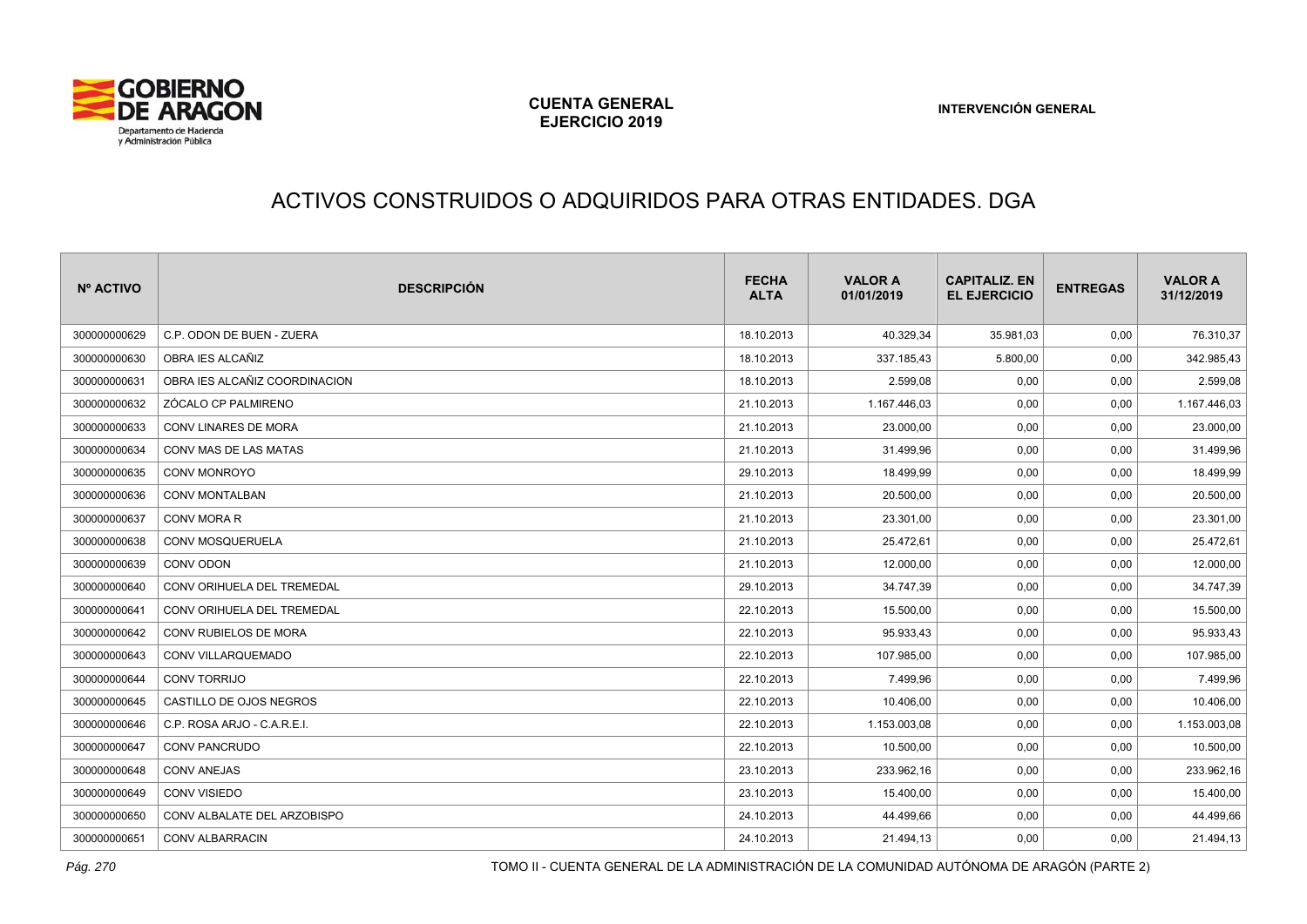

# ACTIVOS CONSTRUIDOS O ADQUIRIDOS PARA OTRAS ENTIDADES. DGA

| Nº ACTIVO    | <b>DESCRIPCIÓN</b>                  | <b>FECHA</b><br><b>ALTA</b> | <b>VALOR A</b><br>01/01/2019 | <b>CAPITALIZ, EN</b><br><b>EL EJERCICIO</b> | <b>ENTREGAS</b> | <b>VALOR A</b><br>31/12/2019 |
|--------------|-------------------------------------|-----------------------------|------------------------------|---------------------------------------------|-----------------|------------------------------|
| 300000000652 | <b>CONV ALCORISA</b>                | 24.10.2013                  | 10.000,00                    | 0,00                                        | 0,00            | 10.000,00                    |
| 300000000653 | CON ROYUELA                         | 24.10.2013                  | 13.499,12                    | 0,00                                        | 0,00            | 13.499,12                    |
| 300000000654 | CONV ALFAMBRA                       | 24.10.2013                  | 20.999,99                    | 0,00                                        | 0,00            | 20.999,99                    |
| 300000000655 | <b>CONV ALLOZA</b>                  | 24.10.2013                  | 20.999,99                    | 0,00                                        | 0,00            | 20.999,99                    |
| 300000000656 | <b>CONV BAGUENA</b>                 | 24.10.2013                  | 9.964,92                     | 0,00                                        | 0,00            | 9.964,92                     |
| 300000000657 | <b>CONV BECEITE</b>                 | 28.10.2013                  | 29.499,99                    | 0,00                                        | 0,00            | 29.499,99                    |
| 300000000658 | CONV CALACEITE                      | 24.10.2013                  | 24.999,49                    | 0,00                                        | 0,00            | 24.999,49                    |
| 300000000659 | CONV CAMARENA DE LA SIERRA          | 24.10.2013                  | 12.272,10                    | 0,00                                        | 0,00            | 12.272,10                    |
| 300000000660 | CONV LA CAÑADA DE VERICH            | 24.10.2013                  | 4.327,13                     | 0,00                                        | 0,00            | 4.327,13                     |
| 300000000661 | CARPINTERIA METALICA IES C ALAMOCHA | 25.10.2013                  | 190.981,50                   | 0,00                                        | 0,00            | 190.981,50                   |
| 300000000662 | <b>CONSERVATORIO TERUEL</b>         | 25.10.2013                  | 2.000,00                     | 0,00                                        | 0,00            | 2.000,00                     |
| 300000000663 | CONV CASTELLOTE                     | 28.10.2013                  | 12.000,00                    | 0,00                                        | 0,00            | 12.000,00                    |
| 300000000664 | <b>CONV CRETAS</b>                  | 28.10.2013                  | 7.339,99                     | 0,00                                        | 0,00            | 7.339,99                     |
| 300000000665 | CONV FUENTES CALIENTES              | 28.10.2013                  | 12.500,00                    | 0,00                                        | 0,00            | 12.500,00                    |
| 300000000666 | CONV GALVE                          | 28.10.2013                  | 8.000,00                     | 0,00                                        | 0,00            | 8.000,00                     |
| 300000000667 | C.E.I.P. BLASCO VILATELA            | 28.10.2013                  | 6.999,46                     | 0,00                                        | 0,00            | 6.999,46                     |
| 300000000668 | CON LA GINEBROSA                    | 28.10.2013                  | 12.558,18                    | 0,00                                        | 0,00            | 12.558,18                    |
| 300000000669 | CONV LA IGLESUELA DEL CID           | 28.10.2013                  | 11.999,99                    | 0,00                                        | 0,00            | 11.999,99                    |
| 300000000670 | <b>CONV HIJAR</b>                   | 31.10.2013                  | 28.117,17                    | 0,00                                        | 0,00            | 28.117,17                    |
| 300000000671 | CONV LLEDO                          | 28.10.2013                  | 137.277,45                   | 0,00                                        | 0,00            | 137.277,45                   |
| 300000000672 | CONV MAZALEON                       | 29.10.2013                  | 14.199,50                    | 0,00                                        | 0,00            | 14.199,50                    |
| 300000000673 | CONV PUERTOMINGALVO                 | 29.10.2013                  | 4.946,00                     | 0,00                                        | 0,00            | 4.946,00                     |
| 300000000674 | CONV SAMPER DE CALANDA              | 29.10.2013                  | 15.693,81                    | 0,00                                        | 0,00            | 15.693,81                    |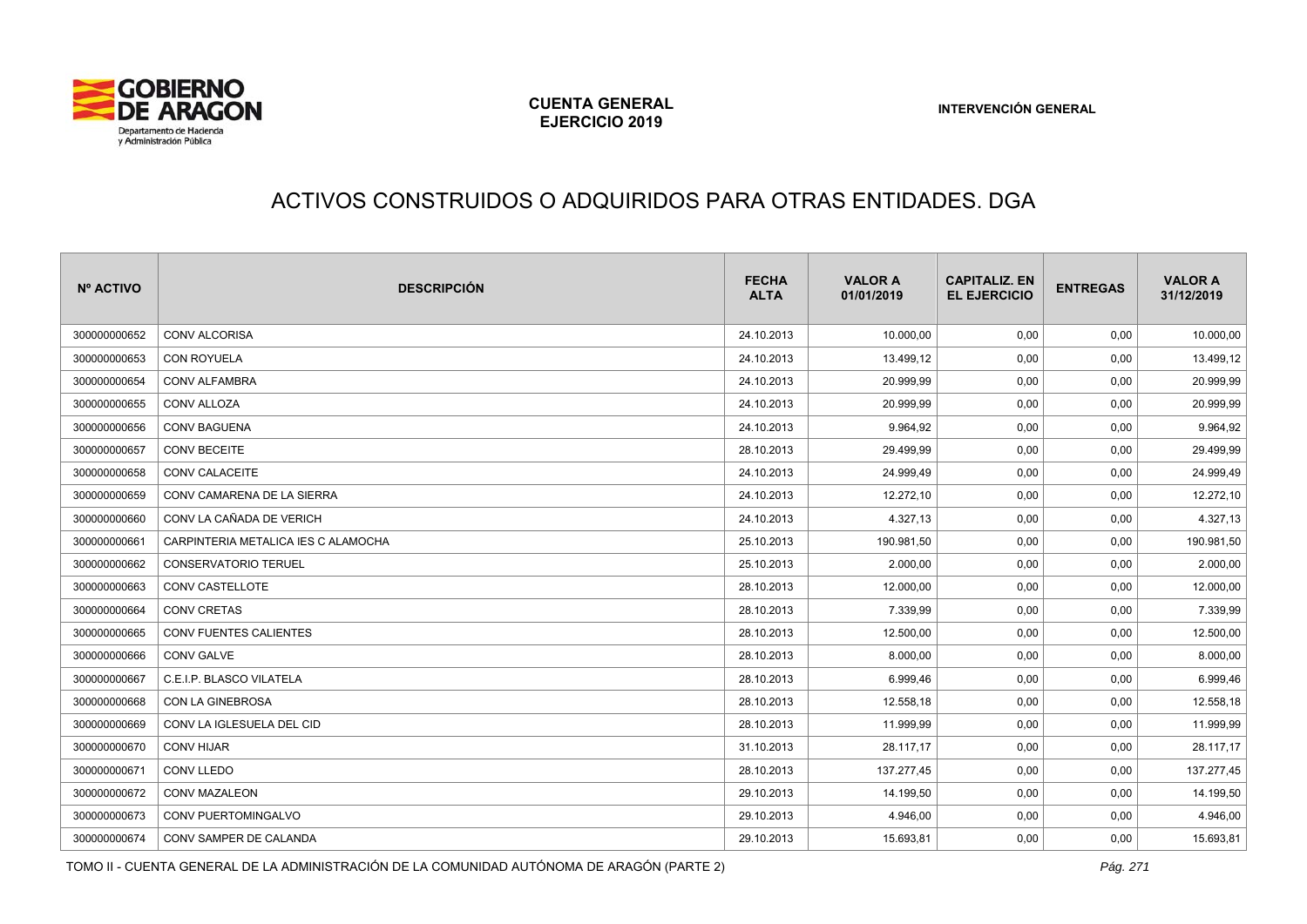

# ACTIVOS CONSTRUIDOS O ADQUIRIDOS PARA OTRAS ENTIDADES. DGA

| Nº ACTIVO    | <b>DESCRIPCIÓN</b>                              | <b>FECHA</b><br><b>ALTA</b> | <b>VALOR A</b><br>01/01/2019 | <b>CAPITALIZ. EN</b><br><b>EL EJERCICIO</b> | <b>ENTREGAS</b> | <b>VALOR A</b><br>31/12/2019 |
|--------------|-------------------------------------------------|-----------------------------|------------------------------|---------------------------------------------|-----------------|------------------------------|
| 300000000675 | CP LA FUENFRESCA                                | 29.10.2013                  | 178.808,46                   | 0,00                                        | 0,00            | 178.808,46                   |
| 300000000676 | CP ENSANCHE                                     | 29.10.2013                  | 19.734,51                    | 0,00                                        | 0,00            | 19.734,51                    |
| 300000000677 | <b>CONV ESTERCUEL</b>                           | 29.10.2013                  | 70.945,53                    | 0,00                                        | 0,00            | 70.945,53                    |
| 300000000678 | CONV OJOS NEGROS                                | 31.10.2013                  | 19.500,00                    | 0,00                                        | 0,00            | 19.500,00                    |
| 300000000679 | <b>CONV OLIETE</b>                              | 29.10.2013                  | 17.000,00                    | 0,00                                        | 0,00            | 17.000,00                    |
| 300000000680 | TORRALBA DE LOS S                               | 29.10.2013                  | 81.238,70                    | 0,00                                        | 0,00            | 81.238,70                    |
| 300000000681 | OLBA                                            | 29.10.2013                  | 14.000,00                    | 0,00                                        | 0,00            | 14.000,00                    |
| 300000000682 | <b>SAN AGUSTIN</b>                              | 29.10.2013                  | 7.553,19                     | 0,00                                        | 0,00            | 7.553,19                     |
| 300000000683 | LIQUIDACIÓN STA EULALIA                         | 30.10.2013                  | 18.706,22                    | 0,00                                        | 0,00            | 18.706,22                    |
| 300000000684 | CPIFP ALCAÑIZ                                   | 30.10.2013                  | 164.295,00                   | 0,00                                        | 0,00            | 164.295,00                   |
| 300000000685 | C.P. EMILIO DIAZ DE ALCAÑIZ                     | 31.10.2013                  | 1.058.149,47                 | 0,00                                        | 0,00            | 1.058.149,47                 |
| 300000000686 | C.P. ENSANCHE TERUEL                            | 31.10.2013                  | 325.150,04                   | 0,00                                        | 0,00            | 325.150,04                   |
| 300000000687 | CP RICARDO MALLEN DE CALAMOCHA                  | 31.10.2013                  | 331.206,74                   | 0,00                                        | 0,00            | 331.206,74                   |
| 300000000688 | <b>ESCUELA HOGAR TERUEL</b>                     | 31.10.2013                  | 158.540,72                   | 0,00                                        | 0,00            | 158.540,72                   |
| 300000000689 | C.E.E. ANGEL RIVIERE - ZARAGOZA                 | 04.11.2013                  | 18.491,81                    | 0,00                                        | 0,00            | 18.491,81                    |
| 300000000690 | <b>CEIP FRAGA</b>                               | 02.12.2013                  | 673.508,28                   | 0,00                                        | 0,00            | 673.508,28                   |
| 300000000691 | C.R.A. DEL EBRO - VELILLA DE EBRO               | 29.11.2013                  | 22.370,24                    | 0,00                                        | 0,00            | 22.370,24                    |
| 300000000692 | <b>ESCUELA DE FONZ</b>                          | 02.12.2013                  | 73.621,61                    | 0,00                                        | 0,00            | 73.621,61                    |
| 300000000693 | C.P. BRIANDA DE LUNA - ALFAJARIN                | 03.12.2013                  | 21.989,75                    | 0,00                                        | 0,00            | 21.989,75                    |
| 300000000694 | ACCESO FINCAS REEMPLAZO C.P. MONFLORITE H130010 | 19.12.2013                  | 16.040,66                    | 0,00                                        | 0,00            | 16.040,66                    |
| 300000000695 | ACONDICIONAMIENTO CAMINOS C.P. IGRIÉS H130011   | 19.12.2013                  | 47.602,31                    | 0,00                                        | 0,00            | 47.602,31                    |
| 300000000696 | ACCESO FINCAS C.P. GURREA DE GALLEGO H130012    | 19.12.2013                  | 44.656,67                    | 0,00                                        | 0,00            | 44.656,67                    |
| 300000000697 | REPLANTEO Y AMOJONAMIENTO C.P. ONTIÑENA H130014 | 19.12.2013                  | 60.405,92                    | 0,00                                        | 0,00            | 60.405,92                    |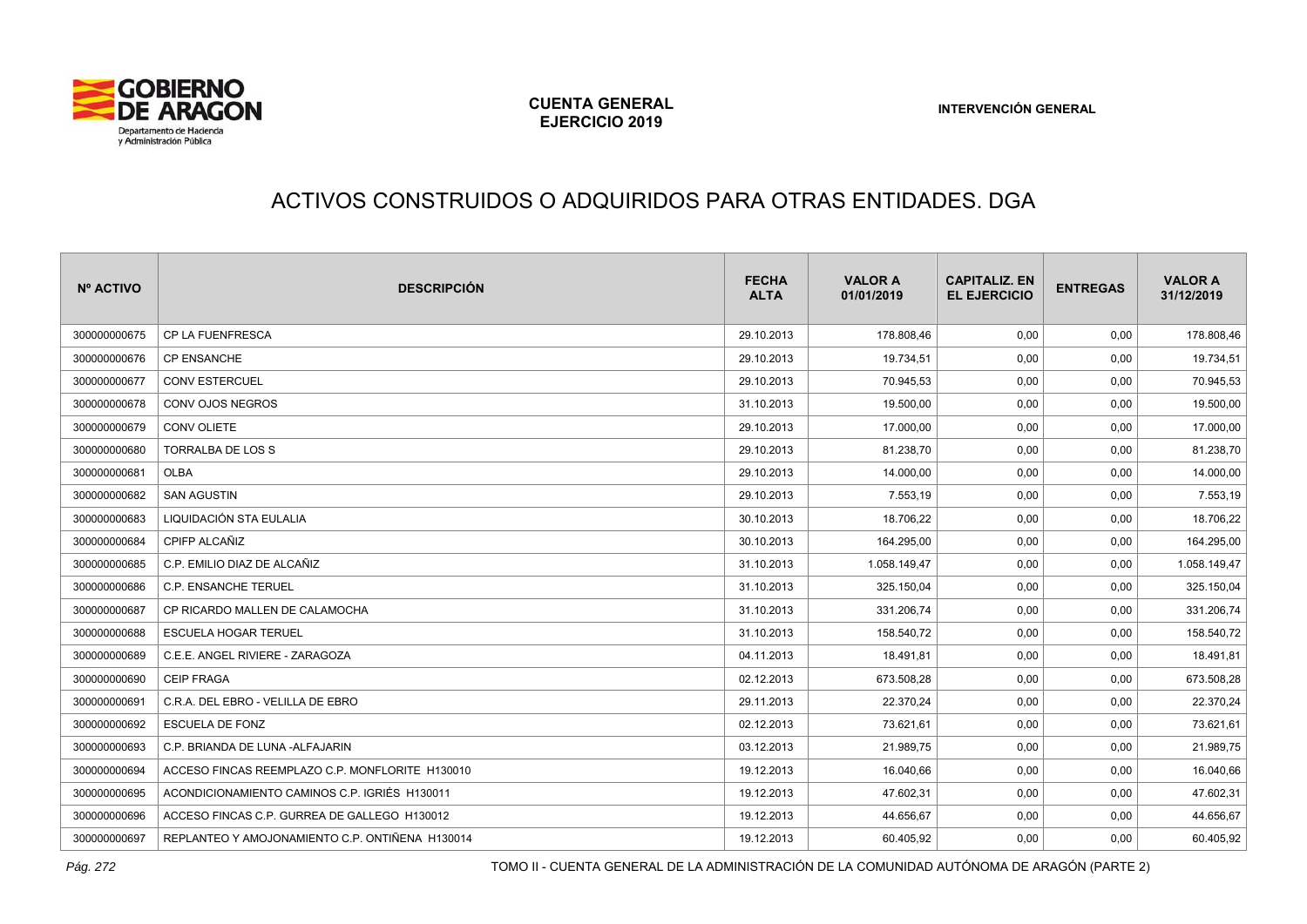

# ACTIVOS CONSTRUIDOS O ADQUIRIDOS PARA OTRAS ENTIDADES. DGA

| Nº ACTIVO    | <b>DESCRIPCIÓN</b>                                 | <b>FECHA</b><br><b>ALTA</b> | <b>VALOR A</b><br>01/01/2019 | <b>CAPITALIZ. EN</b><br><b>EL EJERCICIO</b> | <b>ENTREGAS</b> | <b>VALOR A</b><br>31/12/2019 |
|--------------|----------------------------------------------------|-----------------------------|------------------------------|---------------------------------------------|-----------------|------------------------------|
| 300000000698 | CMD CABLEADO PUESTOS                               | 10.02.2014                  | 2.242,93                     | 0,00                                        | 0,00            | 2.242,93                     |
| 300000000699 | TRASLADO CEIP "ANEJAS" DE TERUEL                   | 04.04.2014                  | 56.831,31                    | 0,00                                        | 0,00            | 56.831,31                    |
| 300000000700 | C.E.I.P. PEDRO I DE BARBASTRO                      | 01.01.2014                  | 4.250.211,33                 | 0,00                                        | 0,00            | 4.250.211,33                 |
| 300000000701 | C.P. SANTO DOMINGO, ZARAGOZA                       | 14.05.2014                  | 16.976,38                    | 0,00                                        | 0,00            | 16.976,38                    |
| 300000000702 | C.P. PARQUE EUROPA, UTEBO                          | 21.05.2014                  | 18.391,40                    | 0,00                                        | 0,00            | 18.391,40                    |
| 300000000703 | CEIP ZARAGOZA SUR                                  | 24.06.2014                  | 6.383.247,56                 | 0,00                                        | 0,00            | 6.383.247,56                 |
| 300000000705 | NUEVO CEIP EN SOBRADIEL                            | 23.07.2014                  | 3.619.278,46                 | 0,00                                        | 0,00            | 3.619.278,46                 |
| 300000000706 | COORDINADOR SS IES ALCAÑIZ                         | 01.08.2014                  | 1.789,34                     | 0,00                                        | 0,00            | 1.789,34                     |
| 300000000707 | COORDINADOR CEIP VALDERROBRES                      | 05.08.2014                  | 2.495,18                     | 0,00                                        | 0,00            | 2.495,18                     |
| 300000000708 | COORDINADOR CEIP VILLASPESA                        | 01.08.2014                  | 2.134,08                     | 0,00                                        | 0,00            | 2.134,08                     |
| 300000000709 | COORDINADOR CEIP SAN BLAS                          | 01.08.2014                  | 2.110,79                     | 0,00                                        | 0,00            | 2.110,79                     |
| 300000000710 | ACTUACIONES PUESTA MARCHA HOSPEDERIA IGLESUELA CID | 07.08.2014                  | 605,00                       | 0,00                                        | 0,00            | 605,00                       |
| 300000000711 | 48 VIDEOPROYECTORES ADECUACION AULAS JULIO 2014    | 12.09.2014                  | 25.903,68                    | 0,00                                        | 0,00            | 25.903,68                    |
| 300000000759 | C.P. NERTOBRIGA - LA ALMUNIA DE Dª GODINA          | 18.09.2014                  | 262.553,56                   | 0,00                                        | 0,00            | 262.553,56                   |
| 300000000760 | CONV ALACON                                        | 15.10.2014                  | 18.380,84                    | 0,00                                        | 0,00            | 18.380,84                    |
| 300000000761 | CONV ALFAMBRA                                      | 15.10.2014                  | 13.481,30                    | 0,00                                        | 0,00            | 13.481,30                    |
| 300000000762 | <b>CONV ALIAGA</b>                                 | 15.10.2014                  | 30.616,31                    | 0,00                                        | 0,00            | 30.616,31                    |
| 300000000763 | CONV ARENS DE LLEDO                                | 15.10.2014                  | 18.148,92                    | 0,00                                        | 0,00            | 18.148,92                    |
| 300000000764 | CONV CALANDA                                       | 28.10.2014                  | 214.277,66                   | 57.292,05                                   | 0,00            | 271.569,71                   |
| 300000000765 | <b>CONV CELADAS</b>                                | 15.10.2014                  | 33.538,04                    | 0,00                                        | 0,00            | 33.538,04                    |
| 300000000766 | <b>CONV CELLA</b>                                  | 15.10.2014                  | 24.943,86                    | 0,00                                        | 0,00            | 24.943,86                    |
| 300000000767 | <b>CONV ESTERCUEL</b>                              | 15.10.2014                  | 10.097,52                    | 0,00                                        | 0,00            | 10.097,52                    |
| 300000000768 | <b>CONV HIJAR</b>                                  | 15.10.2014                  | 39.197,34                    | 0,00                                        | 0,00            | 39.197,34                    |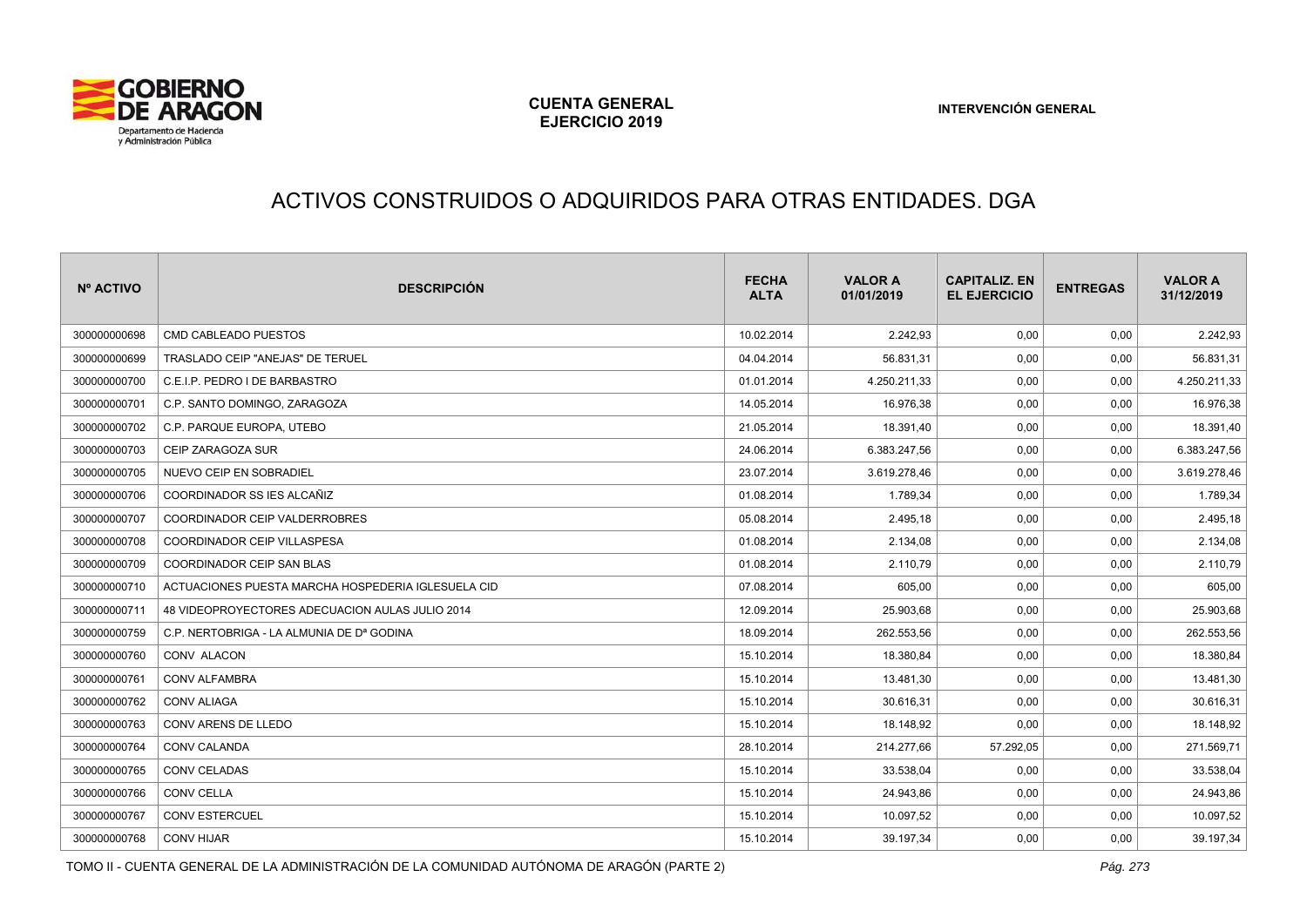

# ACTIVOS CONSTRUIDOS O ADQUIRIDOS PARA OTRAS ENTIDADES. DGA

| Nº ACTIVO    | <b>DESCRIPCIÓN</b>         | <b>FECHA</b><br><b>ALTA</b> | <b>VALOR A</b><br>01/01/2019 | <b>CAPITALIZ. EN</b><br><b>EL EJERCICIO</b> | <b>ENTREGAS</b> | <b>VALOR A</b><br>31/12/2019 |
|--------------|----------------------------|-----------------------------|------------------------------|---------------------------------------------|-----------------|------------------------------|
| 300000000769 | <b>CONV MANZANERA</b>      | 15.10.2014                  | 22.428,04                    | 0,00                                        | 0,00            | 22.428,04                    |
| 300000000770 | CONV MARTIN DEL RIO        | 15.10.2014                  | 14.950,14                    | 0,00                                        | 0,00            | 14.950,14                    |
| 300000000771 | CONV MORA DE RUBIELOS      | 16.10.2014                  | 88.723,20                    | 0,00                                        | 0,00            | 88.723,20                    |
| 300000000772 | CONV OLBA                  | 16.10.2014                  | 16.459,16                    | 0,00                                        | 0,00            | 16.459,16                    |
| 300000000773 | CONV OLIETE                | 16.10.2014                  | 4.839,03                     | 0,00                                        | 0,00            | 4.839,03                     |
| 300000000774 | <b>CONV RAFALES</b>        | 16.10.2014                  | 13.008,10                    | 0,00                                        | 0,00            | 13.008,10                    |
| 300000000775 | <b>CONV TORRELACARCEL</b>  | 17.11.2014                  | 12.565,92                    | 0,00                                        | 0,00            | 12.565,92                    |
| 300000000776 | CONVITORRES DE ALBARRACIN  | 16.10.2014                  | 8.499,86                     | 0,00                                        | 0,00            | 8.499,86                     |
| 300000000777 | <b>CONV TRAMACASTILLA</b>  | 28.10.2014                  | 25.499,84                    | 0,00                                        | 0,00            | 25.499,84                    |
| 300000000778 | CONV VALJUNQUERA           | 16.10.2014                  | 123.251,76                   | 0,00                                        | 0,00            | 123.251,76                   |
| 300000000779 | CONVILA MATA DE LOS OLMOS  | 17.10.2014                  | 84.409,41                    | 0,00                                        | 0,00            | 84.409,41                    |
| 300000000780 | CONV ARIÑO                 | 21.10.2014                  | 43.999,98                    | 0,00                                        | 0,00            | 43.999,98                    |
| 300000000781 | <b>CONV BECEITE</b>        | 21.10.2014                  | 12.000,00                    | 0,00                                        | 0,00            | 12.000,00                    |
| 300000000782 | CONV CAMAÑAS               | 21.10.2014                  | 23.000,00                    | 0,00                                        | 0,00            | 23.000,00                    |
| 300000000783 | <b>CONV CANTAVIEJA</b>     | 21.10.2014                  | 41.999,99                    | 0,00                                        | 0,00            | 41.999,99                    |
| 300000000784 | CONV CASTELLOTE            | 21.10.2014                  | 25.500,00                    | 0,00                                        | 0,00            | 25.500,00                    |
| 300000000785 | CONV MAS DE LAS MATAS      | 21.10.2014                  | 24.999,99                    | 0,00                                        | 0,00            | 24.999,99                    |
| 300000000786 | <b>CONV MOSQUERUELA</b>    | 21.10.2014                  | 19.999,99                    | 0,00                                        | 0,00            | 19.999,99                    |
| 300000000787 | <b>CONV FUENTES CLARAS</b> | 28.10.2014                  | 14.500,00                    | 0,00                                        | 0,00            | 14.500,00                    |
| 300000000788 | CONENIO JUAN RAMON ALEGRE  | 21.10.2014                  | 29.967,14                    | 0,00                                        | 0,00            | 29.967,14                    |
| 300000000789 | <b>CONV ARGENTE</b>        | 21.10.2014                  | 6.500,00                     | 0,00                                        | 0,00            | 6.500,00                     |
| 300000000790 | CONV OJOS NEGROS           | 21.10.2014                  | 14.000,00                    | 0,00                                        | 0,00            | 14.000,00                    |
| 300000000791 | <b>CONV CEDRILLAS</b>      | 03.12.2014                  | 20.997,30                    | 0,00                                        | 0,00            | 20.997,30                    |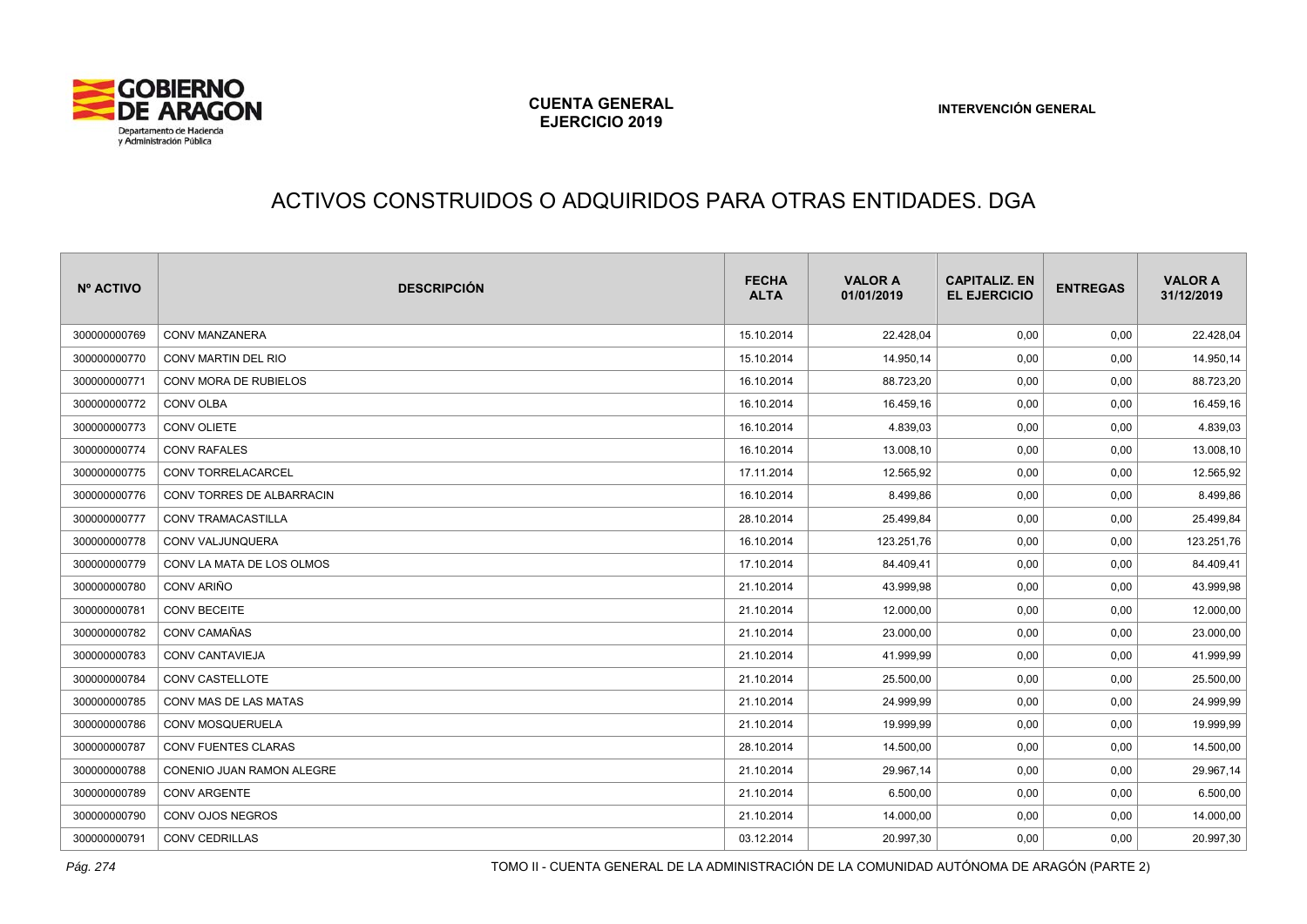

# ACTIVOS CONSTRUIDOS O ADQUIRIDOS PARA OTRAS ENTIDADES. DGA

| Nº ACTIVO    | <b>DESCRIPCIÓN</b>                                 | <b>FECHA</b><br><b>ALTA</b> | <b>VALOR A</b><br>01/01/2019 | <b>CAPITALIZ, EN</b><br><b>EL EJERCICIO</b> | <b>ENTREGAS</b> | <b>VALOR A</b><br>31/12/2019 |
|--------------|----------------------------------------------------|-----------------------------|------------------------------|---------------------------------------------|-----------------|------------------------------|
| 300000000792 | CONV NOGUERUELAS                                   | 21.10.2014                  | 9.356,40                     | 0,00                                        | 0,00            | 9.356,40                     |
| 300000000793 | CEIP DE SALLENT DE GÁLLEGO                         | 27.10.2014                  | 2.847.607,86                 | 0,00                                        | 0,00            | 2.847.607,86                 |
| 300000000794 | CONV CAMARENA DE LA SIERRA                         | 28.10.2014                  | 2.593,71                     | 0,00                                        | 0,00            | 2.593,71                     |
| 300000000795 | <b>CONV MUNIESA</b>                                | 28.10.2014                  | 9.109,86                     | 0,00                                        | 0,00            | 9.109,86                     |
| 300000000796 | CONV LOS OLMOS                                     | 28.10.2014                  | 8.848,65                     | 42.258,14                                   | 0,00            | 51.106,79                    |
| 300000000797 | <b>CONV RIODEVA</b>                                | 28.10.2014                  | 14.999,83                    | 0,00                                        | 0,00            | 14.999,83                    |
| 300000000798 | <b>CONV TORRIJO</b>                                | 28.10.2014                  | 13.999,99                    | 0,00                                        | 0,00            | 13.999,99                    |
| 300000000799 | CONV VILLARLUENGO                                  | 28.10.2014                  | 22.182,40                    | 0,00                                        | 0,00            | 22.182,40                    |
| 300000000800 | <b>CEIP FRAGA III</b>                              | 12.11.2014                  | 2.911.819,04                 | 12.662,90                                   | 0,00            | 2.924.481,94                 |
| 300000000801 | PROY CAMINOS Z.C.P CANAL CALANDA-ALCAÑIZ T130003   | 14.11.2014                  | 2.215.676,47                 | 0,00                                        | 0,00            | 2.215.676,47                 |
| 300000000802 | REORGANIZACION Y TITULOS C.P. ONTIÑENA H140005     | 24.11.2014                  | 197.894,14                   | 0,00                                        | 0,00            | 197.894,14                   |
| 300000000803 | <b>INVESTIGACION Y CLASIF, CUCALON T140027</b>     | 25.11.2014                  | 95.263,29                    | 0,00                                        | 0,00            | 95.263,29                    |
| 300000000804 | REALIZACION DE LA C.P DE HUERTO Y SALILLAS H127/05 | 26.11.2014                  | 8.059,15                     | 0,00                                        | 0,00            | 8.059,15                     |
| 300000000805 | GUARDERIA INFANTIL NUESTRA SEÑORA.DE LA ALEGRIA    | 27.11.2014                  | 17.409,70                    | 0,00                                        | 0,00            | 17.409,70                    |
| 300000000806 | CON ALCORISA                                       | 11.12.2014                  | 23.999,98                    | 0,00                                        | 0,00            | 23.999,98                    |
| 300000000807 | CONV GEA DE ALBARRACIN                             | 11.12.2014                  | 16.000,00                    | 0,00                                        | 0,00            | 16.000,00                    |
| 300000000808 | <b>CONV CAMINREAL</b>                              | 11.12.2014                  | 23.999,99                    | 0,00                                        | 0,00            | 23.999,99                    |
| 300000000809 | CON LOS CEREZOS                                    | 11.12.2014                  | 3.500,00                     | 0,00                                        | 0,00            | 3.500,00                     |
| 300000000810 | <b>CONV GRIEGOS</b>                                | 11.12.2014                  | 16.000,00                    | 0,00                                        | 0,00            | 16.000,00                    |
| 300000000811 | CONV IGLESUELA DEL CID                             | 11.12.2014                  | 14.500,00                    | 0,00                                        | 0,00            | 14.500,00                    |
| 300000000812 | CONV LLEDO                                         | 11.12.2014                  | 7.000,00                     | 0,00                                        | 0,00            | 7.000,00                     |
| 300000000813 | REDACCION PROYECTO EN HUMO DE RAÑIN H150001        | 04.12.2014                  | 7.066,63                     | 0,00                                        | 0,00            | 7.066,63                     |
| 300000000814 | PROY. TRANSF. REGADIO MAS DE LAS MATAS T140028     | 04.12.2014                  | 735.502,04                   | 0,00                                        | 0,00            | 735.502,04                   |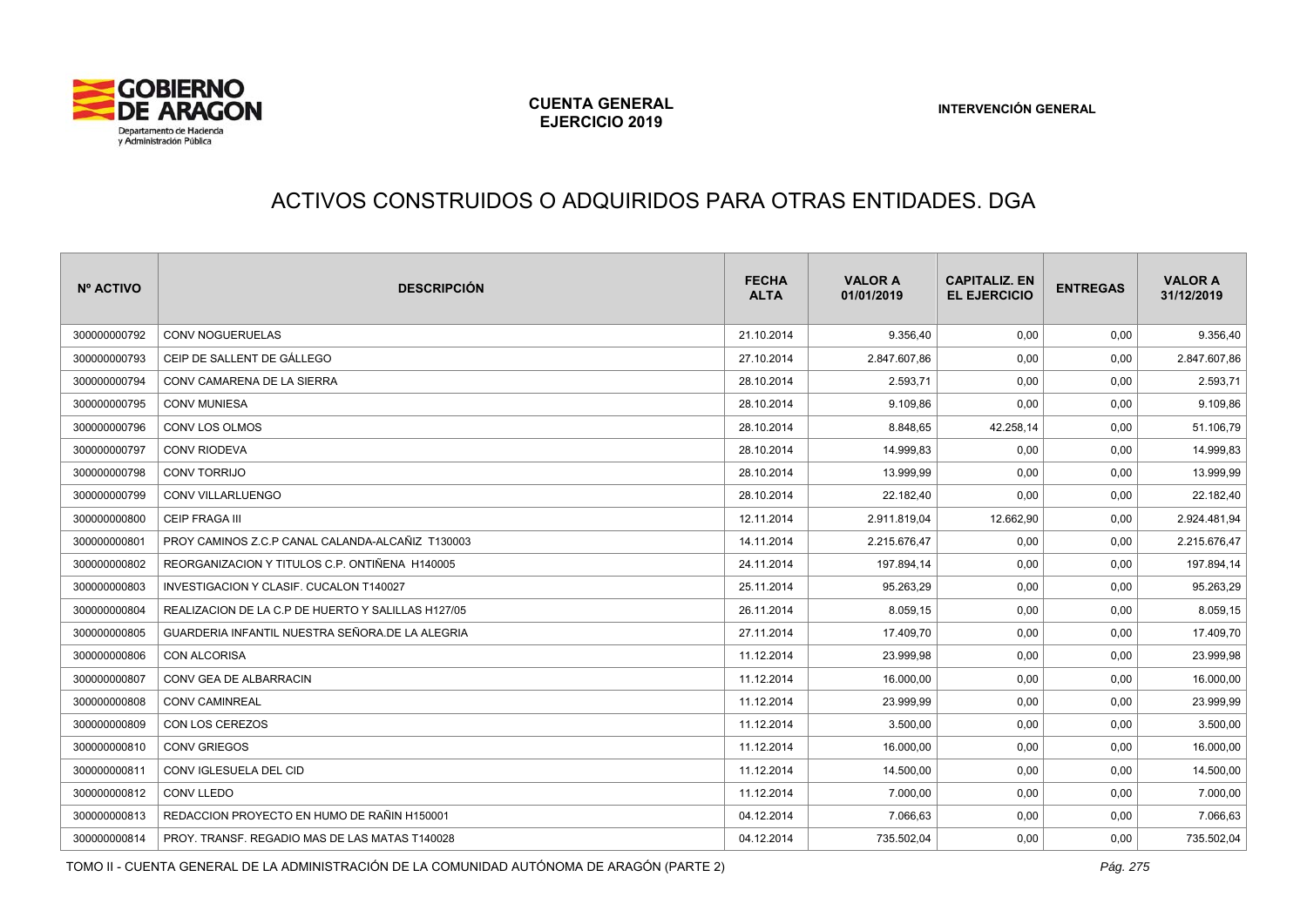

# ACTIVOS CONSTRUIDOS O ADQUIRIDOS PARA OTRAS ENTIDADES. DGA

| Nº ACTIVO    | <b>DESCRIPCIÓN</b>                             | <b>FECHA</b><br><b>ALTA</b> | <b>VALOR A</b><br>01/01/2019 | <b>CAPITALIZ, EN</b><br><b>EL EJERCICIO</b> | <b>ENTREGAS</b> | <b>VALOR A</b><br>31/12/2019 |
|--------------|------------------------------------------------|-----------------------------|------------------------------|---------------------------------------------|-----------------|------------------------------|
| 300000000815 | CEIP CUARTE III                                | 12.02.2015                  | 6.826.005,19                 | 0,00                                        | 0,00            | 6.826.005,19                 |
| 300000000816 | MEJORA LINEA HUESCA-CANFRANC                   | 17.03.2015                  | 1.153.174,15                 | 0,00                                        | 0,00            | 1.153.174,15                 |
| 300000000817 | C.E.I.P. SAN JOSE DE CALASANZ                  | 22.11.2016                  | 20.038,81                    | 0,00                                        | 0,00            | 20.038,81                    |
| 300000000823 | C.E.I.P. JULIO VERNE                           | 03.08.2015                  | 31.163,40                    | 65.489,96                                   | 0,00            | 96.653,36                    |
| 300000000828 | C.P. ANDRES MANJON - ZARAGOZA                  | 27.07.2015                  | 48.567,97                    | 0,00                                        | 0,00            | 48.567,97                    |
| 300000000829 | OBRAS DE EMERGENCIA REPARACION DAÑOS INFR. F-1 | 13.08.2015                  | 440.733,84                   | 0,00                                        | 0,00            | 440.733,84                   |
| 300000000830 | OBRAS DE EMERGENCIA REPARACION DAÑOS INFR. F-2 | 13.08.2015                  | 12.765.039,13                | 0,00                                        | 0,00            | 12.765.039,13                |
| 300000000831 | C.R.A. BECQUER, VERA DE MONCAYO                | 15.09.2015                  | 58.264,24                    | 0,00                                        | 0,00            | 58.264,24                    |
| 300000000832 | CAMINREAL                                      | 15.10.2015                  | 90.219,36                    | 0,00                                        | 0,00            | 90.219,36                    |
| 300000000833 | <b>CONVE 2015</b>                              | 30.09.2015                  | 26.000,00                    | 0,00                                        | 0,00            | 26.000,00                    |
| 300000000834 | <b>CONVE 2015</b>                              | 30.09.2015                  | 11.999,99                    | 0,00                                        | 0,00            | 11.999,99                    |
| 300000000835 | <b>CONVE 2015</b>                              | 30.09.2015                  | 18.389,59                    | 0,00                                        | 0,00            | 18.389,59                    |
| 300000000836 | <b>CONVE 2015</b>                              | 30.09.2015                  | 13.000,00                    | 0,00                                        | 0,00            | 13.000,00                    |
| 300000000837 | <b>CONV AGUAVIVA</b>                           | 15.12.2015                  | 30.000,00                    | 0,00                                        | 0,00            | 30.000,00                    |
| 300000000838 | C.R.A. SOMONTANO-BAJO ARAGON.- UNIDAD DE BERGE | 16.10.2015                  | 25.860,29                    | 0,00                                        | 0,00            | 25.860,29                    |
| 300000000839 | <b>COLEGIO PUBLICO</b>                         | 16.10.2015                  | 142.997,97                   | 0,00                                        | 0,00            | 142.997,97                   |
| 300000000840 | <b>COLEGIO PUBLICO</b>                         | 16.10.2015                  | 8.000,00                     | 0,00                                        | 0,00            | 8.000,00                     |
| 300000000841 | <b>COLEGIO PUBLICO</b>                         | 16.10.2015                  | 7.000,00                     | 0,00                                        | 0,00            | 7.000,00                     |
| 300000000842 | C.R.A. DEL MEZQUIN.- UNIDAD DE CASTELSERAS     | 22.10.2015                  | 19.999,93                    | 0,00                                        | 0,00            | 19.999,93                    |
| 300000000843 | <b>COLEGIO PUBLICO</b>                         | 16.10.2015                  | 19.999,87                    | 0,00                                        | 0,00            | 19.999,87                    |
| 300000000844 | <b>COLEGIO PUBLICO</b>                         | 16.10.2015                  | 3.500,00                     | 0,00                                        | 0,00            | 3.500,00                     |
| 300000000847 | C.R.A. BECQUER.- UNIDAD DE NOVALLAS            | 27.12.2018                  | 2.288,11                     | 0,00                                        | 0,00            | 2.288,11                     |
| 300000000848 | COORDI CUEVAS DE ALMUDEN                       | 16.11.2015                  | 1.473,51                     | 0,00                                        | 0,00            | 1.473,51                     |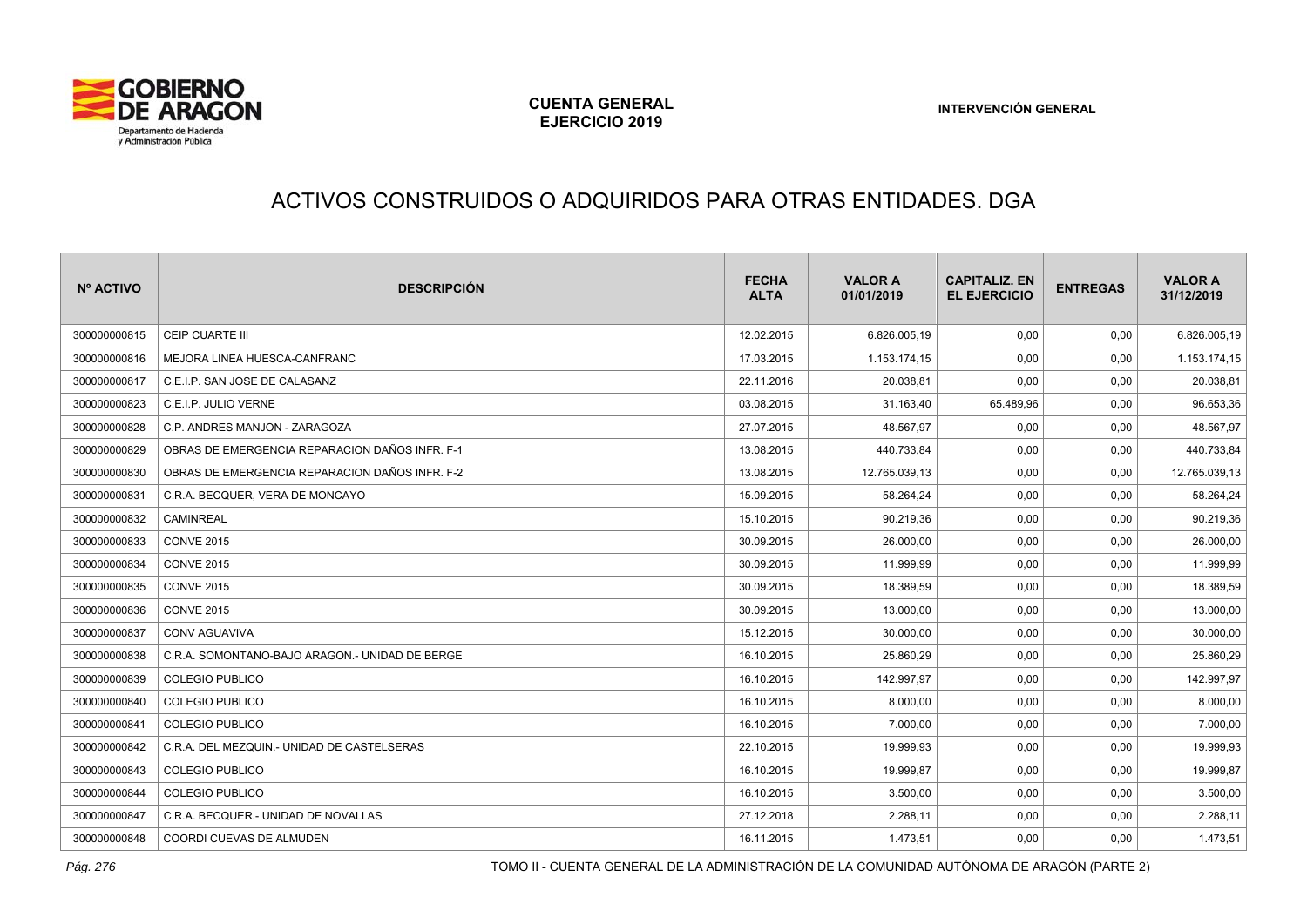

#### ACTIVOS CONSTRUIDOS O ADQUIRIDOS PARA OTRAS ENTIDADES. DGA

| Nº ACTIVO    | <b>DESCRIPCIÓN</b>                               | <b>FECHA</b><br><b>ALTA</b> | <b>VALOR A</b><br>01/01/2019 | <b>CAPITALIZ, EN</b><br><b>EL EJERCICIO</b> | <b>ENTREGAS</b> | <b>VALOR A</b><br>31/12/2019 |
|--------------|--------------------------------------------------|-----------------------------|------------------------------|---------------------------------------------|-----------------|------------------------------|
| 300000000849 | COORDINACION IES PABLO SERRANO                   | 16.11.2015                  | 24.792,33                    | 0,00                                        | 0,00            | 24.792,33                    |
| 300000000850 | <b>CONV LA FRESNEDA</b>                          | 15.12.2015                  | 405.342,00                   | 0,00                                        | 0,00            | 405.342,00                   |
| 300000000851 | C.R.R. INSULA BARATARIA. AULAS DE LUCENI         | 23.11.2015                  | 43.999,79                    | 0,00                                        | 0,00            | 43.999,79                    |
| 300000000853 | C.P.E.I.P. JOAQUÍN COSTA                         | 01.12.2016                  | 11.667,98                    | 0,00                                        | 0,00            | 11.667,98                    |
| 300000000854 | C.R.A. MONTESNEGROS, UNIDAD DE CANDASNOS         | 28.11.2016                  | 19.297,07                    | 0,00                                        | 0,00            | 19.297,07                    |
| 300000000856 | C.E.I.P. ASUNCIÓN PAÑART MONTANER                | 22.11.2016                  | 22.981,31                    | 0,00                                        | 0,00            | 22.981,31                    |
| 300000000857 | C.R.A. ALBEOS.- UNIDAD DE ALBALATE DE CINCA      | 29.11.2016                  | 22.877,97                    | 0,00                                        | 0,00            | 22.877,97                    |
| 300000000858 | C.R.A. JAVALAMBRE - UNIDAD DE ALBENTOSA          | 07.11.2018                  | 4.000,00                     | 0,00                                        | 0,00            | 4.000,00                     |
| 300000000859 | C.E.I.P. JUAN SOBRARIAS                          | 01.10.2018                  | 87.237,39                    | 0,00                                        | 0,00            | 87.237,39                    |
| 300000000861 | C.E.I.P. SANTOS SAMPER SARASA                    | 28.11.2016                  | 6.274,85                     | 0,00                                        | 0,00            | 6.274,85                     |
| 300000000862 | CENTRO DE EDUCACIÓN ESPECIAL GLORIA FUERTES      | 31.05.2018                  | 87.716.72                    | 0,00                                        | 0,00            | 87.716,72                    |
| 300000000865 | C.P.E.I.P. ALTO ARAGÓN                           | 22.11.2016                  | 13.142,26                    | 0,00                                        | 0,00            | 13.142,26                    |
| 300000000867 | C.R.A. ALBEOS.- UNIDAD DE BELVER DE CINCA        | 21.11.2016                  | 19.330,14                    | 0,00                                        | 0,00            | 19.330,14                    |
| 300000000871 | CEIP VICTOR MENDOZA MENDOZA                      | 01.12.2016                  | 96.827,75                    | 0,00                                        | 0,00            | 96.827,75                    |
| 300000000873 | C.R.A. DE ALBARRACIN.- UNIDAD DE BRONCHALES      | 30.11.2016                  | 11.999,84                    | 0,00                                        | 0,00            | 11.999,84                    |
| 300000000878 | C.P.E.P.A. JUAN JOSÉ LORENTE                     | 26.02.2016                  | 18.485,45                    | 0,00                                        | 0,00            | 18.485,45                    |
| 300000000879 | C.P. SECTOR V DEL CANAL DEL FLUMEN EN ALMUNIENTE | 19.12.2016                  | 74.028,60                    | 40.295,93                                   | 0,00            | 114.324,53                   |
| 300000000881 | C.P. DE REGADIO DE TORRES DE BARBUES H150049     | 29.11.2016                  | 67.650,65                    | 0,00                                        | 0,00            | 67.650,65                    |
| 300000000882 | C.P. DE REGADIO DE TORRALBA DE ARAGON H150048    | 29.11.2016                  | 116.105,78                   | 0,00                                        | 0,00            | 116.105,78                   |
| 300000000883 | CEIP VALDESPARTERA IV - ZARAGOZA                 | 05.04.2016                  | 933.543,37                   | 2.164.987,09                                | 0,00            | 3.098.530,46                 |
| 300000000884 | CEIP ARCOSUR - ZARAGOZA                          | 23.03.2016                  | 4.018.379.60                 | 3.595.243,16                                | 0.00            | 7.613.622,76                 |
| 300000000885 | CEIP PAROUE VENECIA - ZARAGOZA                   | 23.03.2016                  | 3.743.005,84                 | 2.631.968,85                                | 0,00            | 6.374.974,69                 |
| 300000000886 | CEIP VALDESPARTERA III - ZARAGOZA                | 23.03.2016                  | 4.509.338,96                 | 3.062.467,93                                | 0,00            | 7.571.806,89                 |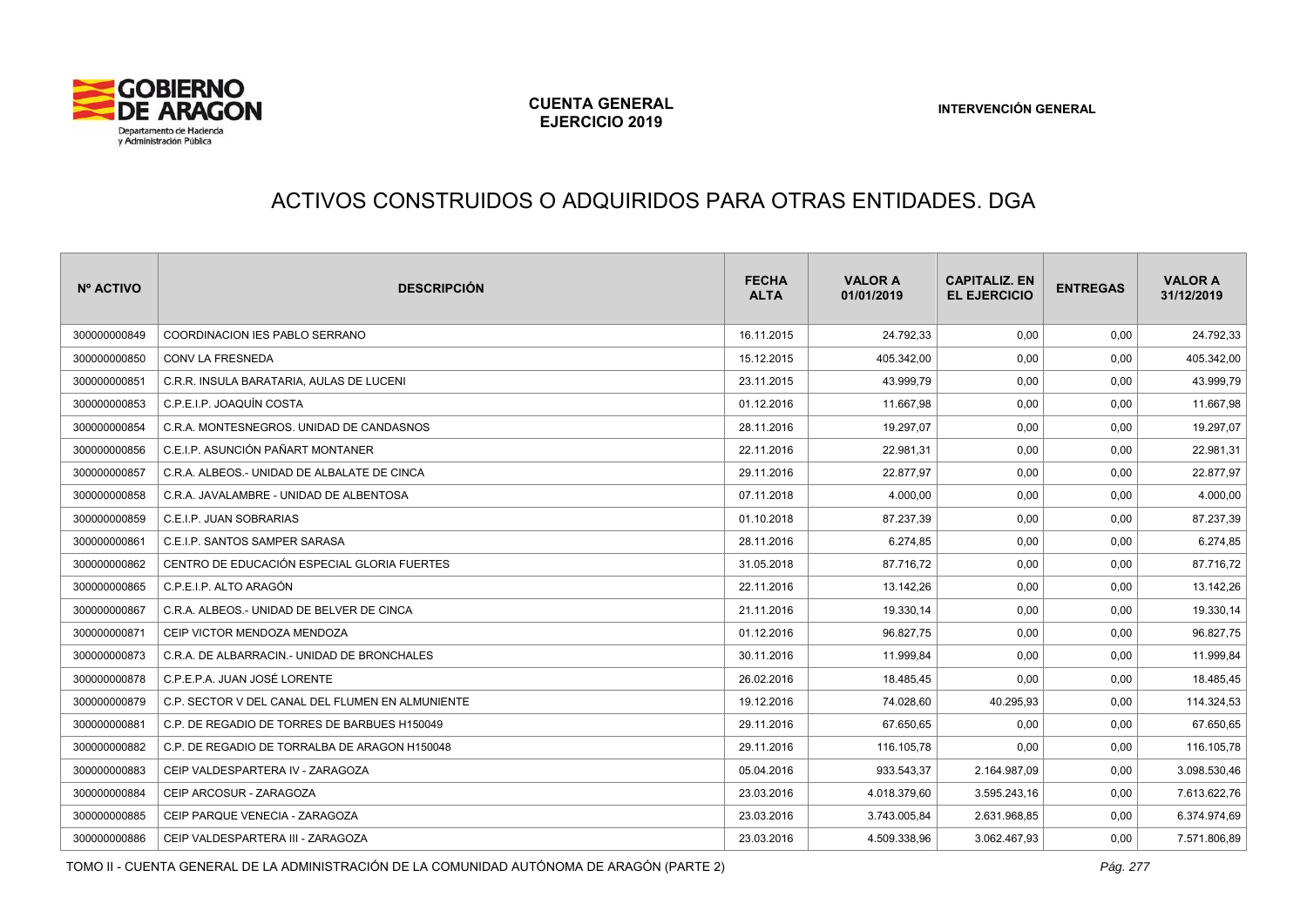

# ACTIVOS CONSTRUIDOS O ADQUIRIDOS PARA OTRAS ENTIDADES. DGA

| Nº ACTIVO    | <b>DESCRIPCIÓN</b>                                 | <b>FECHA</b><br><b>ALTA</b> | <b>VALOR A</b><br>01/01/2019 | <b>CAPITALIZ, EN</b><br><b>EL EJERCICIO</b> | <b>ENTREGAS</b> | <b>VALOR A</b><br>31/12/2019 |
|--------------|----------------------------------------------------|-----------------------------|------------------------------|---------------------------------------------|-----------------|------------------------------|
| 300000000887 | CEIP VALDESPARTERA V                               | 21.04.2016                  | 907.50                       | 0,00                                        | 0,00            | 907,50                       |
| 300000000888 | C.R.A. MONTEARAGON.- UNIDAD DE CHIMILLAS           | 24.11.2016                  | 1.524,60                     | 0,00                                        | 0,00            | 1.524,60                     |
| 300000000891 | C.R.A. ESTADILLA-FONZ.- UNIDAD DE ESTADILLA        | 22.11.2016                  | 4.955,03                     | 0,00                                        | 0,00            | 4.955,03                     |
| 300000000892 | C.R.A. BAJA RIBAGORZA.-LA PUEBLA DE RODA- ISABENA  | 14.12.2016                  | 15.342,80                    | 0,00                                        | 0,00            | 15.342,80                    |
| 300000000893 | C.R.A. MONEGROS-NORTE. UNIDAD DE ORILLENA (LANAJA) | 01.12.2016                  | 19.391,81                    | 0,00                                        | 0,00            | 19.391,81                    |
| 300000000899 | C.R.A. OLEA (CASTELLOTE).- UNIDAD DE FOZ CALANDA   | 16.11.2016                  | 17.395,00                    | 0,00                                        | 0,00            | 17.395,00                    |
| 300000000913 | C.E.I.P. JOAQUIN COSTA                             | 20.10.2016                  | 110.961,15                   | 0,00                                        | 0,00            | 110.961,15                   |
| 300000000919 | ERMITA DE SAN MAMES ASIN DE BROTO                  | 29.08.2016                  | 44.931,07                    | 0,00                                        | 0,00            | 44.931,07                    |
| 300000000920 | <b>IGLESIA SAN FELIX TORRALBA DE RIBOTA</b>        | 01.08.2016                  | 37.052,09                    | 0,00                                        | 0,00            | 37.052,09                    |
| 300000000921 | OBRAS SONDEOS REC. HIDRICOS ALBENTOSA T160005      | 30.11.2016                  | 401.471,18                   | 0,00                                        | 0,00            | 401.471,18                   |
| 300000000930 | C.P. DE SANTED (ZARAGOZA)                          | 20.06.2016                  | 5.828,76                     | 0,00                                        | 0,00            | 5.828,76                     |
| 300000000931 | C.P. FLORENCIO JARDIEL - PEÑAFLOR                  | 16.06.2016                  | 376.549,71                   | 0,00                                        | 0,00            | 376.549,71                   |
| 300000000932 | AMPLIACION DE DOS AULAS CEIP RICARDO MALLEN        | 22.06.2016                  | 21.999,99                    | 0,00                                        | 0,00            | 21.999,99                    |
| 300000000933 | AMPLIACION DE DOS AULAS CEIP                       | 29.06.2016                  | 184.189.59                   | 0,00                                        | 0,00            | 184.189,59                   |
| 300000000934 | PROYECTO ESCUELA HOGAR                             | 09.08.2016                  | 105.329,69                   | 0,00                                        | 0,00            | 105.329,69                   |
| 300000000935 | OBRAS CONCENTRACIÓN PARCELARIA DE LAS CUERLAS (ZA) | 21.11.2016                  | 119.948,95                   | 0,00                                        | 0,00            | 119.948,95                   |
| 300000000936 | OBRAS CONCENTRACIÓN PARCELARIA DE RÓDENAS (TE)     | 21.11.2016                  | 84.790,54                    | 0,00                                        | 0,00            | 84.790,54                    |
| 300000000937 | <b>ESCUELA HOGAR CANTAVIEJA</b>                    | 07.09.2016                  | 108.399,95                   | 0,00                                        | 0,00            | 108.399,95                   |
| 300000000938 | TRAMO TPA 2.1 RED RIEGO CANAL CALANDA ALCAÑIZ      | 08.09.2016                  | 147.220,69                   | 0,00                                        | 0,00            | 147.220,69                   |
| 300000000939 | CEIP MONTECANAL                                    | 14.10.2016                  | 8.533,66                     | 0,00                                        | 0,00            | 8.533,66                     |
| 300000000940 | CENTRO EDUCACIÓN ESPECIAL JEAN PIAGET              | 14.10.2016                  | 2.764,41                     | 0,00                                        | 0,00            | 2.764,41                     |
| 300000000941 | CEIP PIERRE VEDEL                                  | 25.10.2016                  | 60.000,00                    | 0,00                                        | 0,00            | 60.000,00                    |
| 300000000942 | CEIP DE ALLEPUZ                                    | 16.11.2016                  | 6.000,00                     | 0,00                                        | 0,00            | 6.000,00                     |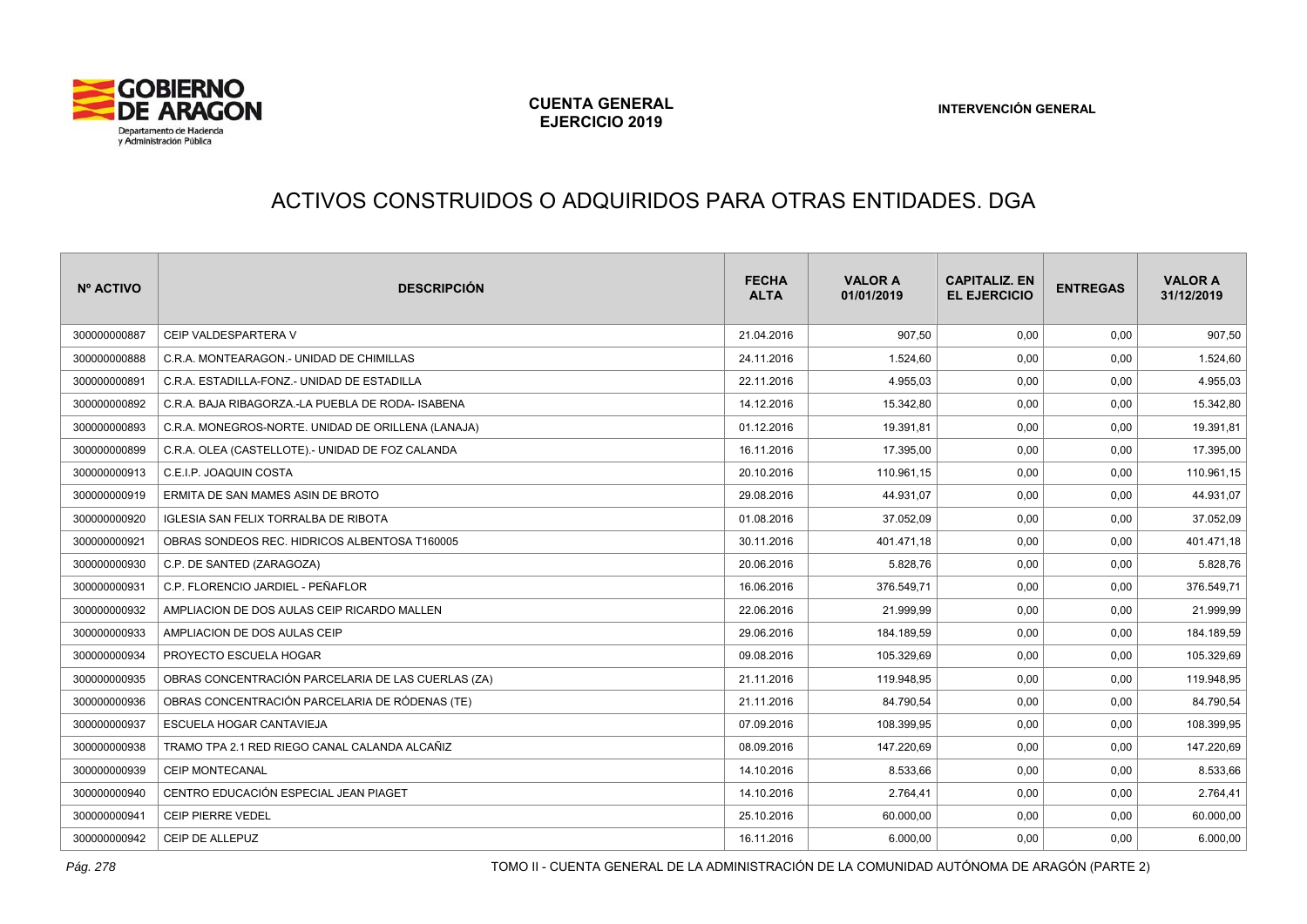

# ACTIVOS CONSTRUIDOS O ADQUIRIDOS PARA OTRAS ENTIDADES. DGA

| Nº ACTIVO    | <b>DESCRIPCIÓN</b>                              | <b>FECHA</b><br><b>ALTA</b> | <b>VALOR A</b><br>01/01/2019 | <b>CAPITALIZ, EN</b><br><b>EL EJERCICIO</b> | <b>ENTREGAS</b> | <b>VALOR A</b><br>31/12/2019 |
|--------------|-------------------------------------------------|-----------------------------|------------------------------|---------------------------------------------|-----------------|------------------------------|
| 300000000943 | CEIP CAÑIZAR DEL OLIVAR                         | 16.11.2016                  | 14.499,99                    | 0,00                                        | 0,00            | 14.499,99                    |
| 300000000944 | CEIP LA PORTELLADA                              | 18.11.2016                  | 5.800,00                     | 0,00                                        | 0,00            | 5.800,00                     |
| 300000000945 | CEIP PITARQUE                                   | 28.11.2016                  | 12.000,00                    | 0,00                                        | 0,00            | 12.000,00                    |
| 300000000946 | <b>CEIP TORREVELILLA</b>                        | 18.11.2016                  | 12.499,99                    | 0,00                                        | 0,00            | 12.499,99                    |
| 300000000947 | CLASIFICACION TIERRAS Z.C.P VILLARROYA DELCAMPO | 22.11.2016                  | 10.362,24                    | 0,00                                        | 0,00            | 10.362,24                    |
| 300000000948 | C.P. COMUNIDAD REGANTES GRAÑEN-FLUMEN. GRAÑEN   | 19.12.2016                  | 107.185,29                   | 49.742,75                                   | 0,00            | 156.928,04                   |
| 300000000949 | CRA VERO ALCANADRE - UNIDAD DE ABIEGO           | 28.11.2016                  | 21.251,62                    | 0,00                                        | 0,00            | 21.251,62                    |
| 300000000950 | CRA A REDOLADA - UNIDAD DE BERBEGAL             | 24.11.2016                  | 5.374,64                     | 0,00                                        | 0,00            | 5.374,64                     |
| 300000000951 | CRA CINCA CINQUETA - UNIDAD DE LASPUÑA          | 24.11.2016                  | 4.444,33                     | 0,00                                        | 0,00            | 4.444,33                     |
| 300000000952 | CRA ALTORRICÓN - UNIDAD DE ALTORRICÓN           | 28.11.2016                  | 7.084,55                     | 0,00                                        | 0,00            | 7.084,55                     |
| 300000000953 | CRA RIBAGORZA ORIENTAL - UNIDAD DE BENABARRE    | 28.11.2016                  | 19.511,25                    | 0,00                                        | 0,00            | 19.511,25                    |
| 300000000954 | CEIP LA LAGUNA                                  | 24.11.2016                  | 22.883,46                    | 0,00                                        | 0,00            | 22.883,46                    |
| 300000000955 | CRA ESTADILLA FONZ - UNIDAD DE FONZ             | 24.11.2016                  | 1.795,68                     | 0,00                                        | 0,00            | 1.795,68                     |
| 300000000956 | CEIP SANTIAGO APÓSTOL                           | 28.11.2016                  | 26.676.25                    | 0,00                                        | 0,00            | 26.676,25                    |
| 300000000957 | CRA A REDOLADA - UNIDAD PERALTA DE ALCOFEA      | 01.12.2016                  | 15.923,60                    | 0,00                                        | 0,00            | 15.923,60                    |
| 300000000958 | MONTE 122 EN RUESCA                             | 12.12.2016                  | 2.833,81                     | 0,00                                        | 0,00            | 2.833,81                     |
| 300000000959 | <b>MONTE 71 EN ORERA</b>                        | 12.12.2016                  | 2.833,81                     | 0,00                                        | 0,00            | 2.833,81                     |
| 300000000960 | <b>CEIP MIGUEL VALLES</b>                       | 15.12.2016                  | 23.000,00                    | 0,00                                        | 0,00            | 23.000,00                    |
| 300000000961 | CRA ALTO ARA - UNIDAD FISCAL                    | 19.12.2016                  | 32.030,49                    | 0,00                                        | 0,00            | 32.030,49                    |
| 300000000962 | <b>CRIET ALBARRACIN</b>                         | 19.12.2016                  | 149.400,00                   | 0,00                                        | 0,00            | 149.400,00                   |
| 300000000963 | <b>IES SALVADOR VICTORIA</b>                    | 19.12.2016                  | 26.092,42                    | 0,00                                        | 0,00            | 26.092,42                    |
| 300000000964 | CEIP LA FUEVA                                   | 03.03.2017                  | 37.423,33                    | 0,00                                        | 0,00            | 37.423,33                    |
| 300000000965 | C.P. CIUDAD DE ZARAGOZA                         | 14.03.2017                  | 79.157,49                    | 0,00                                        | 0,00            | 79.157,49                    |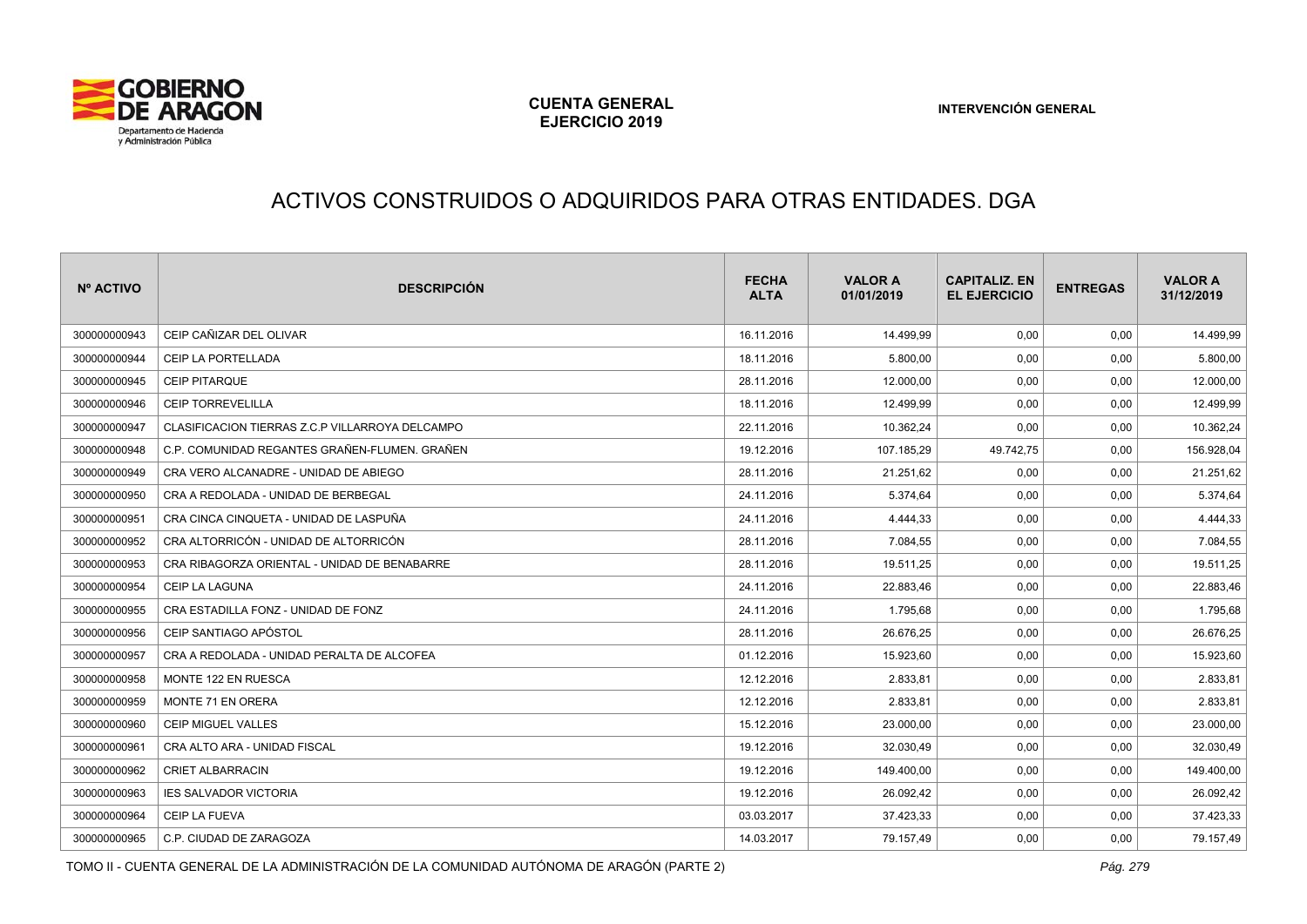

# ACTIVOS CONSTRUIDOS O ADQUIRIDOS PARA OTRAS ENTIDADES. DGA

| Nº ACTIVO    | <b>DESCRIPCIÓN</b>                               | <b>FECHA</b><br><b>ALTA</b> | <b>VALOR A</b><br>01/01/2019 | <b>CAPITALIZ. EN</b><br><b>EL EJERCICIO</b> | <b>ENTREGAS</b> | <b>VALOR A</b><br>31/12/2019 |
|--------------|--------------------------------------------------|-----------------------------|------------------------------|---------------------------------------------|-----------------|------------------------------|
| 300000000966 | DIRECCION OBRA HUMO DE RAÑIN H160008             | 03.08.2017                  | 6.048,00                     | 0,00                                        | 0,00            | 6.048,00                     |
| 300000000967 | DIRECCION OBRA TORRES DE BARBUES H170001         | 28.11.2017                  | 14.991,48                    | 0,00                                        | 0,00            | 14.991,48                    |
| 300000000969 | C.P. ISIDRO GIL DE JAZ                           | 04.09.2017                  | 11.002,53                    | 0,00                                        | 0,00            | 11.002,53                    |
| 300000000970 | C.P. RAMIRO SOLANS                               | 14.09.2017                  | 19.448,31                    | 0,00                                        | 0,00            | 19.448,31                    |
| 300000000971 | C.E.I.P. LA FUEVA.- TIERRANTONA                  | 22.09.2017                  | 6.485,60                     | 0,00                                        | 0,00            | 6.485,60                     |
| 300000000972 | <b>ESCUELA DE ARTE</b>                           | 03.10.2017                  | 50.553,80                    | 0,00                                        | 0,00            | 50.553,80                    |
| 300000000973 | CRA LA LLITERA                                   | 03.10.2017                  | 60.854,90                    | 0,00                                        | 0,00            | 60.854,90                    |
| 300000000974 | <b>CEIP MIGUEL VALLES</b>                        | 19.10.2017                  | 531.223,26                   | 0,00                                        | 0,00            | 531.223,26                   |
| 300000000975 | CEIP LA CEROLLERA                                | 13.11.2017                  | 4.000,00                     | 0,00                                        | 0,00            | 4.000,00                     |
| 300000000976 | <b>IES VEGA DEL TURIA</b>                        | 25.10.2017                  | 131.589,35                   | 0,00                                        | 0,00            | 131.589,35                   |
| 300000000977 | CRA VERO ALCANADRE - UNIDAD DE BIERGE            | 26.10.2017                  | 35.944,00                    | 0,00                                        | 0,00            | 35.944,00                    |
| 300000000979 | CRA MONEGROS-HOYA                                | 26.10.2017                  | 4.042,32                     | 0,00                                        | 0,00            | 4.042,32                     |
| 300000000980 | CRA MONEGROS HOYA - UNIDAD SANLORENZO DEL FLUMEN | 26.10.2017                  | 5.446.82                     | 0,00                                        | 0,00            | 5.446,82                     |
| 300000000981 | CRA ARCO IRIS                                    | 26.10.2017                  | 8.520,40                     | 0,00                                        | 0,00            | 8.520,40                     |
| 300000000982 | CRA MONTEARAGÓN                                  | 27.10.2017                  | 27.947,37                    | 0,00                                        | 0,00            | 27.947,37                    |
| 300000000983 | CIFE DE SABIÑÁNIGO                               | 27.10.2017                  | 8.919,55                     | 0,00                                        | 0,00            | 8.919,55                     |
| 300000000984 | CEIP ROSALES DEL CANAL ZARAGOZA                  | 06.11.2017                  | 23.281,34                    | 103.318,88                                  | 0,00            | 126.600,22                   |
| 300000000985 | <b>CEIP NUEVO BINEFAR</b>                        | 06.11.2017                  | 859.744,30                   | 2.950.985,35                                | 0,00            | 3.810.729,65                 |
| 300000000987 | CEIP LAS ANEJAS DE TERUEL                        | 06.11.2017                  | 17.716,72                    | 0,00                                        | 0,00            | 17.716,72                    |
| 300000000988 | CIP ARCOSUR DE ZARAGOZA                          | 07.11.2017                  | 1.191,85                     | 0,00                                        | 0,00            | 1.191,85                     |
| 300000000989 | <b>IES PICARRAL DE ZARAGOZA</b>                  | 21.12.2017                  | 733.938,42                   | 162.627,26                                  | 0,00            | 896.565,68                   |
| 300000000991 | CEIP SAN JORGE DE ZARAGOZA                       | 08.11.2017                  | 32.210,65                    | 335.658,53                                  | 0,00            | 367.869,18                   |
| 300000000992 | CEIP LA MERCED                                   | 13.11.2017                  | 13.297,94                    | 0,00                                        | 0,00            | 13.297,94                    |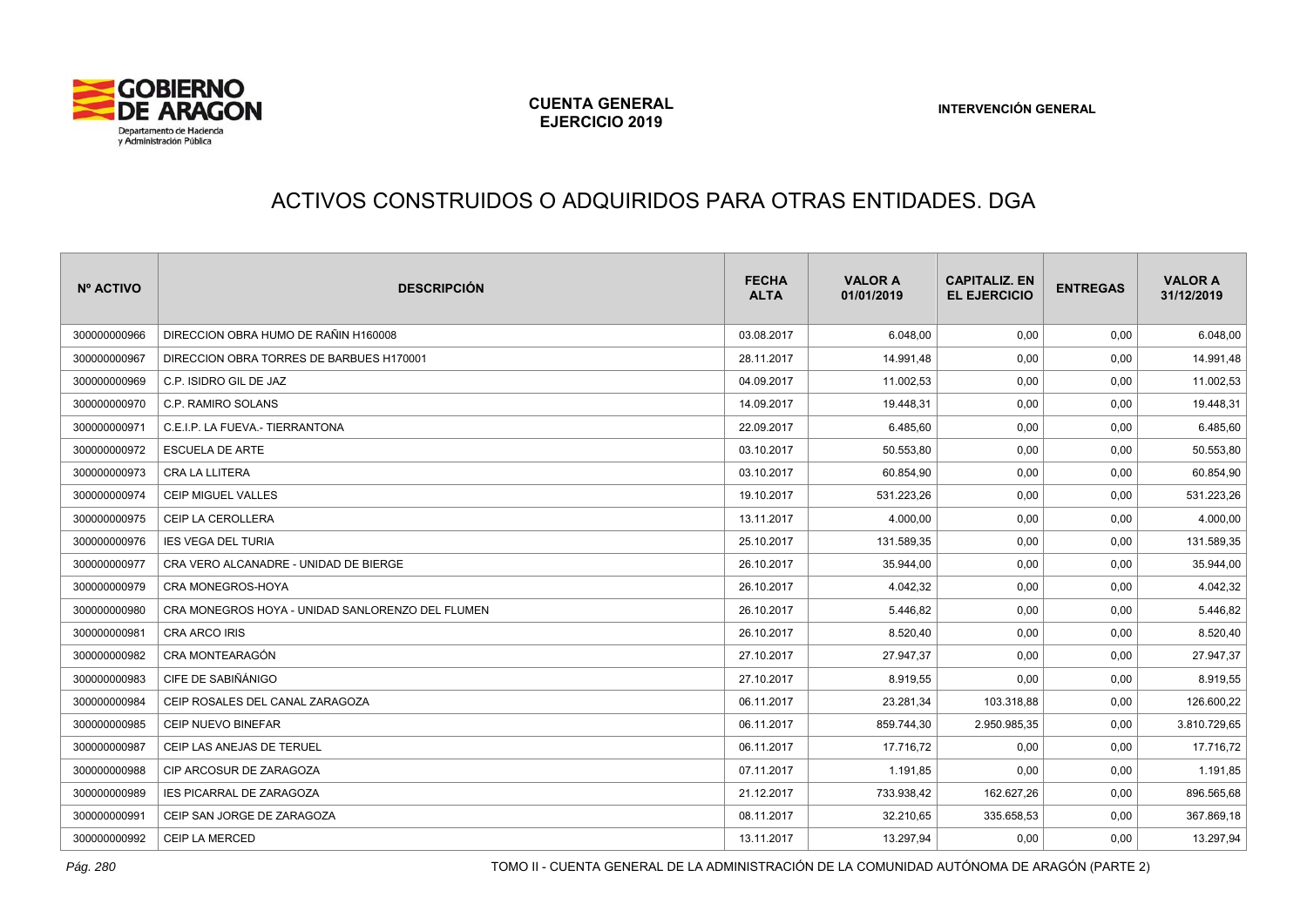

#### ACTIVOS CONSTRUIDOS O ADQUIRIDOS PARA OTRAS ENTIDADES. DGA

| Nº ACTIVO    | <b>DESCRIPCIÓN</b>                                 | <b>FECHA</b><br><b>ALTA</b> | <b>VALOR A</b><br>01/01/2019 | <b>CAPITALIZ. EN</b><br><b>EL EJERCICIO</b> | <b>ENTREGAS</b> | <b>VALOR A</b><br>31/12/2019 |
|--------------|----------------------------------------------------|-----------------------------|------------------------------|---------------------------------------------|-----------------|------------------------------|
| 300000000993 | <b>CEIP BORDON</b>                                 | 16.11.2017                  | 2.698,30                     | 0,00                                        | 0,00            | 2.698,30                     |
| 300000000994 | CEIP LA CODOÑERA                                   | 15.11.2017                  | 7.000,00                     | 0,00                                        | 0,00            | 7.000,00                     |
| 300000000995 | CEIP LA PUEBLA DE HIJAR                            | 16.11.2017                  | 9.500,00                     | 0,00                                        | 0,00            | 9.500,00                     |
| 300000000996 | CEIP VALDERROBRES                                  | 17.11.2017                  | 73.444,72                    | 127.842,58                                  | 0,00            | 201.287,30                   |
| 300000000997 | CEIP TORRECILLA DE ALCAÑIZ                         | 20.11.2017                  | 13.499,99                    | 0,00                                        | 0,00            | 13.499,99                    |
| 300000000998 | INSTALACIÓN JUEGOS DE PATIO INFANTIL C.P.          | 22.11.2017                  | 2.192,52                     | 0,00                                        | 0,00            | 2.192,52                     |
| 300000000999 | CEIP SANTIAGO APOSTOL                              | 23.11.2017                  | 25.724,79                    | 0,00                                        | 0,00            | 25.724,79                    |
| 300000001000 | CRA ALTO GÁLLEGO                                   | 23.11.2017                  | 34.980,33                    | 0,00                                        | 0,00            | 34.980,33                    |
| 300000001001 | CAMINOS DE SECANO ZONA C.P. ONTIÑENA H170003       | 28.11.2017                  | 1.400.000,00                 | 399.978,38                                  | 0,00            | 1.799.978,38                 |
| 300000001002 | <b>IES SANTA EMERENCIANA</b>                       | 14.12.2017                  | 107.145,62                   | 37.379,65                                   | 0,00            | 144.525,27                   |
| 300000001003 | <b>IES CASTEJÓN DE SOS</b>                         | 14.12.2017                  | 17.166,88                    | 0,00                                        | 0,00            | 17.166,88                    |
| 300000001004 | GUARDERIA NUESTRA SEÑORA DE LA ALEGRÍA DE MONZÓN   | 10.11.2017                  | 3.998,99                     | 0,00                                        | 0,00            | 3.998,99                     |
| 300000001005 | IES SIERRA SAN QUÍLEZ BINÉFAR                      | 14.12.2017                  | 34.061,94                    | 0,00                                        | 0,00            | 34.061,94                    |
| 300000001006 | CEIP ANGEL ESCORIAZA                               | 15.12.2017                  | 14.992,06                    | 0,00                                        | 0,00            | 14.992,06                    |
| 300000001007 | CRA ALTO GÁLLEGO                                   | 20.12.2017                  | 44.353,20                    | 0,00                                        | 0,00            | 44.353,20                    |
| 300000001008 | C.R.A. LA CEPA                                     | 26.12.2017                  | 55.202,14                    | 0,00                                        | 0,00            | 55.202,14                    |
| 300000001009 | C.R.A. LA CEPA                                     | 18.12.2017                  | 45.605,00                    | 0,00                                        | 0,00            | 45.605,00                    |
| 300000001010 | IGLESIA DE SAN HILARIO DE BUIRA                    | 19.12.2017                  | 53.477,98                    | 0,00                                        | 0,00            | 53.477,98                    |
| 300000001011 | ESCUELA DE ARTE DE HUESCA                          | 21.12.2017                  | 9.534,80                     | 0,00                                        | 0,00            | 9.534,80                     |
| 300000001012 | POZUEL DE ARAIZA ERMITA DE NUESTRA SRA DE LA TORRE | 21.12.2017                  | 21.975,46                    | 0,00                                        | 0,00            | 21.975,46                    |
| 300000001013 | GUARDERIA LA PAZ DE BARBASTRO                      | 22.12.2017                  | 8.882,00                     | 19.251,05                                   | 0,00            | 28.133,05                    |
| 300000001014 | C.R.A. EL ENEBRO                                   | 26.12.2017                  | 8.901,00                     | 0,00                                        | 0,00            | 8.901,00                     |
| 300000001015 | C.R.I.E. VENTA DEL OLIVAR                          | 28.12.2017                  | 7.871,23                     | 0,00                                        | 0,00            | 7.871,23                     |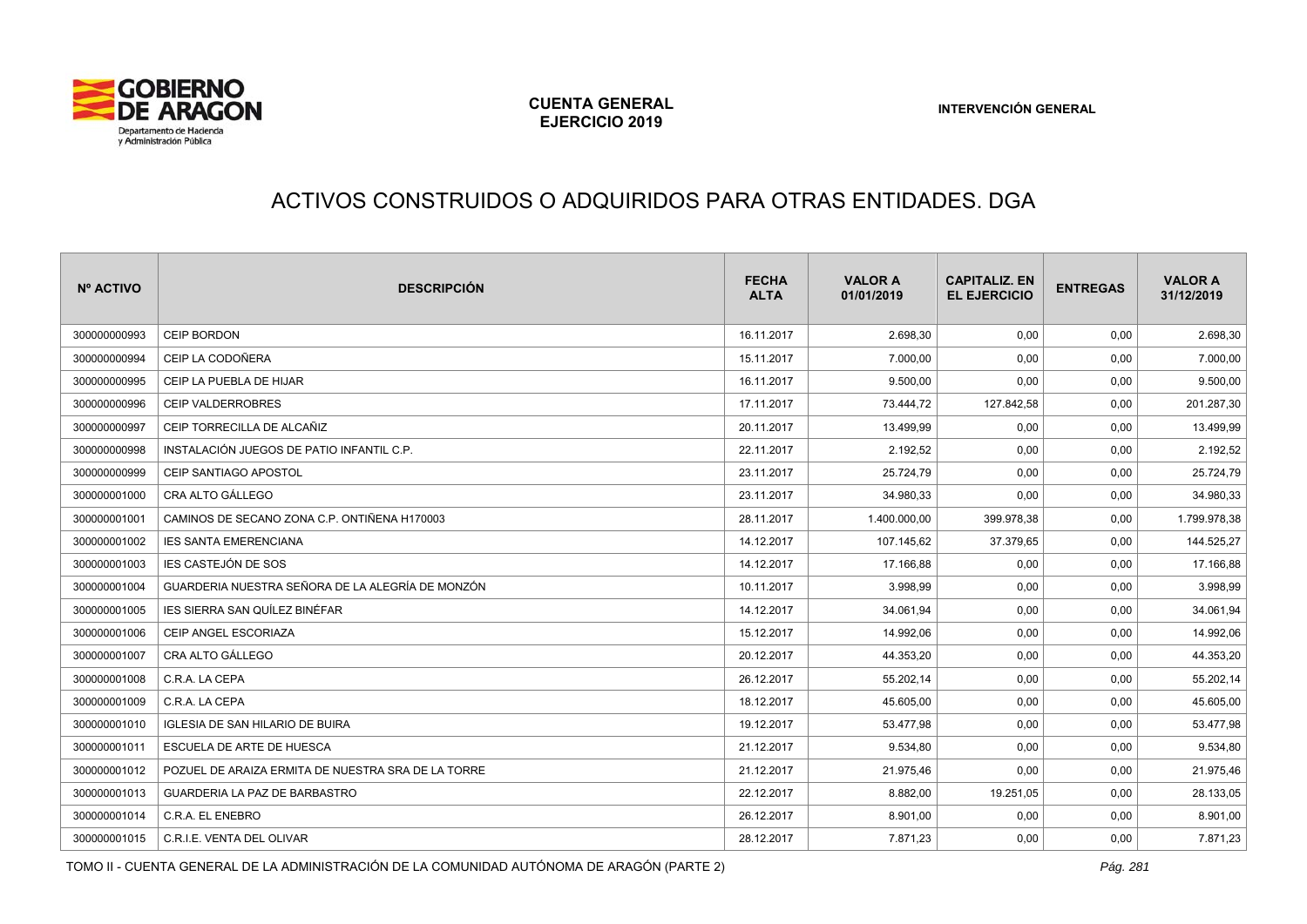

# ACTIVOS CONSTRUIDOS O ADQUIRIDOS PARA OTRAS ENTIDADES. DGA

| Nº ACTIVO    | <b>DESCRIPCIÓN</b>                                 | <b>FECHA</b><br><b>ALTA</b> | <b>VALOR A</b><br>01/01/2019 | <b>CAPITALIZ, EN</b><br><b>EL EJERCICIO</b> | <b>ENTREGAS</b> | <b>VALOR A</b><br>31/12/2019 |
|--------------|----------------------------------------------------|-----------------------------|------------------------------|---------------------------------------------|-----------------|------------------------------|
| 300000001016 | CPI MIRALBUENO DE ZARAGOZA                         | 29.12.2017                  | 53.484,24                    | 106.684,13                                  | 0,00            | 160.168,37                   |
| 300000001017 | REHABILITACIÓN COCHERA FRANCESA EN CANFRANC        | 02.04.2018                  | 187.850,09                   | 452.159,99                                  | 0,00            | 640.010,08                   |
| 300000001018 | MONUMENTO BRIGADISTAS INTERNACIONALES CASPE        | 30.04.2018                  | 8.989,30                     | 0,00                                        | 0,00            | 8.989,30                     |
| 300000001020 | CEIP VILLA DE UTRILLAS                             | 14.06.2018                  | 63.500,00                    | 8.000,00                                    | 0,00            | 71.500,00                    |
| 300000001021 | C.E.I.P. FLORIAN REY                               | 14.06.2018                  | 77.062,24                    | 0,00                                        | 0,00            | 77.062,24                    |
| 300000001022 | HUMILLADERO DE VISIEDO                             | 20.09.2018                  | 1.623,53                     | 0,00                                        | 0,00            | 1.623,53                     |
| 300000001024 | PLACETA OLBA (TERUEL)                              | 26.07.2018                  | 4.559,33                     | 0,00                                        | 0,00            | 4.559,33                     |
| 300000001025 | C.P. EMILIO MORENO CALVETE                         | 31.07.2018                  | 75.136,03                    | 0,00                                        | 0,00            | 75.136,03                    |
| 300000001026 | ACTUACIONES CONCENTRACIÓN PARCELARIA LANAJA        | 11.12.2018                  | 56.462,61                    | 68.205,04                                   | 0,00            | 124.667,65                   |
| 300000001027 | ACTUACIONES CONCENTRACIÓN PARCELARIA ARCUSA        | 26.11.2018                  | 5.547,61                     | 22.586,18                                   | 0,00            | 28.133,79                    |
| 300000001028 | ACTUACIONES CONCENTRACION PARCELARIA GURREA GALLEG | 26.11.2018                  | 5.547,61                     | 23.805,85                                   | 0,00            | 29.353,46                    |
| 300000001029 | ACTUACIONES CONCENTRACION PARC. MEDIANO SAMITIER   | 26.11.2018                  | 3.698,41                     | 14.299,89                                   | 0,00            | 17.998,30                    |
| 300000001030 | ACTUACIONES CONCENTR. PARC. COSCOJUELA CAMPORROTUN | 26.11.2018                  | 8.321,42                     | 20.881,36                                   | 0,00            | 29.202,78                    |
| 300000001031 | <b>CONVENIO MOLINOS</b>                            | 19.11.2018                  | 3.000,00                     | 0,00                                        | 0,00            | 3.000,00                     |
| 300000001032 | <b>CONVENIO NOGUERA</b>                            | 19.11.2018                  | 2.499,86                     | 0,00                                        | 0,00            | 2.499,86                     |
| 300000001033 | CONVENIO URREA DE GAEN                             | 22.11.2018                  | 3.500,00                     | 0,00                                        | 0,00            | 3.500,00                     |
| 300000001034 | CONVENIO VILLASTAR                                 | 22.11.2018                  | 6.455,35                     | 0,00                                        | 0,00            | 6.455,35                     |
| 300000001035 | CONVENIO ALCALA DE LA SELVA                        | 12.11.2018                  | 5.500,00                     | 0,00                                        | 0,00            | 5.500,00                     |
| 300000001036 | <b>CONVENIO EJULVE</b>                             | 14.11.2018                  | 5.999,45                     | 0,00                                        | 0,00            | 5.999,45                     |
| 300000001037 | <b>CONVENIO FORTANETE</b>                          | 13.11.2018                  | 11.999,99                    | 0,00                                        | 0,00            | 11.999,99                    |
| 300000001039 | CEIP NUEVO ALFAJARIN                               | 10.10.2018                  | 56.926,87                    | 38.077,03                                   | 0,00            | 95.003,90                    |
| 300000001040 | CONSERVATORIO DE MÚSICA DE SABIÑÁNIGO              | 19.10.2018                  | 27.940,65                    | 0,00                                        | 0,00            | 27.940,65                    |
| 300000001041 | C.E.E. RINCÓN DE GOYA                              | 24.10.2018                  | 5.316,74                     | 0,00                                        | 0,00            | 5.316,74                     |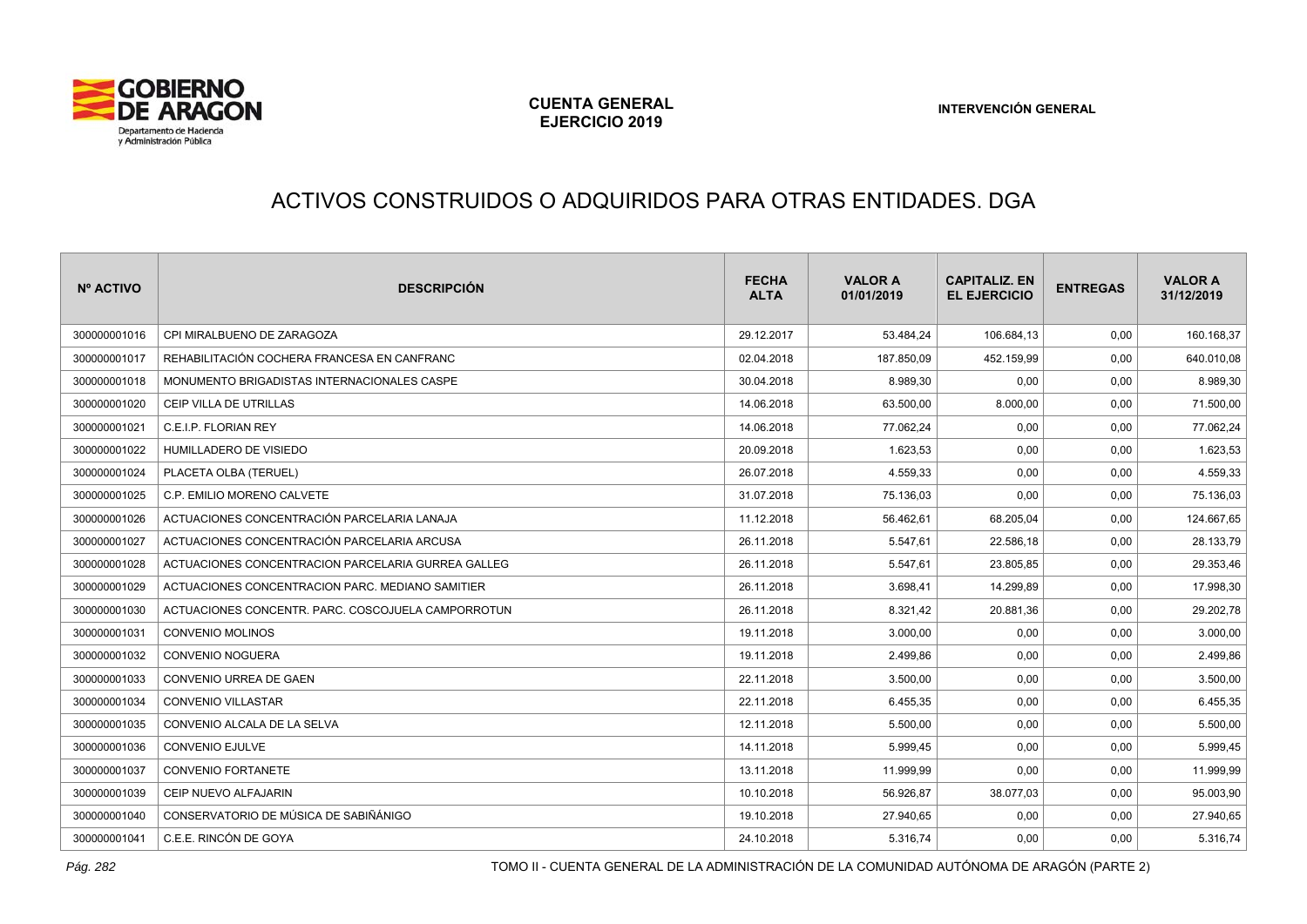

# ACTIVOS CONSTRUIDOS O ADQUIRIDOS PARA OTRAS ENTIDADES. DGA

| Nº ACTIVO    | <b>DESCRIPCIÓN</b>                                 | <b>FECHA</b><br><b>ALTA</b> | <b>VALOR A</b><br>01/01/2019 | <b>CAPITALIZ. EN</b><br><b>EL EJERCICIO</b> | <b>ENTREGAS</b> | <b>VALOR A</b><br>31/12/2019 |
|--------------|----------------------------------------------------|-----------------------------|------------------------------|---------------------------------------------|-----------------|------------------------------|
| 300000001042 | CRA VERO-ALCANADRE EN AZARA                        | 16.11.2018                  | 18.311,91                    | 0,00                                        | 0,00            | 18.311,91                    |
| 300000001043 | CRA ESTADILLA FONZ (ESTADA)                        | 16.11.2018                  | 12.795,75                    | 0,00                                        | 0,00            | 12.795,75                    |
| 300000001045 | TRANSFORMACION EN REGADIO FASE IV MAS DE LAS MATAS | 26.11.2018                  | 350.000,00                   | 176.540,95                                  | 0,00            | 526.540,95                   |
| 300000001046 | <b>CRA MONTES NEGROS</b>                           | 28.11.2018                  | 9.425,34                     | 0,00                                        | 0,00            | 9.425,34                     |
| 300000001047 | <b>IES GUDAR JAVALAMBRE MORA DE RUBIELOS</b>       | 28.12.2018                  | 40.800,00                    | 47.613,50                                   | 0,00            | 88.413,50                    |
| 300000001048 | ESCUELA ADULTOS RUBIELOS DE MORA                   | 17.12.2018                  | 42.350,00                    | 0,00                                        | 0,00            | 42.350,00                    |
| 300000001049 | C.E.E. ARBOLEDA TERUEL                             | 17.12.2018                  | 48.400,00                    | 0,00                                        | 0,00            | 48.400,00                    |
| 300000001050 | GUARDERÍA NTRA. SRA. DE SAN LORENZO                | 28.12.2018                  | 8.455,48                     | 0,00                                        | 0,00            | 8.455,48                     |
| 300000001051 | ACTUACIONES CONCENTRACIÓN PARCELARIA FUENTES EBRO  | 11.12.2018                  | 25.149,17                    | 108.934,13                                  | 0,00            | 134.083,30                   |
| 300000001053 | <b>CRA LOS ARAÑONES</b>                            | 21.03.2019                  | 0,00                         | 59.648,16                                   | 0,00            | 59.648,16                    |
| 300000001055 | C.P. LA ALMOZARA -ZARAGOZA                         | 02.09.2019                  | 0,00                         | 48.976,61                                   | 0,00            | 48.976,61                    |
| 300000001056 | <b>BALSAS REGULACION ONTIÑENA</b>                  | 08.11.2019                  | 0,00                         | 84.823,61                                   | 0,00            | 84.823,61                    |
| 300000001057 | CEIP MARIA ZAMBRANO (PARQUE VENECIA II)            | 16.10.2019                  | 0,00                         | 57.530,66                                   | 0,00            | 57.530,66                    |
| 300000001058 | CPI ANA MARIA NAVALES (ARCOSUR II)                 | 29.10.2019                  | 0,00                         | 46.404,04                                   | 0,00            | 46.404,04                    |
| 300000001059 | AMOJONAMIENTO CAMINOS C.P. POZUELO (Z180024)       | 19.11.2019                  | 0,00                         | 180.000,00                                  | 0,00            | 180.000,00                   |
| 300000001060 | C.P. TORRES DE BARBUES (H190004)                   | 03.12.2019                  | 0,00                         | 24.378,02                                   | 0,00            | 24.378,02                    |
| 300000001061 | C.P. TORRALBA DE ARAGÓN (H190005)                  | 03.12.2019                  | 0,00                         | 40.641,77                                   | 0,00            | 40.641,77                    |
| 300000001062 | <b>IES SIERRA PALOMERA DE CELLA</b>                | 10.12.2019                  | 0,00                         | 54.932,19                                   | 0,00            | 54.932,19                    |
| 310000000000 | RED DE RRIEGOS DEL SECTOR VIII-A SUBSECTOR 4 Z.R.  | 31.12.2005                  | 6.213.335,78                 | 0,00                                        | 0,00            | 6.213.335,78                 |
| 310000000001 | OBRAS SECTOR VIII-A. SUBSECTOR V DE LA ZONA REGABL | 31.12.2005                  | 4.909.978,12                 | 0,00                                        | 0,00            | 4.909.978,12                 |
| 310000000002 | PROYECTO DE TRANSFORMACION EN REGADIO AINZON EXPDN | 31.12.2005                  | 2.379.000,00                 | 0,00                                        | 0,00            | 2.379.000,00                 |
| 310000000003 | PROYECTO RED DE DRENAJES Y DESAGUES SECTOR VII DE  | 31.12.2005                  | 5.205.220,85                 | 0,00                                        | 0,00            | 5.205.220,85                 |
| 310000000004 | PROY. ESTACION DE BOMBEO CANAL CALANDA -ALCAÑIZ    | 31.12.2005                  | 4.433.060,50                 | 0,00                                        | 0,00            | 4.433.060,50                 |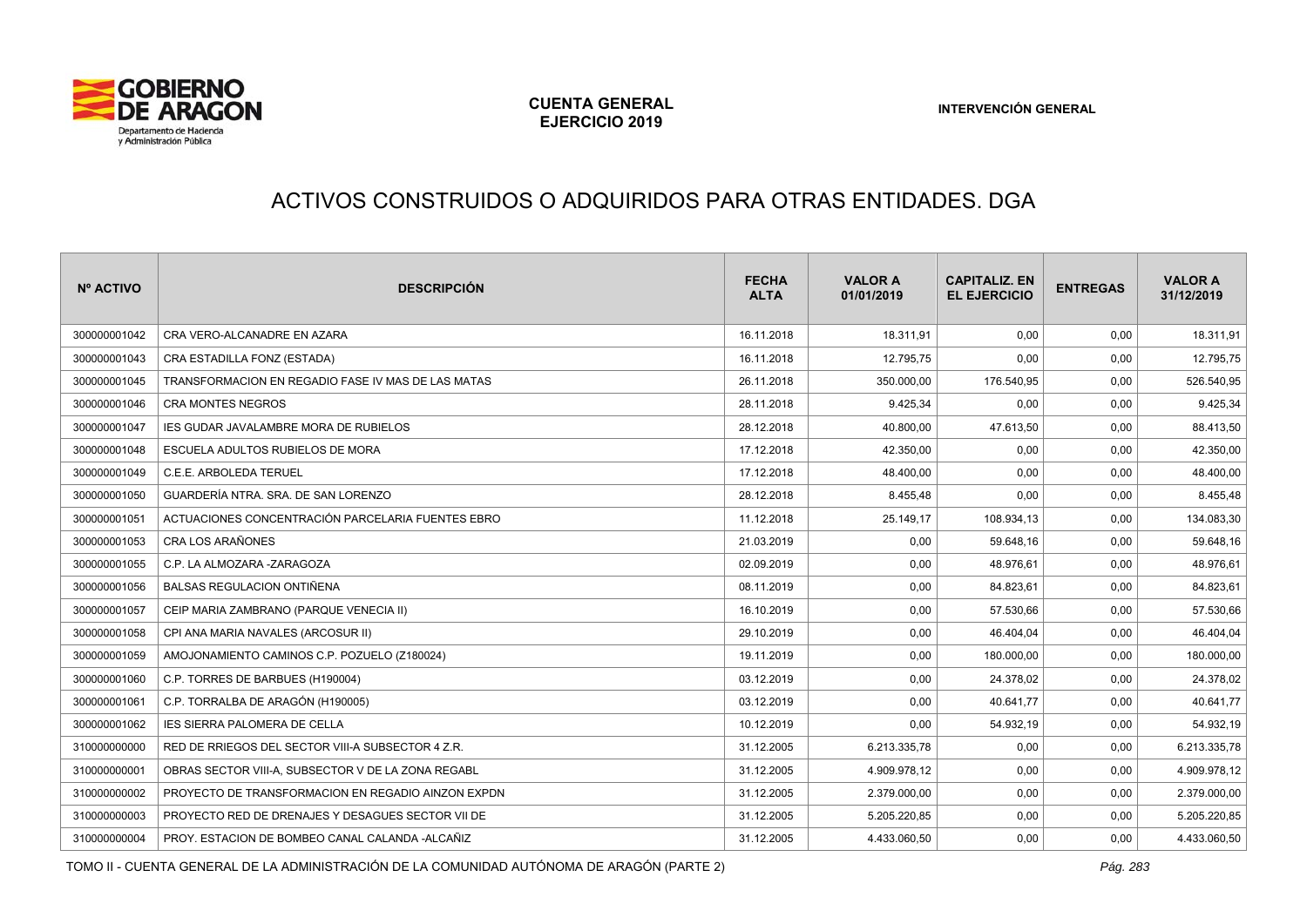

# ACTIVOS CONSTRUIDOS O ADQUIRIDOS PARA OTRAS ENTIDADES. DGA

| Nº ACTIVO    | <b>DESCRIPCIÓN</b>                                 | <b>FECHA</b><br><b>ALTA</b> | <b>VALOR A</b><br>01/01/2019 | <b>CAPITALIZ. EN</b><br><b>EL EJERCICIO</b> | <b>ENTREGAS</b> | <b>VALOR A</b><br>31/12/2019 |
|--------------|----------------------------------------------------|-----------------------------|------------------------------|---------------------------------------------|-----------------|------------------------------|
| 310000000005 | REFORMA INSTALACIONES CENSYRA (MOVERA) EXPEDIENTE  | 31.12.2005                  | 230.325,46                   | 0,00                                        | 0,00            | 230.325,46                   |
| 310000000006 | OBRAS PARA LA REFORMA INTEGRAL DEL EDIFICIO DE VIT | 31.12.2005                  | 209.216,62                   | 0,00                                        | 0,00            | 209.216,62                   |
| 310000000007 | PROYECTO TRANSFORMACION REGADIO EN QUINTO DE EBRO  | 31.12.2005                  | 7.099.477.51                 | 0,00                                        | 0,00            | 7.099.477,51                 |
| 310000000008 | CAMINOS Y DESAGUES C.P. POZUELO DE ARAGON EXPEDIEN | 31.12.2005                  | 491.082,16                   | 0,00                                        | 0,00            | 491.082,16                   |
| 310000000010 | C.P. DE LA ZONA DE ARA H.156/06                    | 20.09.2006                  | 439.040,21                   | 0,00                                        | 0,00            | 439.040,21                   |
| 310000000011 | OBRAS Y MEJORAS C.P. EL POBO                       | 22.09.2006                  | 2.100.342,71                 | 0,00                                        | 0,00            | 2.100.342,71                 |
| 310000000012 | INSTALACION TUB. TRANSFORMCION REGADIO             | 25.09.2006                  | 549.561,00                   | 0,00                                        | 0,00            | 549.561,00                   |
| 310000000013 | ACONDICIONAMIENTO LOCAL PASEO MARIA AGUSTIN 58     | 04.10.2006                  | 756.146,49                   | 0,00                                        | 0,00            | 756.146,49                   |
| 310000000014 | I.E.S. AZUCARERA -ZARAGOZA                         | 07.12.2006                  | 622.344,42                   | 0,00                                        | 0,00            | 622.344,42                   |
| 310000000015 | OBRAS ADECUACIOB Pº INDEPENDENCIA. 28              | 19.12.2006                  | 30.000,00                    | 0,00                                        | 0,00            | 30.000,00                    |
| 310000000016 | COMISARIA POLICIA DE HUESCA                        | 19.12.2006                  | 839.524,14                   | 0,00                                        | 0,00            | 839.524,14                   |
| 310000000018 | TERRENOS G.A. ELECTRIF.PEBEA POR CONVENIO ENDESA   | 16.03.2007                  | 3.750,00                     | 0,00                                        | 0,00            | 3.750,00                     |
| 310000000019 | OBRAS C.P. PIRACES II HUESCA                       | 18.12.2007                  | 490.922,52                   | 0,00                                        | 0,00            | 490.922,52                   |
| 310000000020 | OBRAS C.P. TRAMACED HUESCA                         | 18.12.2007                  | 1.102.725,38                 | 0,00                                        | 0,00            | 1.102.725,38                 |
| 310000000021 | PLAN PILOTO DESARROLLO SOSTENIBLE                  | 15.04.2010                  | 1.560.746,88                 | 0,00                                        | 0,00            | 1.560.746,88                 |
| 310000000022 | PLAN PILOTO DESARROLLO SOSTENIBLE                  | 15.04.2010                  | 235.294,62                   | 0,00                                        | 0,00            | 235.294,62                   |
| 310000000023 | PLAN PILOTO DESARROLLO SOSTENIBLE                  | 15.04.2010                  | 656.905,34                   | 0,00                                        | 0,00            | 656.905,34                   |
| 310000000025 | OBRAS ACONDIC. EXTERIOR ANTIGUA MINA "TRINIDAD" EN | 18.02.2011                  | 30.171,95                    | 0,00                                        | 0,00            | 30.171,95                    |
| 310000000027 | PLAN PILOTO LEY DESARROLLO RURAL SOSTENIBLE        | 17.06.2011                  | 1.458.379,29                 | 0,00                                        | 0,00            | 1.458.379,29                 |
| 310000000028 | PLAN PILOTO LEY DESARROLLO RURAL SOSTENIBLE        | 30.05.2011                  | 611.754,64                   | 0,00                                        | 0,00            | 611.754,64                   |
| 310000000029 | ASFALTADO CAMINO RURAL LIDON A ARGENTE T100017     | 02.12.2010                  | 29.999,14                    | 0,00                                        | 0,00            | 29.999,14                    |
| 310000000030 | PROY.MEJORA CAMINOS SECUNDARIOS BIOTA Z100021      | 13.12.2010                  | 56.017,88                    | 0,00                                        | 0,00            | 56.017,88                    |
| 310000000032 | C. SERVICIOS TRABAJOS VUELO ALMOCHUEL Z110001      | 31.05.2011                  | 14.062,60                    | 0,00                                        | 0,00            | 14.062,60                    |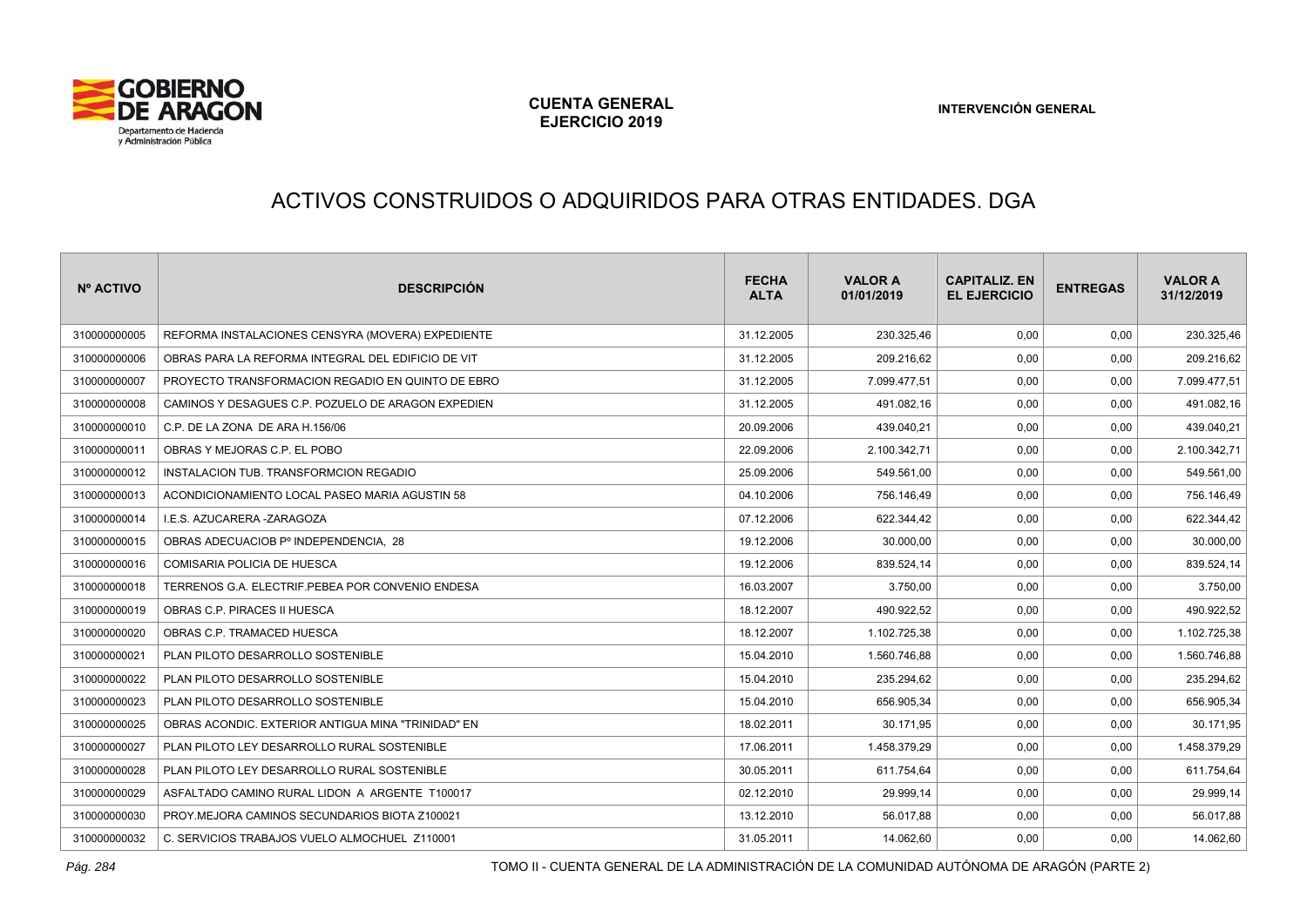

# ACTIVOS CONSTRUIDOS O ADQUIRIDOS PARA OTRAS ENTIDADES. DGA

| Nº ACTIVO    | <b>DESCRIPCIÓN</b>                                 | <b>FECHA</b><br><b>ALTA</b> | <b>VALOR A</b><br>01/01/2019 | <b>CAPITALIZ, EN</b><br><b>EL EJERCICIO</b> | <b>ENTREGAS</b> | <b>VALOR A</b><br>31/12/2019 |
|--------------|----------------------------------------------------|-----------------------------|------------------------------|---------------------------------------------|-----------------|------------------------------|
| 310000000033 | REPLANTEO Y ACTAS C.P. ALMUDEVAR H084/03           | 01.06.2011                  | 22.620,33                    | 0.00                                        | 0,00            | 22.620,33                    |
| 310000000034 | REALIZACION PROY. C.P. ONTIÑENA H080019            | 15.06.2011                  | 147.840,80                   | 0,00                                        | 0.00            | 147.840,80                   |
| 310000000035 | FAJAS CULTIVO MONTAÑANA H110008                    | 05.07.2011                  | 99.384,71                    | 0,00                                        | 0,00            | 99.384,71                    |
| 310000000036 | C.SERVICIOS VUELO VALPALMAS Z110044                | 15.09.2011                  | 16.326,29                    | 0,00                                        | 0,00            | 16.326,29                    |
| 310000000037 | PATROCINIO BAJA ESPAÑA ARAGON                      | 18.10.2011                  | 150.000,00                   | 0,00                                        | 0,00            | 150.000,00                   |
| 310000000038 | ELABORACION TITULOS C.P. ALCAÑIZ T100005           | 21.11.2011                  | 10.744,25                    | 0,00                                        | 0,00            | 10.744,25                    |
| 310000000039 | REPLANTEO FINCAS TORRALBA FRAILES Z120003          | 20.11.2012                  | 17.568,70                    | 0,00                                        | 0,00            | 17.568,70                    |
| 310000000040 | PAGO REGISTRADORES Y NOTARIOS                      | 20.03.2013                  | 145.916,51                   | 0,00                                        | 0,00            | 145.916,51                   |
| 310000000042 | OBRAS C.P. POZUEL T130002                          | 11.04.2014                  | 1.402.349.53                 | 0.00                                        | 0.00            | 1.402.349,53                 |
| 310000000043 | ESTACION DE BOMBEO DE LA ZR CANAL CALANDA-ALCAÑIZ  | 06.02.2014                  | 51.913,75                    | 0,00                                        | 0.00            | 51.913,75                    |
| 310000000044 | OBRAS C.P. LA ALMOLDA Z130001                      | 16.04.2014                  | 3.753.189.96                 | 56.196,59                                   | 0.00            | 3.809.386,55                 |
| 310000000045 | CLASIFICACION ZONA C.P. BELLO T140005              | 13.06.2014                  | 3.142,37                     | 0,00                                        | 0,00            | 3.142,37                     |
| 310000000046 | PROY. TRANS. REGADIO SOCIAL EPILA Z140003          | 10.07.2014                  | 5.868.50                     | 0,00                                        | 0,00            | 5.868,50                     |
| 310000000047 | OBRAS C.P. DE ALCUBIERRE H130006                   | 17.02.2015                  | 360.092,84                   | 0,00                                        | 0,00            | 360.092,84                   |
| 310000000048 | PROY, RED DE CAMINOS C.P. DE TORRALBA Z130002      | 17.09.2014                  | 1.397.089,62                 | 0,00                                        | 0,00            | 1.397.089,62                 |
| 310000000049 | YACIMIENTO ARQUEOLÓGICO ARANDA DEL MONCAYO         | 27.11.2015                  | 16.870,00                    | 0,00                                        | 0,00            | 16.870,00                    |
| 310000000050 | NECRÓPOLIS VISIGODA DE LOS YERMOS                  | 12.11.2015                  | 1.681,90                     | 0,00                                        | 0,00            | 1.681,90                     |
| 310000000051 | INTERVENCIONES ARQUEOLOGICAS SIN CONTINUIDAD 2015  | 04.09.2015                  | 1.621,40                     | 0,00                                        | 0,00            | 1.621,40                     |
| 310000000052 | AMORTIZACION E INTERESES MODERNIZACION DE REGADIOS | 21.03.2016                  | 203.491.00                   | 85.226,86                                   | 0.00            | 288.717,86                   |
| 310000000053 | <b>GEOTECNICO CALAMOCHA</b>                        | 16.05.2016                  | 2.254,23                     | 0,00                                        | 0,00            | 2.254,23                     |
| 310000000054 | <b>SARRION</b>                                     | 16.05.2016                  | 2.259.07                     | 0.00                                        | 0.00            | 2.259,07                     |
| 310000000055 | OBRAS MEJORA ENTORNO RURAL HUMO DE RAÑIN H160003   | 05.06.2017                  | 143.146.44                   | 0,00                                        | 0,00            | 143.146,44                   |
| 310000000056 | OBRAS Y MEJORAS TERRITP. TORRES BARBUES H150022    | 08.11.2017                  | 582.870,61                   | 0,00                                        | 0,00            | 582.870,61                   |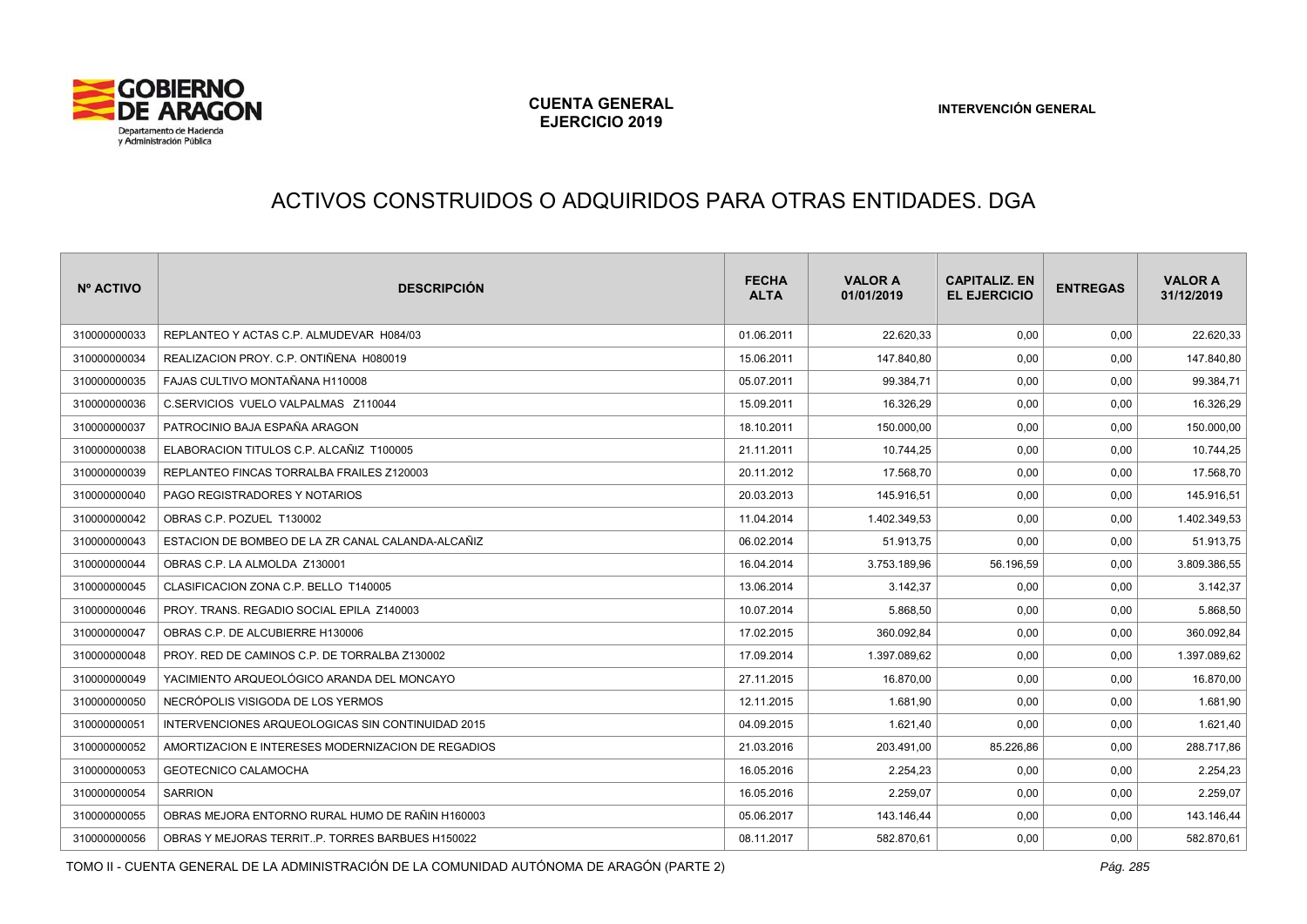

# ACTIVOS CONSTRUIDOS O ADQUIRIDOS PARA OTRAS ENTIDADES. DGA

| Nº ACTIVO    | <b>DESCRIPCIÓN</b>                                  | <b>FECHA</b><br><b>ALTA</b> | <b>VALOR A</b><br>01/01/2019 | <b>CAPITALIZ, EN</b><br><b>EL EJERCICIO</b> | <b>ENTREGAS</b> | <b>VALOR A</b><br>31/12/2019 |
|--------------|-----------------------------------------------------|-----------------------------|------------------------------|---------------------------------------------|-----------------|------------------------------|
| 310000000057 | OBRAS C.P. SAN MATEO DE GALLEGO EXPTE. Z150012      | 10.10.2017                  | 973.274,08                   | 134.992,33                                  | 0,00            | 1.108.266,41                 |
| 310000000058 | REPARACION DE LAS CERRADICAS GALVE TERUEL           | 18.08.2017                  | 5.050,00                     | 0,00                                        | 0,00            | 5.050,00                     |
| 310000000059 | ABRIGOS RUPESTRES DE ALCAÑIZ                        | 18.08.2017                  | 20.042,66                    | 0,00                                        | 0,00            | 20.042,66                    |
| 310000000060 | PROYECTO DE INTERVENCION CONSOLIDACIÓN INMUEBLES    | 18.12.2017                  | 7.132,95                     | 0,00                                        | 0,00            | 7.132,95                     |
| 310000000061 | CASTILLO DE ROITA, SOS DEL REY CATOLICO             | 21.12.2017                  | 7.018,00                     | 0,00                                        | 0,00            | 7.018,00                     |
| 310000000062 | OBRAS DE EMERGENCIA DESBORDAMIENTOS RIO EBRO 2018   | 16.10.2018                  | 4.698.704,80                 | 623.180,20                                  | 0,00            | 5.321.885,00                 |
| 310000000063 | OBRAS MARCADO CAMINOS ALMOCHUEL (Z180021)           | 28.11.2018                  | 41.528,59                    | 0,00                                        | 0,00            | 41.528,59                    |
| 310000000064 | OBRAS MARCADO CAMINOS BELLO (T180009)               | 18.12.2018                  | 39.597,25                    | 0,00                                        | 0,00            | 39.597,25                    |
| 310000000065 | OBRAS DE CONCENTRACION PARCELARIA BARBUES (H150004  | 12.12.2018                  | 264.676,76                   | 490.092,23                                  | 0,00            | 754.768,99                   |
| 310000000066 | OBRAS CAMINOS C.P. DE LAS CUERLAS (ZA) Z180017      | 11.12.2018                  | 39.082,88                    | 0,00                                        | 0,00            | 39.082,88                    |
| 310000000067 | OBRAS MARCADO CAMINOS GALLOCANTA (Z180020)          | 27.12.2018                  | 38.726,17                    | 0,00                                        | 0,00            | 38.726,17                    |
| 310000000068 | OBRAS DE LA CONCENTRACIÓN PARCELARIA CALLEN H18003  | 23.09.2019                  | 0,00                         | 739.675,51                                  | 0,00            | 739.675,51                   |
| 310000000069 | OBRAS CONCENTRACIÓN PARCELARIA BLANCAS T180006      | 07.10.2019                  | 0,00                         | 363.535,40                                  | 0,00            | 363.535,40                   |
| 310000000070 | REPARACION GRIETAS EN GUARDERIA                     | 16.10.2019                  | 0,00                         | 1.435,05                                    | 0,00            | 1.435,05                     |
| 310000000071 | OBRAS ACCESOS C.P. ALMOCHUEL (Z190010)              | 03.12.2019                  | 0,00                         | 19.804,23                                   | 0,00            | 19.804,23                    |
| 320000000000 | EDIFICIOS DE USO PÚBLICO: OBRAS, DIRECCIONES Y PROY | 06.08.2010                  | 590,00                       | 1.893,11                                    | 0,00            | 2.483,11                     |
| 320000000001 | OBRAS DE LIMPIEZA GENERAL DE LOS TEJADOS DE LA      | 03.03.2006                  | 4.029,40                     | 0,00                                        | 0,00            | 4.029,40                     |
| 320000000003 | RESTAURACION DE LOS ALFOLIES DE NAVAL (HU).D.O.     | 15.02.2006                  | 5.849,89                     | 0,00                                        | 0,00            | 5.849,89                     |
| 320000000004 | SAN MARTIN DEL RIO (TE).REST.TORRE IGLESIA          | 20.02.2006                  | 24.671,55                    | 0,00                                        | 0,00            | 24.671,55                    |
| 320000000005 | S MARTIN DEL RIO(TE).OBRAS EMERGENCIA CUBIERTAS IG  | 20.02.2006                  | 166.343,61                   | 0,00                                        | 0,00            | 166.343,61                   |
| 320000000006 | MALLÉN-DEJEC-CSS-RESTAURACION IGLESIA               | 20.02.2006                  | 501.480,44                   | 0,00                                        | 0,00            | 501.480,44                   |
| 320000000007 | CONSOLIDACIÓN DE LAS LADERAS A LOS BARRANCOS DE SA  | 31.12.2005                  | 1.465.816,00                 | 0,00                                        | 0,00            | 1.465.816,00                 |
| 320000000008 | RESTAURACIÓN IGLESIA NTRA. SRA. DE BALDÓS, EN MONT  | 31.12.2005                  | 1.844.675,61                 | 0,00                                        | 0,00            | 1.844.675,61                 |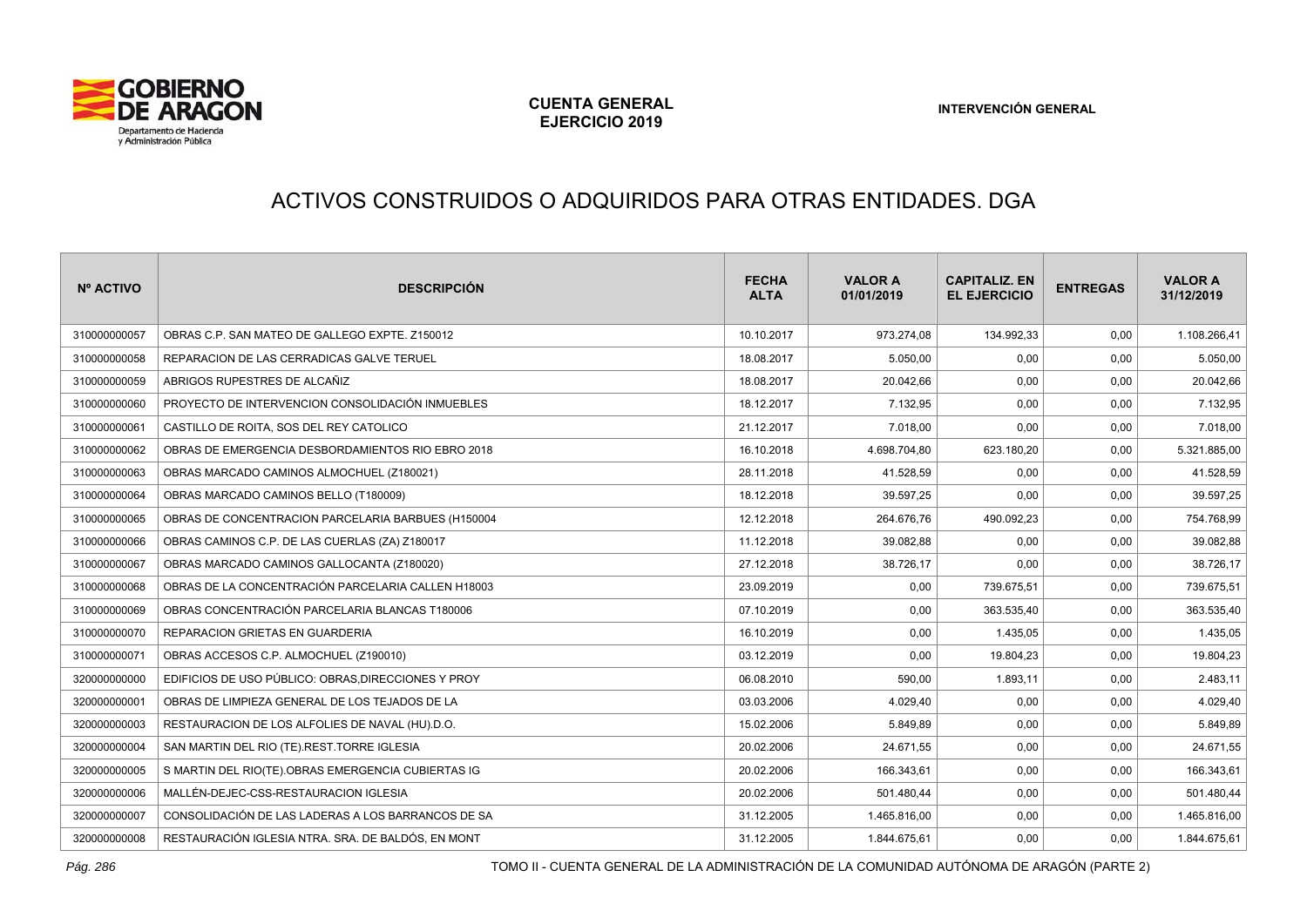

# ACTIVOS CONSTRUIDOS O ADQUIRIDOS PARA OTRAS ENTIDADES. DGA

| Nº ACTIVO    | <b>DESCRIPCIÓN</b>                                   | <b>FECHA</b><br><b>ALTA</b> | <b>VALOR A</b><br>01/01/2019 | <b>CAPITALIZ, EN</b><br><b>EL EJERCICIO</b> | <b>ENTREGAS</b> | <b>VALOR A</b><br>31/12/2019 |
|--------------|------------------------------------------------------|-----------------------------|------------------------------|---------------------------------------------|-----------------|------------------------------|
| 320000000009 | RESTAURACIÓN IGLESIA PARROQUIAL DE SINUÉS. EN AÍSA   | 31.12.2005                  | 247.337,79                   | 0,00                                        | 0,00            | 247.337,79                   |
| 320000000010 | RESTAURACION INTERIOR DE LA COLEGIATA DE SANTA MAR   | 31.12.2005                  | 1.129.425,55                 | 0,00                                        | 0,00            | 1.129.425,55                 |
| 320000000011 | RESTAURACIÓN IGLESIA PARROQUIAL DE LIRI, EN CASTEJ   | 31.12.2005                  | 386.198,32                   | 0,00                                        | 0,00            | 386.198,32                   |
| 320000000012 | RODA DE ISABENA (HUESCA), EX CATEDRAL                | 31.12.2005                  | 1.057.436,07                 | 0,00                                        | 0,00            | 1.057.436,07                 |
| 320000000013 | RESTAURACIÓN IGLESIA PARROQUIAL DE ARAGUÁS, EN EL    | 31.12.2005                  | 267.686,43                   | 0,00                                        | 0,00            | 267.686,43                   |
| 320000000014 | RESTAURACIÓN IGLESIA PARROQUIAL SANTO DOMINGO Y EL   | 31.12.2005                  | 614.713,40                   | 0,00                                        | 0,00            | 614.713,40                   |
| 320000000015 | RESTAURACIÓN DE LA IGLESIA PARROQUIAL DE LA NATIVI   | 31.12.2005                  | 317.870,85                   | 0,00                                        | 0,00            | 317.870,85                   |
| 320000000016 | REPARACIÓN EN GRUPO DE VPP POLÍGONO LA SOLANA, EN    | 31.12.2005                  | 89.999,99                    | 0,00                                        | 0,00            | 89.999,99                    |
| 320000000017 | RESTAURACIÓN IGLESIA PARROQUIAL INMACULADA CONCEPC   | 31.12.2005                  | 207.768,12                   | 0,00                                        | 0,00            | 207.768,12                   |
| 320000000018 | RESTAURACIÓN IGLESIA PARROQUIAL EN SAMPER DE CALAN   | 31.12.2005                  | 692.302,48                   | 0,00                                        | 0,00            | 692.302,48                   |
| 320000000019 | RESTAURACIÓN IGLESIA PARROQUIAL VILLAR DEL COBO      | 31.12.2005                  | 246.300,51                   | 0,00                                        | 0,00            | 246.300,51                   |
| 320000000020 | RESTAURACIÓN IGLESIA PARROQUIAL SAN MARTÍN, 3ª FAS   | 31.12.2005                  | 152.222,19                   | 0,00                                        | 0,00            | 152.222,19                   |
| 320000000021 | RESTAURACIÓN IGLESIA PARROQUIAL DE SAN GIL DE HUÉR   | 31.12.2005                  | 147.618,00                   | 0,00                                        | 0,00            | 147.618,00                   |
| 320000000022 | RESTAURACIÓN IGLESIA PARROQUIAL STA.MARIA EN ATECA   | 31.12.2005                  | 693.157,42                   | 0,00                                        | 0,00            | 693.157,42                   |
| 320000000023 | TARAZONA (Zª), CATEDRAL                              | 31.12.2005                  | 3.519.410,94                 | 0,00                                        | 0,00            | 3.519.410,94                 |
| 320000000024 | UNCASTILLO (Z <sup>a</sup> ), IGLESIA DE SANTA MARÍA | 31.12.2005                  | 342.179.23                   | 0,00                                        | 0,00            | 342.179,23                   |
| 320000000025 | RESTAURACIÓN TORRE IGLESIA PARROQUIAL VILLADOZ       | 31.12.2005                  | 138.477,88                   | 0,00                                        | 0,00            | 138.477,88                   |
| 320000000026 | BINÉFAR-REST, IGLESIA DE SAN PEDRO                   | 23.02.2006                  | 93.919,83                    | 0,00                                        | 0,00            | 93.919,83                    |
| 320000000027 | CHALAMERA-HU-REDACCIÓN PROYECTO-ESS IG.S.MARTIN      | 27.11.2007                  | 86.368,85                    | 0,00                                        | 0,00            | 86.368,85                    |
| 320000000028 | MOSCARDÓN-TE-RECONSTRUCCIÓN ANTIGUO MOLINO HA-       | 24.02.2006                  | 25.036,79                    | 0,00                                        | 0,00            | 25.036,79                    |
| 320000000029 | MIRAVETE DE LA SIERRA-REHABILITACIÓN CASA RECTORAL   | 24.02.2006                  | 67.191,39                    | 0,00                                        | 0,00            | 67.191,39                    |
| 320000000030 | BARBASTRO, PALACIO EPISCOPAL                         | 26.05.2006                  | 0.00                         | 0,00                                        | 0,00            | 0,00                         |
| 320000000031 | BORAU (HU), SAN ADRIAN DE SASAVE                     | 06.07.2006                  | 21.255,80                    | 0,00                                        | 0,00            | 21.255,80                    |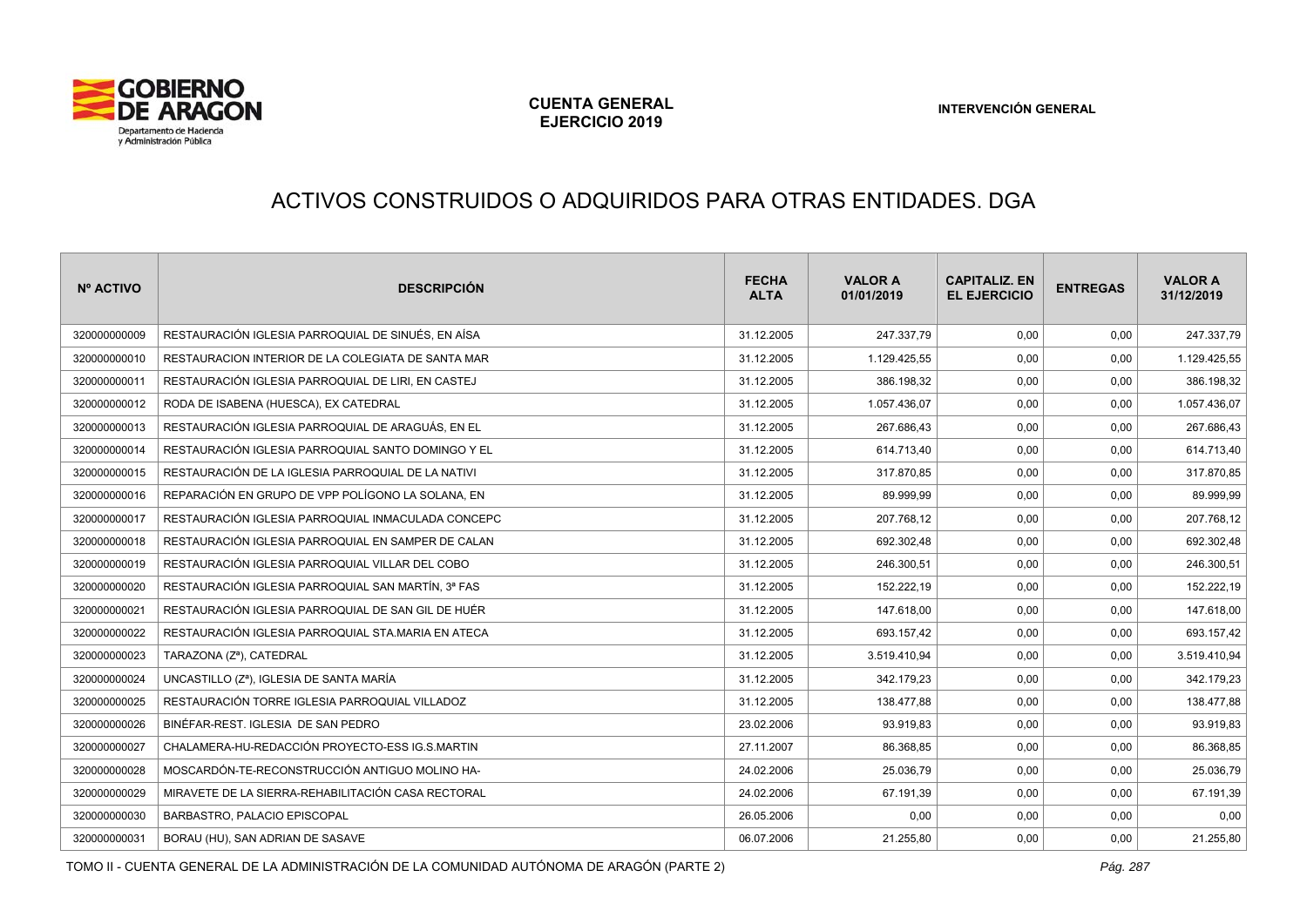

# ACTIVOS CONSTRUIDOS O ADQUIRIDOS PARA OTRAS ENTIDADES. DGA

| Nº ACTIVO    | <b>DESCRIPCIÓN</b>                                                  | <b>FECHA</b><br><b>ALTA</b> | <b>VALOR A</b><br>01/01/2019 | <b>CAPITALIZ, EN</b><br><b>EL EJERCICIO</b> | <b>ENTREGAS</b> | <b>VALOR A</b><br>31/12/2019 |
|--------------|---------------------------------------------------------------------|-----------------------------|------------------------------|---------------------------------------------|-----------------|------------------------------|
| 320000000032 | CALATAYUD (Zª), SAN PEDRO DE LOS FRANCOS                            | 07.11.2006                  | 54.288,92                    | 0,00                                        | 0,00            | 54.288,92                    |
| 320000000033 | MURILLO DE GÁLLEGO. IGLESIA PARROQ.                                 | 14.03.2006                  | 216.338,65                   | 0,00                                        | 0,00            | 216.338,65                   |
| 320000000034 | MOSQUERUELA-REST. IGLESIA Nª Sª DE LA ASUNCIÓN.                     | 28.02.2006                  | 99.863,68                    | 0,00                                        | 0,00            | 99.863,68                    |
| 320000000035 | LABUERDA-RESTAURACIÓN IGLESIA DE SAN SEBASTIÁN                      | 27.02.2006                  | 12.327,19                    | 0,00                                        | 0,00            | 12.327,19                    |
| 320000000036 | COSUENDA-REST. IGLESIA N <sup>a</sup> S <sup>a</sup> DE LOS ANGELES | 07.03.2006                  | 547.253,44                   | 0,00                                        | 0,00            | 547.253,44                   |
| 320000000037 | CASTILISCAR-CASA ORDEN CABALLEROS DE SAN JUAN                       | 17.03.2006                  | 320.863,58                   | 0,00                                        | 0,00            | 320.863,58                   |
| 320000000038 | BELMONTE DE SAN JOSE-RESTAURACIO IGLESIA NATIVIDAD                  | 01.03.2006                  | 93.827,71                    | 0,00                                        | 0,00            | 93.827,71                    |
| 320000000039 | REST. RETABLO SAN VICTORIAN CATEDRAL DE BARBASTRO                   | 26.06.2006                  | 88.422.40                    | 0,00                                        | 0,00            | 88.422,40                    |
| 320000000040 | REST. DECOR. MURAL ERMITA CANTAVIEJA                                | 23.03.2006                  | 47.826,57                    | 0,00                                        | 0,00            | 47.826,57                    |
| 320000000041 | MALUENDA, DECORAC, MURAL INTERIOR, YESERÍAS Y                       | 05.04.2006                  | 314.193,55                   | 0,00                                        | 0,00            | 314.193,55                   |
| 320000000042 | REST. ORGANO DE LA CATEDRAL DE RODA DE ISABENA                      | 19.04.2006                  | 199.096,29                   | 0,00                                        | 0,00            | 199.096,29                   |
| 320000000043 | REST. RETABLO SAN JUAN BAUTISTA IGLESIA SANTA                       | 13.06.2006                  | 40.018.51                    | 0,00                                        | 0,00            | 40.018,51                    |
| 320000000044 | REST. DECOR. MURAL IGLESIA STA. MARIA DE TOBED                      | 16.05.2006                  | 218.445,98                   | 0,00                                        | 0,00            | 218.445,98                   |
| 320000000047 | REST. PINTURA CUPULA REGINA MARTYRUM EL PILAR                       | 14.03.2006                  | 385.713,79                   | 0.00                                        | 0,00            | 385.713,79                   |
| 320000000048 | REST. RETABLO MAYOR SAN PABLO                                       | 28.12.2007                  | 29.851,45                    | 0,00                                        | 0,00            | 29.851,45                    |
| 320000000049 | ALCAÑIZ-TE-REST.CUBIERTAS IGLESIA, STA, MARÍA                       | 15.03.2006                  | 24.058,36                    | 0,00                                        | 0,00            | 24.058,36                    |
| 320000000051 | REST. RETABLO MAYOR I.P. ALMUDEVAR                                  | 14.10.2011                  | 22.342.90                    | 0.00                                        | 0,00            | 22.342,90                    |
| 320000000054 | PIEDRAFITA DE JACA-RESTAURACIÓN IGLESIA ASUNCIÓN                    | 06.03.2006                  | 62.760,39                    | 0,00                                        | 0,00            | 62.760,39                    |
| 320000000055 | VILLAR DEL SALZ-REST. ERMITA STA. BÁRBARA                           | 06.03.2006                  | 19.823,07                    | 0,00                                        | 0,00            | 19.823,07                    |
| 320000000056 | LA CEROLLERA-TE-REHABIL. HORNO Y ENTORNO                            | 06.03.2006                  | 67.888,64                    | 0,00                                        | 0,00            | 67.888,64                    |
| 320000000057 | CABAÑAS DE EBRO-ZA-REST. IGLESIA SAN ILDEFONSO                      | 06.03.2006                  | 219.770,84                   | 0,00                                        | 0,00            | 219.770,84                   |
| 320000000058 | ALCUBIERRE-HU-RESTAURACIÓN IGLESIA PARROQUIAL                       | 07.03.2006                  | 153.236,23                   | 0,00                                        | 0,00            | 153.236,23                   |
| 320000000059 | PERALES DEL ALFAMBRA-REST. ERMITA S. JUAN BAUTISTA                  | 14.03.2006                  | 5.000,39                     | 0,00                                        | 0,00            | 5.000,39                     |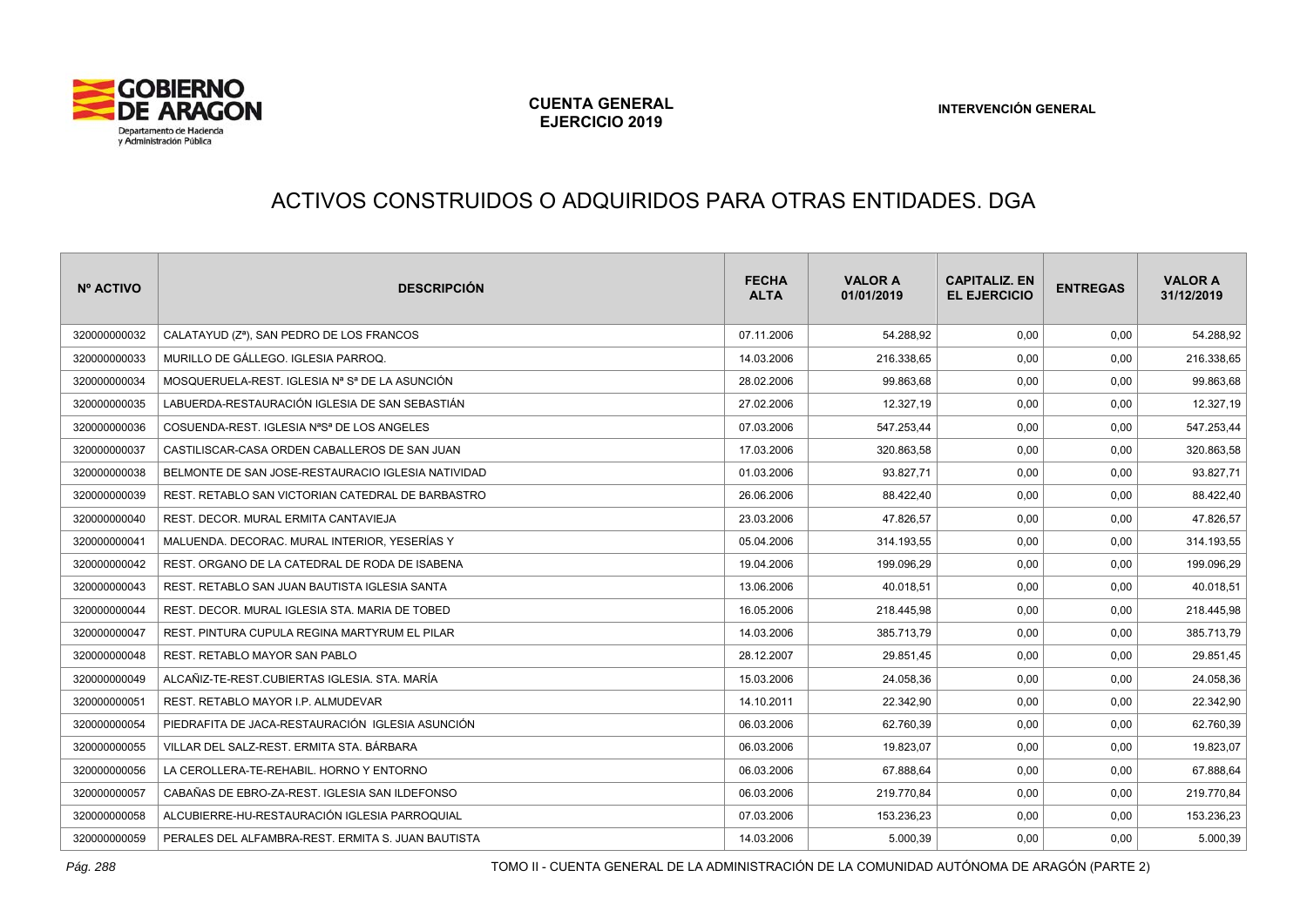

# ACTIVOS CONSTRUIDOS O ADQUIRIDOS PARA OTRAS ENTIDADES. DGA

| Nº ACTIVO    | <b>DESCRIPCIÓN</b>                                 | <b>FECHA</b><br><b>ALTA</b> | <b>VALOR A</b><br>01/01/2019 | <b>CAPITALIZ, EN</b><br><b>EL EJERCICIO</b> | <b>ENTREGAS</b> | <b>VALOR A</b><br>31/12/2019 |
|--------------|----------------------------------------------------|-----------------------------|------------------------------|---------------------------------------------|-----------------|------------------------------|
| 320000000060 | LA PUEBLA DE HIJAR-RESTAURACION IGLESIA 2ª FASE    | 18.07.2006                  | 9.714,71                     | 0,00                                        | 0,00            | 9.714,71                     |
| 320000000061 | ANIÑON (Zª), Nª Sª DEL CASTILLO                    | 14.03.2006                  | 2.656,63                     | 0,00                                        | 0,00            | 2.656,63                     |
| 320000000062 | TARAZONA. IGLESIA DE LA MAGDALENA                  | 21.03.2006                  | 3.986.363,30                 | 0.00                                        | 0,00            | 3.986.363,30                 |
| 320000000063 | UNCASTILLO (ZARAGOZA).RESTAURACIÓN IGLESIA         | 14.03.2006                  | 250.778,23                   | 0,00                                        | 0,00            | 250.778,23                   |
| 320000000064 | VILLAFRANCA DE EBRO (Zª), IGLESIA SAN MIGUEL       | 14.03.2006                  | 10.159,28                    | 0,00                                        | 0,00            | 10.159,28                    |
| 320000000065 | LANGA DEL CASTILLO-ZA-RESTAURACIÓN IGLESIA         | 16.03.2006                  | 570.539,47                   | 0,00                                        | 0,00            | 570.539,47                   |
| 320000000066 | ANGÜÉS-HU-RESTAURACIÓN IGLESIA PARROQUIAL          | 15.03.2006                  | 290.274,64                   | 0,00                                        | 0,00            | 290.274,64                   |
| 320000000067 | ALMUDAFAR-HU-RESTAURACIÓN IGLESIA                  | 16.03.2006                  | 4.307,24                     | 0,00                                        | 0,00            | 4.307,24                     |
| 320000000068 | LUESIA-ZA-RESTAURACIÓN ERMITA VIRGEN DEL PUYAL     | 18.04.2006                  | 132.184,49                   | 0,00                                        | 0,00            | 132.184,49                   |
| 320000000069 | CASPE-ZA-PE Y ESS CASA CONSISTORIAL DE CASPE       | 03.04.2006                  | 1.238.909.86                 | 0.00                                        | 0,00            | 1.238.909,86                 |
| 320000000071 | TORRE DE SAN MARTÍN DE TERUEL                      | 17.04.2006                  | 221.097,44                   | 0,00                                        | 0,00            | 221.097,44                   |
| 320000000072 | MONASTERIO VIEJO DE SAN JUAN DE LA PEÑA            | 10.04.2006                  | 216.753,97                   | 0,00                                        | 0,00            | 216.753,97                   |
| 320000000073 | RIGLOS-RESTAURACIÓN DE LA TORRE IGLESIA PARROQUIAL | 12.04.2006                  | 21.738,63                    | 0,00                                        | 0,00            | 21.738,63                    |
| 320000000074 | ESTACIÓN INTERNACIONAL CANFRANC                    | 20.04.2006                  | 66.722,91                    | 0,00                                        | 0,00            | 66.722,91                    |
| 320000000075 | MONASTERIO DE VILLANUEVA DE SIJENA                 | 19.04.2006                  | 2.109.036,48                 | 99.234,91                                   | 0,00            | 2.208.271,39                 |
| 320000000076 | <b>COLEGIATA DE DAROCA</b>                         | 02.05.2006                  | 15.285,67                    | 0,00                                        | 0,00            | 15.285,67                    |
| 320000000077 | TELLA-SIN-HU-RESTAURACIÓN IGLESIA DE SIN           | 27.11.2006                  | 44.448.96                    | 0.00                                        | 0,00            | 44.448,96                    |
| 320000000078 | CANTAVIEJA-TE-RESTAURACIÓN IGLESIA ASUNCIÓN        | 16.10.2006                  | 483.480,80                   | 0,00                                        | 0,00            | 483.480,80                   |
| 320000000079 | CAPILLAS CATEDRAL RODA DE ISABENA                  | 16.05.2006                  | 39.838,06                    | 0,00                                        | 0,00            | 39.838,06                    |
| 320000000080 | FELIÚ DE VERI-BISAURRI-HU-REST, IGLESIA SAN FÉLIX  | 02.06.2006                  | 63.751,23                    | 0,00                                        | 0,00            | 63.751,23                    |
| 320000000081 | ALBA DEL CAMPO-REST. CUBIERTAS IGLESIA SANTA CRUZ  | 18.05.2006                  | 194.806,90                   | 0,00                                        | 0,00            | 194.806,90                   |
| 320000000082 | BRONCHALES-TE-REST. IGLESIA Nº Sº DE LA ASUNCIÓN   | 21.10.2009                  | 327.816,58                   | 0,00                                        | 0,00            | 327.816,58                   |
| 320000000083 | CALATAYUD-HUÉRMEDA REST. IGLESIA DE SAN GIL        | 25.05.2006                  | 27.339,52                    | 0,00                                        | 0,00            | 27.339,52                    |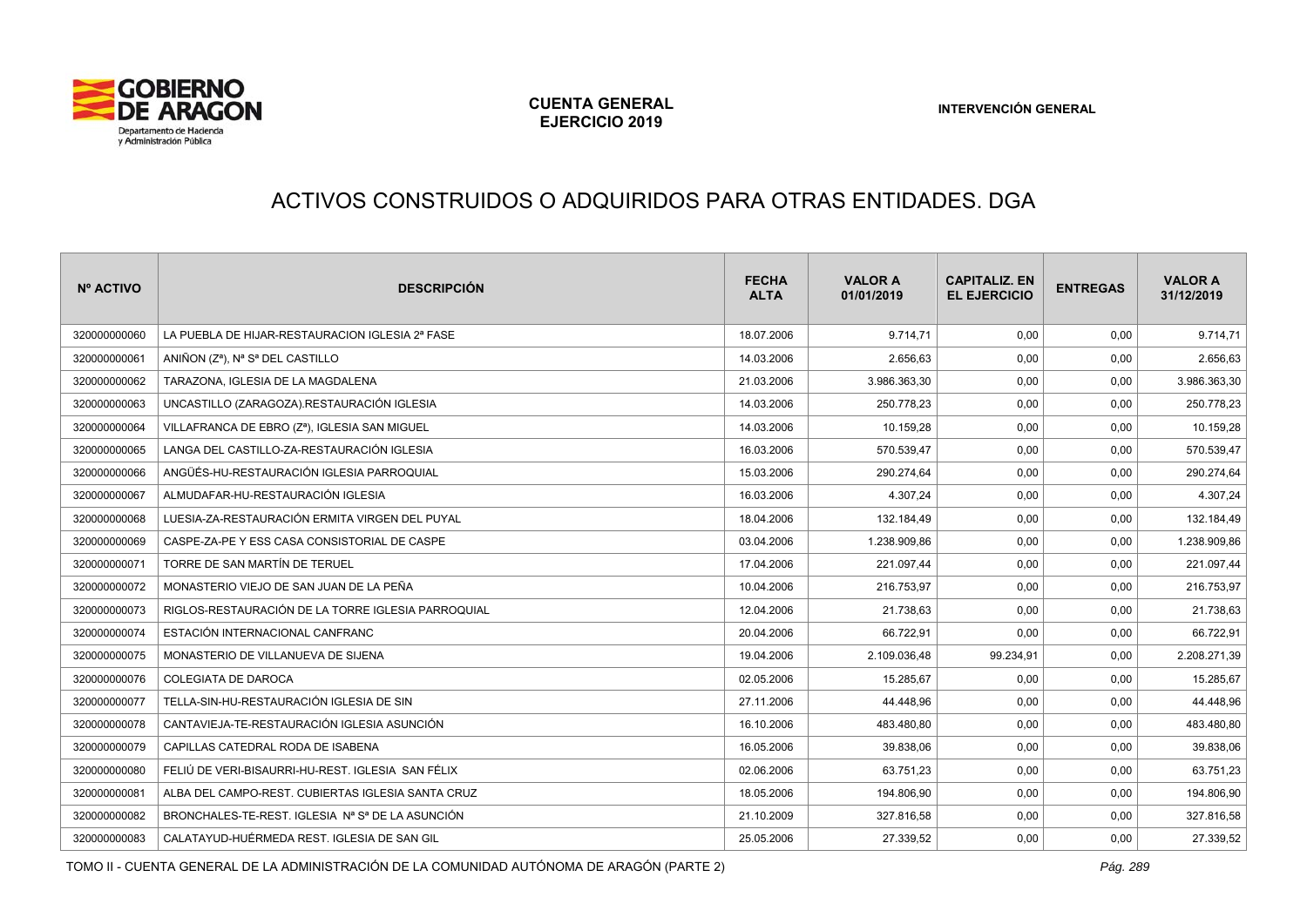

# ACTIVOS CONSTRUIDOS O ADQUIRIDOS PARA OTRAS ENTIDADES. DGA

| Nº ACTIVO    | <b>DESCRIPCIÓN</b>                                 | <b>FECHA</b><br><b>ALTA</b> | <b>VALOR A</b><br>01/01/2019 | <b>CAPITALIZ. EN</b><br><b>EL EJERCICIO</b> | <b>ENTREGAS</b> | <b>VALOR A</b><br>31/12/2019 |
|--------------|----------------------------------------------------|-----------------------------|------------------------------|---------------------------------------------|-----------------|------------------------------|
| 320000000084 | CALANDA-TE-REST. IGLESIA VIRGEN ESPERANZA          | 25.05.2006                  | 385.016.09                   | 0.00                                        | 0,00            | 385.016,09                   |
| 320000000085 | VALDETORMO-TE-PROYECTO EJECUCIÓN E.S.S. IGLESIA P. | 25.05.2006                  | 231.890,03                   | 0,00                                        | 0,00            | 231.890,03                   |
| 320000000086 | BIEL (ZA).REST.IGLESIA (3ª FASE)                   | 26.05.2006                  | 529.016.51                   | 0.00                                        | 0,00            | 529.016,51                   |
| 320000000087 | ILUMINACION ERMITA VIRGEN DE LA FUENTE DE FRESCANO | 29.05.2006                  | 108.318,87                   | 0,00                                        | 0,00            | 108.318,87                   |
| 320000000088 | MONTAÑANA (HU).REHAB.EDIFICIO EN C/MAYOR, 5        | 29.05.2006                  | 169.475,00                   | 0,00                                        | 0,00            | 169.475,00                   |
| 320000000089 | MONTAÑANA (HU).PROTECCION ELEMENT.EDIF C/MAYOR,10  | 29.05.2006                  | 141.028,42                   | 0,00                                        | 0,00            | 141.028,42                   |
| 320000000090 | FUENDEJALÓN-ZA-REST. ERMITA VIRGEN CASTILLO-SUR    | 30.05.2006                  | 123.680,16                   | 0,00                                        | 0,00            | 123.680,16                   |
| 320000000091 | IGLESIA SAN GIL ABAD, ZARAGOZA, FACHADA Y TORRES   | 02.06.2006                  | 294.761,39                   | 0,00                                        | 0,00            | 294.761,39                   |
| 320000000092 | TOLVA-HU-RESTAURACIÓN CAMPANARIO IGLESIA. 2ª FASE  | 10.07.2006                  | 162.978,09                   | 0,00                                        | 0,00            | 162.978,09                   |
| 320000000093 | BAELLS-HU-RESTAURACIÓN PALACIO-CASTILLO            | 25.07.2006                  | 114.574.41                   | 0.00                                        | 0,00            | 114.574,41                   |
| 320000000094 | ILUMINACIÓN DE LA IGLESIA DE SANTA ANA EN ARDISA   | 19.06.2006                  | 15.877,38                    | 0,00                                        | 0,00            | 15.877,38                    |
| 320000000095 | CAÑADA DE VERICH-TE-RESTAURACIÓN ERMITA DEL PILAR  | 22.06.2006                  | 106.094.28                   | 0.00                                        | 0,00            | 106.094,28                   |
| 320000000096 | ALACÓN-TE-RESTAURACIÓN ERMITA DE SAN MIGUEL        | 22.06.2006                  | 9.963,26                     | 0,00                                        | 0,00            | 9.963,26                     |
| 320000000097 | INSTALACION RIEGO ENSAYOS CASPE                    | 20.09.2006                  | 1.089.99                     | 0.00                                        | 0,00            | 1.089,99                     |
| 320000000098 | CAPILLA VILLAHERMOSA SEMINARIO SAN CARLOS ZARAGOZA | 27.06.2006                  | 80.907,58                    | 0,00                                        | 0,00            | 80.907,58                    |
| 320000000099 | BORJA-ZA-RESTAURACIÓN IGLESIA CONVENTO SANTA CLARA | 30.06.2006                  | 25.635,88                    | 0,00                                        | 0,00            | 25.635,88                    |
| 320000000100 | CARTELERÍA INFORMATIVA SOBRE LA RESTAURACIÓN DE LA | 04.07.2006                  | 9.082,80                     | 0,00                                        | 0,00            | 9.082,80                     |
| 320000000101 | PLASENCIA DEL MONTE-SOTONERA RESTAURACIÓN IGLESIA  | 13.07.2006                  | 392.649,79                   | 0,00                                        | 0,00            | 392.649,79                   |
| 320000000102 | LALUEZA-HU-RESTAURACIÓN IGLESIA PARROQUIAL         | 11.08.2006                  | 458.308,83                   | 0,00                                        | 0,00            | 458.308,83                   |
| 320000000103 | AGUARON-ZA-RESTAURACIÓ IGLESIA SAN MIGUEL 2ª FASE  | 25.07.2006                  | 27.049,83                    | 0,00                                        | 0,00            | 27.049,83                    |
| 320000000104 | NAVAL, RESTAURACIÓN INTERIOR IGLESIA DEL SALVADOR  | 18.07.2006                  | 32.383,05                    | 0,00                                        | 0,00            | 32.383,05                    |
| 320000000105 | ANTIGUO HOSPITAL SANTA CRISTINA DE SOMPORT         | 18.07.2006                  | 99.171,68                    | 0,00                                        | 0,00            | 99.171,68                    |
| 320000000106 | VILLARROYA DE LA SIERRA(ZA).REST.CASA CONSISTORIAL | 27.07.2006                  | 26.963,18                    | 0.00                                        | 0,00            | 26.963,18                    |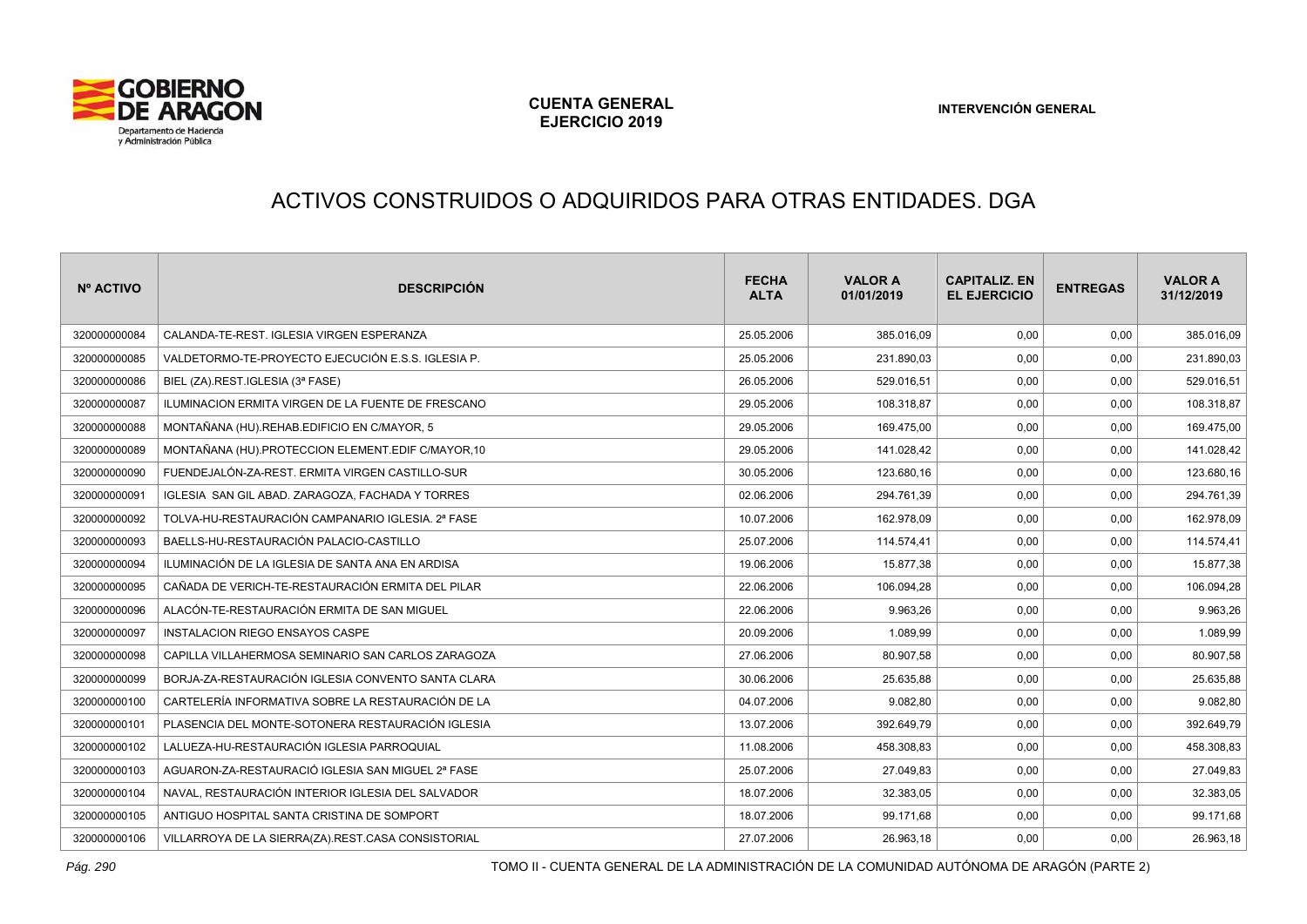

# ACTIVOS CONSTRUIDOS O ADQUIRIDOS PARA OTRAS ENTIDADES. DGA

| Nº ACTIVO    | <b>DESCRIPCIÓN</b>                                 | <b>FECHA</b><br><b>ALTA</b> | <b>VALOR A</b><br>01/01/2019 | <b>CAPITALIZ, EN</b><br><b>EL EJERCICIO</b> | <b>ENTREGAS</b> | <b>VALOR A</b><br>31/12/2019 |
|--------------|----------------------------------------------------|-----------------------------|------------------------------|---------------------------------------------|-----------------|------------------------------|
| 320000000110 | BENABARRE (HU).RESTAURACION III FASE DEL CASTILLO  | 28.07.2006                  | 334.091,25                   | 0,00                                        | 0,00            | 334.091,25                   |
| 320000000111 | PROY. REPOS.SERV. HUERTA VIEJA H.144/06            | 14.09.2006                  | 146.941,21                   | 0,00                                        | 0,00            | 146.941,21                   |
| 320000000112 | AINZON-ZA-RESTAURACION IGLESIA PIEDAD 3ª FASE      | 22.08.2006                  | 241.509,12                   | 0,00                                        | 0,00            | 241.509,12                   |
| 320000000113 | FISCAL-HU-RESTAURACIÓN TORRE IGLESIA JESÚS         | 22.08.2006                  | 256.815,22                   | 0,00                                        | 0,00            | 256.815,22                   |
| 320000000114 | LAS PARRAS DE MARTÍN-UTRILLAS-RESTAUR. IGLESIA PAR | 28.08.2006                  | 24.945,46                    | 0,00                                        | 0,00            | 24.945,46                    |
| 320000000115 | BALLOBAR-HU-RESTAURACIÓN IGLESIA Nª Sª ASUNCIÓN    | 28.08.2006                  | 316.427,22                   | 0,00                                        | 0,00            | 316.427,22                   |
| 320000000116 | OBRAS DE ILUMINACIÓN EXTERIOR DE LA IGLESIA DE SAN | 29.08.2006                  | 16.192,42                    | 0,00                                        | 0,00            | 16.192,42                    |
| 320000000117 | AGUAVIVA (TE).REST.INTERIORES IGLESIA SAN LORENZO  | 08.09.2006                  | 49.443,38                    | 0,00                                        | 0,00            | 49.443,38                    |
| 320000000118 | ERMITA DE SANTA ENGRACIA                           | 12.09.2006                  | 29.000,00                    | 0,00                                        | 0,00            | 29.000,00                    |
| 320000000119 | TERUEL-RESTAURACIÓN IGLESIA DE SAN MARTIN-MUSEO    | 15.09.2006                  | 796.112.81                   | 0.00                                        | 0,00            | 796.112,81                   |
| 320000000124 | PROY.TRANSFORMACION REGADIO ARA H.145/06           | 18.09.2006                  | 707.389,63                   | 0,00                                        | 0,00            | 707.389,63                   |
| 320000000125 | PROY.EJECUCION S.XIII Y XIV Z.189/06               | 18.09.2006                  | 160.646,26                   | 0,00                                        | 0,00            | 160.646,26                   |
| 320000000126 | CAPILLA Y CRIPTAS LASTANOSA CATEDRAL DE HUESCA     | 19.09.2006                  | 369.087,30                   | 0,00                                        | 0,00            | 369.087,30                   |
| 320000000127 | RED TUBERIAS Z. CANAL CALANDA- ALCAÑIZ1º PARTE     | 21.09.2006                  | 10.918.226,59                | 0,00                                        | 0,00            | 10.918.226,59                |
| 320000000128 | OBRAS DE ILUMINACIÓN DE LA IGLESIA DE SAN MIGUEL   | 26.09.2006                  | 8.943,88                     | 0,00                                        | 0,00            | 8.943,88                     |
| 320000000129 | EJECUCION PZO DE AGUAS SUBTERRANEAS POZONDON       | 26.09.2006                  | 14.112,29                    | 0,00                                        | 0,00            | 14.112,29                    |
| 320000000130 | OBRAS DE ILUMINACIÓN DE LA IGLESIA PARROQUIAL DE   | 16.11.2006                  | 29.204.52                    | 0.00                                        | 0,00            | 29.204,52                    |
| 320000000131 | OBRAS DE ILUMINACIÓN DE LA IGLESIA PARROQUIAL DE   | 30.11.2006                  | 16.693,91                    | 0,00                                        | 0,00            | 16.693,91                    |
| 320000000132 | OBRAS DE ILUMINACIÓN DE LA IGLESIA PARROQUIAL DE   | 28.09.2006                  | 13.642,04                    | 0,00                                        | 0,00            | 13.642,04                    |
| 320000000133 | 2 PINTURAS V ICENTE BERDUSAN DE HUESCA             | 03.10.2006                  | 6.212,00                     | 0,00                                        | 0,00            | 6.212,00                     |
| 320000000134 | LA CARTUJA BAJA (Zª) IGLESIA NTRA. SRA. CONCEPCIÓ  | 04.10.2006                  | 2.891,36                     | 0,00                                        | 0,00            | 2.891,36                     |
| 320000000135 | VILLANUEVA DE GÁLLEGO (ZA) REST. TORRE MUDÉJAR     | 05.10.2006                  | 77.274,51                    | 0,00                                        | 0,00            | 77.274,51                    |
| 320000000136 | RESTAURACION SARGA EL CALVARIO IGLESIA ALFAJARIN   | 17.11.2006                  | 8.071,45                     | 0,00                                        | 0,00            | 8.071,45                     |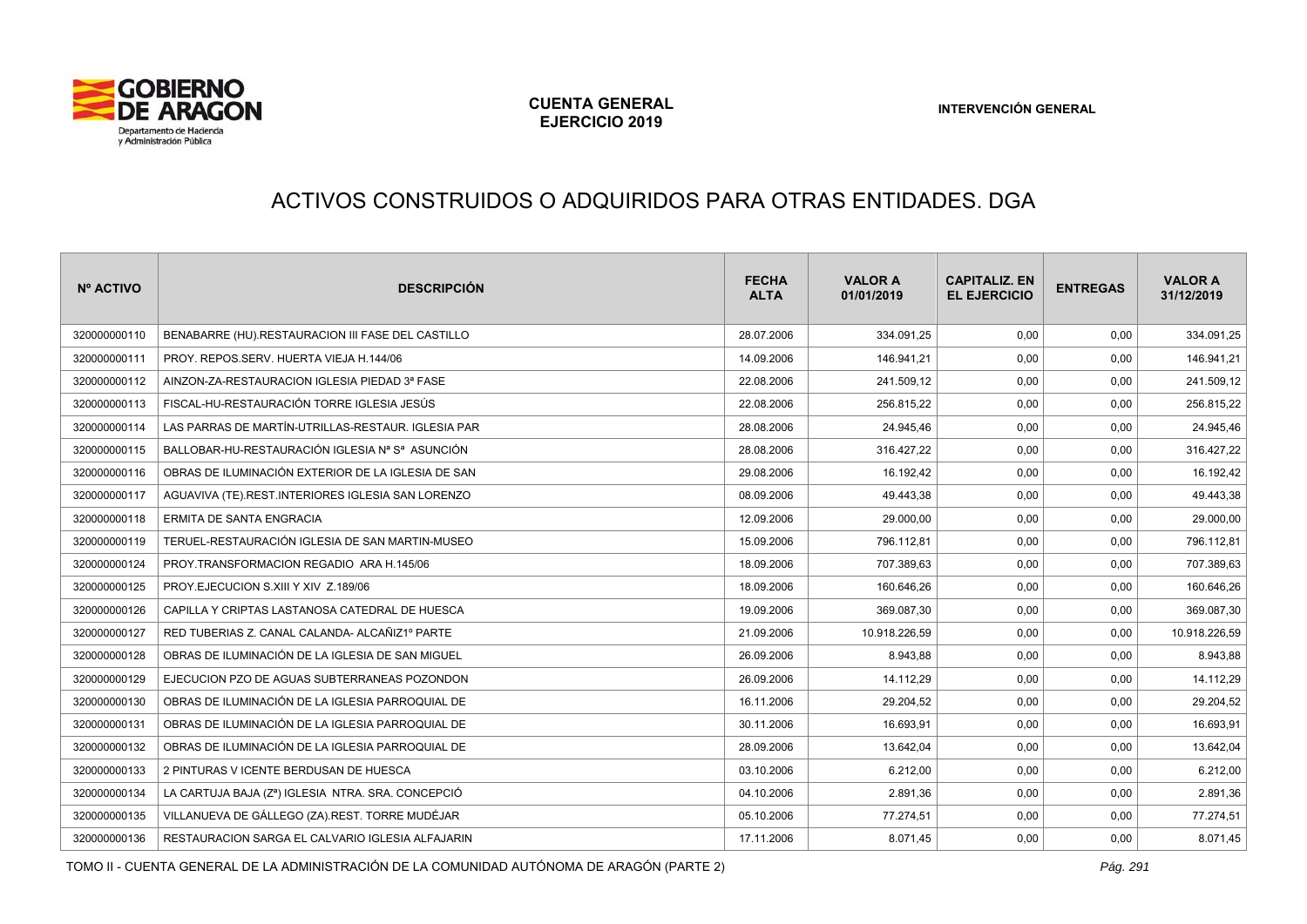

# ACTIVOS CONSTRUIDOS O ADQUIRIDOS PARA OTRAS ENTIDADES. DGA

| Nº ACTIVO    | <b>DESCRIPCIÓN</b>                                          | <b>FECHA</b><br><b>ALTA</b> | <b>VALOR A</b><br>01/01/2019 | <b>CAPITALIZ, EN</b><br><b>EL EJERCICIO</b> | <b>ENTREGAS</b> | <b>VALOR A</b><br>31/12/2019 |
|--------------|-------------------------------------------------------------|-----------------------------|------------------------------|---------------------------------------------|-----------------|------------------------------|
| 320000000137 | RESTAURACION CAPILLA SANTA ANA CATEDRAL JACA                | 25.10.2006                  | 227.908,42                   | 0,00                                        | 0,00            | 227.908,42                   |
| 320000000139 | TAMARITE DE LITERA-REHABIL. TORRE STA. Mª LA MAYOR          | 19.10.2006                  | 1.334.494,15                 | 0,00                                        | 0,00            | 1.334.494,15                 |
| 320000000140 | MONTANUY (HU). IGLESIA PARROQUIAL DE CASTARNÉ               | 25.10.2006                  | 278.902,81                   | 0,00                                        | 0,00            | 278.902,81                   |
| 320000000141 | LANAJA (HU).REST.IGLESIA PARROQUIAL N.Sª ASUNCION           | 25.10.2006                  | 1.052.074,77                 | 0,00                                        | 0,00            | 1.052.074,77                 |
| 320000000142 | OBRAS DE ACONDICIONAMIENTO Y RESTAURACIÓN DE LA             | 26.10.2006                  | 51.316.14                    | 0,00                                        | 0,00            | 51.316,14                    |
| 320000000143 | TORRELLAS (ZA).CASA CONSISTORIAL                            | 31.10.2006                  | 798.944,66                   | 0,00                                        | 0,00            | 798.944,66                   |
| 320000000144 | 2 LIENZOS DE VICENTE BERDUSAN                               | 03.11.2006                  | 25.536,61                    | 0,00                                        | 0,00            | 25.536,61                    |
| 320000000145 | ADAHUESCA(HU).RESTAURACIÓN IGLESIA SAN PEDRO                | 08.11.2006                  | 338.581,66                   | 0,00                                        | 0,00            | 338.581,66                   |
| 320000000146 | OBRAS DE ILUMINACIÓN DE LA IGLESIA DE SAN MIGUEL            | 15.11.2006                  | 29.928,00                    | 0,00                                        | 0,00            | 29.928,00                    |
| 320000000147 | VILLAR DEL COBO-TE-RESTAURACIÓN IGLESIA PARROQUIAL          | 17.11.2006                  | 78.213,39                    | 0,00                                        | 0,00            | 78.213,39                    |
| 320000000148 | OJOS NEGROS (TE).REST.IGLESIA PARROQUIAL N.S.PILAR          | 22.11.2006                  | 400.714,74                   | 0,00                                        | 0,00            | 400.714,74                   |
| 320000000149 | RASAL-LAS PEÑAS RIGLOS (H).REST.IGLESIA S.VICENTE           | 23.11.2006                  | 369.234,06                   | 0,00                                        | 0,00            | 369.234,06                   |
| 320000000150 | PUENTE DE MONTAÑANA-CONSOLIDACIÓN ARCO C/ IGLESIA           | 12.12.2006                  | 121.811,89                   | 0,00                                        | 0,00            | 121.811,89                   |
| 320000000152 | AZLOR-REST IGLESIA DE LAS VICTORIAS                         | 05.12.2006                  | 221.708,14                   | 0,00                                        | 0,00            | 221.708,14                   |
| 320000000153 | NACHA-BAELLS-HU-REST. IGLESIA DE SAN NICOLÁS                | 05.12.2006                  | 250.449,71                   | 0,00                                        | 0,00            | 250.449,71                   |
| 320000000154 | TORRENTE DE CINCA-HU-REST. IGLESIA STA. Mª MAGDALE          | 05.12.2006                  | 501.396,24                   | 0,00                                        | 0,00            | 501.396,24                   |
| 320000000155 | SALAS BAJAS-HU-REST. IGLESIA PARROQUIAL                     | 14.12.2006                  | 273.884.15                   | 0,00                                        | 0,00            | 273.884,15                   |
| 320000000156 | POLEÑINO (HUESCA). RESTAURACIÓN IGLESIA PARROQUIAL          | 07.12.2006                  | 291.964,50                   | 0,00                                        | 0,00            | 291.964,50                   |
| 320000000157 | LAMATA (HUESCA).REST. IGLESIA PARROQUIAL DE LAMATA          | 11.12.2006                  | 580.320,27                   | 0,00                                        | 0,00            | 580.320,27                   |
| 320000000158 | MAGALLON (ZARAGOZA) IGLESIA STA.M <sup>a</sup> DE LA HUERTA | 11.12.2006                  | 905.419,77                   | 0,00                                        | 0,00            | 905.419,77                   |
| 320000000159 | ESTUDIO HISTÓRICO-ARTÍSTICO PARQUE-JARDÍN                   | 13.12.2006                  | 3.480,00                     | 0,00                                        | 0,00            | 3.480,00                     |
| 320000000160 | PARACUELLOS DEL JILOCA-ZA-REST. IGLESIA SAN MIGUEL          | 11.12.2006                  | 103.388,42                   | 0,00                                        | 0,00            | 103.388,42                   |
| 320000000161 | SOPEIRA (HUESCA) MONASTERIO STA. MARÍA DE ALAON             | 11.12.2006                  | 42.635,22                    | 0,00                                        | 0,00            | 42.635,22                    |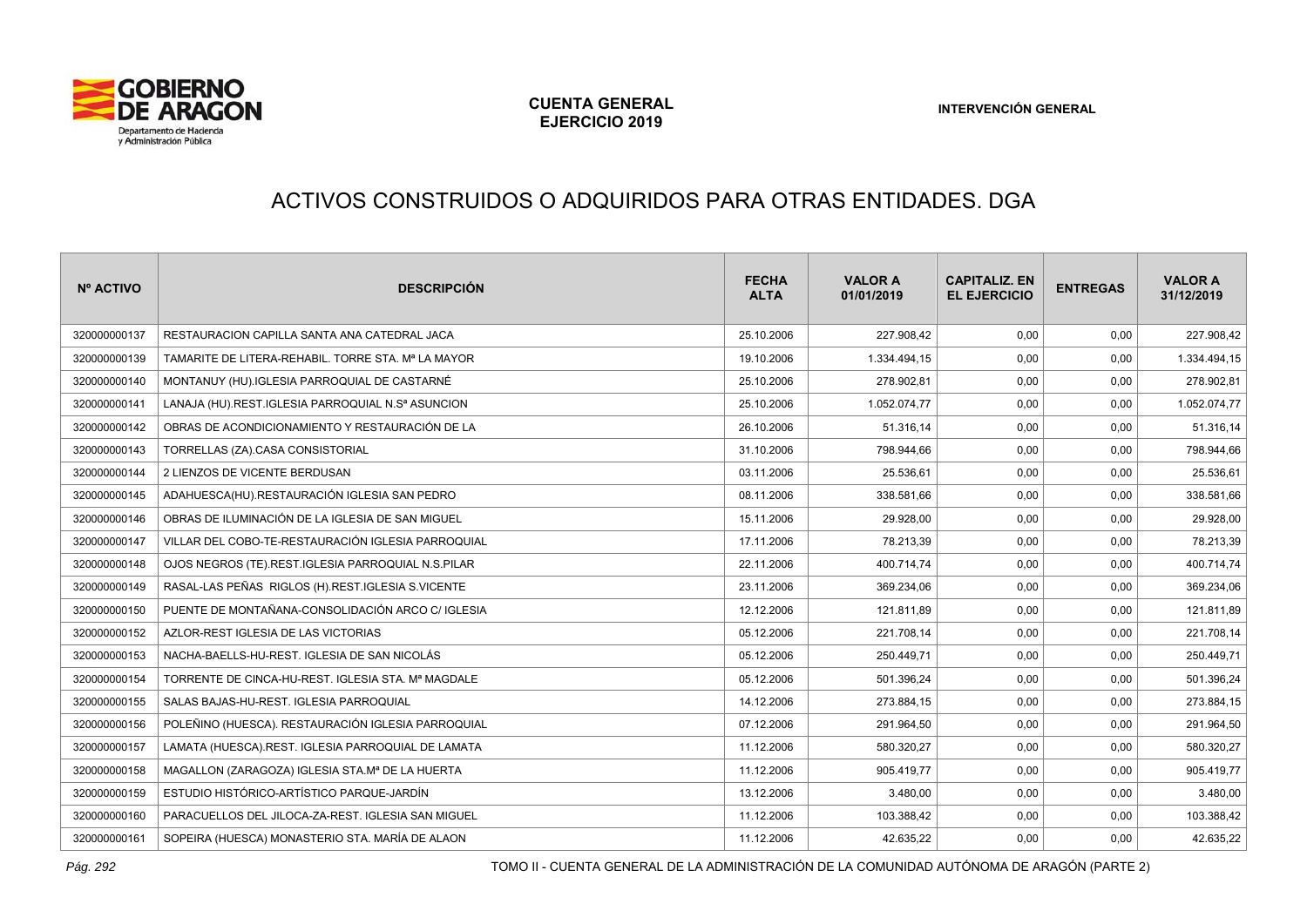

#### ACTIVOS CONSTRUIDOS O ADQUIRIDOS PARA OTRAS ENTIDADES. DGA

| Nº ACTIVO    | <b>DESCRIPCIÓN</b>                                 | <b>FECHA</b><br><b>ALTA</b> | <b>VALOR A</b><br>01/01/2019 | <b>CAPITALIZ, EN</b><br><b>EL EJERCICIO</b> | <b>ENTREGAS</b> | <b>VALOR A</b><br>31/12/2019 |
|--------------|----------------------------------------------------|-----------------------------|------------------------------|---------------------------------------------|-----------------|------------------------------|
| 320000000162 | FACHADA MUDEJAR LA SEO PARROQUIETA RESTAURACION    | 12.12.2006                  | 28.133.50                    | 0.00                                        | 0.00            | 28.133,50                    |
| 320000000164 | OBRAS DE ACONDICIONAMIENTO DEL ENTORNO DE LA       | 12.12.2006                  | 29.928,00                    | 0,00                                        | 0,00            | 29.928,00                    |
| 320000000165 | SEÑALIZACIÓN TURÍSTICA DEL SANTUARIO DE            | 14.12.2006                  | 11.738.35                    | 0,00                                        | 0,00            | 11.738,35                    |
| 320000000166 | RETABLO MAYOR NAVARRETE DEL RIO                    | 14.12.2006                  | 28.028,69                    | 7.139,00                                    | 0,00            | 35.167,69                    |
| 320000000167 | RESTAURACION ORGANO PARROQUIAL VILLARQUEMADO       | 15.12.2006                  | 190.076,93                   | 0,00                                        | 0,00            | 190.076,93                   |
| 320000000168 | PINA D EBRO (Z).REHAB.CLAUSTRO Y CONVENTO S.FRANCI | 20.12.2006                  | 922.375,16                   | 0,00                                        | 0,00            | 922.375,16                   |
| 320000000169 | RETABLO DE DE SAN JULIAN                           | 20.12.2006                  | 7.725,00                     | 0,00                                        | 0,00            | 7.725,00                     |
| 320000000170 | URREA DE GAÉN-TE-REST. IGLESIA PARROQUIAL          | 21.12.2006                  | 469.906,50                   | 0,00                                        | 0,00            | 469.906,50                   |
| 320000000171 | VACIADO EMBALSE DE VALCABRERA. H.165/06            | 21.12.2006                  | 164.952,92                   | 0,00                                        | 0,00            | 164.952,92                   |
| 320000000172 | RETABLOS DE LAS IGLESIAS DE TOBED Y MALUENDA       | 22.12.2006                  | 185.000,00                   | 0,00                                        | 0,00            | 185.000,00                   |
| 320000000173 | IGLESIAS ALMUDEVAR, MAS DE LAS MATAS Y CATEDRAL DE | 22.12.2006                  | 566.676,86                   | 0,00                                        | 0,00            | 566.676,86                   |
| 320000000174 | ALCAMPELL-HU-REST. IGLESIA DE STA. MARGARITA       | 22.12.2006                  | 189.292,98                   | 0,00                                        | 0.00            | 189.292,98                   |
| 320000000175 | MONTALBAN- IGLESIA DE SANTIAGO                     | 20.12.2006                  | 1.525.499,62                 | 0,00                                        | 0,00            | 1.525.499,62                 |
| 320000000176 | IGLESIA DE SANTA MARÍA DEL ROMERAL                 | 27.12.2006                  | 8.526,00                     | 0,00                                        | 0,00            | 8.526,00                     |
| 320000000177 | IGLESIA DE SAN PEDRO EL VIEJO. HUESCA              | 28.12.2006                  | 1.089.959,85                 | 39.156,34                                   | 0,00            | 1.129.116,19                 |
| 320000000178 | BELVER DE CINCA (HU).RESTAURAC.IGLESIA PARROQUIAL  | 28.12.2006                  | 239.142,24                   | 0,00                                        | 0,00            | 239.142,24                   |
| 320000000179 | SIESO-CASBAS-HU-RESTAUR. IGLESIA SAN MARTIN        | 28.12.2006                  | 328.567,91                   | 0,00                                        | 0,00            | 328.567,91                   |
| 320000000180 | PUENTE D MONTAÑANA(H).REH.CAMINO ACCESO TORRE ERAS | 29.12.2006                  | 279.710,34                   | 0,00                                        | 0,00            | 279.710,34                   |
| 320000000181 | VALDERROBRES, IGLESIA DE SANTA MARÍA, RESTAURACIÓN | 31.12.2006                  | 754.460,51                   | 0,00                                        | 0,00            | 754.460,51                   |
| 320000000182 | ALGAYÓN-TAMARITE D LITERA (HU).IGLESIA DE ALGAYÓN  | 31.12.2006                  | 488.623,30                   | 0,00                                        | 0,00            | 488.623,30                   |
| 320000000184 | HUERTA DE VERO(HU).REST.IGLESIA STA.MARIA D DULCIS | 15.06.2007                  | 108.630,21                   | 0,00                                        | 0,00            | 108.630,21                   |
| 320000000185 | LASCELLAS-PONZANO(HU).REST.TORRE IGLESIA PARROQ.   | 13.09.2007                  | 122.612,43                   | 0,00                                        | 0,00            | 122.612,43                   |
| 320000000186 | NUENO-PARQUE GUARA REHABILITACIÓN ERMITA           | 05.11.2009                  | 243.513.49                   | 0,00                                        | 0.00            | 243.513,49                   |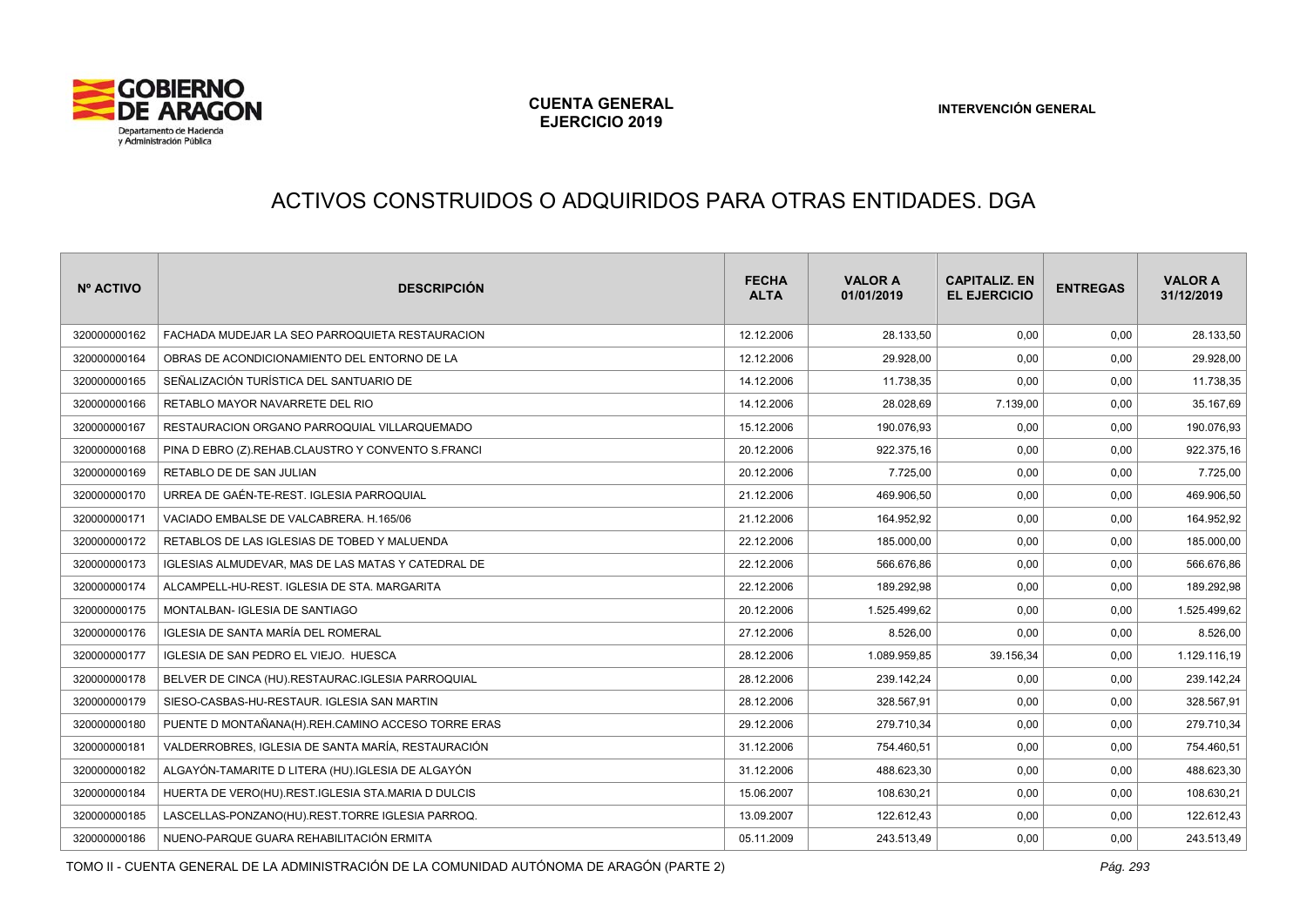

# ACTIVOS CONSTRUIDOS O ADQUIRIDOS PARA OTRAS ENTIDADES. DGA

| Nº ACTIVO    | <b>DESCRIPCIÓN</b>                                 | <b>FECHA</b><br><b>ALTA</b> | <b>VALOR A</b><br>01/01/2019 | <b>CAPITALIZ. EN</b><br><b>EL EJERCICIO</b> | <b>ENTREGAS</b> | <b>VALOR A</b><br>31/12/2019 |
|--------------|----------------------------------------------------|-----------------------------|------------------------------|---------------------------------------------|-----------------|------------------------------|
| 320000000187 | PIRACÉS-HU-RESTAURACIÓN ERMITA VIRGEN DE LA CORONA | 19.06.2007                  | 134.292,35                   | 0.00                                        | 0,00            | 134.292,35                   |
| 320000000188 | ANENTO-ZA-RESTAURACIÓN IGLESIA                     | 12.02.2007                  | 178.361,26                   | 0,00                                        | 0,00            | 178.361,26                   |
| 320000000189 | BURETA-ZA-RESTAURACIÓN IGLESIA 2ª FASE             | 31.01.2007                  | 165.399.30                   | 0,00                                        | 0.00            | 165.399,30                   |
| 320000000190 | MAZALEÓN-TE-RESTAURACIÓN IGLESIA PARROQUIAL        | 16.02.2007                  | 733.025,40                   | 0,00                                        | 0,00            | 733.025,40                   |
| 320000000191 | TORREVELILLA (TE).RESTAURACION CASA DE LA VILLA    | 22.02.2007                  | 20.282,59                    | 0,00                                        | 0,00            | 20.282,59                    |
| 320000000192 | ALBARRACÍN-TE-RESTAUR, CUBIERTAS CONVENTO S. BRUNO | 22.02.2007                  | 328.807,15                   | 0,00                                        | 0,00            | 328.807,15                   |
| 320000000194 | PALOMAR DE ARROYOS-TE-REST. ERMITA SAN SALVADOR    | 07.03.2007                  | 240.778,67                   | 0,00                                        | 0,00            | 240.778,67                   |
| 320000000195 | OBRAS DE ILUMINACIÓN DE LA IGLESIA PARROQUIAL DE   | 22.05.2007                  | 12.017,81                    | 0,00                                        | 0,00            | 12.017,81                    |
| 320000000196 | ZARAGOZA. SANTA MARÍA MAGDALENA. RESTAURACIÓN EXT  | 27.03.2007                  | 1.170.262,30                 | 0,00                                        | 0,00            | 1.170.262,30                 |
| 320000000197 | MEGAFONÍA AMPLIFICADORES                           | 27.03.2007                  | 1.614,72                     | 0,00                                        | 0,00            | 1.614,72                     |
| 320000000199 | VILLANUEVA DEL REBOLLAR-TE-RESTAURACIÓN IGLESIA    | 27.09.2007                  | 444.520,31                   | 0,00                                        | 0,00            | 444.520,31                   |
| 320000000201 | BAÑÓN-TE-RESTAURACIÓN IGLESIA DE SAN JUAN          | 10.09.2007                  | 696.089,35                   | 0,00                                        | 0,00            | 696.089,35                   |
| 320000000202 | RED DE DISTRIBUCION VALCABRERA -PEÑALBA H-070003   | 17.05.2007                  | 165.996,09                   | 0,00                                        | 0,00            | 165.996,09                   |
| 320000000203 | OBRAS DE ACONDICIONAMIENTO DEL ENTORNO DE LA       | 27.07.2007                  | 28.768,95                    | 0,00                                        | 0,00            | 28.768,95                    |
| 320000000204 | JASA-HU-RESTAURACION IGLESIA PARROQUIAL DE JASA    | 22.05.2007                  | 189.708,62                   | 0,00                                        | 0,00            | 189.708,62                   |
| 320000000205 | BLECUA Y TORRES-HU-REST, TORREÓN ERMITA STA, ANA   | 04.07.2007                  | 336.183,25                   | 0,00                                        | 0,00            | 336.183,25                   |
| 320000000206 | INCLUSION PARCELAS S.XXXIV Z.R. CINCA H.160/06.    | 20.06.2007                  | 13.494,62                    | 0,00                                        | 0,00            | 13.494,62                    |
| 320000000207 | TOBED-INSTALACION MUSEO PARROQUIAL                 | 27.06.2007                  | 33.763,51                    | 0,00                                        | 0,00            | 33.763,51                    |
| 320000000208 | ARANDA DE MONCAYO-ZA-PROYECTO RESTAURAC. IGLESIA   | 19.07.2007                  | 278.599,07                   | 0,00                                        | 0,00            | 278.599,07                   |
| 320000000209 | ENTORNO FUENTE MONUMENTAL DE MANZANERA (TERUEL)    | 05.06.2008                  | 1.020,80                     | 0,00                                        | 0,00            | 1.020,80                     |
| 320000000210 | LA PUEBLA DE FANTOVA, GRAUS (HUESCA) IGLESIA PARRO | 18.07.2007                  | 456.586,93                   | 0,00                                        | 0,00            | 456.586,93                   |
| 320000000211 | ILUMINACIÓN IGLESIA CHODES                         | 23.07.2007                  | 17.801,81                    | 0,00                                        | 0,00            | 17.801,81                    |
| 320000000212 | IGLESIA DE LINARES DE MORA                         | 26.07.2007                  | 136.628,30                   | 0.00                                        | 0.00            | 136.628,30                   |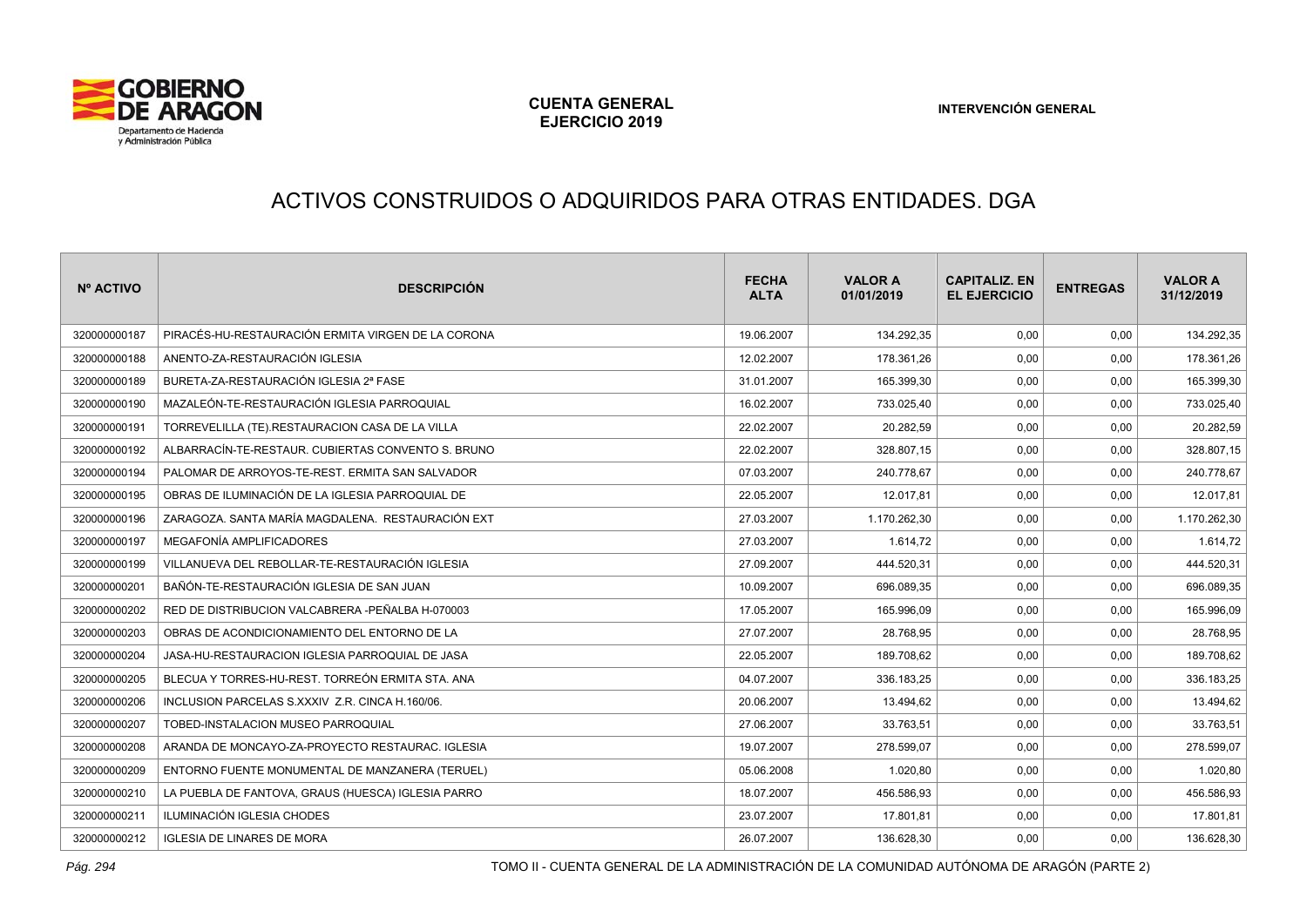

# ACTIVOS CONSTRUIDOS O ADQUIRIDOS PARA OTRAS ENTIDADES. DGA

| Nº ACTIVO    | <b>DESCRIPCIÓN</b>                                 | <b>FECHA</b><br><b>ALTA</b> | <b>VALOR A</b><br>01/01/2019 | <b>CAPITALIZ. EN</b><br><b>EL EJERCICIO</b> | <b>ENTREGAS</b> | <b>VALOR A</b><br>31/12/2019 |
|--------------|----------------------------------------------------|-----------------------------|------------------------------|---------------------------------------------|-----------------|------------------------------|
| 320000000213 | CERVERA CAÑADA - IGLESIA PARROQUIAL                | 09.08.2007                  | 14.922,49                    | 0,00                                        | 0,00            | 14.922,49                    |
| 320000000214 | LINAS DE BROTO IGLESIA DE SAN MIGUEL               | 29.08.2007                  | 226.547,78                   | 0,00                                        | 0,00            | 226.547,78                   |
| 320000000215 | TOLVA, TORRE DE LUZÁS                              | 23.08.2007                  | 460.502,90                   | 0,00                                        | 0,00            | 460.502,90                   |
| 320000000216 | ALBALATE DE CINCA-HU-RESTAURACIÓN IGLESIA PARROQ.  | 22.02.2008                  | 265.247,51                   | 0,00                                        | 0,00            | 265.247,51                   |
| 320000000217 | BROTO-RESTAURACIÓN IGLESIA DE SAN PEDRO            | 26.11.2007                  | 388.031,16                   | 0,00                                        | 0,00            | 388.031,16                   |
| 320000000218 | EL POZO DE EL CASTELLAR (TERUEL). YACIM. ICNITAS   | 21.09.2007                  | 27.083,16                    | 0,00                                        | 0,00            | 27.083,16                    |
| 320000000219 | REST.IGLESIA S. MARTIN EN CREGENZAN-BARBASTRO (HU) | 02.10.2007                  | 435.381,36                   | 0,00                                        | 0,00            | 435.381,36                   |
| 320000000220 | ERMITA VIRGEN DE LA FUENTE DE PEÑARROYA DE T.      | 17.10.2007                  | 11.689,90                    | 0,00                                        | 0,00            | 11.689,90                    |
| 320000000221 | BONANSA-HU-PROYECTO RESTAURACIÓN ERMITA SAN ROQUE  | 19.10.2007                  | 111.753,48                   | 0,00                                        | 0,00            | 111.753,48                   |
| 320000000222 | ACCESO ERMITA Y FUERTE SANTA ELENA (BIESCAS)       | 19.10.2007                  | 29.993,46                    | 0,00                                        | 0,00            | 29.993,46                    |
| 320000000223 | NUÉVALOS-ZA-PE RESTAURACIÓN IGLESIA S. JULIÁN Y BA | 19.10.2007                  | 559.209,77                   | 0,00                                        | 0,00            | 559.209,77                   |
| 320000000224 | LALUENGA-HU-PE RESTAURACIÓN IGLESIA                | 21.12.2007                  | 29.420,67                    | 0,00                                        | 0,00            | 29.420,67                    |
| 320000000225 | BINÉFAR-HU-PROYECTO BÓVEDAS S. PEDRO APÓSTOL       | 26.11.2008                  | 28.698,69                    | 0,00                                        | 0,00            | 28.698,69                    |
| 320000000226 | EL RUN-PEÑAS DE RIGLOS-HU-RESTAUR. ERMITA GRACIA   | 19.11.2007                  | 65.888,61                    | 0,00                                        | 0,00            | 65.888,61                    |
| 320000000227 | TORRALBA DE ARAGÓN-HU-RESTAUR. IGLESIA D SAN PEDRO | 27.11.2007                  | 479.348,33                   | 0,00                                        | 0,00            | 479.348,33                   |
| 320000000228 | SALVATIERRA ESCA-ERMITA STA. MARÍA DE FUENDRÍA     | 04.12.2007                  | 25.390,57                    | 0,00                                        | 0,00            | 25.390,57                    |
| 320000000229 | IGLESIA DE SANTA LUCÍA EN AZARA (HUESCA)           | 05.12.2007                  | 9.590.06                     | 0,00                                        | 0,00            | 9.590,06                     |
| 320000000230 | IGLESIA DE SANTA MARÍA DE CHALAMERA                | 05.12.2007                  | 131.299,52                   | 0,00                                        | 0,00            | 131.299,52                   |
| 320000000231 | MONAST. STOS. JUSTO Y PASTOR, URMELLA, BISAURRI (H | 10.12.2007                  | 28.815,79                    | 0,00                                        | 0,00            | 28.815,79                    |
| 320000000232 | ALAGON-RESTAURACION IGLESIA SAN PEDRO APOSTOL      | 10.12.2007                  | 9.800,00                     | 0,00                                        | 0,00            | 9.800,00                     |
| 320000000233 | CAMINO DE SANTIAGO                                 | 10.12.2007                  | 2.695.381,96                 | 0,00                                        | 0,00            | 2.695.381,96                 |
| 320000000234 | CONVENTO DOMINICO DE GOTOR                         | 12.12.2007                  | 333.750,04                   | 0,00                                        | 0,00            | 333.750,04                   |
| 320000000235 | SALILLAS DE JALÓN-HU-RESTAUR. IGLESIA SANTA ANA    | 13.12.2007                  | 13.422,14                    | 0,00                                        | 0,00            | 13.422,14                    |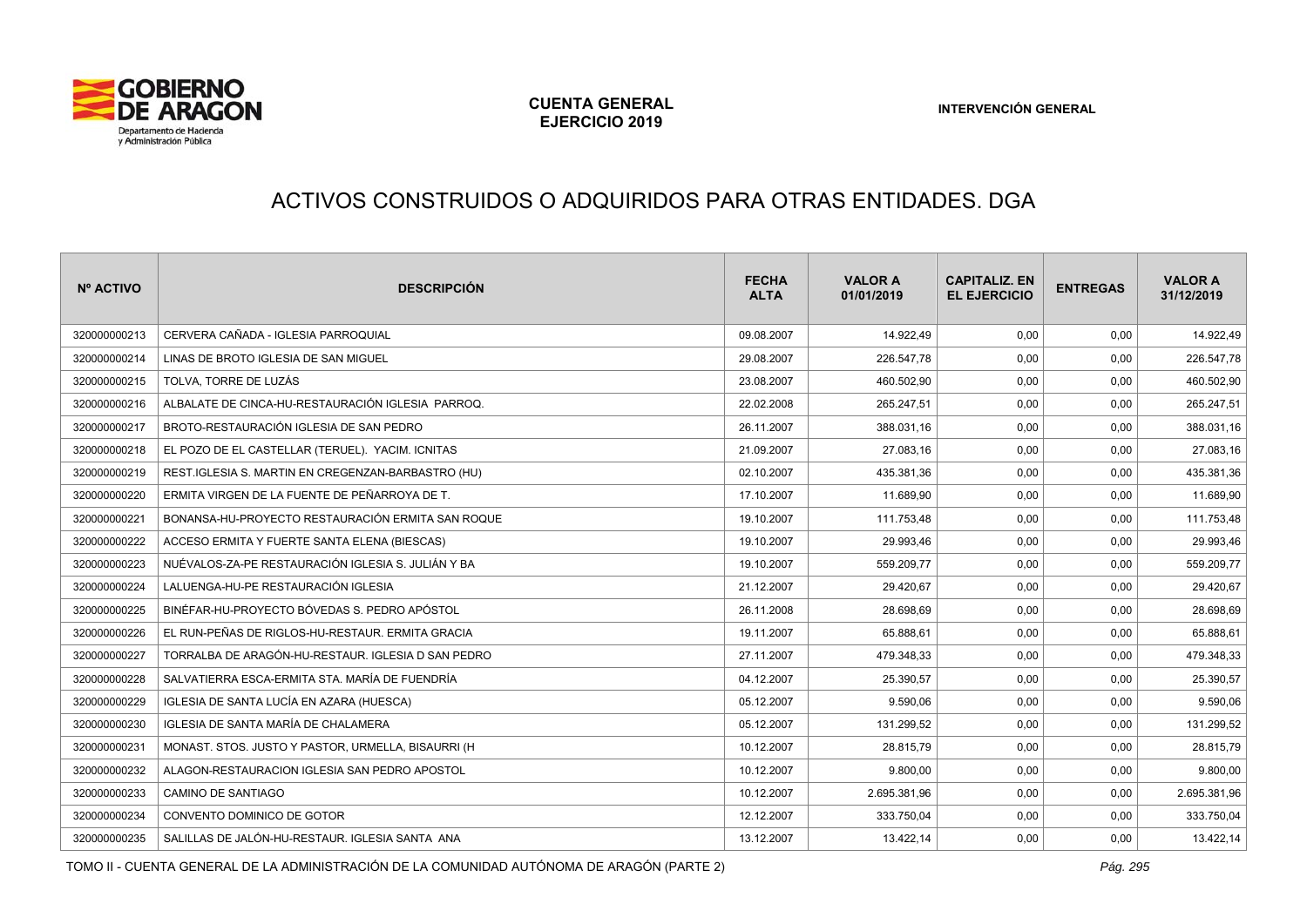

# ACTIVOS CONSTRUIDOS O ADQUIRIDOS PARA OTRAS ENTIDADES. DGA

| Nº ACTIVO    | <b>DESCRIPCIÓN</b>                                | <b>FECHA</b><br><b>ALTA</b> | <b>VALOR A</b><br>01/01/2019 | <b>CAPITALIZ. EN</b><br><b>EL EJERCICIO</b> | <b>ENTREGAS</b> | <b>VALOR A</b><br>31/12/2019 |
|--------------|---------------------------------------------------|-----------------------------|------------------------------|---------------------------------------------|-----------------|------------------------------|
| 320000000236 | COLEGIATA DE SANTA MARÍA DE BOLEA                 | 13.12.2007                  | 3.817.42                     | 0,00                                        | 0,00            | 3.817,42                     |
| 320000000237 | ERMITA DE SAN BARTOLOMÉ EN BERGUA                 | 14.12.2007                  | 11.800,00                    | 0,00                                        | 0,00            | 11.800,00                    |
| 320000000238 | IGLESIA DE S. PEDRO APÓSTOL (VILLARROYA DE LA S.) | 17.12.2007                  | 15.178.03                    | 0,00                                        | 0,00            | 15.178,03                    |
| 320000000239 | IGLESIA DE SANTA MARÍA DE SÁDABA                  | 17.12.2007                  | 69.701,48                    | 0,00                                        | 0,00            | 69.701,48                    |
| 320000000240 | OBRAS DE ACONDICIONAMIENTO DEL ENTORNO DE LA      | 17.12.2007                  | 29.174,46                    | 0,00                                        | 0,00            | 29.174,46                    |
| 320000000241 | BAELLS-RETABLO MAYOR IGLESIA P.                   | 26.12.2007                  | 46.424,73                    | 0,00                                        | 0,00            | 46.424,73                    |
| 320000000242 | CATEDRAL DE HUESCA                                | 19.12.2007                  | 39.710,89                    | 0,00                                        | 0,00            | 39.710,89                    |
| 320000000243 | IGLESIA DE EL SALVADOR. EJEA DE LOS CABALLEROS    | 20.12.2007                  | 391.799,00                   | 0,00                                        | 0,00            | 391.799,00                   |
| 320000000244 | ERMITA DE SAN CLEMENTE DE MOYUELA                 | 20.12.2007                  | 19.000,00                    | 0,00                                        | 0,00            | 19.000,00                    |
| 320000000245 | PALACIO DUQUES VILLAHERMOSA EN PEDROLA            | 20.12.2007                  | 8.778.43                     | 0,00                                        | 0,00            | 8.778,43                     |
| 320000000246 | IGLESIA STAS. JUSTA Y RUFINA DE MALUENDA          | 21.12.2007                  | 56.590,38                    | 0,00                                        | 0,00            | 56.590,38                    |
| 320000000247 | <b>JACA-CATEDRAL</b>                              | 26.12.2007                  | 80.888,59                    | 0,00                                        | 0,00            | 80.888,59                    |
| 320000000248 | ALBARRACIN- ORGANO DE LA CATEDRAL                 | 26.12.2007                  | 24.400,00                    | 0,00                                        | 0,00            | 24.400,00                    |
| 320000000249 | BORJA-REST IGLESIA CONVENTO INMACULADA CONCEPCION | 26.12.2007                  | 164.274,65                   | 0,00                                        | 0,00            | 164.274,65                   |
| 320000000250 | ZARAGOZA-CONJUNTO PICTORICO CARTUJA AULA DEI      | 26.12.2007                  | 38.897,15                    | 14.525,40                                   | 0,00            | 53.422,55                    |
| 320000000251 | <b>IGLESIA PARROQUIAL DE ALMAZORRE</b>            | 28.12.2007                  | 229.876,92                   | 0,00                                        | 0,00            | 229.876,92                   |
| 320000000252 | OSSO DE CINCA-ALMUDÁFAR-HU-REST.Nª Sª DEL PILAR   | 17.01.2008                  | 3.589,36                     | 0,00                                        | 0,00            | 3.589,36                     |
| 320000000253 | LAGATA-ZA-RESTAURACIÓN IGLESIA PARROQUIAL LAGATA  | 19.06.2009                  | 196.096,00                   | 0,00                                        | 0,00            | 196.096,00                   |
| 320000000254 | ESPLÚS-HU-RESTAURACIÓN IGLESIA VIEJA Y TORRE      | 04.02.2008                  | 286.192,55                   | 0,00                                        | 0,00            | 286.192,55                   |
| 320000000255 | LECIÑENA-ZA-PE SANEAMIENTO IGLESIA ASUNCIÓN       | 13.08.2008                  | 234.725,05                   | 0,00                                        | 0,00            | 234.725,05                   |
| 320000000256 | BECEITE-TE-PE-RESTAURACIÓN IGLESIA SAN BARTOLOMÉ  | 17.11.2008                  | 535.477,49                   | 0,00                                        | 0,00            | 535.477,49                   |
| 320000000257 | JABALOYAS-TE-RESTAURACIÓN ERMITA DE LOS DOLORES   | 23.10.2008                  | 198.466,36                   | 0,00                                        | 0,00            | 198.466,36                   |
| 320000000258 | MAGALLÓN-ZA-PE RESTAURACIÓN IGLESIA PARROQUIAL    | 24.09.2008                  | 269.702,61                   | 0,00                                        | 0.00            | 269.702,61                   |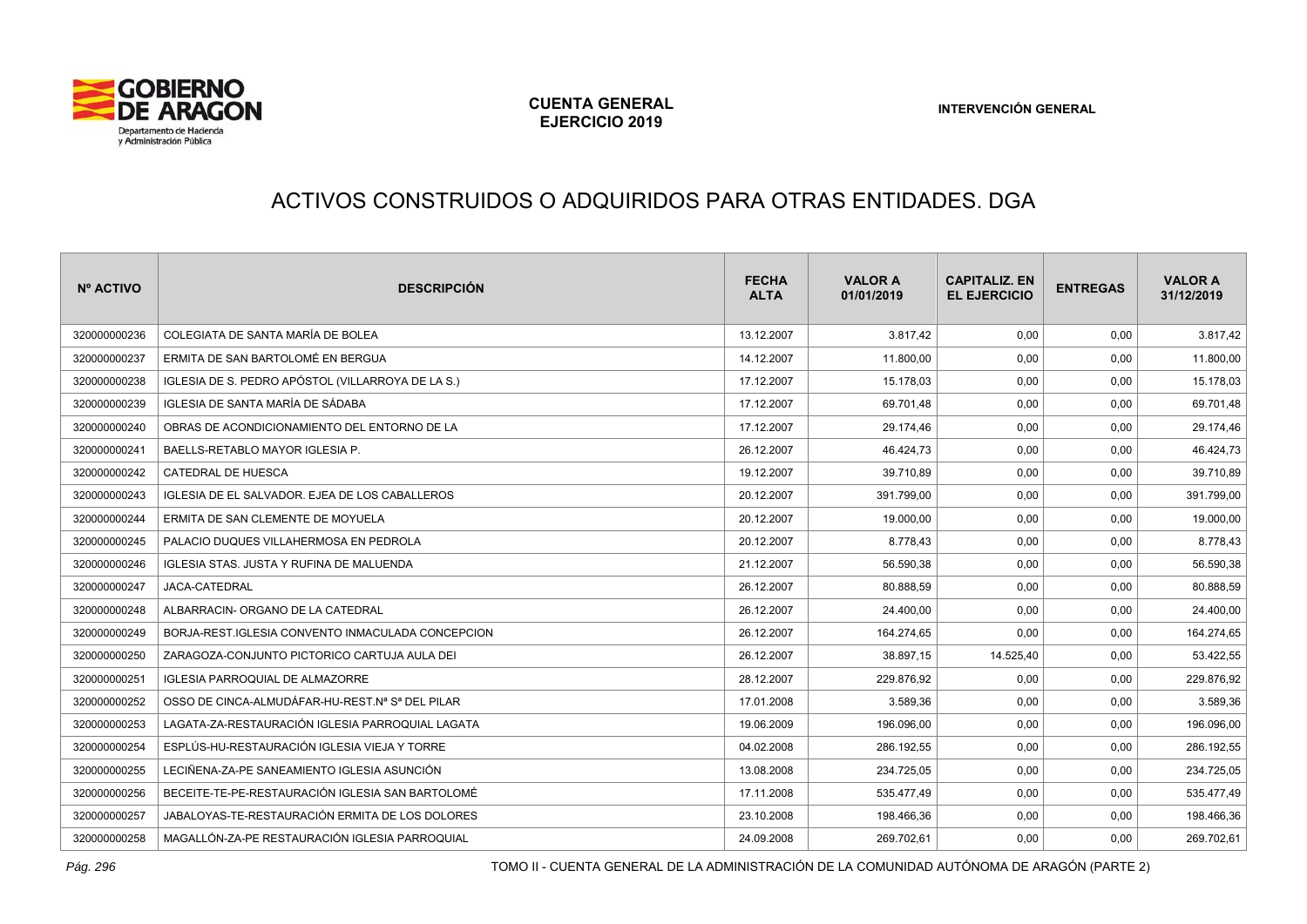

# ACTIVOS CONSTRUIDOS O ADQUIRIDOS PARA OTRAS ENTIDADES. DGA

| Nº ACTIVO    | <b>DESCRIPCIÓN</b>                                 | <b>FECHA</b><br><b>ALTA</b> | <b>VALOR A</b><br>01/01/2019 | <b>CAPITALIZ, EN</b><br><b>EL EJERCICIO</b> | <b>ENTREGAS</b> | <b>VALOR A</b><br>31/12/2019 |
|--------------|----------------------------------------------------|-----------------------------|------------------------------|---------------------------------------------|-----------------|------------------------------|
| 320000000259 | CALATAYUD-ZA-PE RESTAUR. COLEGIATA SANTO SEPULCRO  | 27.02.2008                  | 190.806,83                   | 0.00                                        | 0,00            | 190.806,83                   |
| 320000000260 | ZARAGOZA-CARTUJA AULA DEI                          | 31.03.2008                  | 0.00                         | 0,00                                        | 0,00            | 0,00                         |
| 320000000261 | ARAGÜÉS DEL PUERTO-HU-REHABIL. ENTORNO IGLESIA     | 03.12.2008                  | 93.854,37                    | 0,00                                        | 0,00            | 93.854,37                    |
| 320000000262 | RESTAURACION PUERTAS Y OTROS CASA FEDERACIONES ZAR | 10.06.2008                  | 9.913,38                     | 0,00                                        | 0,00            | 9.913,38                     |
| 320000000263 | TARAZONA-ZA-REST. IGLESIA DE LA MAGDALENA          | 19.05.2008                  | 12.290,20                    | 0,00                                        | 0,00            | 12.290,20                    |
| 320000000264 | ALFAMBRA-TE-RESTAURAC, IGLESIA PARROQUIAL          | 26.11.2008                  | 5.101,09                     | 0,00                                        | 0,00            | 5.101,09                     |
| 320000000265 | OBRAS DE REHABILITACIÓN EXTERIOR DE LA IGLESIA     | 24.06.2008                  | 29.812,00                    | 0,00                                        | 0,00            | 29.812,00                    |
| 320000000266 | OBRAS DE ILUMINACIÓN DE LA IGLESIA PARROQUIAL DE   | 14.07.2008                  | 27.711,58                    | 0,00                                        | 0,00            | 27.711,58                    |
| 320000000267 | PALACIO DUQUES DE VILLAHERMOSA, PEDROLA            | 16.07.2008                  | 159.203,65                   | 0,00                                        | 0,00            | 159.203,65                   |
| 320000000268 | IGLESIA SAN PEDRO APÓSTOL. ALAGÓN                  | 12.08.2008                  | 4.906,00                     | 0,00                                        | 0,00            | 4.906,00                     |
| 320000000269 | DOS TORRES DE MERCADER-RETABLO MAYOR IGLESIA P.    | 04.09.2008                  | 73.525.08                    | 0,00                                        | 0,00            | 73.525,08                    |
| 320000000270 | <b>IGLESIAS MUDÉJARES</b>                          | 19.09.2008                  | 12.000,00                    | 0,00                                        | 0,00            | 12.000,00                    |
| 320000000271 | CASTILLAZUELO-HU-REST. IG. S. SALVADOR             | 07.10.2008                  | 59.806,87                    | 0,00                                        | 0,00            | 59.806,87                    |
| 320000000272 | OBRAS REHABILITACIÓN FACHADAS Y CUBIERTAS DE       | 30.10.2008                  | 31.610,00                    | 0,00                                        | 0,00            | 31.610,00                    |
| 320000000273 | HUESCA-CIRUCULO OSCENSE                            | 31.10.2008                  | 24.869,55                    | 0,00                                        | 0,00            | 24.869,55                    |
| 320000000274 | LA FUEVA-HU-RESTAURACIÓN ERMITA DE LA ESPELUNGA    | 13.11.2008                  | 231.130,96                   | 0.00                                        | 0,00            | 231.130,96                   |
| 320000000275 | OBRAS DE ILUMINACIÓN TURÍSTICA DE LA TORRE DE LA   | 26.11.2008                  | 29.857,25                    | 0,00                                        | 0,00            | 29.857,25                    |
| 320000000276 | SANTA CRUZ SEROS-ERMITA SAN SALVADOR               | 27.11.2008                  | 8.200,00                     | 0,00                                        | 0,00            | 8.200,00                     |
| 320000000277 | ARGENTE-IGLESIA PARROQUIAL                         | 03.12.2008                  | 53.180,09                    | 0,00                                        | 0,00            | 53.180,09                    |
| 320000000278 | ERMITA DE SAN BARTOLOMÉ DE BERGUA                  | 02.12.2008                  | 77.116,25                    | 0,00                                        | 0,00            | 77.116,25                    |
| 320000000279 | OBRAS DE ILUMINACIÓN DE LA IGLESIA DE RÁFALES      | 04.12.2008                  | 11.952.64                    | 0.00                                        | 0,00            | 11.952,64                    |
| 320000000280 | BIENES MUEBLES DE PEQUEÑO TAMAÑO                   | 05.12.2008                  | 16.827,57                    | 0,00                                        | 0,00            | 16.827,57                    |
| 320000000281 | OBRAS DE ILUMINACIÓN Y ACONDICIONAMIENTO DEL MUSEO | 11.12.2008                  | 17.000,00                    | 0,00                                        | 0,00            | 17.000,00                    |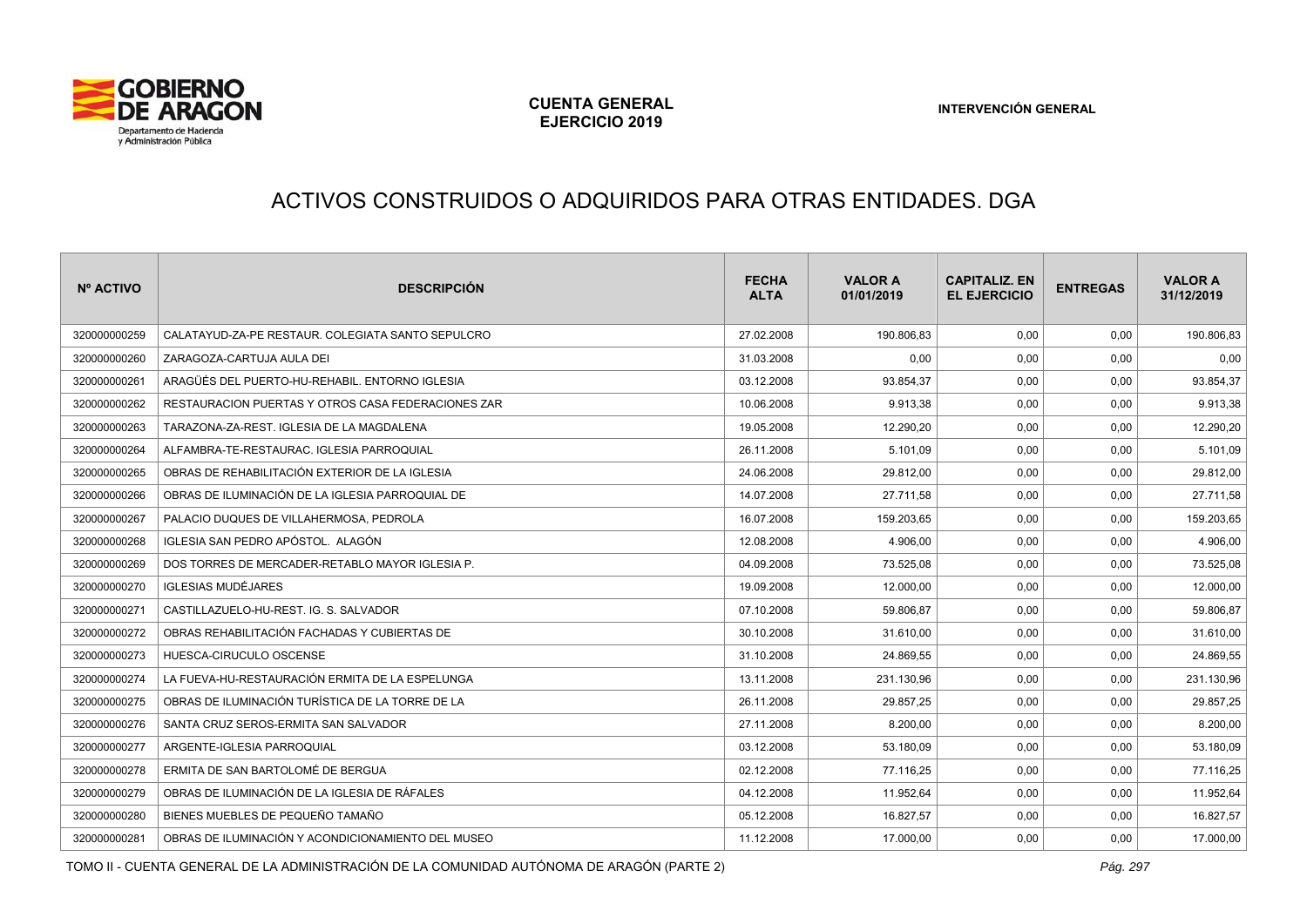

# ACTIVOS CONSTRUIDOS O ADQUIRIDOS PARA OTRAS ENTIDADES. DGA

| Nº ACTIVO    | <b>DESCRIPCIÓN</b>                                 | <b>FECHA</b><br><b>ALTA</b> | <b>VALOR A</b><br>01/01/2019 | <b>CAPITALIZ, EN</b><br><b>EL EJERCICIO</b> | <b>ENTREGAS</b> | <b>VALOR A</b><br>31/12/2019 |
|--------------|----------------------------------------------------|-----------------------------|------------------------------|---------------------------------------------|-----------------|------------------------------|
| 320000000282 | <b>IGLESIA DE LA NATIVIDAD</b>                     | 19.12.2008                  | 250.727,71                   | 0,00                                        | 0,00            | 250.727,71                   |
| 320000000283 | HOZ DE BARBASTRO-HU-PROYECTO IGLES. STA. MAGDALENA | 02.03.2010                  | 18.423,60                    | 0,00                                        | 0,00            | 18.423,60                    |
| 320000000285 | PALO-HU-PE Y ESS ERMITA SAN CLIMENT                | 28.01.2009                  | 104.229,60                   | 0,00                                        | 0,00            | 104.229,60                   |
| 320000000286 | CASBAS DE HUESCA-IGLESIA PARROQUIAL                | 25.02.2009                  | 3.088,82                     | 0,00                                        | 0,00            | 3.088,82                     |
| 320000000287 | VILLARREAL DE HUERVA-ZA-RESTAURACIÓN IGLESIA       | 02.03.2009                  | 239.165,24                   | 0,00                                        | 0,00            | 239.165,24                   |
| 320000000288 | LUPIÑÉN-ORTILLA (HU).RESTAURACION DE LA IGLESIA    | 11.03.2009                  | 14.427,36                    | 0,00                                        | 0,00            | 14.427,36                    |
| 320000000289 | EL FRAGO-ZA-REST. IGLESIA DE SAN NICOLÁS DE BARI   | 26.03.2009                  | 216.789,06                   | 0,00                                        | 0,00            | 216.789,06                   |
| 320000000290 | EPILA-ZA-PROYECTO IGLESIA STA. Mª LA MAYOR         | 13.04.2009                  | 227.911,76                   | 0,00                                        | 0,00            | 227.911,76                   |
| 320000000291 | SUMINISTRO. INSTALACIÓN Y RESTAURACIÓN DIVERSOS    | 21.04.2009                  | 20.764,00                    | 0,00                                        | 0,00            | 20.764,00                    |
| 320000000292 | REPARACION BALSA DE HUERTO H090017                 | 09.06.2010                  | 50.902,18                    | 0,00                                        | 0,00            | 50.902,18                    |
| 320000000293 | IGLESIA DE SAN SALVADOR DE GUASO                   | 20.05.2009                  | 166.322,73                   | 0,00                                        | 0,00            | 166.322,73                   |
| 320000000294 | BARBASTRO-MUSEO DIOCESANO                          | 02.06.2009                  | 206.050,56                   | 0,00                                        | 0,00            | 206.050,56                   |
| 320000000295 | ALBELDA-HU-PE RESTAURACIÓN IGLESIA PARROQUIAL      | 07.09.2009                  | 7.000,00                     | 0,00                                        | 0,00            | 7.000,00                     |
| 320000000296 | INSTALACIÓN DE CALEFACCIÓN POR GEOTERMIA EN LA     | 10.07.2009                  | 22.702.31                    | 0,00                                        | 0,00            | 22.702,31                    |
| 320000000297 | ERMITA VIRGEN GRACIA DE EL RUN-CASTEJON DE SOS (HU | 17.09.2009                  | 136.034,65                   | 0,00                                        | 0,00            | 136.034,65                   |
| 320000000298 | ZARAGOZA- MURALES COLECTIVO PLASTICO               | 14.09.2009                  | 6.950,72                     | 0,00                                        | 0,00            | 6.950,72                     |
| 320000000299 | AINSA-SOBRARBE: IGLESIA DE SANTA MARIA DE BUIL     | 29.09.2009                  | 282.931.31                   | 0,00                                        | 0,00            | 282.931,31                   |
| 320000000300 | TRAMACED (HU).IGLESIA PARROQUIAL SAN MIGUEL        | 02.10.2009                  | 186.317,65                   | 0,00                                        | 0,00            | 186.317,65                   |
| 320000000301 | HIJAR (TERUEL).IGLESIA PARROQUIAL SANTA MARIA      | 21.10.2009                  | 36.000,00                    | 0,00                                        | 0,00            | 36.000,00                    |
| 320000000302 | MORA D RUBIELOS (TE).CAPILLA DEL PILAR- IGLESIA    | 20.10.2009                  | 13.353,07                    | 0,00                                        | 0,00            | 13.353,07                    |
| 320000000303 | OBRAS ILUMINACIÓN TURÍSTICA IGLESIA BUJARALOZ      | 22.10.2009                  | 27.261,79                    | 0,00                                        | 0,00            | 27.261,79                    |
| 320000000304 | SANTUARIO DE NTRA SRA DE LA PEÑA: REST TORRE       | 05.11.2009                  | 59.083,33                    | 0,00                                        | 0,00            | 59.083,33                    |
| 320000000305 | ERMITA DEL SANTO SEPULCRO                          | 05.11.2009                  | 103.803,79                   | 0,00                                        | 0,00            | 103.803,79                   |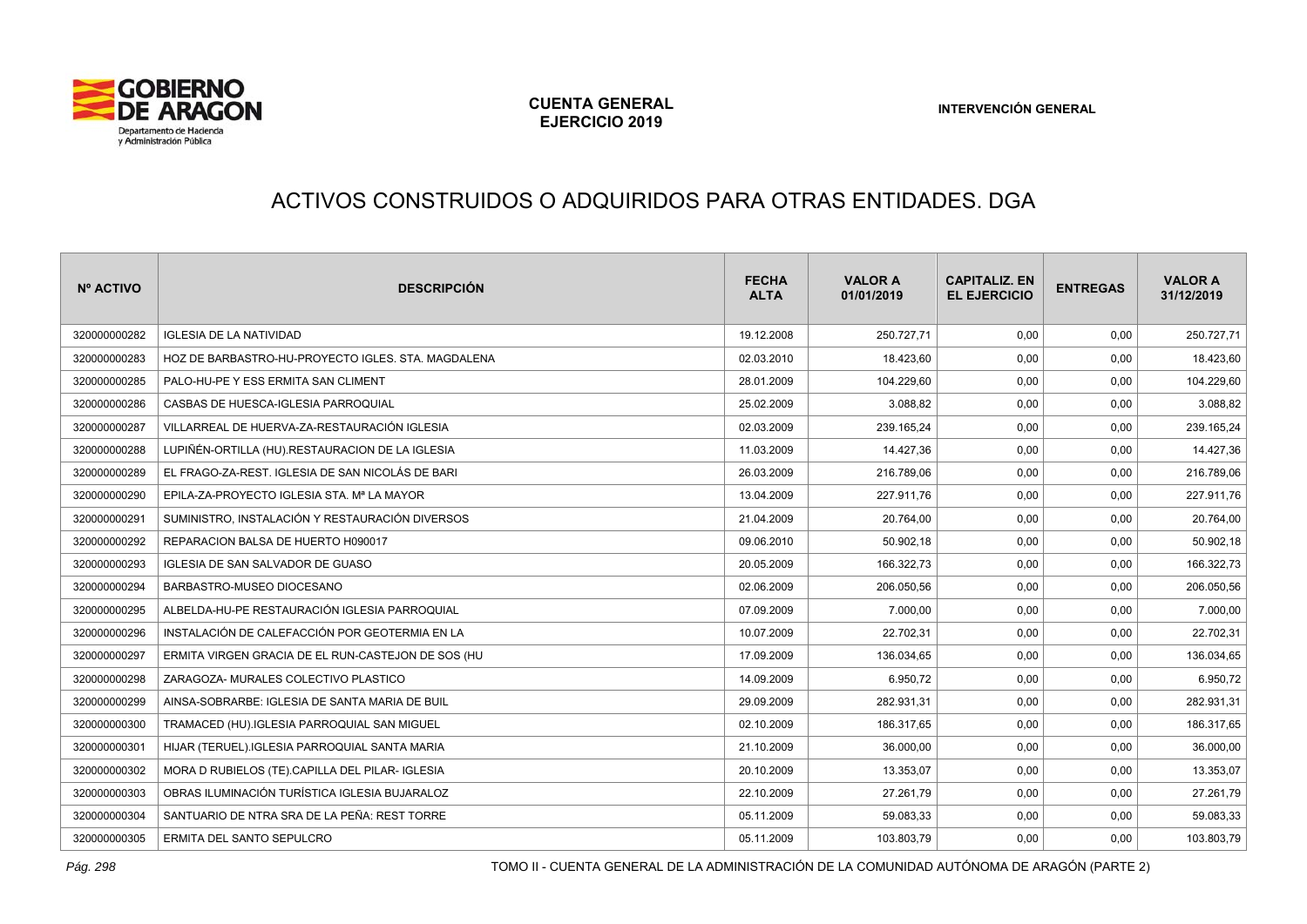

# ACTIVOS CONSTRUIDOS O ADQUIRIDOS PARA OTRAS ENTIDADES. DGA

| Nº ACTIVO    | <b>DESCRIPCIÓN</b>                                 | <b>FECHA</b><br><b>ALTA</b> | <b>VALOR A</b><br>01/01/2019 | <b>CAPITALIZ, EN</b><br><b>EL EJERCICIO</b> | <b>ENTREGAS</b> | <b>VALOR A</b><br>31/12/2019 |
|--------------|----------------------------------------------------|-----------------------------|------------------------------|---------------------------------------------|-----------------|------------------------------|
| 320000000306 | ESCONJURADERO DE ASÍN DE BROTO                     | 11.11.2009                  | 63.681.27                    | 0,00                                        | 0,00            | 63.681,27                    |
| 320000000307 | ERMITA DE CAMAÑAS RESTAURACIÓN                     | 18.11.2009                  | 33.904,70                    | 0,00                                        | 0,00            | 33.904,70                    |
| 320000000308 | PERALTA DE CALASANZ-HU-PE IGL. TOURS EN GABASA     | 17.11.2009                  | 215.246,54                   | 0,00                                        | 0,00            | 215.246,54                   |
| 320000000309 | PROY. ACOND.PARCELAS MONEGROS Z090064              | 15.12.2009                  | 81.519,85                    | 0,00                                        | 0,00            | 81.519,85                    |
| 320000000310 | MALLÉN. IGLESIA PARROQUIAL                         | 24.11.2009                  | 80.335,26                    | 0,00                                        | 0,00            | 80.335,26                    |
| 320000000311 | VALDEALGORFA. IGLESIA DE LA NATIVIDAD              | 25.11.2009                  | 14.999,99                    | 0,00                                        | 0,00            | 14.999,99                    |
| 320000000312 | PROY.REG.SOCIAL MEQUINENZA Z090006                 | 26.11.2009                  | 14.596.066,92                | 0,00                                        | 0,00            | 14.596.066,92                |
| 320000000313 | ERMITA DE GAÑARUL EN AGÓN (ZARAGOZA)               | 27.11.2009                  | 143.551,78                   | 0,00                                        | 0,00            | 143.551,78                   |
| 320000000314 | IGLESIA PARROQUIAL DE YEBRA DE BASA: RESTAURACIÓN  | 01.12.2009                  | 41.725,05                    | 0,00                                        | 0,00            | 41.725,05                    |
| 320000000315 | OBRAS DE ILUMINACIÓN TURÍSTICA DE LA IGLESIA       | 14.12.2009                  | 8.267,11                     | 0,00                                        | 0,00            | 8.267,11                     |
| 320000000316 | CASTIGALEU (HU).REST.IGLESIA PARROQUIAL SAN MARTIN | 17.12.2009                  | 229.894,90                   | 0,00                                        | 0,00            | 229.894,90                   |
| 320000000317 | BAILO (HU).REST.IGLESIA PARROQUIAL SAN FRUCTUOSO   | 17.12.2009                  | 194.436,56                   | 0,00                                        | 0,00            | 194.436,56                   |
| 320000000318 | CATEDRAL DE HUESCA                                 | 23.08.2016                  | 27.802,30                    | 0,00                                        | 0,00            | 27.802,30                    |
| 320000000319 | <b>CATEDRAL DE TERUEL</b>                          | 17.12.2009                  | 142.569.65                   | 0,00                                        | 0.00            | 142.569,65                   |
| 320000000320 | VALDELINARES-TE-RESTAURACIÓN IGLESIA               | 02.02.2010                  | 52.366,90                    | 0,00                                        | 0,00            | 52.366,90                    |
| 320000000321 | TORRE DEL COMPTE-TE-REST. IGLESIA S. PEDRO         | 21.12.2009                  | 19.607,70                    | 0,00                                        | 0,00            | 19.607,70                    |
| 320000000322 | LALUENGA-HU-RESTAURACIÓN IGLESIA STA. Mª MAGDALENA | 18.12.2009                  | 653.306,55                   | 0,00                                        | 0,00            | 653.306,55                   |
| 320000000323 | ALBALATE DEL ARZOBISPO. SANTUARIO VIRGEN DE ARCOS  | 21.12.2009                  | 16.031,20                    | 0,00                                        | 0,00            | 16.031,20                    |
| 320000000324 | <b>CAPITANIA GENERAL</b>                           | 21.12.2009                  | 64.906,11                    | 0,00                                        | 0,00            | 64.906,11                    |
| 320000000325 | BUERA-ERMITA DE SANTA MARIA DE DULCIS              | 21.12.2009                  | 149.592,06                   | 0,00                                        | 0,00            | 149.592,06                   |
| 320000000327 | SANGARRÉN-PE REST. IGLES. DE SAN FRANCISCO DE ASÍS | 23.12.2009                  | 20.201,48                    | 0,00                                        | 0,00            | 20.201,48                    |
| 320000000328 | LOARRE Y RASAL: RETABLOS DE LAS IGLESIAS           | 21.01.2010                  | 55.714,68                    | 0,00                                        | 0,00            | 55.714,68                    |
| 320000000329 | SAHÚN-HU-REST. IGLESIA DE ERESUÉ                   | 18.02.2010                  | 12.329,41                    | 0,00                                        | 0,00            | 12.329,41                    |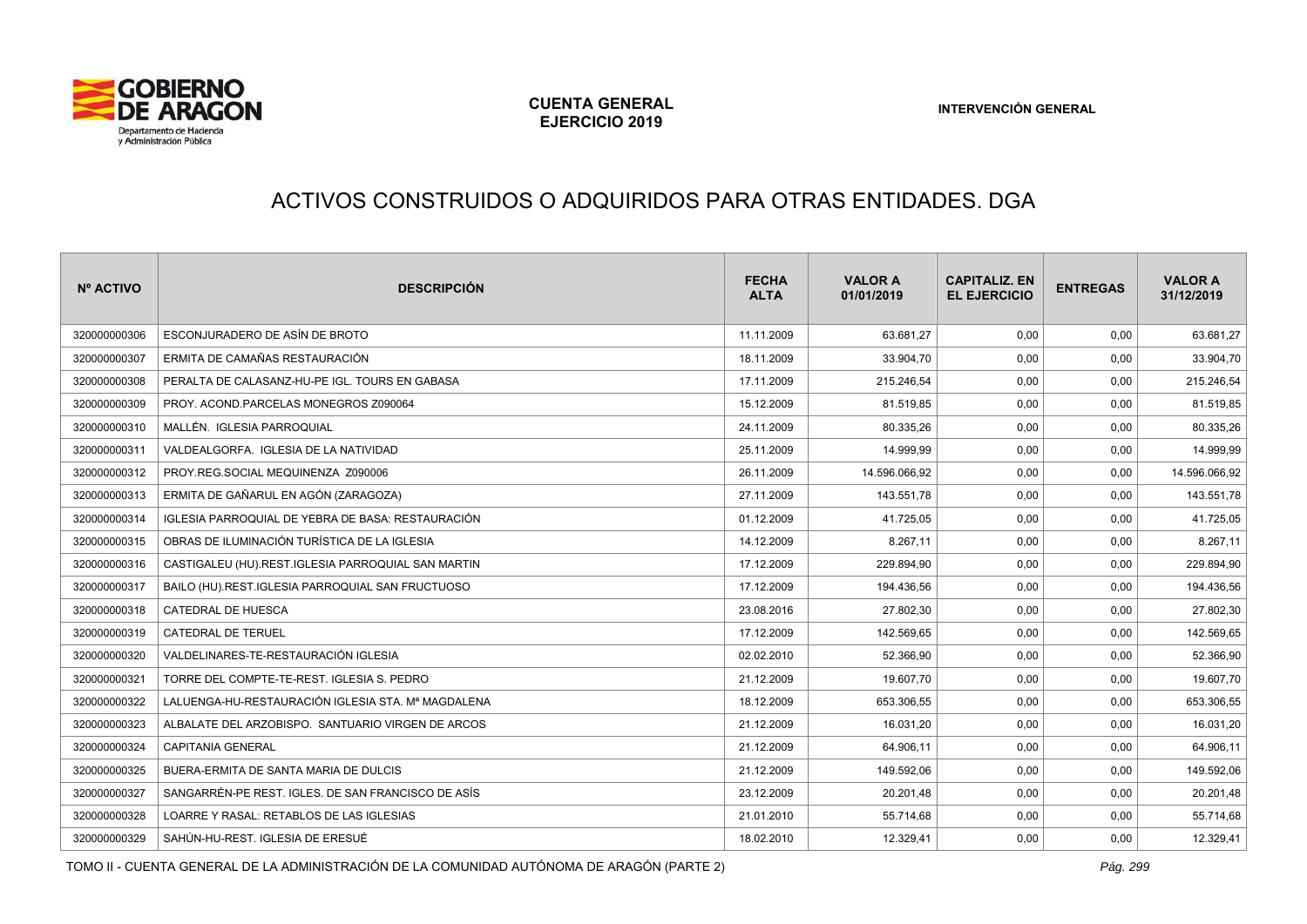

# ACTIVOS CONSTRUIDOS O ADQUIRIDOS PARA OTRAS ENTIDADES. DGA

| Nº ACTIVO    | <b>DESCRIPCIÓN</b>                                 | <b>FECHA</b><br><b>ALTA</b> | <b>VALOR A</b><br>01/01/2019 | <b>CAPITALIZ, EN</b><br><b>EL EJERCICIO</b> | <b>ENTREGAS</b> | <b>VALOR A</b><br>31/12/2019 |
|--------------|----------------------------------------------------|-----------------------------|------------------------------|---------------------------------------------|-----------------|------------------------------|
| 320000000330 | LA PUEBLA DE HIJAR-IGLESIA PARROQUIAL              | 19.03.2010                  | 2.920,00                     | 0,00                                        | 0,00            | 2.920,00                     |
| 320000000331 | EL PILAR-CUPULAS HERMANOS BAYEU                    | 19.03.2010                  | 266.34                       | 0,00                                        | 0,00            | 266,34                       |
| 320000000332 | PROY.TRANSF.REG.MAS DE LAS MATAS T100008           | 13.12.2010                  | 275.939,63                   | 0,00                                        | 0,00            | 275.939,63                   |
| 320000000333 | PROY.TRANSF.REG.MAGALLON Z090026                   | 14.12.2010                  | 5.292.068,00                 | 0,00                                        | 0,00            | 5.292.068,00                 |
| 320000000334 | REPARACION ACEQUIAS EL POBO T090015                | 23.03.2010                  | 19.522,70                    | 0,00                                        | 0,00            | 19.522,70                    |
| 320000000335 | RODA-SOBRARBE PE CONSOLIDACIÓN ABADÍA DE MURO DE R | 26.04.2010                  | 17.535,13                    | 0,00                                        | 0,00            | 17.535,13                    |
| 320000000336 | UNCASTILLO-ZA-RESTAURACION IGLESIA S. MARTIN       | 15.11.2010                  | 390.453,42                   | 0,00                                        | 0,00            | 390.453,42                   |
| 320000000337 | TERUEL-RESTAURACION CAPILLA INMACULADA CATEDRAL    | 13.05.2010                  | 250.441,22                   | 0,00                                        | 0,00            | 250.441,22                   |
| 320000000338 | SAN MIGUEL DE CINCA(HU).IGLESIA DE SANTA LECINA    | 26.05.2010                  | 75.001,23                    | 0,00                                        | 0,00            | 75.001,23                    |
| 320000000339 | OBRAS DE RESTAURACIÓN DE PARAMENTOS DE LA IGLESIA  | 28.05.2010                  | 20.488,92                    | 0,00                                        | 0,00            | 20.488,92                    |
| 320000000340 | SALILLAS-HU-RESTAURACIÓN IGLESIA DE SANTA ANA      | 09.06.2010                  | 186.652,10                   | 0,00                                        | 0,00            | 186.652,10                   |
| 320000000341 | ERMITA DE SAN ANTÓN DE HÍJAR (TERUEL)              | 10.06.2010                  | 7.168,64                     | 0,00                                        | 0,00            | 7.168,64                     |
| 320000000342 | IGLESIA DE SAN MIGUEL DE OTAL (HUESCA)             | 14.06.2010                  | 191.958,74                   | 0,00                                        | 0,00            | 191.958,74                   |
| 320000000343 | ANETO-ERMITA DE SAN ANTIS EN MONTANUY              | 15.06.2010                  | 1.240.84                     | 0,00                                        | 0,00            | 1.240,84                     |
| 320000000344 | REPARACION RIEGO RIADAS Z100010                    | 16.06.2010                  | 256.984,04                   | 0,00                                        | 0,00            | 256.984,04                   |
| 320000000345 | <b>IGLESIA DE PERTUSA (HUESCA)</b>                 | 25.06.2010                  | 373.535,07                   | 0,00                                        | 0,00            | 373.535,07                   |
| 320000000346 | TRABAJOS CLASIFICACION TIERRAS NAVARDUN Z100019    | 02.08.2010                  | 4.813,20                     | 0,00                                        | 0,00            | 4.813,20                     |
| 320000000347 | IGLEISIA DE SAN JUAN DE MOZARRIFAR(ZA).            | 09.09.2010                  | 279.818,72                   | 0,00                                        | 0,00            | 279.818,72                   |
| 320000000348 | PALLARUELO DE MONEGROS-REST. IGLESIA               | 04.10.2010                  | 6.417,44                     | 0,00                                        | 0,00            | 6.417,44                     |
| 320000000349 | HOZ Y COSTEAN-HU-REST. IGLESIA 2ª FASE             | 27.09.2010                  | 19.234,67                    | 0,00                                        | 0,00            | 19.234,67                    |
| 320000000350 | BISAURRI-HU-REST, IGLESIA DE ARASÁN                | 17.01.2011                  | 12.885,60                    | 0,00                                        | 0,00            | 12.885,60                    |
| 320000000351 | CALAMOCHA-TE-PE IGLESIA POYO DE CID                | 11.11.2010                  | 79.187,86                    | 0,00                                        | 0,00            | 79.187,86                    |
| 320000000352 | CRETAS-TE-PROYECTO EJECUCIÓN REST. IGLESIA         | 27.10.2010                  | 10.158,67                    | 0,00                                        | 0,00            | 10.158,67                    |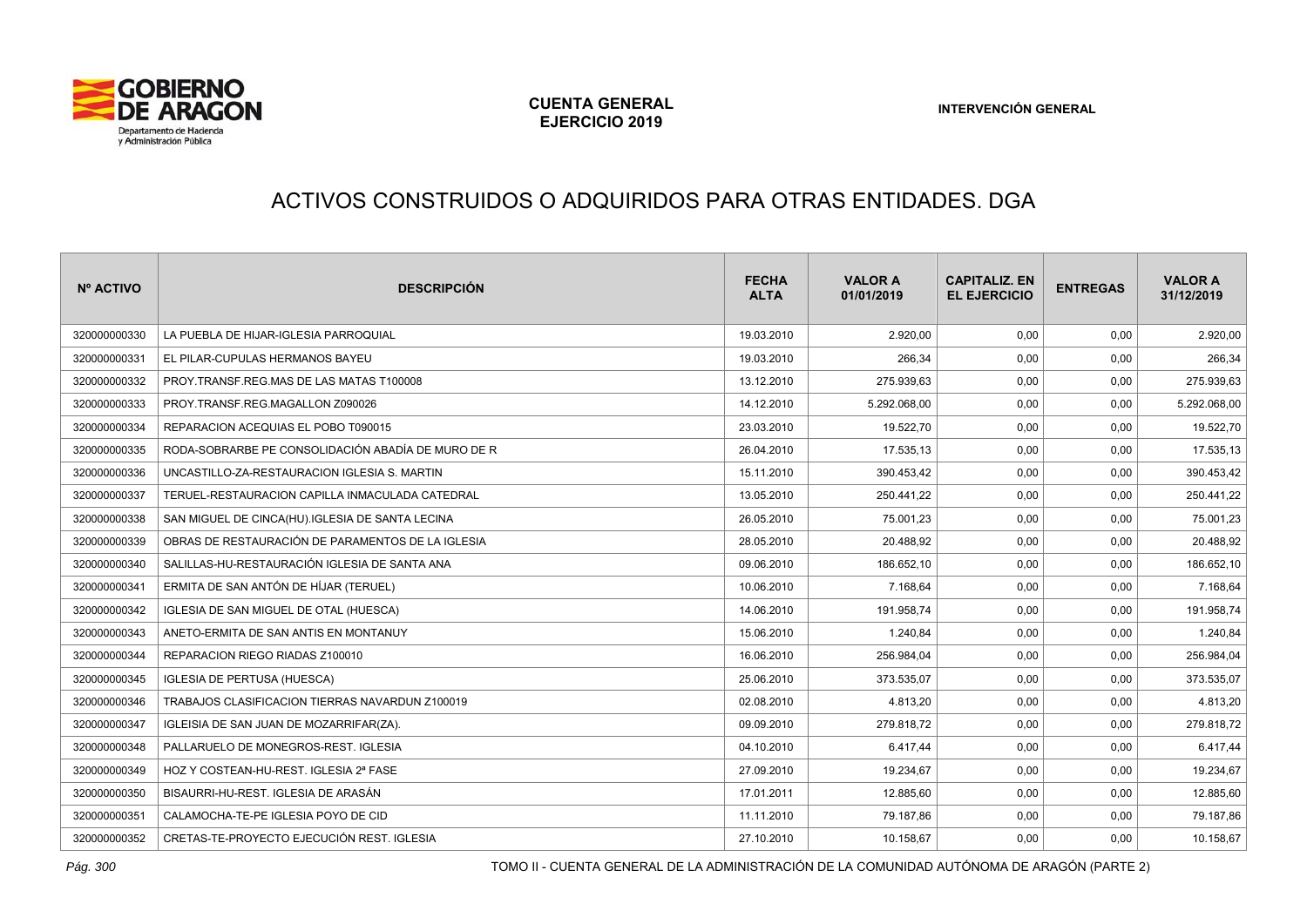

# ACTIVOS CONSTRUIDOS O ADQUIRIDOS PARA OTRAS ENTIDADES. DGA

| Nº ACTIVO    | <b>DESCRIPCIÓN</b>                                 | <b>FECHA</b><br><b>ALTA</b> | <b>VALOR A</b><br>01/01/2019 | <b>CAPITALIZ, EN</b><br><b>EL EJERCICIO</b> | <b>ENTREGAS</b> | <b>VALOR A</b><br>31/12/2019 |
|--------------|----------------------------------------------------|-----------------------------|------------------------------|---------------------------------------------|-----------------|------------------------------|
| 320000000353 | TORRE DE ARCAS-TE-RESTAURACIÓN IGLESIA             | 28.10.2010                  | 213.019,63                   | 0,00                                        | 0,00            | 213.019,63                   |
| 320000000354 | CALATAYUD-ZA-PROYECTO RESTAURACIÓN S. JUAN EL REAL | 22.12.2010                  | 92.548,52                    | 0,00                                        | 0,00            | 92.548,52                    |
| 320000000355 | LASPAÚLES-HU-ESPÉS BAJO REST. IGLES. SAN MARTÍN    | 21.12.2010                  | 31.917,47                    | 0,00                                        | 0,00            | 31.917,47                    |
| 320000000356 | VILLARROYA DE LA SIERRA: IGLESIA PARROQUIAL S. PED | 13.10.2010                  | 29.112,13                    | 0,00                                        | 0,00            | 29.112,13                    |
| 320000000358 | OBRAS DE CONSERVACIÓN Y PROTECCIÓN DE LA TORRE DE  | 29.10.2010                  | 16.166,00                    | 0,00                                        | 0,00            | 16.166,00                    |
| 320000000359 | OBRAS ILUMINACIÓN TURÍSTICA PLAZA IGLESIA DE SAN   | 03.11.2010                  | 15.668,63                    | 0,00                                        | 0,00            | 15.668,63                    |
| 320000000360 | CASTEJÓN DE SOBRARBE-HU-PROYECTO IGLESIA ASUNCIÓN  | 03.11.2010                  | 15.737,09                    | 0,00                                        | 0,00            | 15.737,09                    |
| 320000000361 | OBRAS REHABILITACIÓN ALA AGUSTINOS DEL SANTUARIO   | 10.11.2010                  | 35.331,15                    | 0,00                                        | 0,00            | 35.331,15                    |
| 320000000362 | TRABAJOS CLASIFICACION TIERRAS GALLOCANTA Z100029  | 12.11.2010                  | 8.222,55                     | 0,00                                        | 0,00            | 8.222,55                     |
| 320000000363 | TRABAJOS CLASIFICACION TIERRAS ARGENTE T100018     | 15.11.2010                  | 11.832,45                    | 0,00                                        | 0,00            | 11.832,45                    |
| 320000000364 | ERMITA DE SAN MAMÉS EN ASÍN DE BROTO               | 15.11.2010                  | 6.136,00                     | 0,00                                        | 0,00            | 6.136,00                     |
| 320000000365 | ALCORISA-TE-PE RESTAURACIÓN ERMITA DEL CALVARIO    | 01.12.2010                  | 12.284,27                    | 0,00                                        | 0,00            | 12.284,27                    |
| 320000000367 | TRABAJO CLASIFICACION TIERRA TORRIJO CAMPO T100018 | 10.12.2010                  | 4.211,55                     | 0,00                                        | 0,00            | 4.211,55                     |
| 320000000368 | C.SERVICIOS PEBEA SAMPER T090004                   | 10.12.2010                  | 480.413,89                   | 0,00                                        | 0,00            | 480.413,89                   |
| 320000000369 | OBRAS CONSTRUCCIÓN EDIFICIO SERVICIOS MÚLTIPLES EN | 14.12.2010                  | 46.020,00                    | 0,00                                        | 0,00            | 46.020,00                    |
| 320000000370 | COSA-TE-REST. CUBIERTA IGLESIA DE COSA             | 16.12.2010                  | 27.335,34                    | 0,00                                        | 0,00            | 27.335,34                    |
| 320000000371 | ALBERUELA DE TUBO-HU-PE Y ESS IGLESIA              | 14.12.2010                  | 118.654,18                   | 0,00                                        | 0,00            | 118.654,18                   |
| 320000000372 | REHABILITACION VILLA DE MONTAÑANA                  | 17.12.2010                  | 50.000,00                    | 0,00                                        | 0,00            | 50.000,00                    |
| 320000000373 | SANTUARIO VIRGEN DEL CAMPO DE CAMARILLAS           | 20.12.2010                  | 16.083,60                    | 0,00                                        | 0,00            | 16.083,60                    |
| 320000000374 | <b>IGLESIA DE SANTA LUCÍA</b>                      | 06.06.2011                  | 256.387,60                   | 0,00                                        | 0,00            | 256.387,60                   |
| 320000000375 | SAN ESTEBAN DE LITERA-HU-PE IGLESIA DE SAN ESTEBAN | 24.06.2011                  | 40.093,12                    | 0,00                                        | 0,00            | 40.093,12                    |
| 320000000376 | CLASIFICACIÓN TIERRAS ALMOCHUEL Z110035            | 28.06.2011                  | 9.709,26                     | 0,00                                        | 0,00            | 9.709,26                     |
| 320000000377 | PROY. TRANSF.REGADIO QUINTO 2ª FASE Z100027        | 25.10.2011                  | 157.730,78                   | 0,00                                        | 0,00            | 157.730,78                   |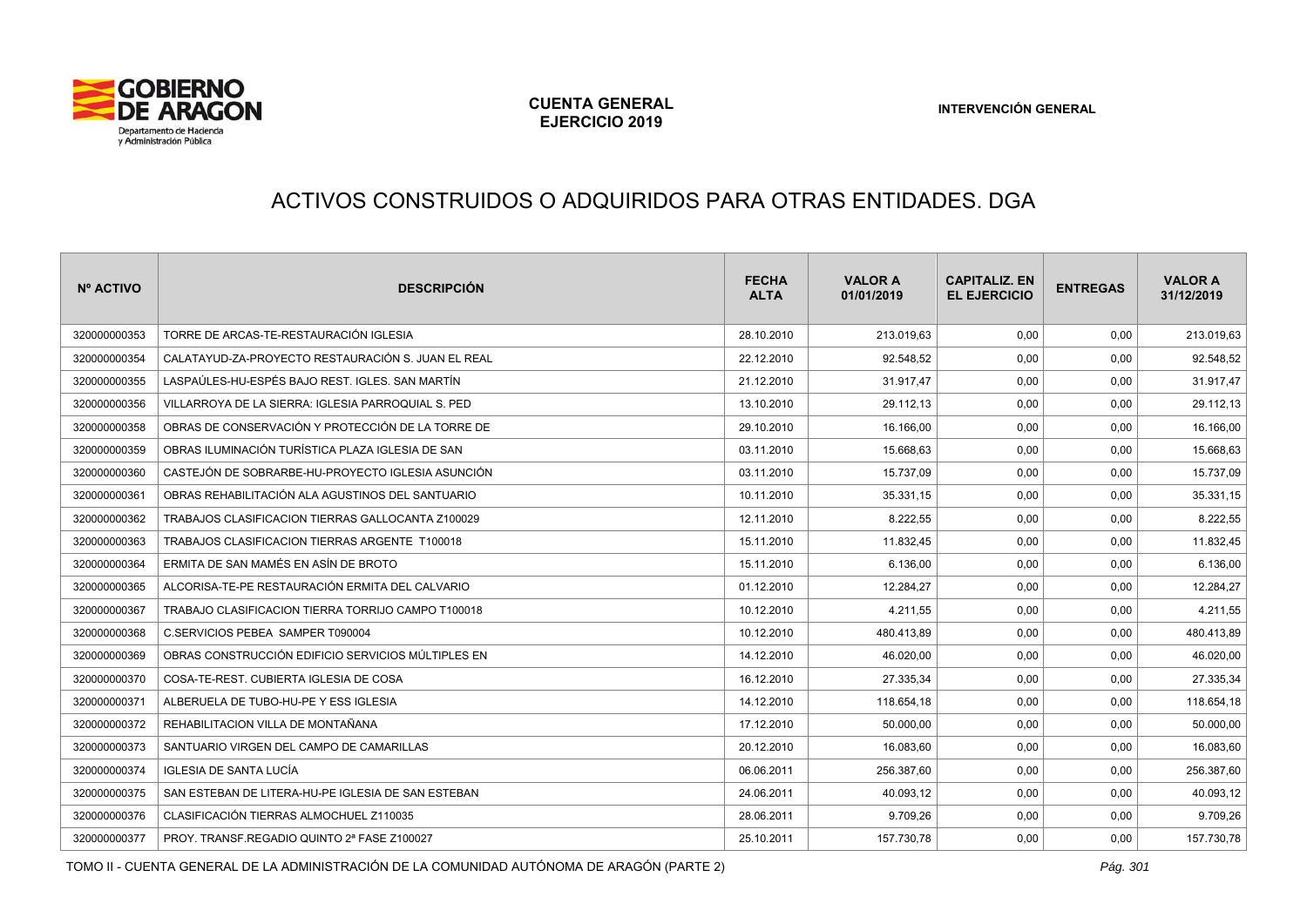

# ACTIVOS CONSTRUIDOS O ADQUIRIDOS PARA OTRAS ENTIDADES. DGA

| Nº ACTIVO    | <b>DESCRIPCIÓN</b>                                     | <b>FECHA</b><br><b>ALTA</b> | <b>VALOR A</b><br>01/01/2019 | <b>CAPITALIZ, EN</b><br><b>EL EJERCICIO</b> | <b>ENTREGAS</b> | <b>VALOR A</b><br>31/12/2019 |
|--------------|--------------------------------------------------------|-----------------------------|------------------------------|---------------------------------------------|-----------------|------------------------------|
| 320000000378 | IGLESIA DE NUESTRA SEÑORA DE LAS NIEVES                | 28.12.2011                  | 106.669,31                   | 0,00                                        | 0,00            | 106.669,31                   |
| 320000000379 | IGLESIA PARROQUIAL DE CASTEJÓN DE SOBRARBE             | 24.07.2012                  | 2.295,21                     | 0,00                                        | 0,00            | 2.295,21                     |
| 320000000380 | CALACEITE-IGLESIA PARROQUIAL                           | 24.07.2012                  | 531.00                       | 0,00                                        | 0,00            | 531,00                       |
| 320000000381 | TRABAJOS CLASIFICACION TIERRAS VALPALMAS Z120002       | 11.10.2012                  | 7.918,90                     | 0,00                                        | 0,00            | 7.918,90                     |
| 320000000382 | ERMITA DE SANTA ÁGUEDA DE VILLAR DEL SALZ (TERUEL)     | 27.12.2012                  | 19.042,78                    | 0,00                                        | 0,00            | 19.042,78                    |
| 320000000383 | <b>IGUACEL-ERMITA DE SANTA MARIA</b>                   | 05.02.2013                  | 38.361,05                    | 0,00                                        | 0,00            | 38.361,05                    |
| 320000000384 | LA SOTONERA-BOLEA REST. IGLESIA LA SOLEDAD             | 20.06.2013                  | 36.835,74                    | 0,00                                        | 0,00            | 36.835,74                    |
| 320000000385 | IGLESIA DE SANTA MARÍA                                 | 02.08.2013                  | 24.697,37                    | 0,00                                        | 0,00            | 24.697,37                    |
| 320000000388 | REST.IGLESIA DE SAN ESTEBAN EN ISUERRE (HUESCA)        | 04.12.2013                  | 9.781,65                     | 0,00                                        | 0,00            | 9.781,65                     |
| 320000000389 | ERMITA DE LA VIRGEND EL CONSUELO DE CAMAÑAS            | 23.10.2013                  | 31.148.51                    | 0,00                                        | 0,00            | 31.148,51                    |
| 320000000390 | REST.IGLESIA DE SAN MARCOS EVANGELISTA-BINACED(HU)     | 23.10.2013                  | 53.782,52                    | 0,00                                        | 0,00            | 53.782,52                    |
| 320000000391 | REST.IGLESIA DE SAN SALVADOR EN SARIÑENA (HUESCA)      | 23.10.2013                  | 71.793,65                    | 0,00                                        | 0,00            | 71.793,65                    |
| 320000000392 | REST.ERMITA DE SAN SALVADOR EN SELGUA, MONZÓN (HU)     | 04.12.2013                  | 48.873,90                    | 0,00                                        | 0,00            | 48.873,90                    |
| 320000000393 | PALACIO DE LA REAL MAESTRANZA DE ZARAGOZA              | 11.12.2013                  | 45.503,26                    | 0,00                                        | 0,00            | 45.503,26                    |
| 320000000395 | TRABAJOS CLASIFICACION TIERRAS ALFAMBRA                | 17.07.2015                  | 32.741,80                    | 0,00                                        | 0,00            | 32.741,80                    |
| 320000000396 | <b>IGLESIA DE CAMPODARBE</b>                           | 23.09.2015                  | 19.806,63                    | 0,00                                        | 0,00            | 19.806,63                    |
| 320000000397 | <b>IGLESIA DE SANTISIMO SALVADOR EN ALBELLA FISCAL</b> | 21.07.2015                  | 9.979.07                     | 0,00                                        | 0,00            | 9.979,07                     |
| 320000000398 | IGLESIA SANTIAGO APOSTOL EN CERESA                     | 21.07.2015                  | 38.559,91                    | 0,00                                        | 0,00            | 38.559,91                    |
| 320000000399 | ERMITA DE NUESTRA SEÑORA DE CILLAS                     | 21.07.2015                  | 32.078,87                    | 0,00                                        | 0,00            | 32.078,87                    |
| 320000000400 | <b>IGLESIA DE SAN LORENZO</b>                          | 05.08.2015                  | 26.020,94                    | 0,00                                        | 0,00            | 26.020,94                    |
| 320000000401 | <b>TORRE DE ESERA</b>                                  | 03.11.2015                  | 17.250,37                    | 0,00                                        | 0,00            | 17.250,37                    |
| 320000000403 | MONTERDE RETABLO ERMITA VIRGEN DEL CASTILLO            | 23.11.2015                  | 6.515,85                     | 0,00                                        | 0,00            | 6.515,85                     |
| 320000000404 | MEDIACIÓN HIPOTECARIA                                  | 30.12.2015                  | 6.352,50                     | 0,00                                        | 0,00            | 6.352,50                     |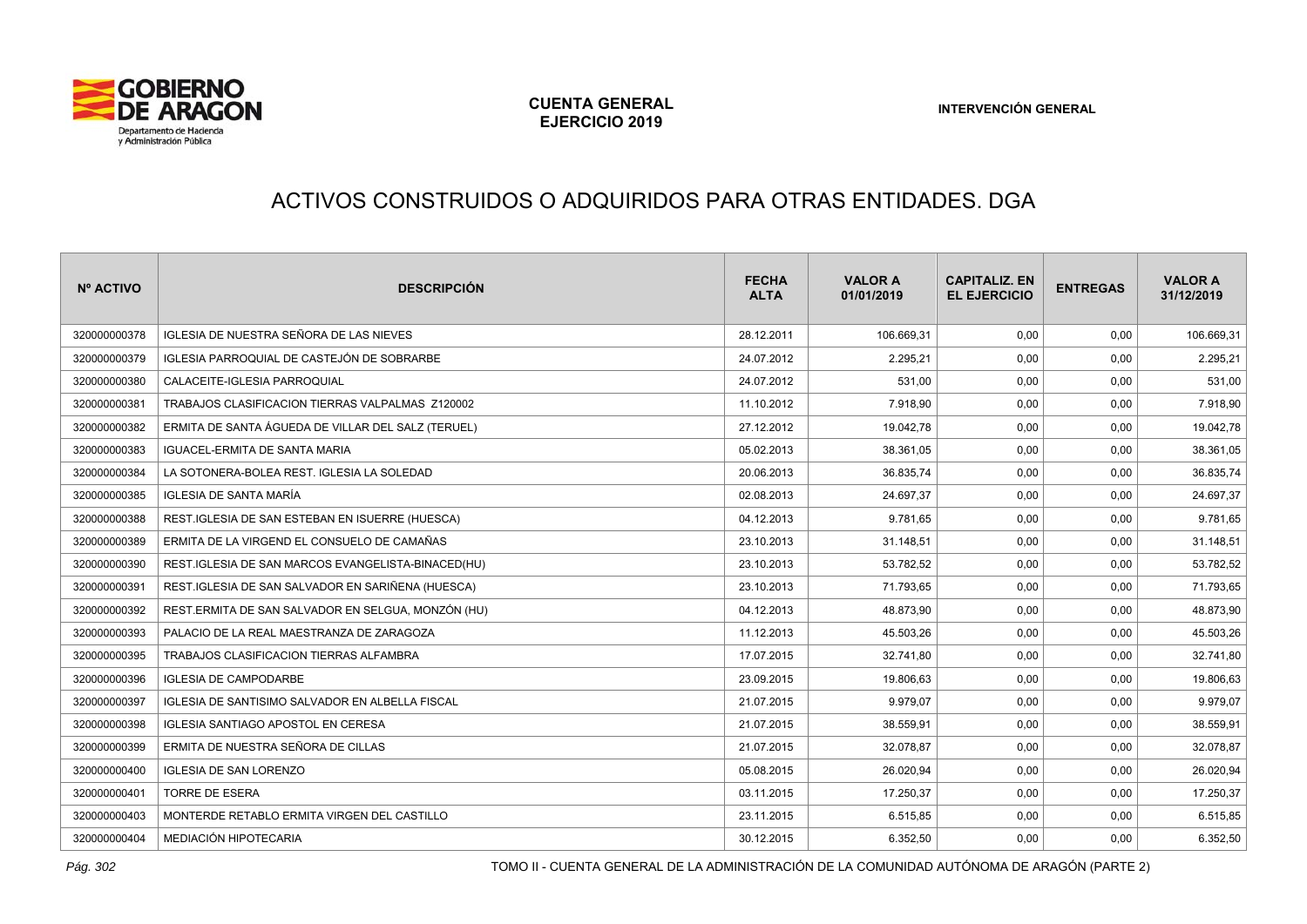

# ACTIVOS CONSTRUIDOS O ADQUIRIDOS PARA OTRAS ENTIDADES. DGA

| Nº ACTIVO    | <b>DESCRIPCIÓN</b>                                 | <b>FECHA</b><br><b>ALTA</b> | <b>VALOR A</b><br>01/01/2019 | <b>CAPITALIZ, EN</b><br><b>EL EJERCICIO</b> | <b>ENTREGAS</b> | <b>VALOR A</b><br>31/12/2019 |
|--------------|----------------------------------------------------|-----------------------------|------------------------------|---------------------------------------------|-----------------|------------------------------|
| 320000000405 | SANTUARIO VIRGEN DE LA FUENTE DE PEÑARROYA         | 15.12.2015                  | 106.114,74                   | 0,00                                        | 0,00            | 106.114,74                   |
| 320000000406 | RESTAURACIÓN TERUEL FITE                           | 29.12.2015                  | 243.895,73                   | 0,00                                        | 0,00            | 243.895,73                   |
| 320000000407 | <b>IGLESIA DE SAN PABLO. EN ZARAGOZA</b>           | 26.07.2016                  | 50.254,93                    | 0,00                                        | 0,00            | 50.254,93                    |
| 320000000408 | PROY. TORRE IGLESIA DE LA ASUNCIÓN TORRES DEL OBIS | 10.11.2016                  | 2.613,60                     | 0,00                                        | 0,00            | 2.613,60                     |
| 320000000409 | MEDIACION HIPOTECARIA, COL. ABOGADOS HUESCA        | 17.11.2016                  | 3.932,50                     | 0,00                                        | 0,00            | 3.932,50                     |
| 320000000410 | PROY. IGLESIA SAN ESTEBAN LASPAULES                | 28.11.2016                  | 31.242,20                    | 0,00                                        | 0,00            | 31.242,20                    |
| 320000000411 | RESTAURACIÓN IGLESIA SAN PEDRO DE VERONA PARDINELL | 29.11.2016                  | 3.782,69                     | 0,00                                        | 0,00            | 3.782,69                     |
| 320000000412 | ACONDICIONAMIENTO VIVIENDA C/ REINO, 22, 6º D      | 13.12.2016                  | 10.162,34                    | 0,00                                        | 0,00            | 10.162,34                    |
| 320000000413 | ACONDICIONAMIENTO VIVIENDA C/ MIGUEL SERVET, 16    | 22.12.2016                  | 15.912,50                    | 0,00                                        | 0,00            | 15.912,50                    |
| 320000000414 | ACONDICIONAMIENTO VIVIENDA C/ JUAN IBARBOURU 12    | 23.12.2016                  | 18.637,85                    | 0,00                                        | 0,00            | 18.637,85                    |
| 320000000415 | <b>TORRES DEL OBISPO</b>                           | 27.12.2016                  | 24.217,28                    | 0,00                                        | 0,00            | 24.217,28                    |
| 320000000416 | VIV. VIA PIGNATELLI 45-47                          | 28.12.2016                  | 10.221,97                    | 0,00                                        | 0,00            | 10.221,97                    |
| 320000000417 | VIV. LA ZUDA 3                                     | 28.12.2016                  | 20.671,28                    | 0,00                                        | 0,00            | 20.671,28                    |
| 320000000418 | IGLESIA PARROQUIAL DE SANTA CATALINA, RODENAS      | 12.09.2017                  | 78.326,78                    | 0,00                                        | 0,00            | 78.326,78                    |
| 320000000419 | PARDINELLA BERANUY IGLESIA SAN PEDRO MARTIR        | 03.03.2017                  | 15.880,00                    | 0,00                                        | 0,00            | 15.880,00                    |
| 320000000421 | IGLESIA DE SAN BARTOLOME (ODON)                    | 12.07.2017                  | 16.165,40                    | 0,00                                        | 0,00            | 16.165,40                    |
| 320000000422 | ZARAGOZA SEMINARIO SAN CARLOS                      | 29.08.2017                  | 181.248,82                   | 43.916,58                                   | 0,00            | 225.165,40                   |
| 320000000423 | BELCHITE VIEJO IGL S. MARTÍN DE TOURS              | 19.09.2017                  | 11.147,70                    | 0,00                                        | 0,00            | 11.147,70                    |
| 320000000424 | POZUEL DE ARAIZA ERMITA DE NUESTRA SRA DE LA TORRE | 05.10.2017                  | 1.259,13                     | 0,00                                        | 0,00            | 1.259,13                     |
| 320000000425 | YACIMIENTO ARQEUOLOGICO LA CABAÑETA                | 21.12.2017                  | 56.916,67                    | 0,00                                        | 0,00            | 56.916,67                    |
| 320000000426 | <b>IGLESIA PARROQUIAL DE SANTA MARIA DE ATECA</b>  | 13.11.2018                  | 99.297.44                    | 112.340,79                                  | 0,00            | 211.638,23                   |
| 320000000427 | IGLESIA DE LA ASUNCIÓN, JABALOYAS                  | 27.12.2018                  | 29.330,40                    | 0,00                                        | 0,00            | 29.330,40                    |
| 320000000428 | OBRAS VIVIENDA C/2 DE MAYO 6, 1 IZQ ESCUCHA        | 27.12.2018                  | 4.536,18                     | 0,00                                        | 0,00            | 4.536,18                     |